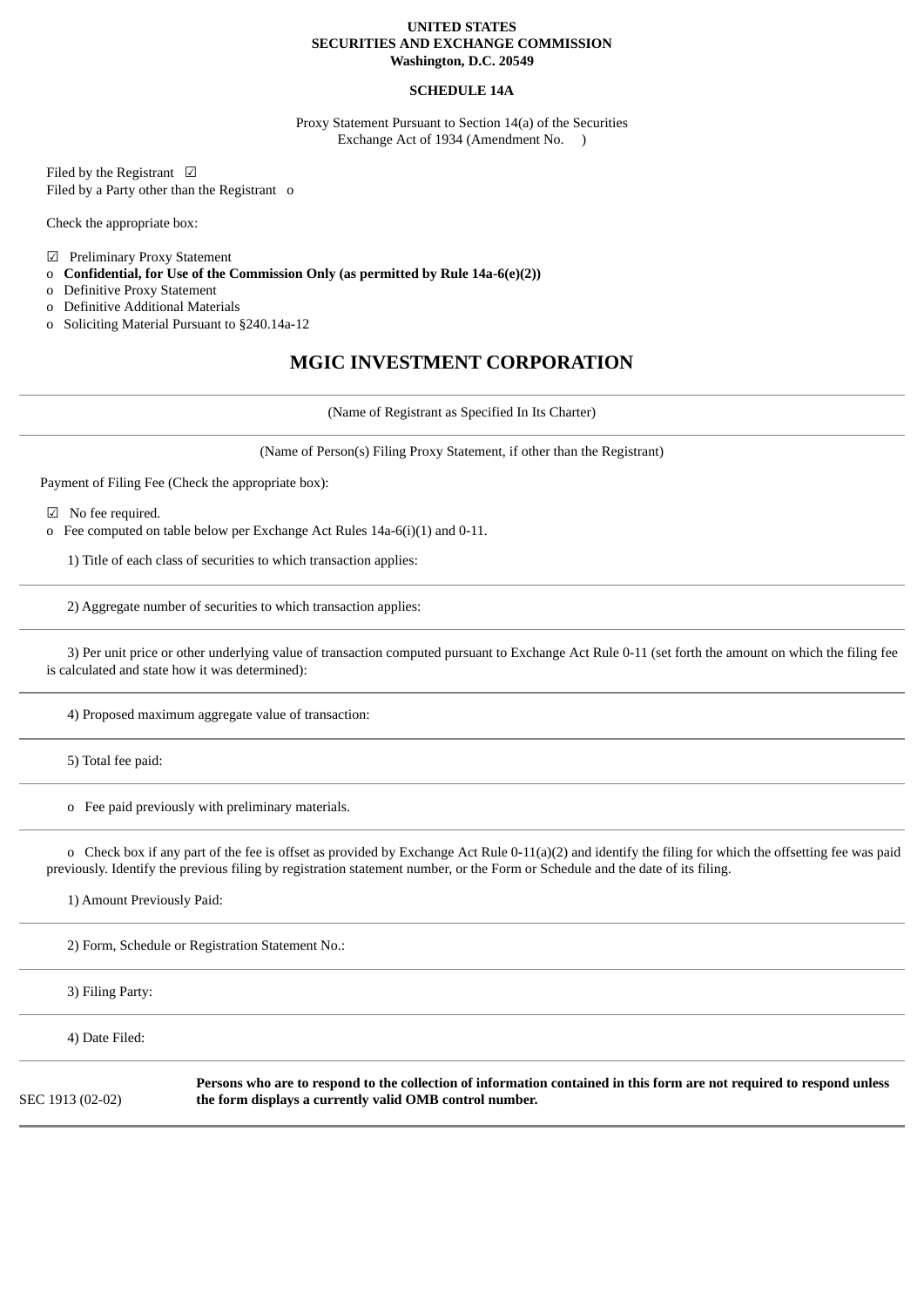# **MGIC Investment Corporation**

**Notice of 2010 Annual Meeting and Proxy Statement**

**2009 Annual Report to Shareholders**

# **MGIC Investment Corporation**

March [\_], 2010

Dear Shareholder:

It is my pleasure to invite you to attend our Annual Meeting of Shareholders to be held on Thursday, May 6, 2010, at the Marcus Center for the Performing Arts in Milwaukee, Wisconsin.

At our meeting this year, we will ask shareholders to elect the three directors named in the Proxy Statement to our Board of Directors, approve our Shareholder Rights Agreement and ratify the appointment of PricewaterhouseCoopers LLP as our independent registered public accounting firm for 2010. We will also report on our business.

Your vote is important. Even if you plan to attend the meeting, we encourage you to sign the enclosed proxy card for voting your shares. Please read our Proxy Statement for more information about our meeting and the voting process.

Our Annual Report to Shareholders, which follows the Proxy Statement in this booklet, is a separate report and is not part of this proxy statement.

Sincerely,

Curt S. Culver Chairman and Chief Executive Officer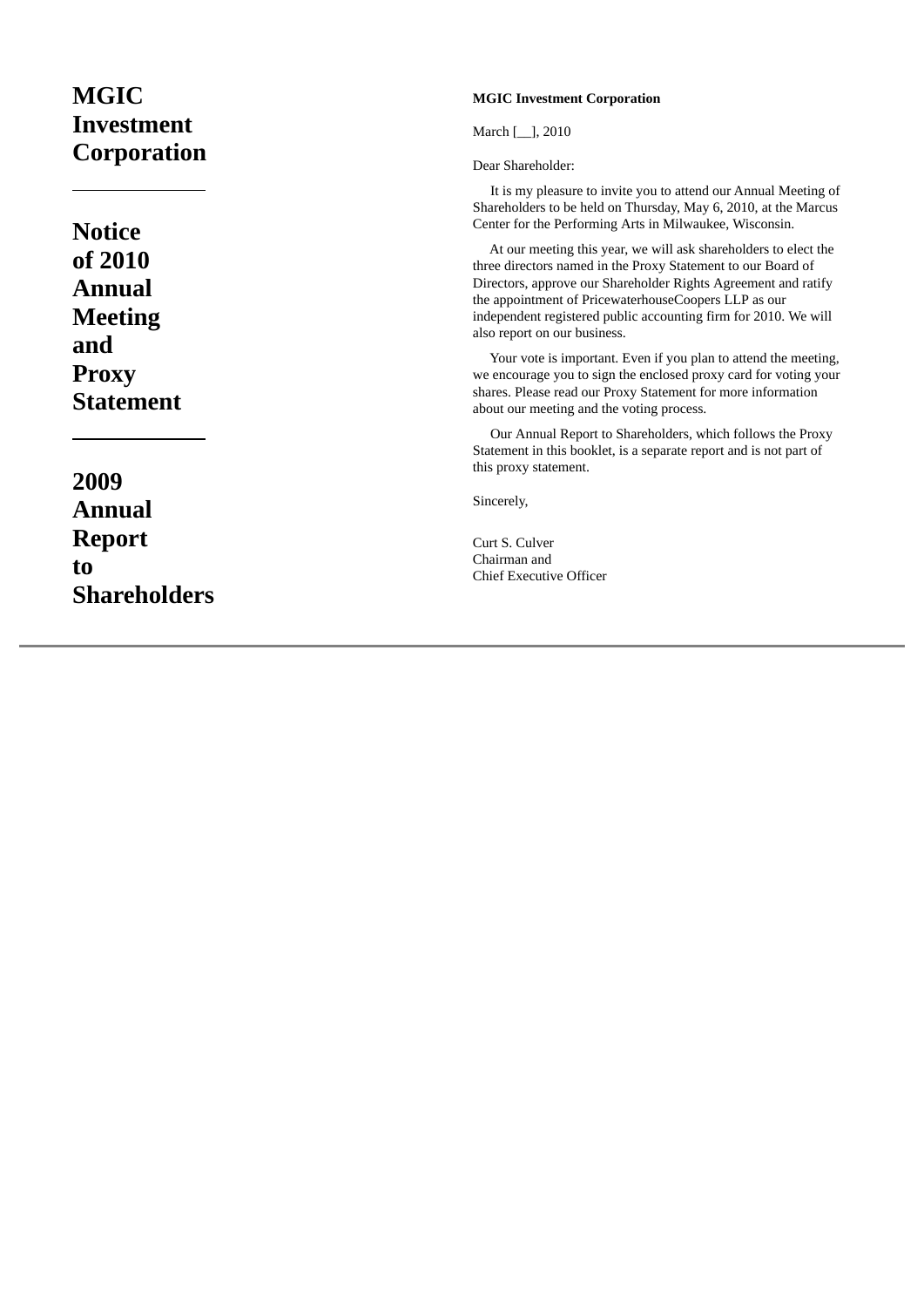#### **IMPORTANT VOTING INFORMATION**

If you hold your shares in "street name," meaning your shares are held in a stock brokerage account or by a bank or other nominee, the U.S. Securities and Exchange Commission (the "SEC") has approved a New York Stock Exchange rule that changes the manner in which your vote in the election of directors will be handled beginning with the upcoming annual meeting of MGIC Investment Corporation.

If you hold your shares in street name, you will have received a vote instruction form from the holder of record containing instructions that you must follow in order for your shares to be voted. In the past, if you did not transmit your voting instructions before the annual meeting, your broker could vote on your behalf on the election of directors and other matters considered to be routine.

#### **A New Rule for Shareholder Voting**

Effective on January 1, 2010, your broker is no longer permitted to vote on your behalf on the election of directors unless you provide specific instructions by following the instructions from your broker about voting your shares by completing and returning the vote instruction form. For your vote to be counted in the election of directors, you now will need to communicate your voting decisions to your bank, broker or other holder of record before the date of the annual meeting.

#### **Your Participation in Voting the Shares You Own is Important**

Voting your shares is important to ensure that you have a say in the governance of your company and to fulfill the objectives of the majority voting standard that MGIC Investment Corporation applies in the election of directors. Please review the proxy materials and follow the relevant instructions to vote your shares. We hope you will exercise your rights and fully participate as a shareholder in the future of MGIC Investment Corporation.

#### **More Information is Available**

If you have any questions about this new rule or the proxy voting process in general, please contact the bank, broker or other holder of record through which you hold your shares. The SEC also has a website (www.sec.gov/spotlight/proxymatters.shtml) with more information about voting at annual meetings. Additionally, you may contact our Senior Vice President—Investor Relations at (414) 347- 6480.

# **IMPORTANT NOTICE REGARDING THE AVAILABILITY OF PROXY MATERIALS FOR THE ANNUAL MEETING OF SHAREHOLDERS TO BE HELD ON MAY 6, 2010**

Our Proxy Statement and 2009 Annual Report to Shareholders are available at http://mtg.mgic.com/proxyinfo. Your vote is very important. Whether or not you plan to attend the annual meeting, we hope you will vote as soon as possible. You may submit your proxy or vote instruction card for the annual meeting by completing, signing, dating and returning your proxy or vote instruction card in the pre-addressed envelope provided. No postage is required if mailed in the United States. If you attend the meeting, you may vote in person, even if you have previously returned your proxy or vote instruction card.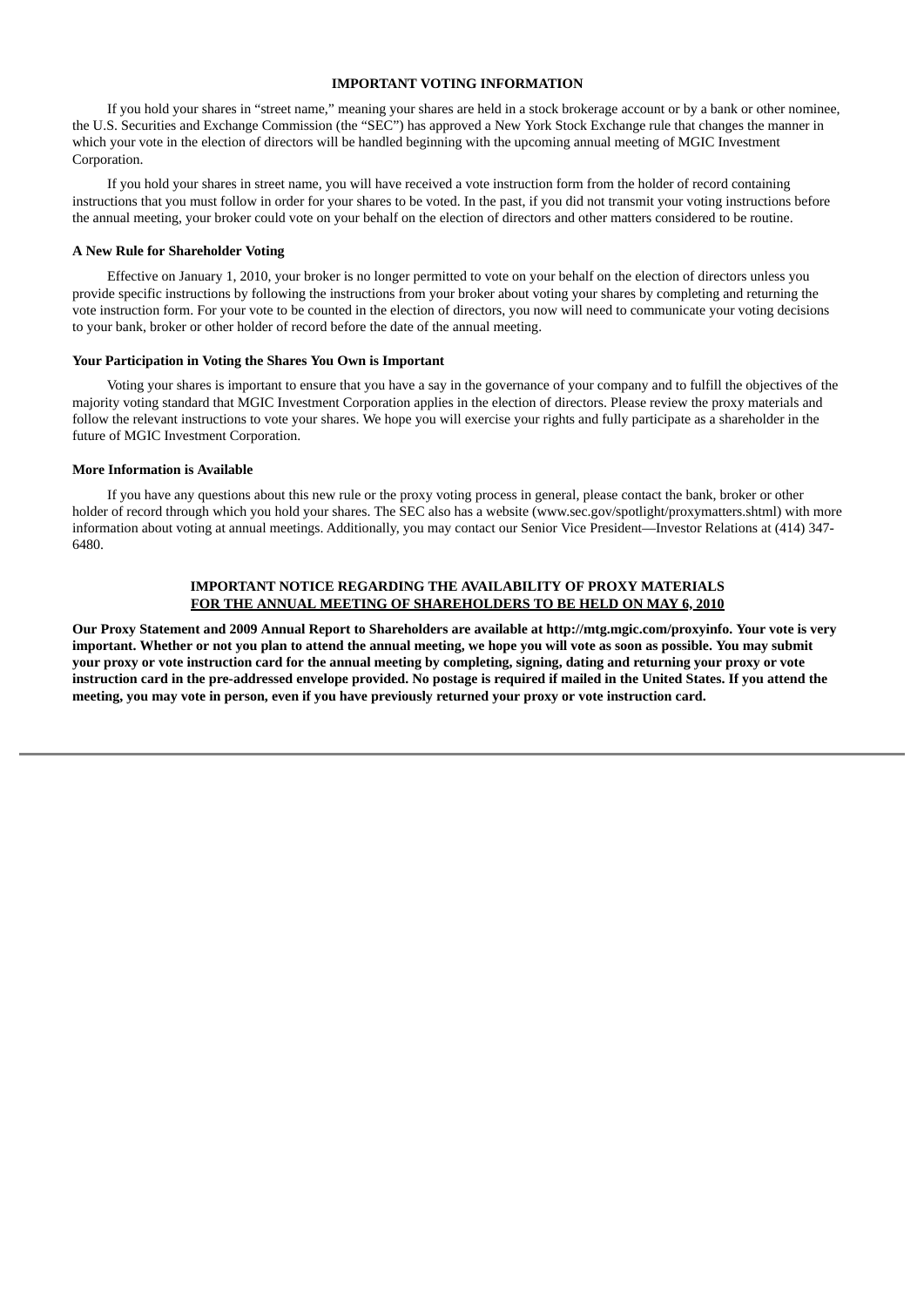# **MGIC Investment Corporation**

# **Notice of Annual Meeting of Shareholders To Be Held On May 6, 2010**

To Our Shareholders:

The Annual Meeting of Shareholders of MGIC Investment Corporation will be held at the Marcus Center for the Performing Arts, 929 North Water Street, Milwaukee, Wisconsin, on May 6, 2010, at 9:00 A.M., to vote on the following matters:

(1) Election of the three directors named in the Proxy Statement, each for a three-year term;

(2) Approval of our Shareholder Rights Agreement;

(3) Ratification of the appointment of PricewaterhouseCoopers LLP as our independent registered public accounting firm for 2010; and

(4) Any other matters that properly come before the meeting.

Only shareholders of record at the close of business on March 5, 2010 will be entitled to vote at the annual meeting and any postponement or adjournment of the meeting.

By Order of the Board of Directors

Jeffrey H. Lane, Secretary March [\_\_], 2010

# **YOUR VOTE IS IMPORTANT PLEASE PROMPTLY COMPLETE, SIGN, DATE AND RETURN YOUR PROXY CARD**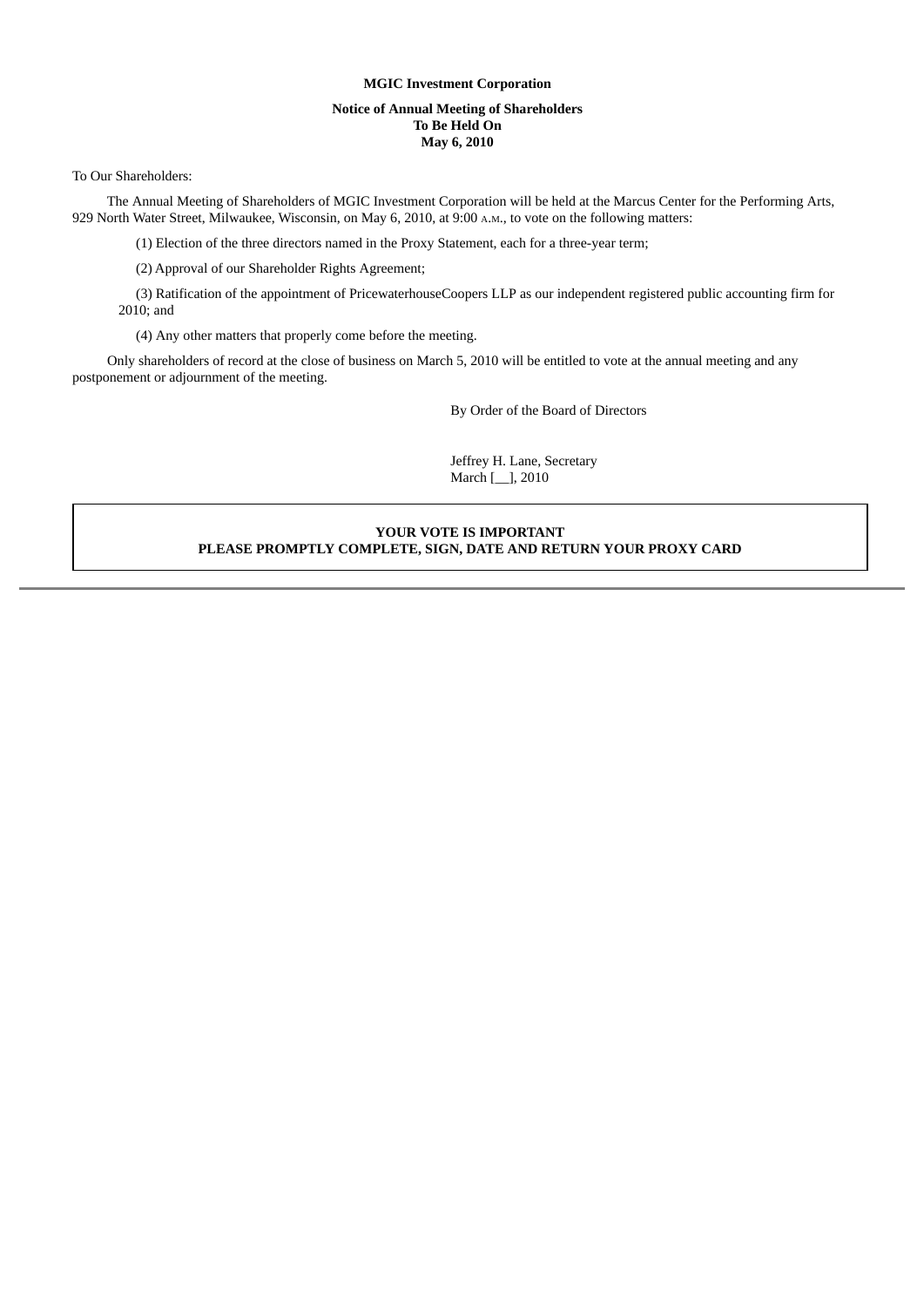# **MGIC INVESTMENT CORPORATION P.O. Box 488, MGIC Plaza, Milwaukee, WI 53201**

# **Proxy Statement**

Our Board of Directors is soliciting proxies for the Annual Meeting of Shareholders to be held at 9:00 <sup>A</sup>.M., Thursday, May 6, 2010, at the Marcus Center for the Performing Arts, 929 North Water Street, Milwaukee, Wisconsin, and at any postponement or adjournment of the meeting. This proxy statement and the enclosed form of proxy are being mailed to shareholders beginning on approximately March [\_\_\_], 2010. Our Annual Report to Shareholders for the fiscal year ended December 31, 2009, which follows the proxy statement in this booklet, is a separate report and is not part of this proxy statement. If you have any questions about attending our annual meeting, you can call our Senior Vice President—Investor Relations at (414) 347-6480.

#### **About the Meeting and Proxy Materials**

#### *What is the purpose of the annual meeting?*

At our annual meeting, shareholders will act on the matters outlined in our notice of meeting on the preceding page, including the election of the three directors named in the proxy statement, approval of our Shareholder Rights Agreement and ratification of the appointment of PricewaterhouseCoopers LLP as our independent registered public accounting firm for 2010. In addition, management will report on our performance during the last year and, after the meeting, respond to questions from shareholders.

### *Who is entitled to vote at the meeting***?**

Only shareholders of record at the close of business on March 5, 2010, the record date for the meeting, are entitled to receive notice of and to participate in the annual meeting. For each share of Common Stock that you held on that date, you are entitled to one vote on each matter considered at the meeting. On the record date, [\_\_\_\_\_\_\_\_\_] shares of Common Stock were outstanding and entitled to vote.

#### *What is a proxy?*

A proxy is another person you legally designate to vote your shares. If you designate someone as your proxy in a written document, that document is also called a proxy or a proxy card.

# *How do I vote my shares?*

If you are a shareholder of record, meaning your shares are registered directly in your name with Wells Fargo Bank Minnesota, N.A., our stock transfer agent, you may vote your shares by completing, signing and returning the enclosed proxy card in the envelope provided. If you attend the meeting, you may withdraw your proxy and vote your shares in person.

If you hold your shares in "street name," meaning your shares are held in a stock brokerage account or by a bank or other nominee, your broker or nominee has enclosed or provided a vote instruction form for you to use to direct the broker or nominee how to vote your shares. Certain of these institutions offer telephone and Internet voting.

If you hold shares as a participant in our Profit Sharing and Savings Plan and Trust, you may use the enclosed proxy card to instruct the plan trustee how to vote those shares. The trustee will vote shares held in your account in accordance with your instructions and the plan terms. The plan trustee may vote the shares for you if your proxy card is not received at least five days before the annual meeting date.

Please contact our Senior Vice President—Investor Relations at (414) 347-6480 if you would like directions on attending the annual meeting and voting in person. At our meeting, you will be asked to show some form of identification (such as your driving license).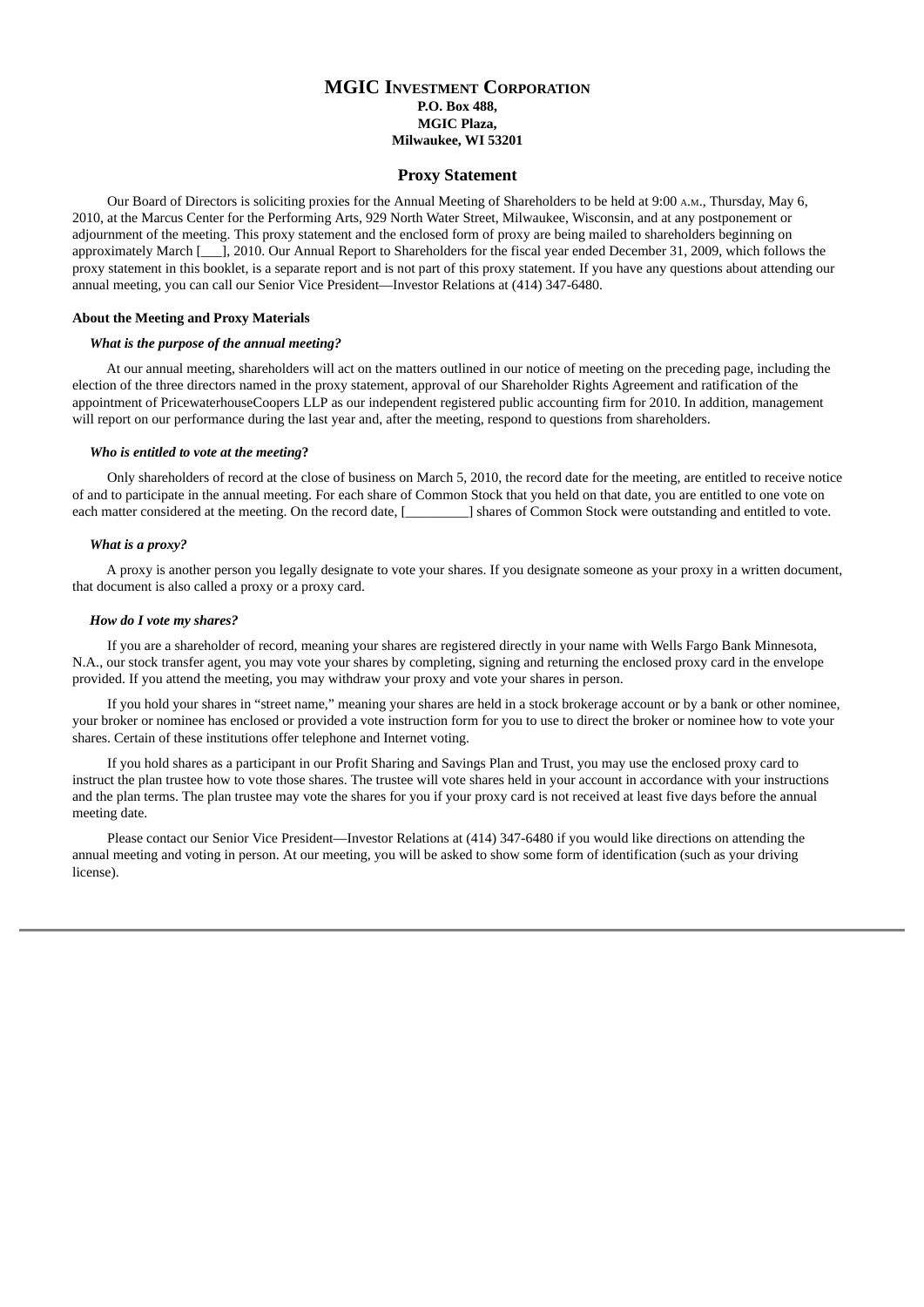#### *Can I change my vote after I return my proxy card?*

Yes. If you are a shareholder of record, you can revoke your proxy at any time before your shares are voted by advising our corporate Secretary in writing, by submitting a signed proxy with a later date, or by voting in person at the meeting. If your shares are held in street name by a broker, bank or nominee, or in our Profit Sharing and Savings Plan and Trust, you must follow the instructions of the broker, bank, nominee or plan trustee on how to change your vote.

#### *How are the votes counted?*

A quorum is necessary to hold the meeting and will exist if a majority of the [\_\_\_\_\_\_\_\_\_] shares of Common Stock outstanding on the record date are represented, in person or by proxy, at the meeting. Votes cast by proxy or in person at the meeting will be counted by Wells Fargo Bank Minnesota, N.A., which has been appointed by our Board to act as inspector of election for the meeting.

Shares represented by proxy cards marked "Abstain" will be counted to determine the presence of a quorum, but will not be counted as votes for or against any matter. "Broker non-votes," which occur when a broker or other nominee does not vote on a particular matter because the broker or other nominee does not have authority to vote without instructions from the beneficial owner of the shares and has not received such instructions, will be counted for quorum purposes but will not be counted as votes for or against any matter. Beginning with this year's annual meeting, brokers and other nominees no longer have discretionary authority to vote shares in the election of directors without instructions from the beneficial owner of the shares. Brokers do have discretionary authority to vote shares on the ratification of the appointment of the independent registered public accounting firm without instructions from the beneficial owner.

#### *What are the Board's recommendations?*

Our Board of Directors recommends a vote **FOR** all of the nominees for director (Item 1), **FOR** approval of our Shareholder Rights Agreement (Item 2) and **FOR** ratification of the appointment of PricewaterhouseCoopers LLP as our independent registered public accounting firm for 2010 (Item 3).

If you sign and return a proxy card without specifying how you want your shares voted, the named proxies will vote your shares in accordance with the recommendations of the Board for all Items and in their best judgment on any other matters that properly come before the meeting.

## *Will any other items be acted upon at the annual meeting?*

The Board does not know of any other business to be presented at the annual meeting. No shareholder proposals will be presented at this year's annual meeting.

## *What are the deadlines for submission of shareholder proposals for the next annual meeting?*

Shareholders may submit proposals on matters appropriate for shareholder action at future annual meetings by following the SEC's rules. Proposals intended for inclusion in next year's proxy materials must be received by our Secretary no later than November [\_\_\_], 2010 .

Under our Bylaws, a shareholder who wants to bring business before the annual meeting that has not been included in the proxy materials for the meeting, or who wants to nominate directors at the meeting, must be eligible to vote at the meeting and give written notice of the proposal to our corporate Secretary in accordance with the procedures contained in our Bylaws. Our Bylaws require that shareholders give notice to our Secretary at least 45 and not more than 70 days before the first anniversary of the date set forth in our proxy statement for the prior Annual Meeting as the date on which we first mailed such proxy materials to shareholders. For the 2011 annual meeting, the notice must be received by the Secretary no later than February [\_\_\_], 2011, and no earlier than January [\_\_\_], 2011. For director nominations, the notice must comply with our Bylaws and provide the information required to be included in the proxy statement for individuals nominated by our Board. For any other proposals, the notice must describe the proposal and why it should be approved, identify any material interest of the shareholder in the matter, and include other information required by our Bylaws.

#### $\overline{2}$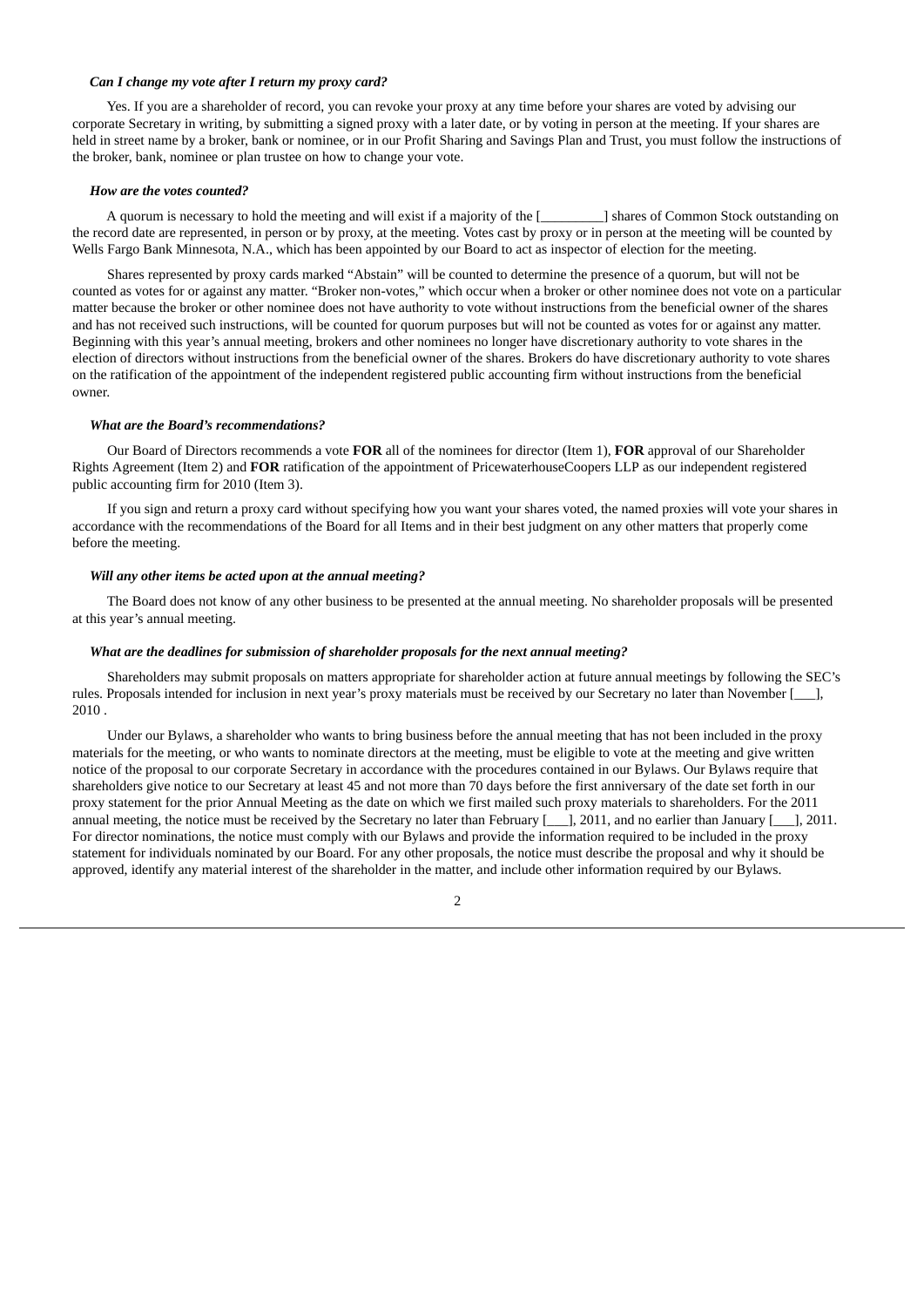#### *Who pays to prepare, mail and solicit the proxies?*

We will pay the cost of soliciting proxies. In addition to soliciting proxies by mail, our employees may solicit proxies by telephone, email, facsimile or personal interview. We have also engaged D.F. King & Co., Inc. to provide proxy solicitation services for a fee of up to \$15,000, plus expenses, including charges by brokers, banks and other nominees to forward proxy materials to the beneficial owners of our Common Stock.

## **Stock Ownership**

The following table identifies the beneficial owners of more than 5% of our Common Stock as of December 31, 2009 based on information filed with the SEC, unless more recent information filed with the SEC filing is available. The table also shows the amount of our Common Stock beneficially owned by our named executive officers and all directors and executive officers as a group. Unless otherwise noted, the parties listed in the table have sole voting and investment power over their shares, and information regarding our directors and named executive officers is given as of March 5, 2010. Information about the Common Stock that our directors beneficially own appears below in connection with their biographies. See "Item 1—Election of Directors."

| Name                                                                            | <b>Shares</b><br><b>Beneficially</b><br>Owned | Percent<br>of Class |
|---------------------------------------------------------------------------------|-----------------------------------------------|---------------------|
| Old Republic International Corporation(1)                                       | 18,641,059                                    | 14.8%               |
| 307 North Michigan Avenue                                                       |                                               |                     |
| Chicago, IL 60601                                                               |                                               |                     |
| FMR, LLC(2)                                                                     | 13,601,676                                    | 10.3%               |
| 82 Devonshire Street                                                            |                                               |                     |
| Boston, Massachusetts 02109                                                     |                                               |                     |
| BlackRock, Inc.(3)                                                              | 6,812,666                                     | 5.4%                |
| 40 East 52nd Street                                                             |                                               |                     |
| New York, NY 10022                                                              |                                               |                     |
| Curt S. Culver(4)                                                               | 872,992                                       | $\ast$              |
| J. Michael Lauer(4)                                                             | 465,345                                       | $\ast$              |
| Patrick Sinks <sup>(4)</sup>                                                    | 280,048                                       | $\ast$              |
| Jeffrey H. Lane(4)                                                              | 242,841                                       | $\ast$              |
| Lawrence J. Pierzchalski <sup>(4)</sup>                                         | 242,730                                       | $\ast$              |
| All directors and executive officers as a group $(17 \text{ persons})$ $(4)(5)$ | 2,797,083                                     | $2.2\%$             |

Less than  $1%$ 

(1) Old Republic International Corporation, which reported ownership on behalf of itself and several of its wholly owned subsidiaries, reported that it had shared voting and investment power for all of the shares. Old Republic International Corporation owns Republic Mortgage Insurance Corporation, which is one of our competitors.

(2) These shares are beneficially owned by Fidelity Management & Research Company ("Fidelity"), a registered investment adviser and wholly-owned subsidiary of FMR LLC. Edward C. Johnson 3d and FMR LLC, through their control of Fidelity and the investment companies for which Fidelity acts as investment adviser ("Funds"), each has sole investment power as to these shares; the Funds' Boards of Trustees have sole voting power as to such shares. The shares listed include 6,356,076 shares resulting from the assumed conversion of \$85.8 million principal amount of our 9% Convertible Junior Subordinated Debentures.

(3) BlackRock, Inc. reported ownership on behalf of itself and several of its wholly owned subsidiaries.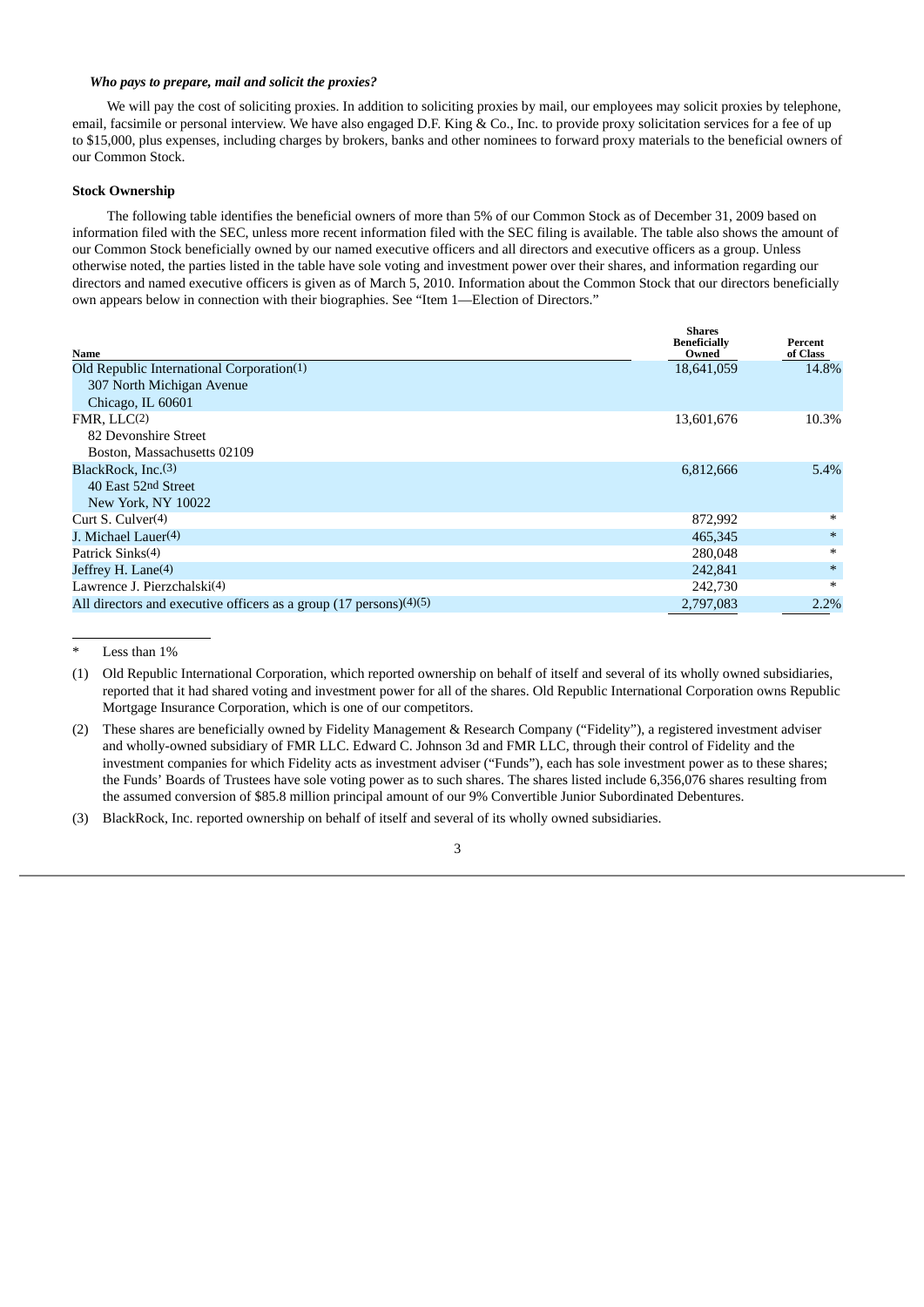- (4) Includes shares that could be purchased on the record date or within 60 days thereafter by exercise of stock options granted to the executive officers: Mr. Culver — 355,000; Mr. Lauer — 119,000; Mr. Sinks — 68,000; Mr. Pierzchalski — 119,000; Mr. Lane — 102,800; and all executive officers as a group — 853,050. Also includes shares held in our Profit Sharing and Savings Plan and Trust by the executive officers: Mr. Culver  $-$  12,673; Mr. Lauer  $-$  53,182; Mr. Sinks  $-$  11,712; and all executive officers as a group  $-$ 195,771. Also includes restricted shares over which the executive officer has sole voting power but no investment power: Mr. Culver  $-64,160$ ; Mr. Lauer  $-8,694$ ; Mr. Sinks  $-40,100$ ; Mr. Pierzchalski  $-21,654$ ; Mr. Lane  $-10,314$ ; and all executive officers as a group — 154,402. Excludes shares underlying restricted stock units ("RSUs") that cannot be settled in Common Stock within 60 days of the record date: Mr. Culver — 470,096; Mr. Lauer — 163,518; Mr. Sinks — 278,810; Mr. Pierzchalski — 150,558; Mr. Lane  $-161,898$ ; and all executive officers as a group  $-1,384,619$ . Also includes shares for which voting and investment power are shared as follows: Mr. Lauer — 1,520; and all directors and executive officers as a group — 46,660.
- (5) Includes an aggregate of 91,863 shares underlying RSUs held by our non-management directors, which could be settled in shares of Common Stock within 60 days of the record date. Also includes an aggregate of 173,135 restricted shares held by all directors and executive officers as a group. The beneficial owners have sole voting power but no investment power over the restricted shares. Excludes an aggregate of 610,890 share units held by our non-management directors that cannot be settled in shares of Common Stock.

#### **Item 1 —***Election of Directors*

Our Board of Directors is divided into three classes, with directors in each class serving for a term of three years. One class of directors is elected at each annual meeting. The Board, upon the recommendation of the Management Development, Nominating and Governance Committee, has nominated three directors for re-election to the Board to serve until our 2013 annual meeting of shareholders. If any nominee is not available for election, proxies will be voted for another person nominated by the Board or the size of the Board will be reduced.

# **Majority Voting**

The Company has adopted a majority vote standard for the election of directors in uncontested elections. Under this standard, each nominee must receive a "majority vote" at the meeting to be elected a director. A "majority vote" means that when there is a quorum present, more than 50% of the votes cast in the election of the director are cast "for" the director, with votes cast being equal to the total of the votes "for" the election of the director plus the votes "withheld" from the election of the director. Broker non-votes and abstentions will be disregarded in the calculation of a "Majority Vote." In addition, any director who does not receive a majority vote at the annual meeting is required to send our Board a resignation. The effectiveness of the resignation is contingent upon Board acceptance. The Board will accept or reject a resignation in its discretion after receiving a recommendation made by our Management Development, Nominating and Governance Committee and will promptly publicly disclose its decision regarding the director's resignation (including the reason(s) for rejecting the resignation, if applicable).

#### **Information About Nominees**

The Board believes that the Board, as a whole, should possess a combination of skills, professional experience, and diversity of backgrounds necessary to oversee our business. In addition, the Board believes that there are certain attributes that every director should possess, as reflected in the Board's membership criteria. Accordingly, the Board and the Management Development, Nominating and Governance Committee consider the qualifications of directors and director candidates individually and in the broader context of the Board's overall composition and our current and future needs.

The Management Development, Nominating and Governance Committee is responsible for developing Board membership criteria and recommending these criteria to the Board. The criteria, which are set forth in our Corporate Governance Guidelines, include an inquiring and independent mind, sound and considered judgment, high standards of ethical conduct and integrity, well-respected experience at senior levels of business, academia, government or other fields, ability to commit sufficient time and attention to Board activities, anticipated tenure on the Board, and whether an individual will enable the Board to continue to have a substantial majority of independent directors.

In addition, the Management Development, Nominating and Governance Committee evaluates the

#### $\overline{A}$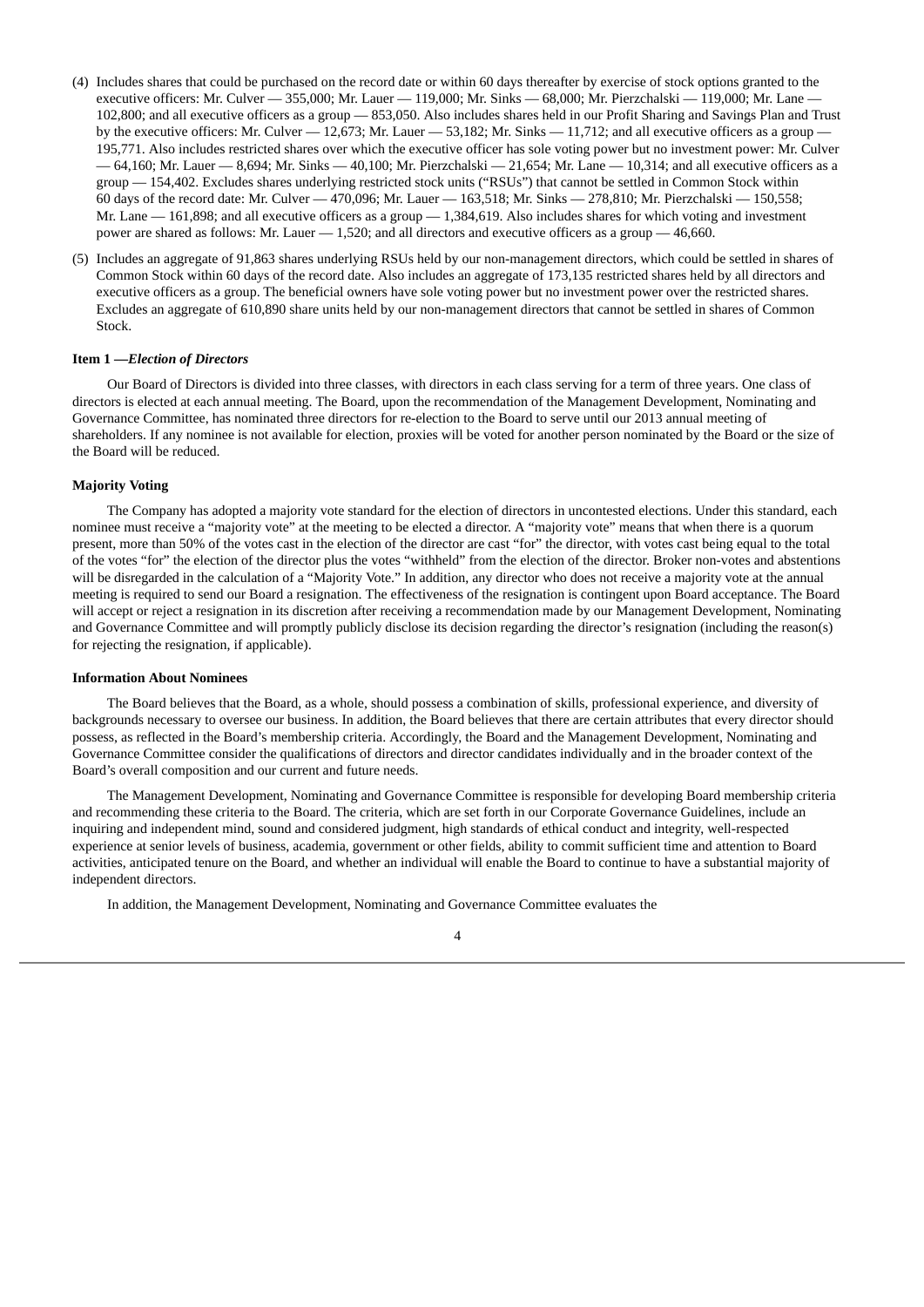composition of the Board to assess the skills and experience that are currently represented on the Board, as well as the skills and experience that the Board will find valuable in the future, given our prospective retirements due to the Board's policy that a director may not stand for election if he is age 72 or more. The Management Development, Nominating and Governance Committee seeks a variety of occupational and personal backgrounds on the Board in order to obtain a range of viewpoints and perspectives and enable the Board to have access to a diverse body of talent and expertise relevant to our activities. The Management Development, Nominating and Governance Committee also seeks to enhance the diversity of the Board in other areas, such as geography, age, race, gender and ethnicity. The Board's evaluation of its composition enables the Board to consider the skills and experience it seeks in the Board as a whole, and in individual directors, as our needs evolve and change over time and to assess the effectiveness of the Board's efforts at pursuing diversity. In identifying director candidates from time to time, the Management Development, Nominating and Governance Committee may establish specific skills and experience that it believes we should seek in order to constitute a balanced and effective board.

In evaluating incumbent directors for renomination to the Board, as well as the skills and experience that other directors bring to the Board, the members of the Management Development, Nominating and Governance Committee have considered a variety of factors. These include each director's independence, financial literacy, personal and professional accomplishments, tenure on the Board, experience in light of our needs, and past performance on the Board based on feedback from other Board members.

Information about our directors, three of whom are nominees for election at the annual meeting, appears below. The biographical information is as of February 1, 2010 and, for each director, includes a discussion about the skills and qualifications that the Board has determined support the director's continued service on the Board.

**NOMINEES FOR DIRECTOR — Term Ending 2013**

> **James A. Abbott,** 70, a Director since 1989, has been Chairman and a principal of American Security Mortgage Corp., a mortgage banking firm, since June 1999. He served as President and Chief Executive Officer of First Union Mortgage Corporation, a mortgage banking company licensed in all 50 states and nationally ranked in the top 10 in origination and loan servicing during his tenure, from January 1980 to December 1994. Mr. Abbott brings to the Board more than 40 years of experience in the mortgage banking industry gained through his service as chairman and as chief executive officer of two mortgage banking companies, and in banking as a member of the corporate management committee of a major bank holding company for 15 years. Additionally, he has knowledge of our company and our corporate governance practices acquired while serving as a director of MGIC for more than 20 years.

**Shares Beneficially Owned(1)**

37,978(2)(3)

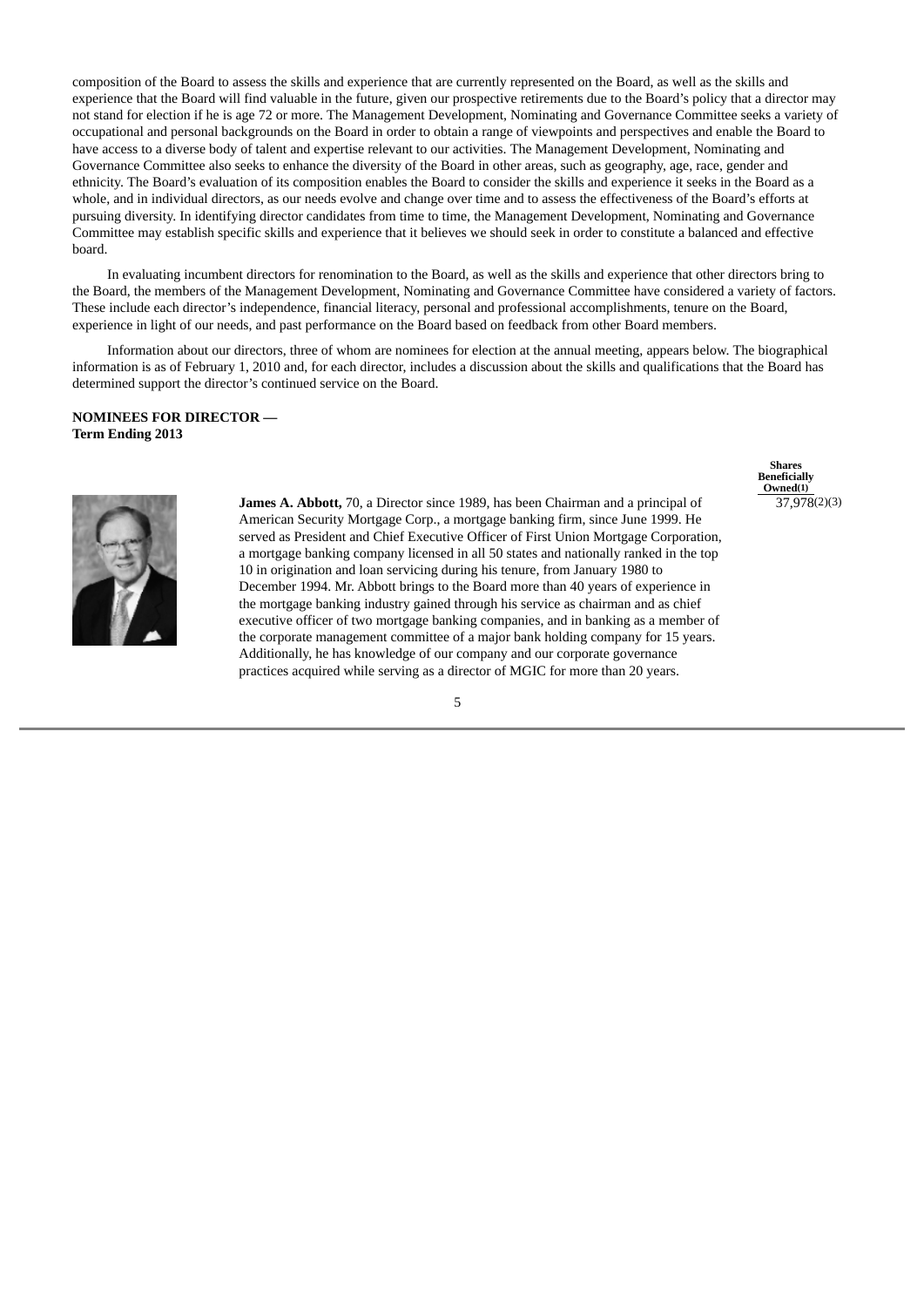#### **Shares Beneficially Owned(1)**  $28,336(3)$

7,799(3)





**Thomas M. Hagerty,** 47, a Director since 2001, has been a managing director with Thomas H. Lee Partners, L.P. and its predecessor Thomas H. Lee Company ("THL"), a private investment firm, since 1992 and has been with the firm since 1988. Mr. Hagerty previously was in the Mergers and Acquisitions Department of Morgan Stanley & Co. Incorporated. He is also a director of Ceridian Corporation, Fidelity National Financial, Inc., Fidelity National Information Services, Inc. and MoneyGram International, Inc. In addition, during the past five years, Mr. Hagerty served as a director of Metris Companies, Inc. (through 2005), Hilltop Holdings Inc. (formerly Affordable Residential Communities Inc.) (through 2005) and Syratech Corporation (through 2005). In an attempt to preserve the value of an investment in Conseco, Inc. by an affiliate of THL, Mr. Hagerty served as the interim chief financial officer of Conseco from July 2000 until April 2001. In December 2002, Conseco filed a petition under the federal bankruptcy code. Mr. Hagerty brings to the Board experience in and knowledge of the financial services and investment industries, expertise in analyzing and monitoring substantial investment positions gained through his work in private equity, expertise in evaluating companies' strategies, operations and risks gained through his work in investment banking, and corporate governance experience acquired through his service on numerous public company boards.

**Michael E. Lehman,** 59, a Director since 2001, was the Executive Vice President and Chief Financial Officer of Sun Microsystems, Inc., a provider of computer systems and professional support services, from February 2006 to January 2009, when Sun Microsystems was acquired by Oracle Corporation, after which he retired from full time employment. From July 2000 until his initial retirement in September 2002, he was Executive Vice President of Sun Microsystems; he was its Chief Financial Officer from February 1994 to July 2002, and held senior executive positions with Sun Microsystems for more than five years before then. In addition, during the past five years, Mr. Lehman served as a director of Echelon Corporation (through 2006), NetIQ Corporation (through 2006) and Sun Microsystems, Inc. (through 2006). Mr. Lehman brings to the Board financial and accounting knowledge gained through his service as chief financial officer of a large, multinational public company, skills in addressing the range of financial issues facing a large company with complex operations, senior executive and operational experience, and leadership skills.

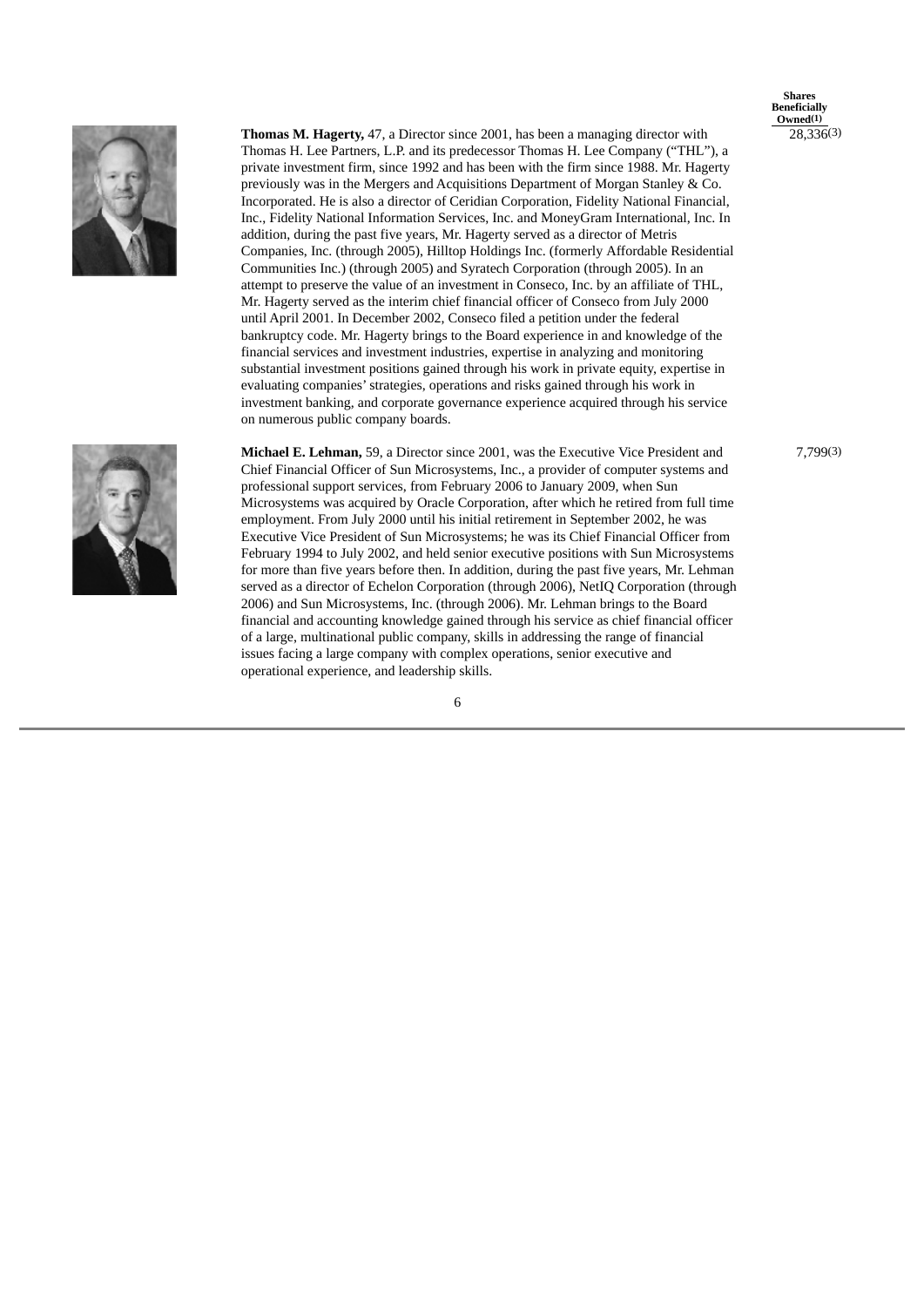# **DIRECTORS CONTINUING IN OFFICE — Term Ending 2011**





**David S. Engelman,** 72, a Director since 1993, has been a private investor for more than five years. He was President and Chief Executive Officer, on an interim basis, of Fleetwood Enterprises, Inc., a manufacturer of recreational vehicles and manufactured housing, from February 2002 to August 2002. In addition, during the past five years, Mr. Engelman served as a director of Fleetwood Enterprises, Inc. (through August 2009) and Fieldstone Investment Corporation (through July 2007). Mr. Engelman brings to the Board management and operations experience acquired through his service as chief executive officer of a public company, investment expertise, experience in the real estate industry, senior executive experience and leadership skills.

**Kenneth M. Jastrow, II,** 62, a Director since 1994, has, since December 2007, been the non-executive Chairman of the Board of Forestar Group Inc. ("Forestar"), which is engaged in various real estate and natural resource businesses. From January 2000 until December 28, 2007, Mr. Jastrow served as Chairman and Chief Executive Officer of Temple-Inland Inc. ("TI"), a paper and forest products company which during Mr. Jastrow's tenure also had interests in real estate and financial services. Mr. Jastrow currently serves as our Lead Director. He is also a director of KB Home. In addition, during the past five years, Mr. Jastrow served as a director of Guaranty Financial Group and its subsidiary Guaranty Bank (from December 2007 through August 2008). Mr. Jastrow brings to the Board senior executive and leadership experience gained through his service as chairman and chief executive officer at a public company with diversified business operations in sectors relevant to our operations, experience in the real estate, mortgage banking and financial services industries, and knowledge of corporate governance matters gained through his service as a non-executive chairman and on public company boards.

**Shares Beneficially Owned(1)**  $\overline{35,963}$ (2)(3)(4)

32,698(2)(3)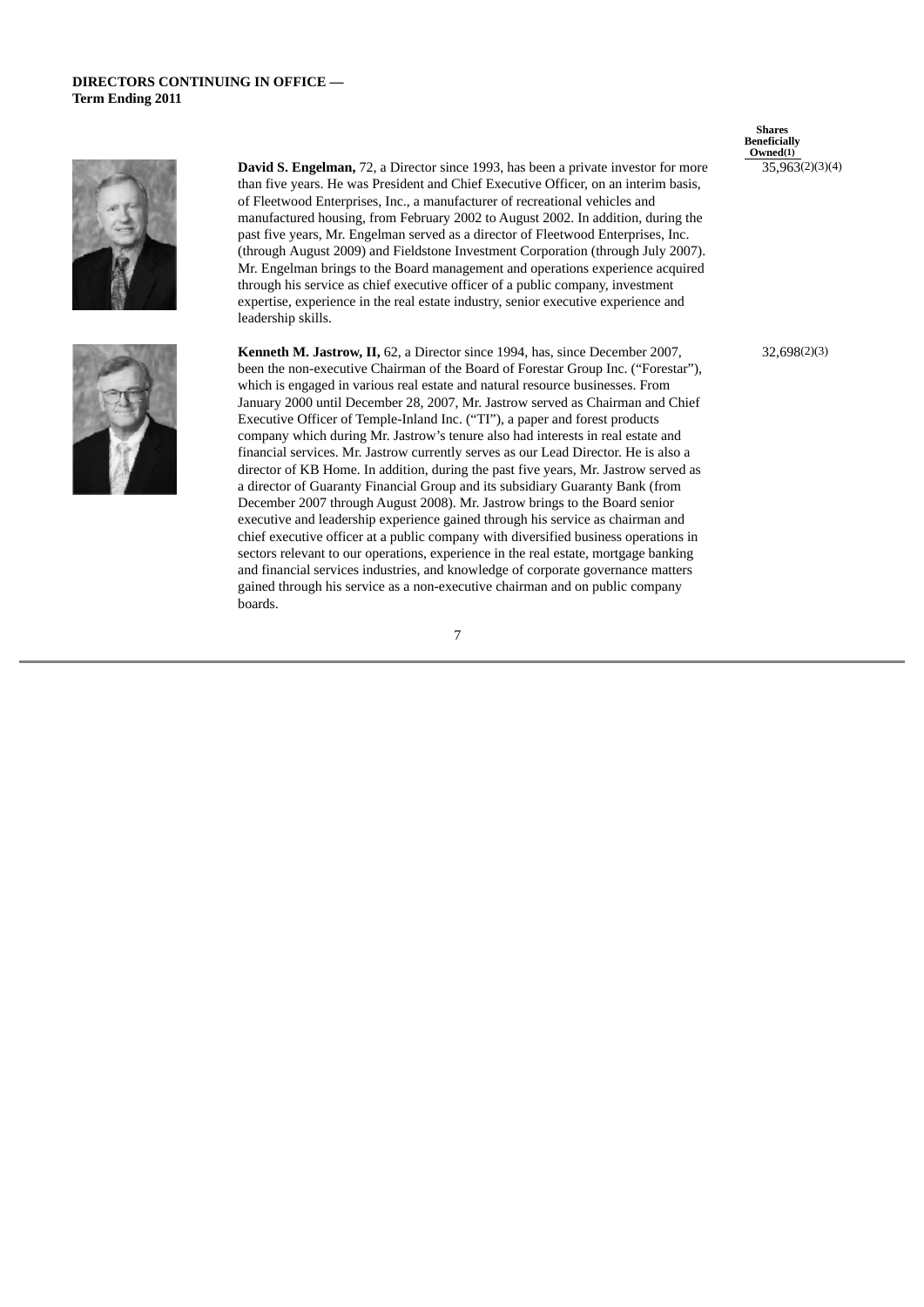

**Daniel P. Kearney,** 70, a Director since 1999, has been a business consultant and private investor for more than five years. Mr. Kearney served as Executive Vice President and Chief Investment Officer of Aetna, Inc., a provider of health and retirement benefit plans and financial services, from 1991 to 1998. He was President and Chief Executive Officer of the Resolution Trust Corporation Oversight Board from 1990 to 1991, a principal of Aldrich, Eastman & Waltch, Inc., a pension fund advisor, from 1988 to 1989, and a managing director at Salomon Brothers Inc, an investment banking firm, from 1977 to 1988. He is also a director of Fiserv, Inc. and MBIA, Inc. Mr. Kearney brings to the Board investment expertise, skill in assessing and managing investment and credit risk, broad-based experience in a number of areas relevant to our business, including insurance and financial services, and senior executive experience gained at a major public insurance company.

**Shares Beneficially Owned(1)**

 $86,266(3)$ 

16,399(3)

6,705(2)(3)



**Donald T. Nicolaisen,** 65, a Director since 2006, was the Chief Accountant of the United States Securities and Exchange Commission from September 2003 to November 2005, when he retired from full time employment. Prior to joining the SEC, he was a Senior Partner at PricewaterhouseCoopers LLP, an accounting firm that he joined in 1967. He is also a director of Verizon Communications Inc., Morgan Stanley and Zurich Financial Services Group. Mr. Nicolaisen brings to the Board financial and accounting expertise acquired from his 36 years of service with a major public accounting firm and his tenure as Chief Accountant at the SEC, as well as an understanding of the range of issues facing large financial services companies gained through his service on the boards of public companies operating in the insurance and financial services industries.

# **DIRECTORS CONTINUING IN OFFICE — Term Ending 2012**



**Karl E. Case,** 63, a Director since 1991, is the Katharine Coman and A. Barton Hepburn Professor of Economics at Wellesley College where he has taught since 1976 and from which he has announced his retirement in June 2010. Dr. Case has been Visiting Scholar at the Federal Reserve Bank of Boston since 1985. He is also a director of The Depositors Insurance Fund of Massachusetts. In addition, during the past five years, Mr. Case served as a director of Century Bancorp Inc. and its subsidiary Century Bank & Trust (through 2006). Mr. Case brings to the Board expertise as a tenured professor of economics, experience in the home real estate industry, including as a co-developer of the Case-Shiller Index (which reports on changes in home prices across the United States) and experience gained through his work with a regulator that oversees areas relevant to our business.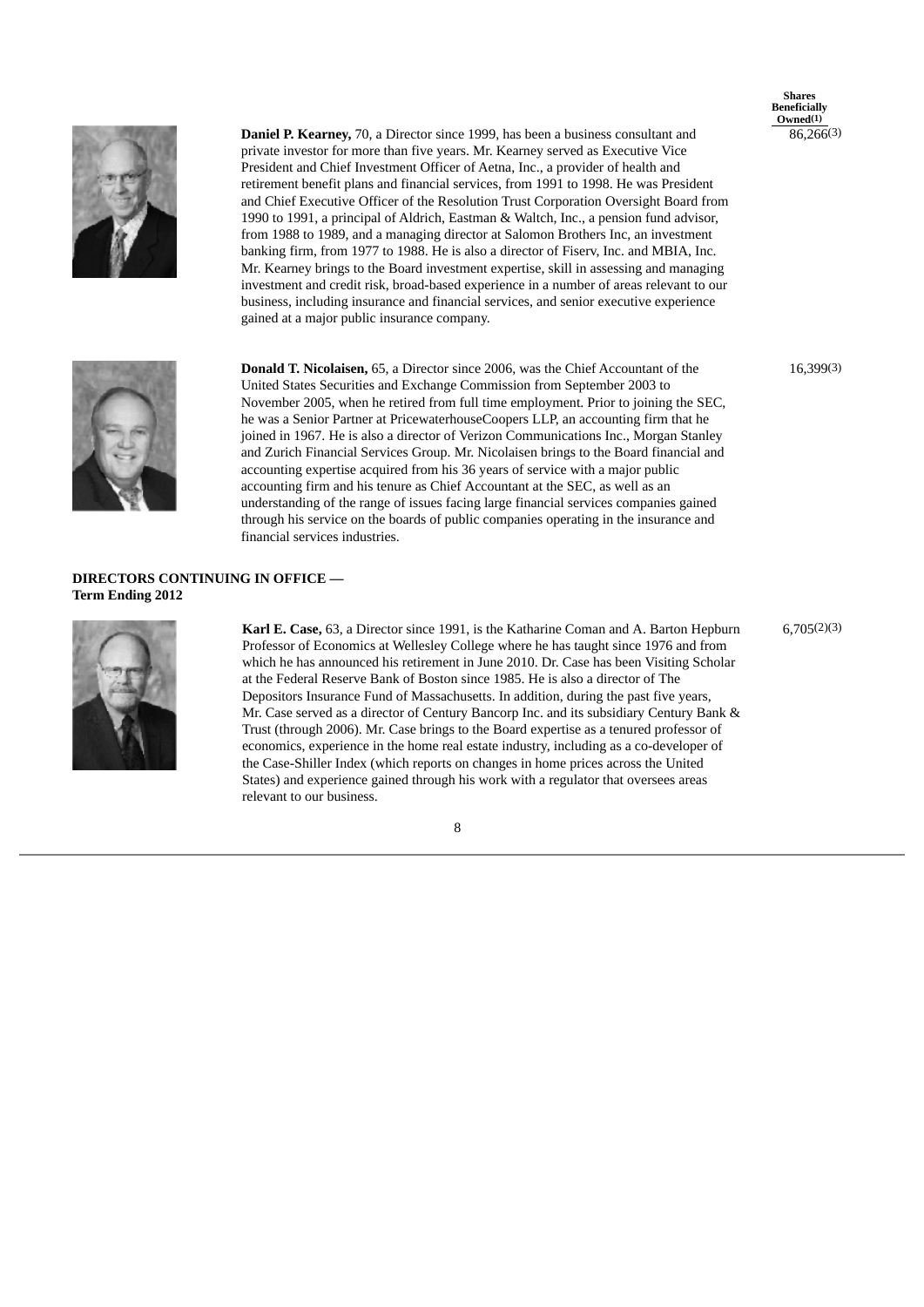





**Curt S. Culver,** 57, a Director since 1999, has been our Chairman of the Board since January 2005 and our Chief Executive Officer since January 2000. He served as our President from January 1999 to January 2006. Mr. Culver has been Chief Executive Officer of Mortgage Guaranty Insurance Corporation (MGIC) since January 1999 and held senior executive positions with MGIC for more than five years before then. He is also a director of Wisconsin Electric Power Company and Wisconsin Energy Corporation. Mr. Culver brings to the Board extensive knowledge of our business and operations, a long-term perspective on our strategy, the ability to lead the Company and the Board as the Company faces ongoing challenges, and experience serving on the boards of other companies operating in regulated industries.

**Shares Beneficially Owned(1)**

872,992(5)

56,573(2)(3)

52,139(2)(3)(6)

**William A. McIntosh,** 70, a Director since 1996, was an executive committee member and a managing director at Salomon Brothers Inc., an investment banking firm, when he retired in 1995 after 35 years of service. In addition, during the past five years, Mr. McIntosh served as a director of Northwestern Mutual Series Fund Inc. (27 funds) (through 2009) and Mason Street Funds, Inc. (11 funds) (through 2005). Mr. McIntosh brings to the Board extensive experience in the financial services industry gained from his 35-year tenure at a large investment banking firm and his service on several mutual fund boards, expertise in evaluating companies' strategies, operations and risks acquired through his work as an investment banker, and financial and accounting expertise.

**Leslie M. Muma,** 65, a Director since 1995, is retired and was Chief Executive Officer of Fiserv, Inc., a financial industry automation products and services firm from 1999 until December 2005. Before serving as Fiserv's Chief Executive Officer, he was its President for many years. In addition, during the past five years, Mr. Muma served as a director of Fiserv, Inc. (through 2005). Mr. Muma brings to the Board experience in the financial services industry acquired through a career serving as a chief executive officer and president at a financial industry automation products and services firm, as well as management and operations experience, and leadership skills.

- (1) Ownership information is as of March 5, 2010. Unless otherwise noted, all directors have sole voting and investment power with respect to the shares. Common Stock beneficially owned by each director represents less than 1% of the total number of shares outstanding.
- (2) Includes 2,000 shares held under our 1993 Restricted Stock Plan for Non-Employee Directors. The directors have sole voting power and no investment power over these shares.
- (3) Includes shares underlying RSUs as follows: Mr. Abbott 3,050; Dr. Case 3,050; Mr. Engelman 3,050; Mr. Hagerty 3,050; Mr. Jastrow — 3,050; Mr. Kearney — 3,050; Mr. Lehman — 3,050; Mr. McIntosh — 3,050; Mr. Muma — 3,050; and Mr. Nicolaisen — 1,700. Such units were issued pursuant to our RSU award program (See "Compensation of Directors— Former RSU Award Program") and could be settled in shares of Common Stock within 60 days of the record date.

 $\overline{Q}$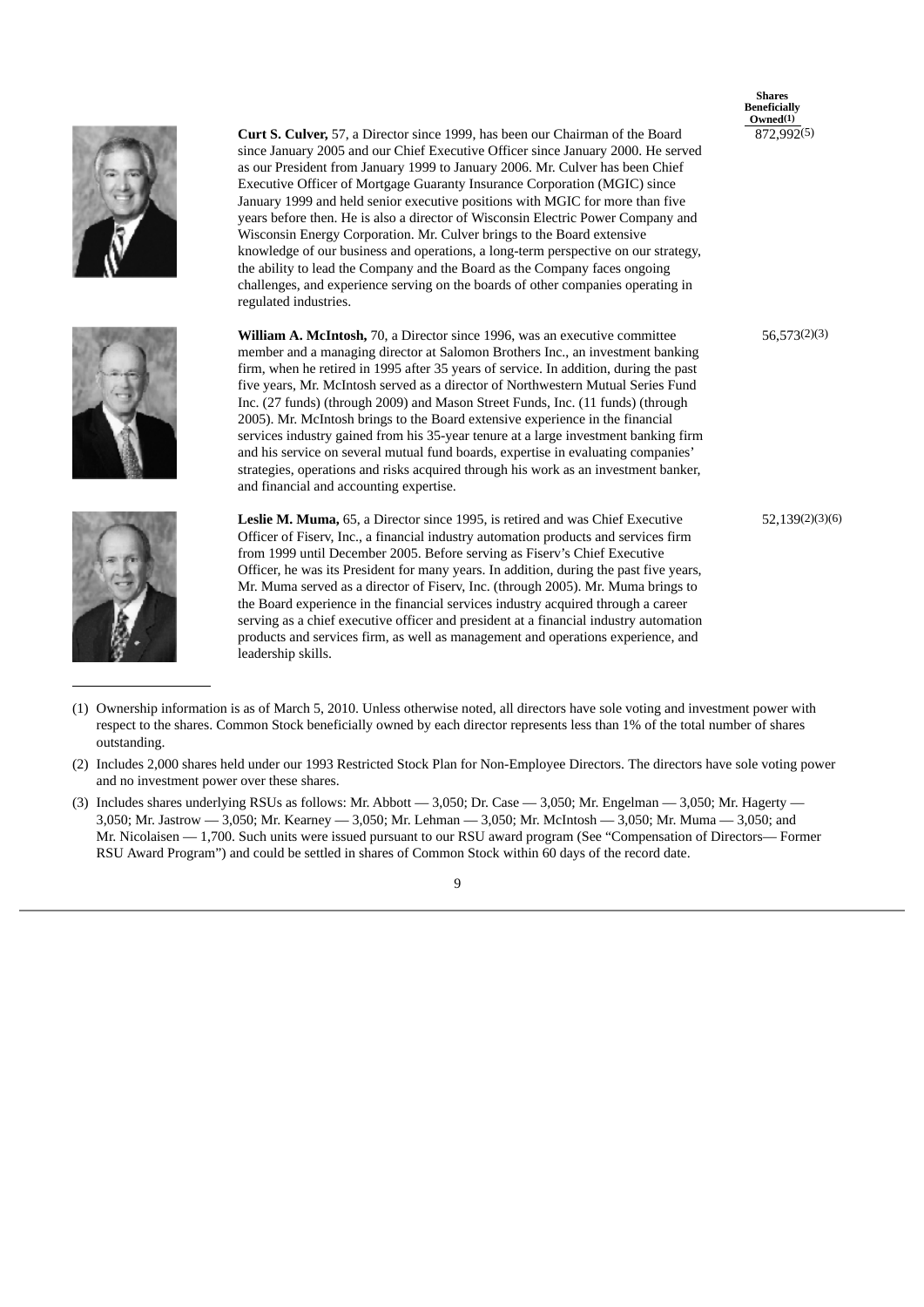Also includes the following RSUs, which are held under the Deposit Share Program for Non-Employee Directors under our 2002 Stock Incentive Plan (See "Compensation of Directors — Former Deposit Share Program") and could be settled in shares of Common Stock within 60 days of the record date: Mr. Abbott —1,491; Mr. Hagerty — 17,105; Mr. Jastrow — 19,769; Mr. Kearney —5,733; Mr. Muma — 4,098; and Mr. Nicolaisen —14,517. Directors have neither voting nor investment power over the shares underlying any of these units.

Also includes 6,733 shares that Mr. Jastrow held under the Deposit Share Program for Non-Employee Directors under our 1991 Stock Incentive Plan and 2002 Stock Incentive Plan. Mr. Jastrow has sole voting power and no investment power over these shares.

Excludes share units held under our Deferred Compensation Plan (See "Compensation of Directors — Deferred Compensation Plan and Annual Grant of Share Units") over which the directors have neither voting nor investment power, as follows: Mr. Abbott -47,410; Dr. Case — 56,022; Mr. Engelman — 47,410; Mr. Hagerty — 66,469; Mr. Jastrow — 77,546; Mr. Kearney — 79,338; Mr. Lehman — 48,791; Mr. McIntosh — 47,410; Mr. Muma — 75,118; and Mr. Nicolaisen — 65,377.

- (4) Includes 1,569 shares owned by a trust of which Mr. Engelman is a trustee and a beneficiary and as to which Mr. Engelman disclaims beneficial ownership except to the extent of his interest in the trust. Voting and investment power are shared for all shares owned by the trust.
- (5) Includes 355,000 shares which Mr. Culver had the vested right to acquire as of March 5, 2010, or which become vested within 60 days thereafter under options granted to Mr. Culver; 12,673 shares held in our Profit Sharing and Savings Plan and Trust; and 64,160 restricted shares awarded under our 2002 Stock Incentive Plan, over which Mr. Culver has sole voting power but no investment power. Excludes 470,096 shares underlying RSUs awarded under our 2002 Stock Incentive Plan over which he has neither voting nor investment power.
- (6) Includes 9,132 shares owned by a trust of which Mr. Muma is a trustee and a beneficiary and as to which Mr. Muma disclaims beneficial ownership except to the extent of his interest in the trust.

# **YOUR BOARD OF DIRECTORS RECOMMENDS A VOTE FOR EACH OF THE NOMINEES. PROXIES WILL BE VOTED FOR THE NOMINEES UNLESS A SHAREHOLDER GIVES OTHER INSTRUCTIONS ON THE PROXY CARD.**

## **Corporate Governance and Board Matters**

The Board of Directors, which is elected by our shareholders, oversees the management of the Company and our business. The Board selects our senior management team, which is responsible for operating our business, and monitors the performance of senior management.

#### *Corporate Governance Guidelines and Code of Business Conduct*

The Board has adopted Corporate Governance Guidelines, which set forth a framework for our governance. The Guidelines cover the Board's composition, leadership, meeting process, director independence, Board membership criteria, committee structure and functions, succession planning and director compensation. Among other things, the Board meets in executive session outside the presence of any member of our management after each Board meeting at which directors are present in person and at any additional times determined by the Board or the Lead Director. Mr. Jastrow has, for several years, presided at these sessions. In October 2009, Mr. Jastrow was appointed the Board's Lead Director. See "Board Leadership" for information about the Lead Director's responsibilities and authority. The Corporate Governance Guidelines also provide that a director who retires from his principal employment or joins a new employer shall offer to resign from the Board and a director who is an officer of MGIC and leaves MGIC must resign from the Board.

We have a Code of Business Conduct emphasizing our commitment to conducting our business in accordance with legal requirements and high ethical standards. The Code applies to all employees, including our executive officers, and specified portions are applicable to our directors. Certain portions of the Code that apply to transactions with our executive officers, directors, and their immediate family members are described under "Related Person Transactions" below. These descriptions are subject to the actual terms of the Code.

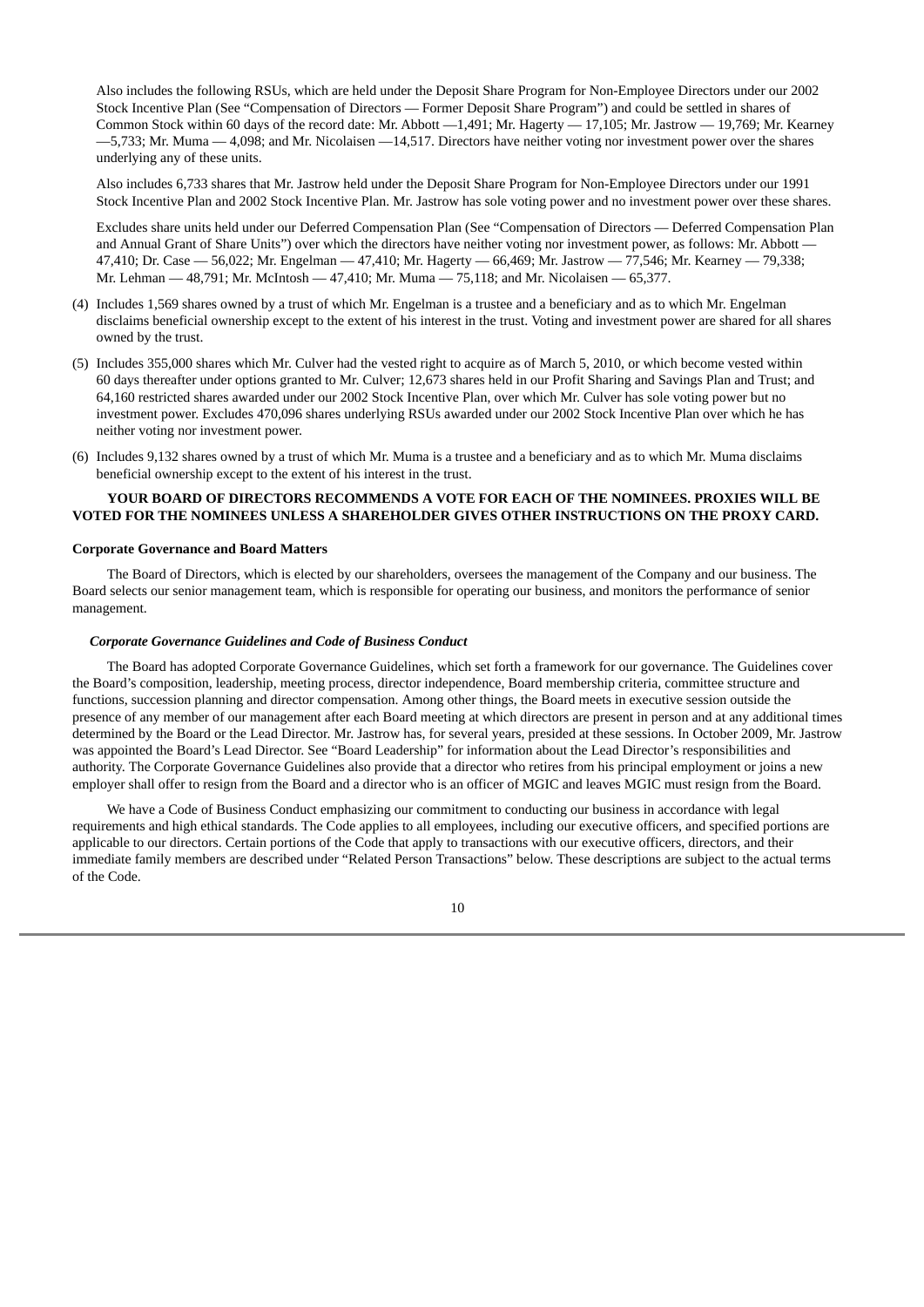Our Corporate Governance Guidelines and our Code of Business Conduct are available on our website (http://mtg.mgic.com) under the "Investor Information; Corporate Governance" links. Written copies of these documents are available to any shareholder who submits a written request to our Secretary. We intend to disclose on our website any waivers from, or amendments to, our Code of Business Conduct that are subject to disclosure under applicable rules and regulations.

# *Director Independence*

To assist in assessing director independence, the Board has adopted independence standards, which are set forth below and in our Corporate Governance Guidelines, which are available on our website. The standards adopted by the Board are consistent with the director independence criteria included in the New York Stock Exchange (the "NYSE") listing standards. The Board has determined that all of our directors except for Mr. Culver, our CEO, and thus a substantial majority of the directors on the Board, are independent. In addition, each of the Audit, Management Development, Nominating and Governance, Risk Management and Securities Investment Committees consists entirely of independent directors. All members of the Audit Committee meet additional, heightened independence criteria applicable to audit committee members under SEC and NYSE rules and the independence standards adopted by the Board.

Under the NYSE listing standards, an "independent" director is a director whom the Board has determined has no material relationship with the Company or any of its consolidated subsidiaries (for purposes of this section, collectively referred to as the "Company"), either directly, or as a partner, shareholder or officer of an organization that has a relationship with the Company. To determine that there were no material relationships, the Board applies the independence standards set forth below. A director is independent if the standards below are met.

- **•** Within the last three years, neither the director nor a member of the director's immediate family was, in the case of an immediate family member, an executive officer of the Company, and in the case of a director, an employee of the Company, other than in the case of a director, an interim CEO or other executive officer or Chairman;
- **•** Within the last three years, neither the director nor a member of the director's immediate family was the recipient of more than \$100,000 during a 12-month period within such three years in direct compensation from the Company, other than compensation for service as a director of the Company or as interim CEO or other executive officer or Chairman;
- **•** Within the last three years, neither the director nor a member of the director's immediate family was a partner or employee of the firm that is serving as the independent auditor of the Company if the rules of the NYSE would preclude the director's independence;
- **•** The director does not have a material relationship with the Company in the sense that such relationship could reasonably call into question whether the director is independent from the management of the Company. Such relationships may arise as a result of the director's being a service provider, customer, lender or through transactions between the director and the Company. Relationships that may impair independence may be indirect and arise through the director's position with (other than solely as a director) or ownership of an entity that has a relationship with the Company. However, transactions in the ordinary course of the Company's business that do not exceed the threshold in the next sentence shall be deemed not to impair independence. Transactions during the year involving payments for property or services between the Company and another person in which the director is an executive officer or employee, or a member of the director's immediate family is an executive officer that exceed the greater of \$1 million or 2% of the other person's consolidated gross revenues for the fiscal year in which the transaction occurred shall be deemed to impair independence until three years (or such shorter period as provided in the rules of the New York Stock Exchange) after the threshold is not exceeded but only for so long as the officer or employment relationship exists.
- **•** A director (the "first director") is not independent if an executive officer of the Company is a director of a company that employs the first director as an executive officer. In addition, if an executive officer of the Company is or was on the compensation committee of a company that employs the first director (or a member of the first director's immediate family) as an executive officer, the first director is not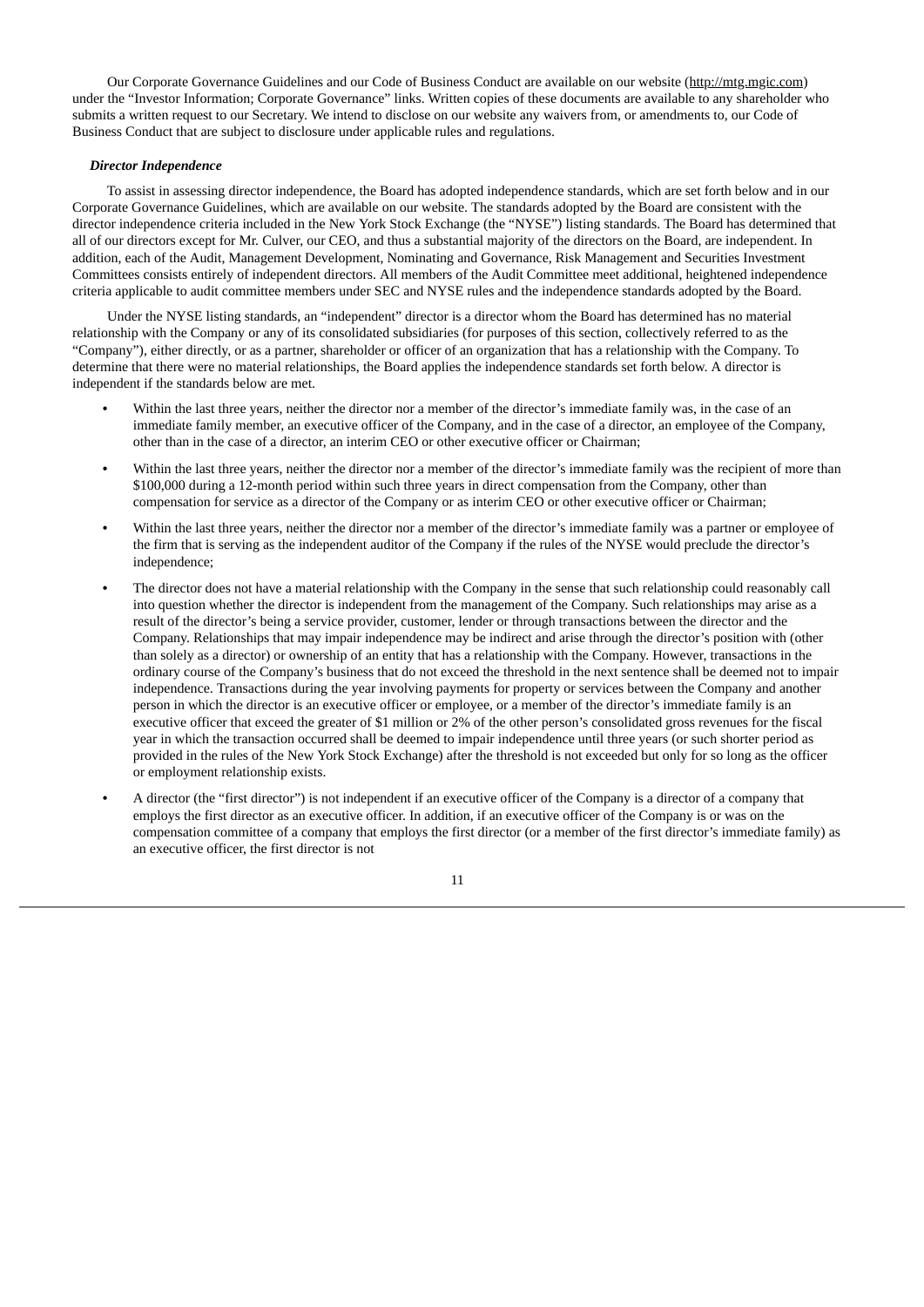independent until three years after the executive officer ceased being on that committee or the first director (or immediate family member) ceased being an employee or executive officer of such company.

For purposes of this definition, a director's immediate family consists of the director's parents, parents-in-law, siblings, siblings-inlaw, spouse, children, children-in-law, and anyone else who shares the director's home, but excludes persons who are no longer immediate family members as a result of legal separation, divorce, death or incapacity.

In making its independence determinations, the Board considered mortgage insurance premiums that we received on loans where American Security Mortgage Corp. (of which Mr. Abbott is the Chairman and a principal) was the original insured and our provision of contract underwriting services to American Security Mortgage Corp. These transactions were below the quantitative threshold noted above and were entered into in the ordinary course of both our and American Security Mortgage Corp.'s business.

# *Board Leadership*

Currently, Mr. Culver serves as Chairman of the Board and Chief Executive Officer. The Board believes that we and our shareholders are best served at this time by this leadership structure, in which a single leader serves as Chairman and CEO and the Board has a Lead Director. Combining the roles of Chairman and CEO makes clear that the person serving in these roles has primary responsibility for managing our business, under the oversight and review of the Board. Under this structure, the Chairman and CEO chairs Board meetings, where the Board discusses strategic and business issues. The Board believes that this approach makes sense because the CEO is the individual with primary responsibility for implementing our strategy, directing the work of other officers and leading implementation of our strategic plans as approved by the Board. This structure results in a single leader being directly accountable to the Board and, through the Board, to shareholders, and enables the CEO to act as the key link between the Board and other members of management. In addition, the Board believes that having a combined Chairman and CEO is appropriate for us at this time because of Mr. Culver's familiarity with our business and history of outstanding leadership. Mr. Culver has been with us since 1985, and has served as Chief Executive Officer since 2000 and as Chairman of the Board since 2005.

Because the Board also believes that strong, independent Board leadership is a critical aspect of effective corporate governance, the Board has established the position of Lead Director. The Lead Director is an independent director elected annually by the independent directors. Mr. Jastrow, who is the non-executive Chairman of the Board of Forestar, a company engaged in various real estate and natural resource businesses, currently serves as the Lead Director. The Lead Director's responsibilities and authority include:

- **•** presiding at all meetings of the Board at which the Chairman and CEO is not present;
- **•** having the authority to call and leading executive sessions of the non-management directors between Board meetings (the Board meets in executive session after each Board meeting at which directors are present in person);
- **•** serving as a conduit between the Chairman and CEO and the non-management directors to the extent requested by the nonmanagement directors;
- **•** serving as a conduit for the Board's informational needs, including proposing topics for Board meeting agendas; and
- **•** being available, if requested by major shareholders, for consultation and communication.

The Board believes that a single leader serving as Chairman and CEO, together with an experienced and engaged Lead Director, is the most appropriate leadership structure for the Board at this time. The Board reviews the structure of the Board and the Board's leadership as part of the succession planning process. The Board reviews succession planning for the CEO annually. The Management Development, Nominating and Governance Committee is responsible for overseeing this process and periodically reports to the Board. The Board also plans for succession to the position of Chairman of the Board.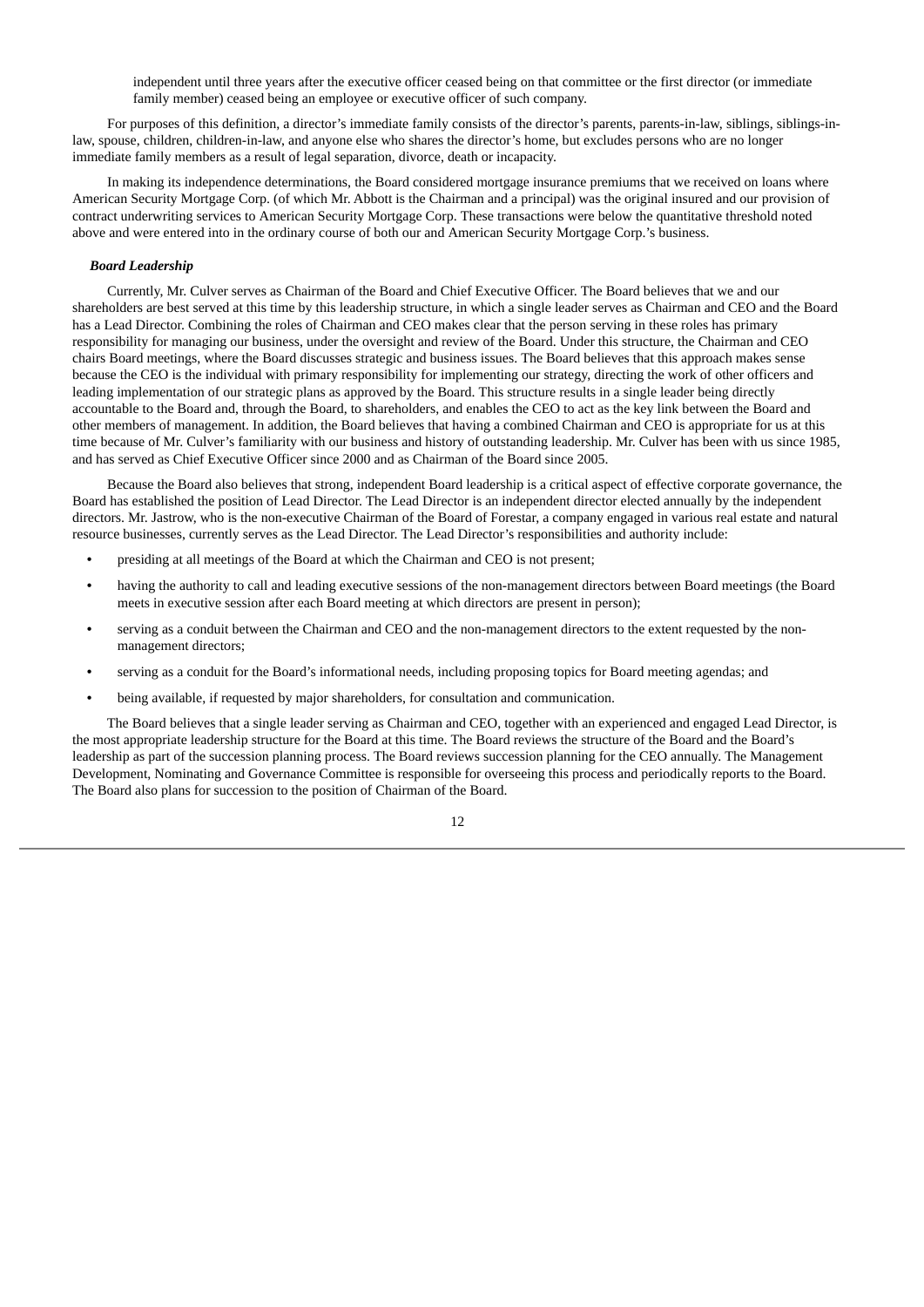#### *Communicating with the Board*

Shareholders and other interested persons can communicate with the members of the Board, the non-management members of the Board as a group or the Lead Director, by sending a written communication to our Secretary, addressed to: MGIC Investment Corporation, Secretary, P.O. Box 488, Milwaukee, WI 53201. The Secretary will pass along any such communication, other than a solicitation for a product or service, to the Lead Director.

#### *Board Attendance*

The Board of Directors held 9 formal meetings during 2009. In addition, the Board held 5 informal update sessions. Each director attended at least 75% of the meetings of the Board and committees of the Board on which he served during 2009. The annual meeting of shareholders is scheduled in conjunction with a Board meeting and directors are expected to attend the annual meeting. All of our directors attended our 2009 annual meeting of shareholders.

#### *Committees*

The Board has five committees: Audit; Management Development, Nominating and Governance; Risk Management; Securities Investment; and Executive. Information regarding these committees is provided below. The charters of the Audit, Management Development, Nominating and Governance, Risk Management and Securities Investment Committees are available on our website (http://mtg.mgic.com) under the "Investor Information; Corporate Governance" links. Written copies of these charters are available to any shareholder who submits a written request to our Secretary.

#### *Audit Committee*

The members of the Audit Committee are Messrs. Lehman (Chairman), Abbott, Engelman, Kearney and McIntosh. The Board's determination that each of these directors meets all applicable independence requirements took into account the heightened independence criteria that apply to Audit Committee members under SEC and NYSE rules. The Board has determined that Mr. Lehman is an "audit committee financial expert" as defined in SEC rules. The Committee met 17 times during 2009.

#### *Audit Committee Report*

The Audit Committee assists the oversight by the Board of Directors of the integrity of MGIC Investment Corporation's financial statements, the effectiveness of its system of internal controls, the qualifications, independence and performance of its independent accountants, the performance of its internal audit function, and its compliance with legal and regulatory requirements.

The Audit Committee reviewed and discussed with management and PricewaterhouseCoopers LLP (PwC), MGIC Investment Corporation's independent registered public accounting firm, its audited financial statements for the year ended December 31, 2009. The Audit Committee discussed with PwC the matters required to be discussed by PCAOB AU 380 ("Communication with Audit Committees"). The Audit Committee also received the written disclosures and the letter from PwC required by applicable requirements of the Public Company Accounting Oversight Board regarding auditor-audit committee communications about independence and discussed with PwC their independence from MGIC Investment Corporation and its management.

In reliance on the reviews and discussions referred to above, the Audit Committee recommended to the Board of Directors that MGIC Investment Corporation's audited financial statements be included in its Annual Report on Form 10-K for the year ended December 31, 2009, which has been filed with the SEC. These are the same financial statements that appear in MGIC Investment Corporation's Annual Report to Shareholders.

## **Members of the Audit Committee:**

Michael E. Lehman, Chairman James A. Abbott David S. Engelman Daniel P. Kearney William A. McIntosh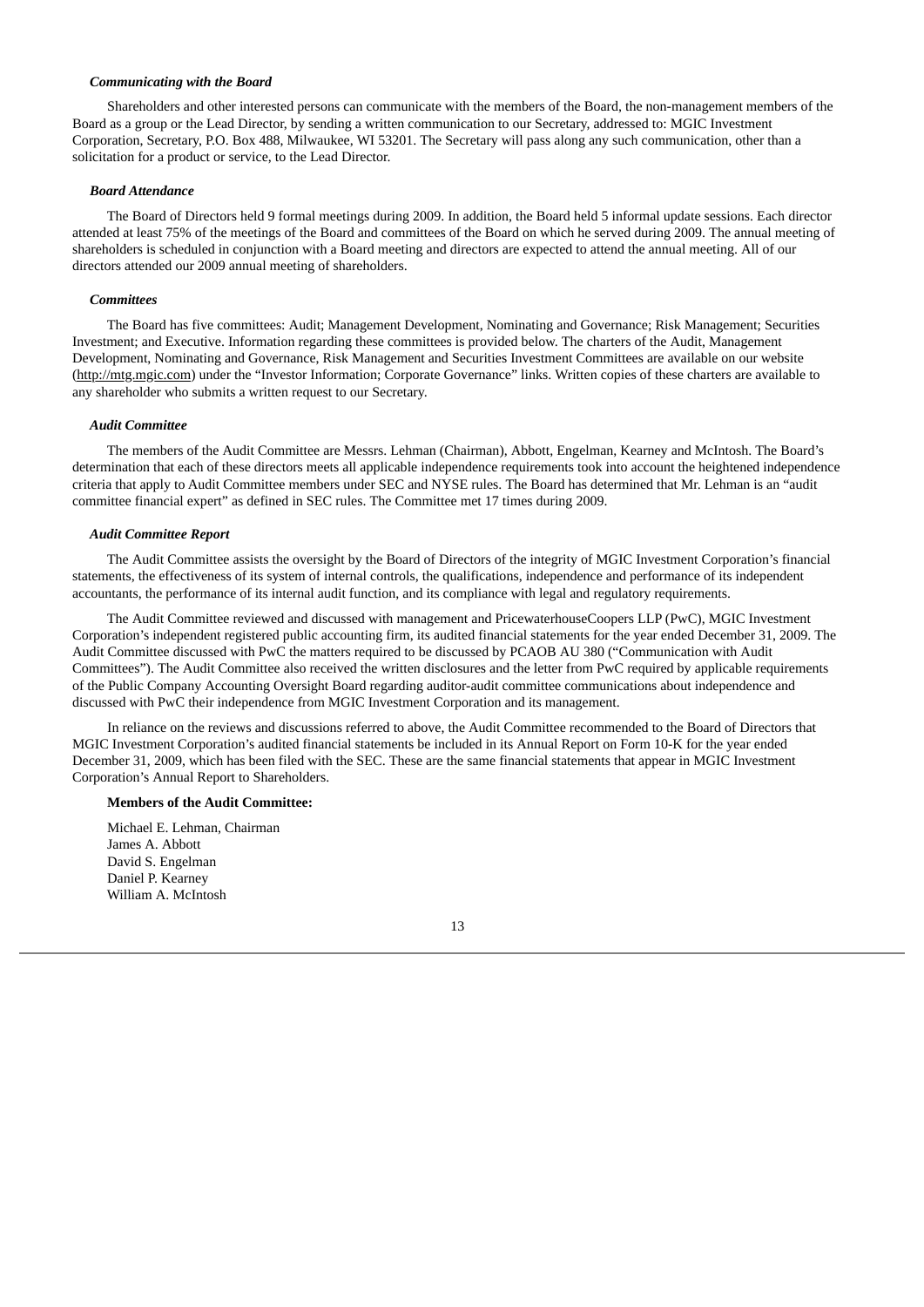#### *Management Development, Nominating and Governance Committee*

The members of the Management Development, Nominating and Governance Committee are Messrs. Jastrow (Chairman), Hagerty, Muma and Nicolaisen. The Committee met 7 times during 2009. The Committee is responsible for overseeing our executive compensation program, including approving corporate goals relating to compensation for our CEO, determining our CEO's annual compensation and approving compensation for our other senior executives. The Committee prepares the Compensation Committee Report and reviews the Compensation Discussion and Analysis included in our proxy statements. The Committee also makes recommendations to the Board regarding the compensation of directors. Although the Committee may delegate its responsibilities to subcommittees, it has not done so.

The Committee receives briefings throughout the year on information that includes: detailed breakdowns of the total compensation of the named executive officers, including information showing total compensation for at least the previous five years; the amount that our named executive officers realized in at least the previous five years pursuant to sales of shares awarded under equity grants; the total amount of stock, stock options, restricted stock and RSUs held by each named executive officer (restricted stock and RSUs are collectively referred to in this proxy statement as "restricted equity"); and the other compensation information disclosed in this proxy statement under the SEC's rules.

The Committee has retained Frederic W. Cook & Co., a nationally recognized executive compensation consulting firm, to advise it. The Committee retains this compensation consultant to, among other things, help it to evaluate and oversee our executive compensation program and to review the compensation of our directors. The scope of the compensation consultant's services during 2009 is described under "Compensation of Executive Officers — Compensation Discussion and Analysis — Other Matters" below. In providing its services to the Management Development, Nominating and Governance Committee, the compensation consultant regularly interacts with our senior management. The compensation consultant does not provide any other services to us and it did not do so in 2009.

The Committee also oversees the CEO succession planning process, and makes recommendations to the Board to fill open director and committee member positions. In addition, the Committee reviews our Corporate Governance Guidelines and oversees the Board's self-evaluation process. Finally, the Committee identifies new director candidates through recommendations from Committee members, other Board members and our executive officers, and will consider candidates who are recommended by shareholders.

Shareholders may recommend a director candidate for consideration by the Management Development, Nominating and Governance Committee by submitting background information about the candidate, a description of his or her qualifications and the candidate's consent to being recommended as a candidate. If the candidate is to be considered for nomination at the next annual shareholders meeting, the submission must be received by our corporate Secretary in writing no later than December 1 of the year preceding the meeting. Information on shareholder nominations is provided under "About the Meeting and Proxy Materials" in response to the question *"What are the deadlines for submission of shareholder proposals for the next annual meeting?"*

The Committee evaluates new director candidates under the criteria described above, as well as other factors the Committee deems relevant, through background reviews, input from others members of the Board and our executive officers, and personal interviews with the candidate. The Committee will evaluate any director candidates recommended by shareholders using the same process and criteria that apply to candidates from other sources.

#### *Risk Management Committee*

The members of the Risk Management Committee are Dr. Case (Chairman) and Messrs. Abbott, Engelman and Nicolaisen. The Committee met 9 times in 2009. The Committee is responsible for overseeing management's operation of our mortgage insurance business, including reviewing and evaluating with management the insurance programs, rates, underwriting guidelines and changes in market conditions affecting our business. The Risk Management Committee supports the Board's role in overseeing the risks facing the Company, as described in more detail below under "Board Oversight of Risk."

#### *Securities Investment Committee*

The members of the Securities Investment Committee are Messrs. Kearney (Chairman), McIntosh and Muma.

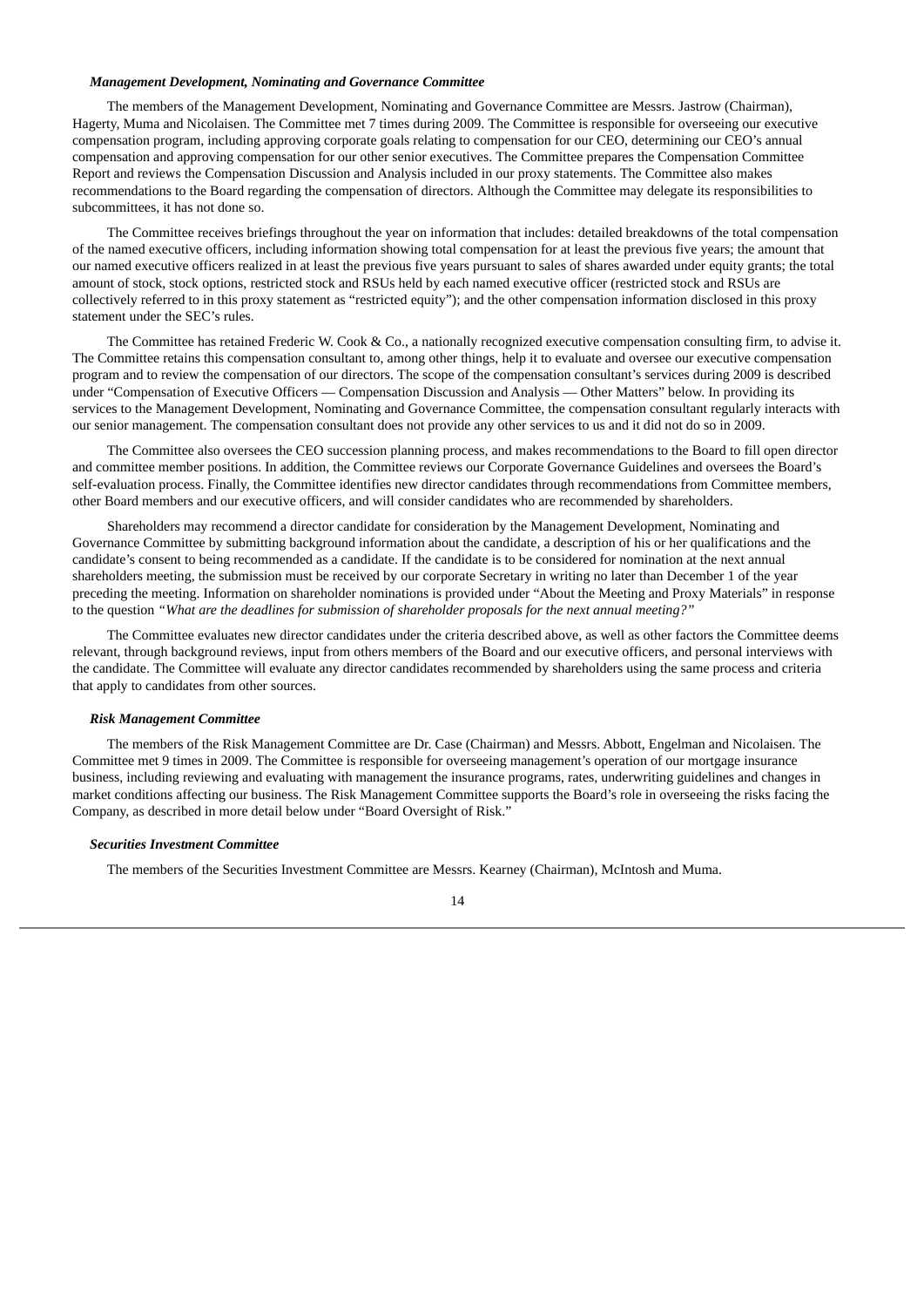The Committee met 10 times in 2009. The Committee oversees management of our investment portfolio and the investment portfolios of our employee benefit plans for which the plan document does not assign responsibility to other persons. The Committee also makes recommendations to the Board regarding our capital management, including dividend policy, repurchase of shares and external funding.

## *Executive Committee*

The Executive Committee provides an alternative to convening a meeting of the entire Board should a matter arise between Board meetings that requires Board authorization. The members of the Committee are Messrs. Culver (Chairman), Jastrow and Muma. The Committee did not meet in 2009. The Committee is established under our Bylaws and has all authority that the Board may exercise with the exception of certain matters that under the Wisconsin Business Corporations Law are reserved to the Board itself.

# *Board Oversight of Risk*

The Board of Directors is responsible for oversight of the various risks facing us. In this regard, the Board seeks to understand and oversee the most critical risks relating to our business, allocate responsibilities for the oversight of risks among the full Board and its committees, and see that management has in place effective systems and processes for managing risks facing us. Overseeing risk is an ongoing process and risk is inherently tied to our strategy and to strategic decisions. Accordingly, the Board considers risk throughout the year and with respect to specific proposed actions. While the Board oversees risk, our management is charged with identifying and managing risk. We have robust internal processes and a strong internal control environment to identify and manage risks and to communicate information about risk to the Board.

The Board implements its risk oversight function both as a whole and through delegation to various committees. These committees meet regularly and report back to the full Board. The following four committees in particular play significant roles in carrying out the risk oversight function.

- **•** The Management Development, Nominating and Governance Committee: The Management Development, Nominating and Governance Committee evaluates the risks and rewards associated with our compensation philosophy and programs.
- **•** The Risk Management Committee: The Risk Management Committee oversees risks related to our mortgage insurance business.
- **•** The Securities Investment Committee: The Securities Investment Committee oversees risks related to our investment portfolio and capital management.
- **•** The Audit Committee: The Audit Committee oversees our processes for assessing risks and the effectiveness of our system of internal controls. In performing this function, the Audit Committee considers information from our independent registered public accounting firm and internal auditors and discusses relevant issues with management, the Internal Audit Director and the independent registered public accounting firm. As noted above, risks are also reviewed by the Management Development, Nominating and Governance Committee, the Risk Management and the Securities Investment Committees.

We believe that our leadership structure, discussed in "Board Leadership" above, supports the risk oversight function of the Board. We have a combined Chairman of the Board and CEO who keeps the Board informed about the risks facing us. In addition, independent directors chair the various committees involved with risk oversight and there is open communication between senior management and directors.

#### **Compensation Of Directors**

Under our Corporate Governance Guidelines, compensation of non-management directors is reviewed periodically by the Management Development, Nominating and Governance Committee. Mr. Culver is our CEO and receives no additional compensation for service as a director and he is not eligible to participate in any of the following programs or plans.

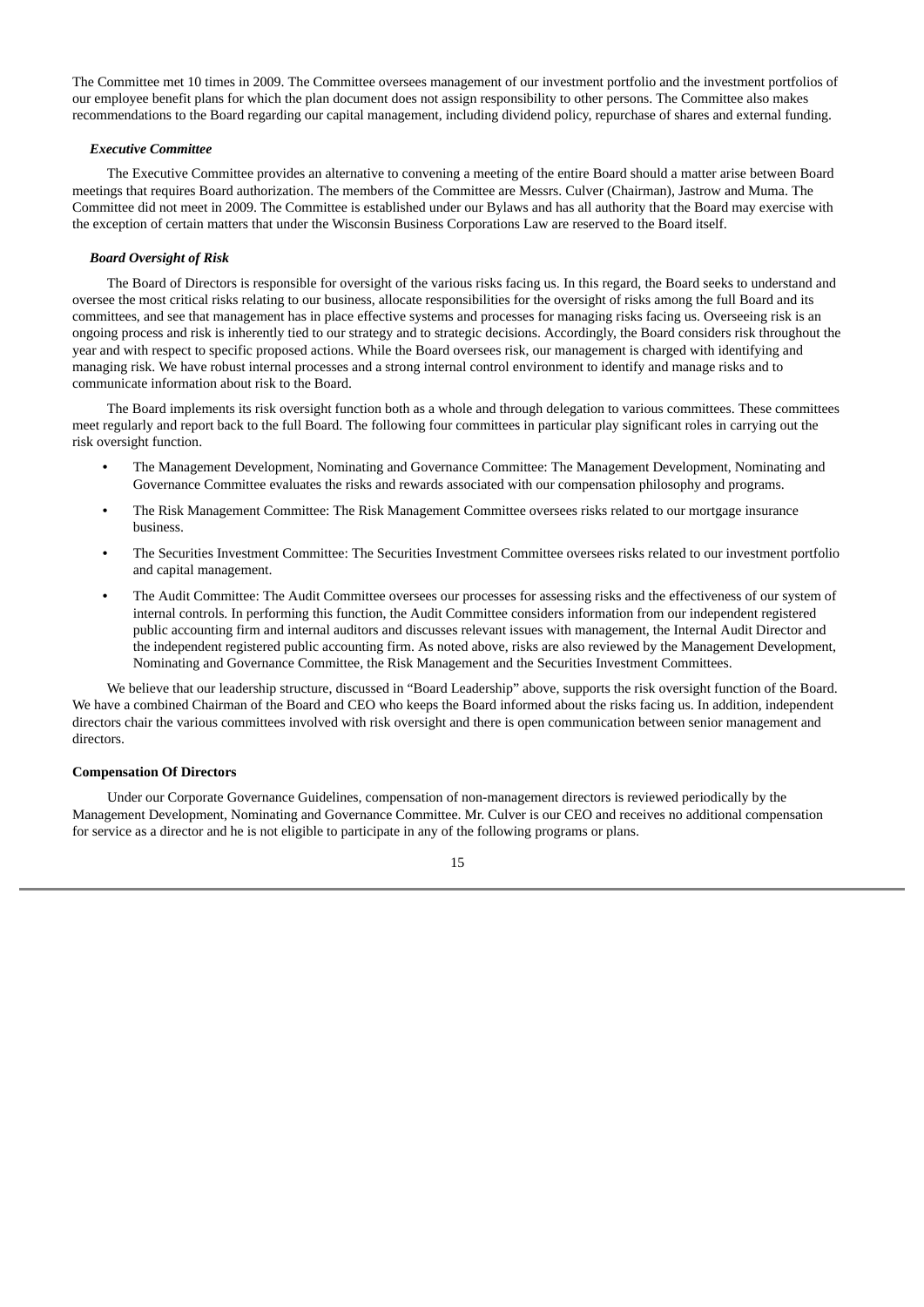*Annual and Meeting Fees*: In 2009, our non-management directors were paid an annual retainer of \$100,000, our Lead Director is paid an additional annual retainer of \$25,000 and the Chairpersons of the Audit Committee and other Board committees received additional annual fees of \$20,000 and \$10,000, respectively. Non-Chairperson directors who were members of the Audit Committee in 2009 received an additional \$5,000 annual fee. In addition, after the fifth Board or Committee meeting attended during 2009, our nonmanagement directors also received \$3,000 for each Board meeting attended, and \$2,000 for all Committee meetings attended on any one day. Finally, subject to certain limits, we reimburse directors, and for meetings not held on our premises, their spouses, for travel, lodging and related expenses incurred in connection with attending Board and committee meetings.

*Deferred Compensation Plan and Annual Grant of Share Units:* Our non-management directors can elect to defer payment of all or part of the annual and meeting fees until the director's death, disability, termination of service as a director or to another date specified by the director. A director who participates in this plan will have his or her deferred compensation account credited quarterly with interest accrued at an annual rate equal to the six-month U.S. Treasury Bill rate determined at the closest preceding January 1 and July 1 of each year. In 2008 and prior years, our non-management directors could, as an alternative, elect to have the fees deferred during a quarter translated into share units. Each share unit is equal in value to one share of our Common Stock and is ultimately distributed only in cash. If a director deferred fees into share units, dividend equivalents in the form of additional share units are credited to the director's account as of the date of payment of cash dividends on our Common Stock.

Under the Deferred Compensation Plan, we also provide an annual grant of share units to each director. These share units vest on April 1 in the year after they are awarded. Share units that have not vested when a director leaves the Board are forfeited, except in the case of the director's death or certain events specified in the Deferred Compensation Plan. The Management Development, Nominating and Governance Committee may waive the forfeiture. Dividend equivalents in the form of additional share units are credited to the director's account as of the date of payment of cash dividends on our Common Stock. In January 2009, each of our non-management directors was granted share units valued at \$100,000, which will vest on April 1, 2010.

*Former Deposit Share Program*: In 2009, we eliminated the Deposit Share Program, which was previously offered to directors under our 2002 Stock Incentive Plan. Under the Deposit Share Program a non-management director was able to purchase shares of Common Stock from us at fair market value which were then held by us. The amount that could be used to purchase shares could not exceed the director's annual and meeting fees for the preceding year. We matched each of these shares with one and one-half shares of restricted stock or, at the director's option, RSUs. A director who deferred annual and meeting fees from the prior year into share units under the plan described above was able to reduce the amount needed to purchase Common Stock by the amount so deferred. For matching purposes, the amount so deferred was treated as if shares had been purchased and one and one-half shares of restricted stock or RSUs were awarded for each such share.

Between 2005 and 2008, the restricted stock and RSUs awarded under the program vested one year after the award. Prior to 2005, vesting occurred on the third anniversary of the award unless a director chose a later date. Except for gifts to family members, the restricted stock could not be transferred prior to vesting; RSUs were not transferable. Awards that have not vested when a director leaves the Board are forfeited, except in the case of the director's death or certain events specified in the agreement relating to the awards. The Management Development, Nominating and Governance Committee may waive the forfeiture. All shares of restricted stock and RSUs vest on the director's death and will immediately become vested upon a change in control. RSUs that have vested are settled in Common Stock when the director is no longer a Board member. The director receives a cash payment equivalent to the dividend corresponding to the number of shares underlying the director's RSUs outstanding on the record date for Common Stock dividends.

*Former RSU Award Program*: We eliminated the RSU Award Program in 2009. Prior to its elimination, our non-management directors were each awarded RSUs representing 850 shares of Common Stock under the program annually. The RSUs vested on or about the first anniversary of the award date, or upon the earlier death of the director. RSUs that have vested will be settled in Common Stock when the director is no longer a Board member. The director receives a cash payment equivalent to the dividend corresponding to the number of shares underlying the director's RSUs outstanding on the record date for Common Stock dividends.

*Former Restricted Stock Plan*: Non-management directors elected to the Board before 1997 were each awarded, on a one-time basis, 2,000 shares of Common Stock under our 1993 Restricted Stock Plan for Non-Employee Directors. The shares are restricted from transfer until the director ceases to be a director by reason of death, disability or retirement, and are forfeited if the director leaves the Board for another reason unless the forfeiture is waived by the plan administrator. In 1997, the Board decided that no new awards of Common Stock would be made under the plan.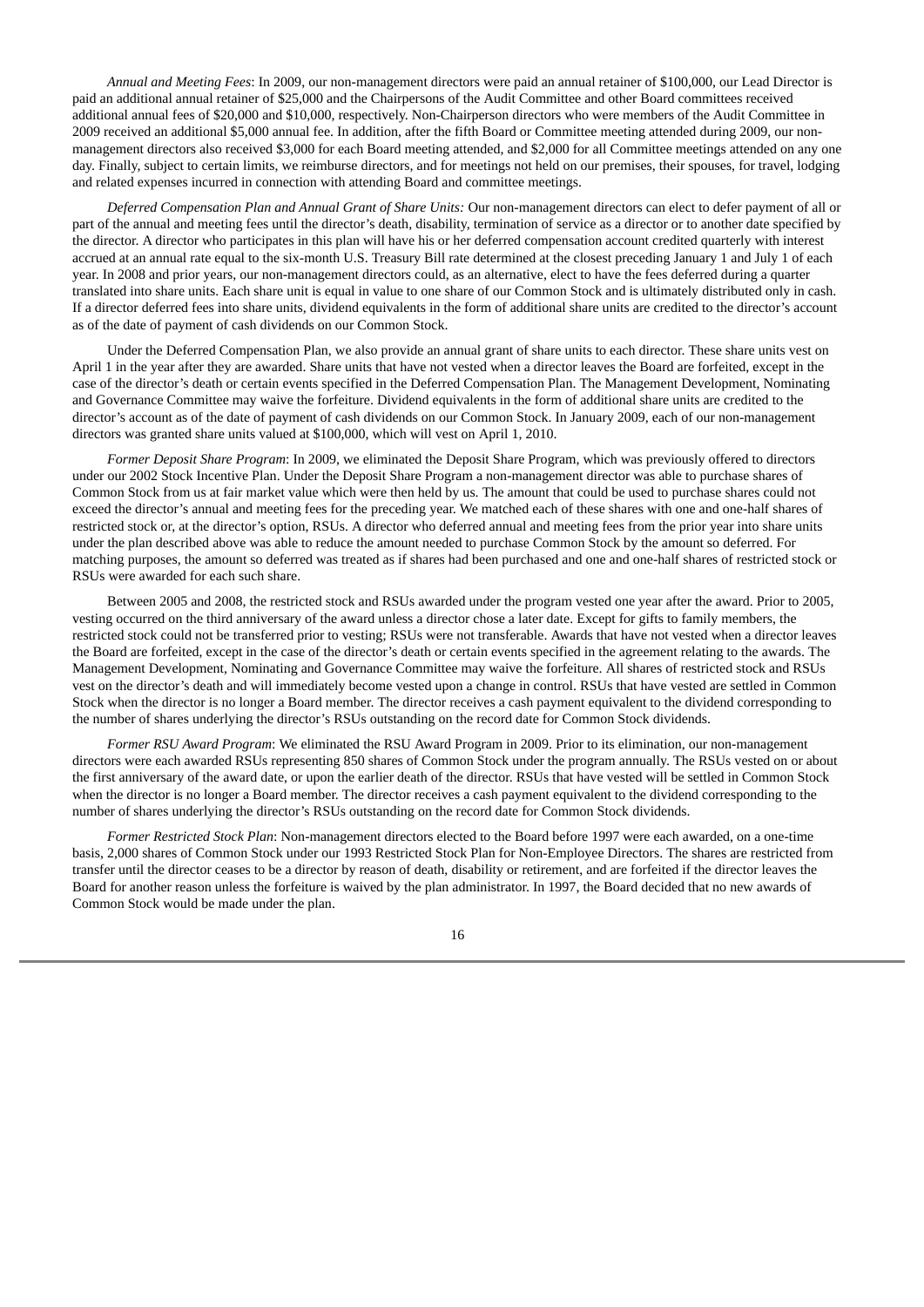*Equity Ownership Guidelines:* The Management Development, Nominating and Governance Committee has adopted equity ownership guidelines for directors under which each member of the Board is expected to own 10,000 shares of our equity. Equity owned consists of shares owned outright by the director and restricted equity and share units that have vested or are scheduled to vest within one year. Directors are expected to achieve the ownership guideline within five years after joining the Board. All of our directors are in compliance with the guidelines.

*Other:* We also pay premiums for directors and officers liability insurance under which the directors are insureds.

# **2009 DIRECTOR COMPENSATION**

The following table shows the compensation paid to each of our non-management directors in 2009. Mr. Culver, our CEO, is also a director but receives no compensation for service as a director.

|                        | <b>Fees Earned</b> |                        |            |
|------------------------|--------------------|------------------------|------------|
|                        | or Paid in         | <b>Stock</b>           |            |
| Name                   | Cash (\$()(1)      | Awards $(\frac{5}{2})$ | Total (\$) |
| James A. Abbott        | 120,000            | 100,000                | 220,000    |
| Karl E. Case           | 130,000            | 100,000                | 230,000    |
| David S. Engelman      | 126,000            | 100,000                | 226,000    |
| Thomas M. Hagerty      | 108,000            | 100,000                | 208,000    |
| Kenneth M. Jastrow, II | 132,250            | 100,000                | 232,250    |
| Daniel P. Kearney      | 157,000            | 100,000                | 257,000    |
| Michael E. Lehman      | 143,000            | 100,000                | 243,000    |
| William A. McIntosh    | 144,000            | 100,000                | 244,000    |
| Leslie M. Muma         | 110,000            | 100,000                | 210,000    |
| Donald T. Nicolaisen   | 117,000            | 100,000                | 217,000    |

(1) Each of the following directors elected to defer all the fees shown in this column into an interest-bearing account as described under "Corporate Governance and Board Matters — Compensation of Directors — Deferred Compensation Plan" above: Mr. Case, Mr. Hagerty, Mr. Jastrow, Mr. Kearney, Mr. Muma and Mr. Nicolaisen.

(2) The amounts shown in this column represent the grant date fair value of the annual share unit award granted to non-management directors in 2009 under our Deferred Compensation Plan, computed in accordance with FASB Accounting Standard Codification ("ASC") Topic 718. The value of each share unit is equal to the value of our common stock on the grant date. See "Corporate Governance and Board Matters — Compensation of Directors — Deferred Compensation Plan and Annual Grant of Share Units" above for more information about these grants.

At December 31, 2009, the aggregate number of RSUs owned by our non-management directors was as follows: Mr. Abbott — 4,541; Dr. Case — 3,050; Mr. Engelman — 3,050; Mr. Hagerty — 20,155; Mr. Jastrow — 22,819; Mr. Kearney — 8,783; Mr. Lehman — 3,050; Mr. McIntosh — 3,050; Mr. Muma — 7,148; and Mr. Nicolaisen — 16,217. At December 31, 2009, the aggregate number of share units owned by our non-management directors was as follows: Mr. Abbott — 32,258; Dr. Case — 40,871; Mr. Engelman — 32,258; Mr. Hagerty — 51,317; Mr. Jastrow — 62,394; Mr. Kearney — 64,187; Mr. Lehman — 33,639; Mr. McIntosh — 32,258; Mr. Muma — 59,966; and Mr. Nicolaisen — 50,226.

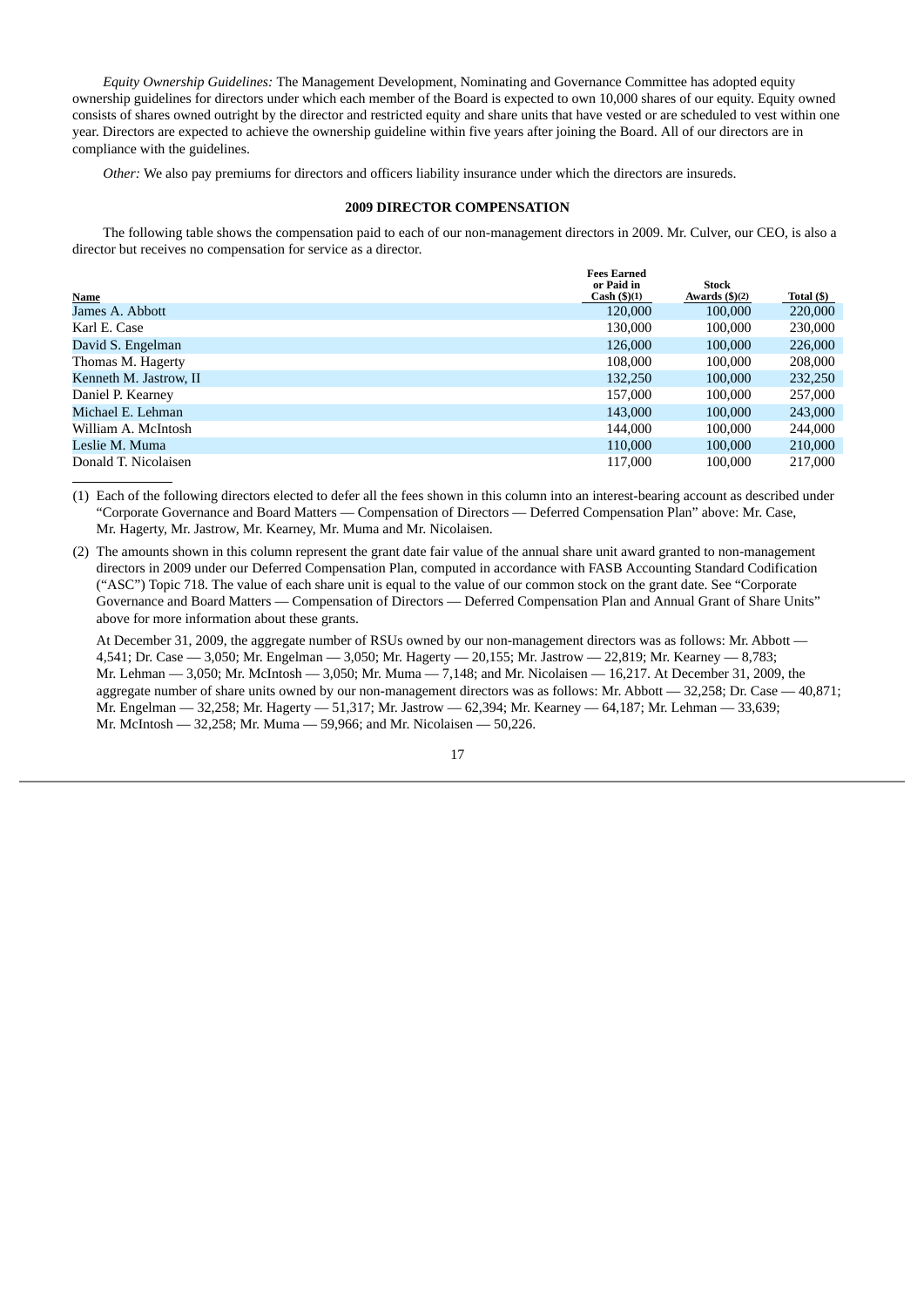#### **Compensation Of Executive Officers**

# **COMPENSATION DISCUSSION AND ANALYSIS**

This compensation discussion and analysis, or "CD&A," is intended to provide information about our compensation objectives and policies for our chief executive officer, our chief financial officer and our three other most highly compensated executive officers that will place in perspective the information contained in the compensation and related tables that follow this discussion. The Management Development, Nominating and Governance Committee oversees our executive compensation program. In this CD&A, we refer to this committee as the "Committee." Also, our chief executive officer, chief financial officer and the three other most highly compensated executive officers are collectively referred to as our "named executive officers." The terms "we" and "our" refer to the Company. Except for year-end values, when we refer to our stock value, we use the New York Stock Exchange closing price on the trading day before the specified date.

#### *Objectives of our Executive Compensation Program*

Over the years, our executive compensation program has been based on the following objectives.

- **•** We want a strong link between compensation and performance, by the Company, executive performance and value realized by our shareholders.
- **•** We want a substantial portion of total compensation (which is base salary, annual bonus and longer-term incentives) to be in the form of equity.
- **•** We want total compensation to reflect market practices in the sense that our total compensation opportunity is at the market median.
- **•** We limit perquisites (perks) to avoid an entitlement mentality.
- **•** We pay retirement benefits using a formula based only on current compensation (salary and annual bonus) and therefore do not include longer-term incentives that can result in substantial increases in pension value.

*How did the compensation we paid to our named executive officers for 2009 reflect these objectives?*

• "We want a strong link between compensation and performance, by the Company, executive performance and value **realized by our shareholders."**

*No Bonuses for 2008 or 2009* — The Company had a net loss of \$1.322 billion in 2009. Although the performance target under our 162(m) bonus plan (this bonus plan is discussed under "Components of our Executive Compensation Program — Annual Bonus" in this CD&A and covers our named executive officers) was met, no bonuses were paid to our named executive officers under this plan. Our CEO decided that in view of the Company's financial performance for 2009 he would recommend no bonuses be paid to the named executive officers and the

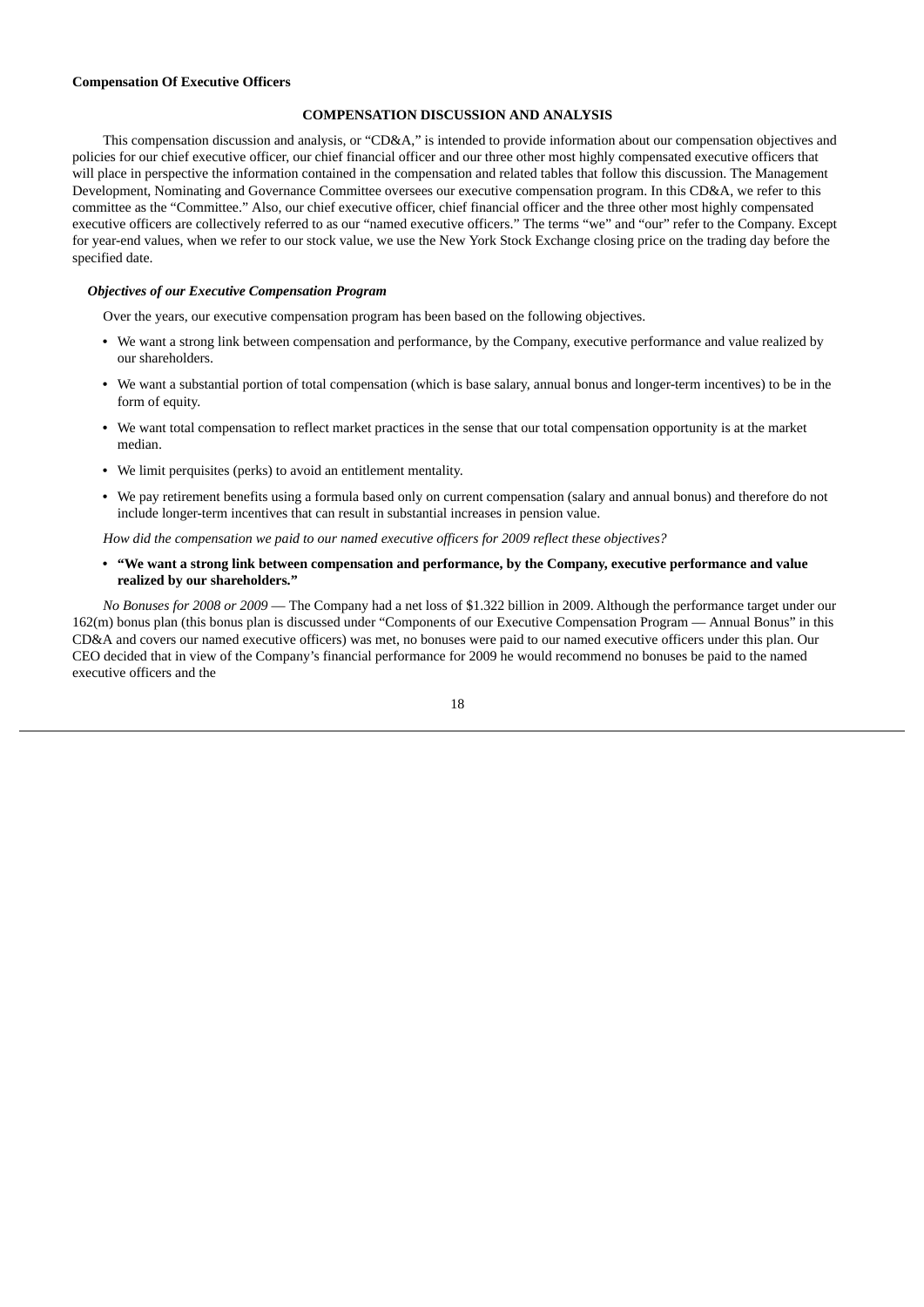Committee approved the CEO's recommendation. The Company also had a net loss of \$525.4 million in 2008 and no bonuses for 2008 were paid to these officers.

*Salary Freeze for CEO* — The Committee also approved the CEO's recommendation to freeze his 2010 base salary at its 2008 level (his salary was not increased during 2009) in light of the Company's performance in 2009. The other named executive officers each received 3% salary increases for 2010, after having their salaries frozen in 2009.

# • "We want a substantial portion of total compensation (which is base salary, annual bonus and longer-term incentives) to **be in the form of equity."**

On average, for each of the named executive officers, restricted equity awarded in January 2009 had a value at the time of the award (assuming all of such equity would vest) of more than 25% of the executive's total compensation for 2009, compared to more than 62% for 2008. This substantial decrease was due to the decrease in the value of our common stock between January 2008 and January 2009 and occurred even though the Committee increased the number of shares of restricted equity granted to our named executive officers in 2009. The Committee did not increase the number of shares in proportion to the decrease in the value of our common stock because it felt doing so could undermine the objective that we establish a strong link between compensation and performance, by the Company, executives performance and value realized by our shareholders.

# • "We want total compensation to reflect market practices in the sense that our total compensation opportunity is at the **market median."**

The total compensation opportunities of our named executive officers range from base salary with no other components of total compensation being paid, to base salary plus maximum bonus and maximum longer-term incentives being paid. Through benchmarking, we want to be at about the middle of our comparison group so that when, as a company, we perform well our named executive officers are compensated at about the middle or slightly above what the comparison group would be paid for similar performance and when we perform poorly our officers will also be paid at about the middle or slightly below what this group would be paid for similar performance. A discussion of benchmarking we have done is contained under "Benchmarking" in this CD&A.

# **• "We limit perquisites (perks) to avoid an entitlement mentality."**

Our perks remained minimal in 2009 and are discussed under "Components of our Executive Compensation Program — Perquisites" below.

• "We pay retirement benefits using a formula based only on current compensation (salary and annual bonus) and **therefore do not include longer-term incentives that can result in substantial increases in pension value."**

Our retirement benefits met this objective in 2009 and are discussed under "Pension Plan" below.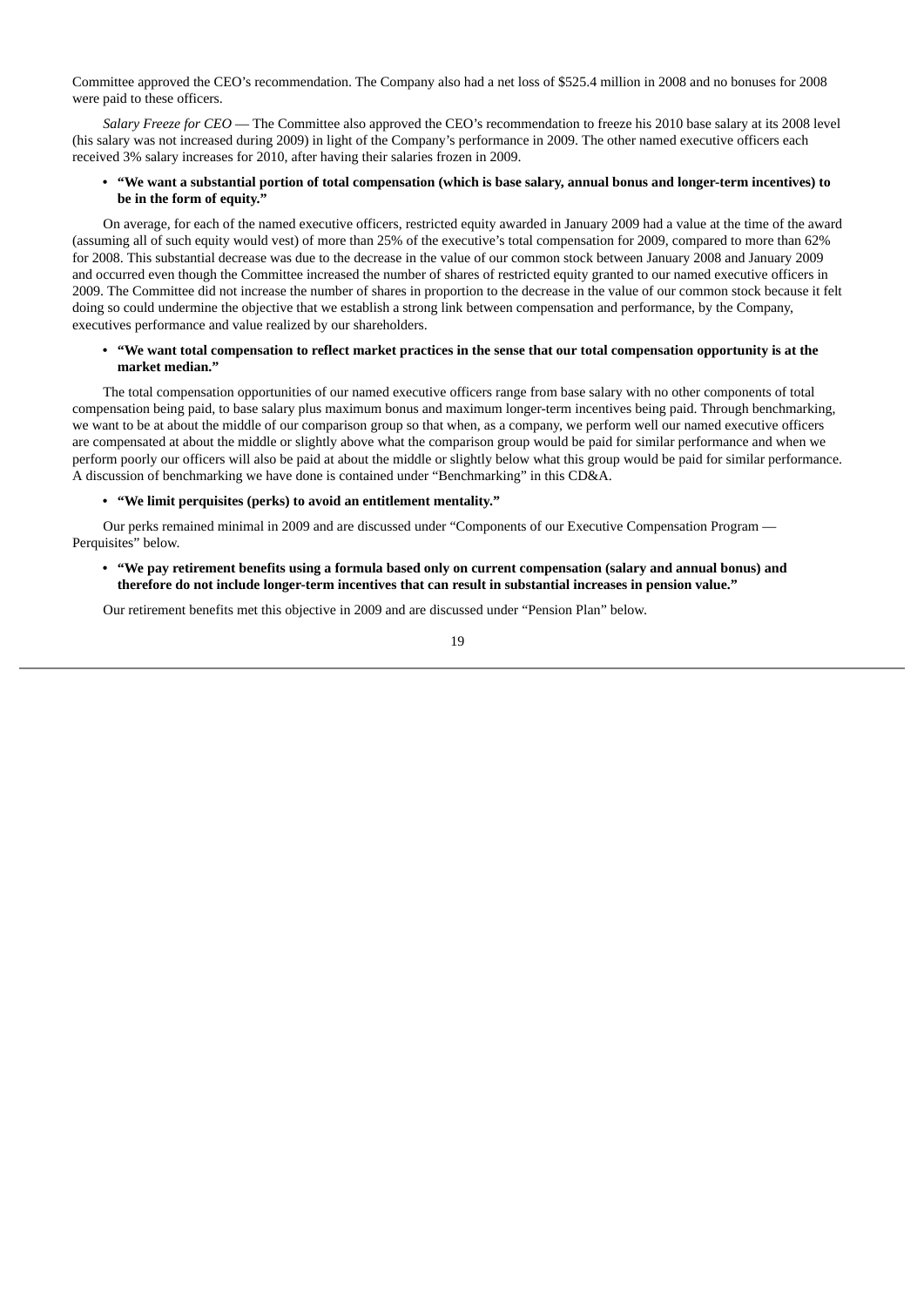## *Impact of Stock Price on Value of Stock Options and Restricted Equity*

During the past several years, our named executive officers' compensation has been materially affected by the decline in the value of our common stock. For example, the following table shows the value of the restricted equity that vested and options that were exercised in 2006 through 2009:

|                       | <b>Value Realized From Option Exercises</b><br>and Vesting of Restricted Equity(1) |             |           |          |
|-----------------------|------------------------------------------------------------------------------------|-------------|-----------|----------|
|                       | 2006                                                                               | 2007        | 2008      | 2009     |
| Curt Culver           | \$7,570,833                                                                        | \$3,149,946 | \$399,721 | \$94,725 |
| J. Michael Lauer      | \$1,097,740                                                                        | \$1,108,333 | \$149,660 | \$33,126 |
| Patrick Sinks         | \$1,399,405                                                                        | \$1,443,972 | \$167,155 | \$50,485 |
| Lawrence Pierzchalski | \$1,734,931                                                                        | \$1,117,923 | \$146,712 | \$33,596 |
| Jeffrey Lane          | 961,373                                                                            | \$1,038,521 | \$127,806 | \$30,956 |

(1) For option exercises, value realized is the market value at the close of business on the date immediately preceding the date of exercise less the exercise price. For vesting of restricted equity, value realized is the market value at the close of business on the date immediately preceding the vesting date. The values for 2006 include option exercises, but all other years consist solely of the value of the vesting of restricted equity.

Similarly, the following table shows the value of the restricted equity and stock options that they held at December 31, 2006, 2007, 2008 and 2009:

|                       | Value as of December 31(1) |             |             |               |
|-----------------------|----------------------------|-------------|-------------|---------------|
|                       | 2006                       | 2007        | 2008        | 2009          |
| Curt Culver           | \$16,472,986               | \$4,113,034 | \$1,070,406 | \$2,787,272   |
| J. Michael Lauer      | \$5,651,708                | \$1,437,920 | 365.832     | 944.880<br>S. |
| Patrick Sinks         | \$5,604,848                | \$2,201,774 | \$633.444   | \$1,721,729   |
| Lawrence Pierzchalski | \$ 5,671,095               | \$1,435,991 | 366.162     | 944.042       |
| Jeffrey Lane          | \$4,196,379                | \$1,360,424 | 358,457     | 939,030       |

(1) Includes all restricted equity and options held by each officer on the applicable date, other than restricted equity forfeited in January or February of the following year. Restricted equity forfeited in January or February of the following year is excluded because they effectively had no value as of the prior December 31. Stock options are valued at the excess of the closing market value of our common stock on the applicable date minus the exercise price. Beginning on December 31, 2007, stock options are valued at zero because the exercise price significantly exceeded the stock value.

# *Benchmarking*

To provide a framework for evaluating compensation levels for our named executive officers against market practices, the Committee periodically asks its compensation consultant to prepare a report analyzing available compensation data. This data is typically gathered from SEC filings for a comparison group of publicly traded companies. The most recent reports are discussed below. (For a number of years the independent compensation consultant to the Committee has been Frederic W. Cook & Co., which we refer to as FWC.) In addition, each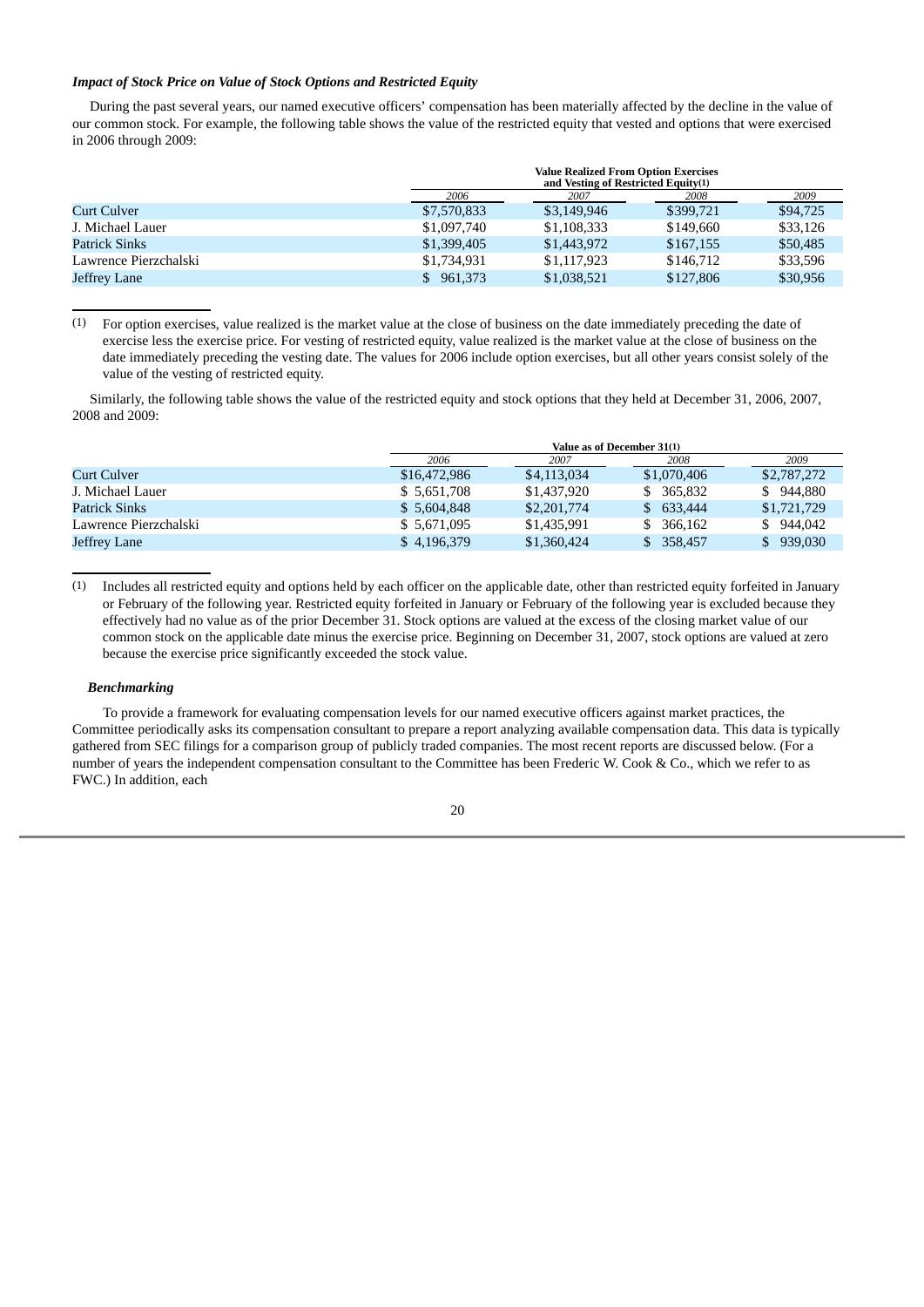year we review various published compensation surveys and provide the Committee with information regarding trends in expected executive compensation changes for the coming year. The compensation surveys that we reviewed and summarized for the Committee in connection with establishing compensation for 2009 were published by: Carlson Dettmann Associates, Compensation Resources, Conference Board, Hewitt Associates, MACA, Mercer, Stanton Group (a division of Gallagher Benefits Services), Watson Wyatt Data Services and World At Work.

In October 2006, FWC provided the Committee with a report on the primary components of our executive compensation program (base salary, annual bonus and longer-term incentives). The October 2006 report analyzed our compensation program against a comparison group of companies. The comparison companies were the ones that had been used in a report to the Committee prepared by FWC in October 2004, other than the elimination of companies that were acquired since the October 2004 report. The comparison companies were jointly selected by FWC and management, and approved by the Committee.

The comparison group used in the October 2006 report consisted of the following companies:

| <b>ACE Limited</b>                 | Ambac Financial Group   | Chubb Corp.                       |
|------------------------------------|-------------------------|-----------------------------------|
| CNA Financial Corp.                | Comerica Incorporated   | Countrywide Financial Corp.       |
| <b>Fidelity National Financial</b> | First American Corp.    | Genworth Financial Inc.           |
| Lincoln National Corp.             | M & T Bank Corp.        | MBIA Inc.                         |
| Old Republic Intl Corp.            | PMI Group Inc.          | PNC Financial Services Group Inc. |
| Principal Financial Group Inc.     | Radian Group Inc.       | Safeco Corp.                      |
| Sovereign Bancorp Inc.             | Synovus Financial Corp. | Webster Financial Corp.           |
|                                    |                         |                                   |

The analysis of our executive compensation by FWC in 2006 involved the overall comparison group as well as a subgroup comprised of five companies — Ambac, MBIA, Old Republic International, PMI Group and Radian Group, which we refer to as the surety comparison group and are either our direct competitors or are financial guaranty insurers.

The companies in our overall comparison group include our direct competitors, financial guaranty insurers and other financial services companies that are believed to be potential competitors for executive talent. Market capitalization was used as a proxy for the complexity of the operations of the companies in the overall comparison group to help determine whether they were appropriate benchmarks. Between the October 2004 report and the October 2006 report, our market capitalization decreased while the median market capitalization of the overall comparison group and the surety comparison group increased. Our market capitalization in the October 2006 report was approximately at the 25th percentile of the overall comparison group and was somewhat higher than the median of the surety comparison group.

The October 2006 report concluded that our total compensation for executive officers was at market median levels. The Committee had made significant changes to our executive compensation program in 2005 (increasing bonus opportunities and awards of restricted stock) to respond to the conclusions of the October 2004 report (which was consistent with the findings of similar reports completed in prior years) that total compensation for our executive officers was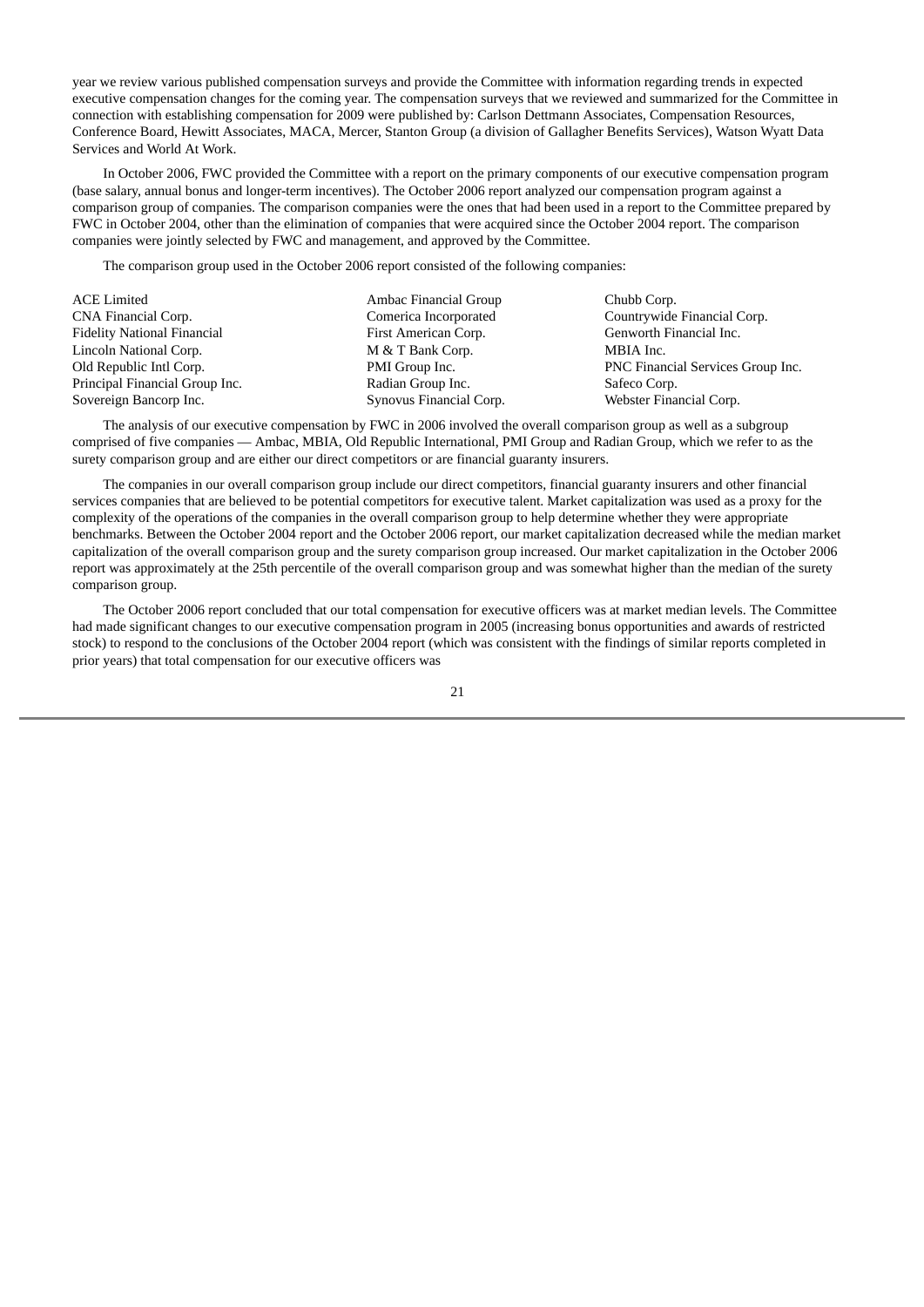substantially below the median of the overall comparison group. The October 2006 report found that our CEO's total compensation was consistent with the medians for the overall comparison group and the surety comparison group, and that the total compensation of the other named executive officers was below the median of the overall comparison group and above the median of the surety comparison group. Even though our market capitalization was lower than the median market capitalization of the overall comparison group, the Committee did not believe it was appropriate to change the design of a program that had been only recently developed, especially when our market capitalization still exceeded the market capitalization of the surety comparison group. As a result, the Committee did not make any changes for 2007 to the design of our executive compensation program in response to the October 2006 report.

In July 2007, in connection with our then pending merger with Radian Group, FWC provided another report to the Committee covering the compensation of our named executive officers. This report used the same overall comparison group and the same surety comparison group and concluded that in the context of the proposed merger no significant adjustments to our compensation program for our named executive officers were needed. The Committee has not sought additional benchmarking information since July 2007 because our financial performance decreased in 2008 and 2009 and decisions to not award bonuses to named executive officers in 2008 and 2009 and to not award merit increases in base salary to these officers in 2008 (and in 2009 for the CEO) were made in lieu of conducting a survey. The Committee was satisfied that these measures reflected our performance and the marketplace until such a time when another survey would be conducted.

# *Components of our Executive Compensation Program*

# *Longer-Term Restricted Equity*

Our executive compensation program is designed to make grants of restricted equity the largest portion of total compensation of our named executive officers. We emphasize this component of our executive compensation program because it aligns executives' interests with those of shareholders by linking compensation to stock price. In 2009, due to decreases in the value of our common stock since 2007 and a decision not to increase the size of restricted equity awards by a corresponding amount, grants of restricted equity were not the largest portion of total compensation for our named executive officers. Although the Committee increased the number of shares of restricted equity granted in the past several years (these increases are described below), it did not increase the number of shares in proportion to the decrease in the value of our common stock because it felt doing so could undermine the objective that we establish a strong link between compensation and performance, by the Company, executive performance and value realized by our shareholders.

As discussed below, we changed the performance goals for longer-term restricted equity beginning in 2008. The new goals were included in a list of goals for restricted equity awards approved by shareholders at our 2008 annual meeting.

*Performance Based Restricted Equity.* Beginning with restricted equity awarded in 2008, the corporate performance goals used to determine annual vesting of performance based restricted equity are: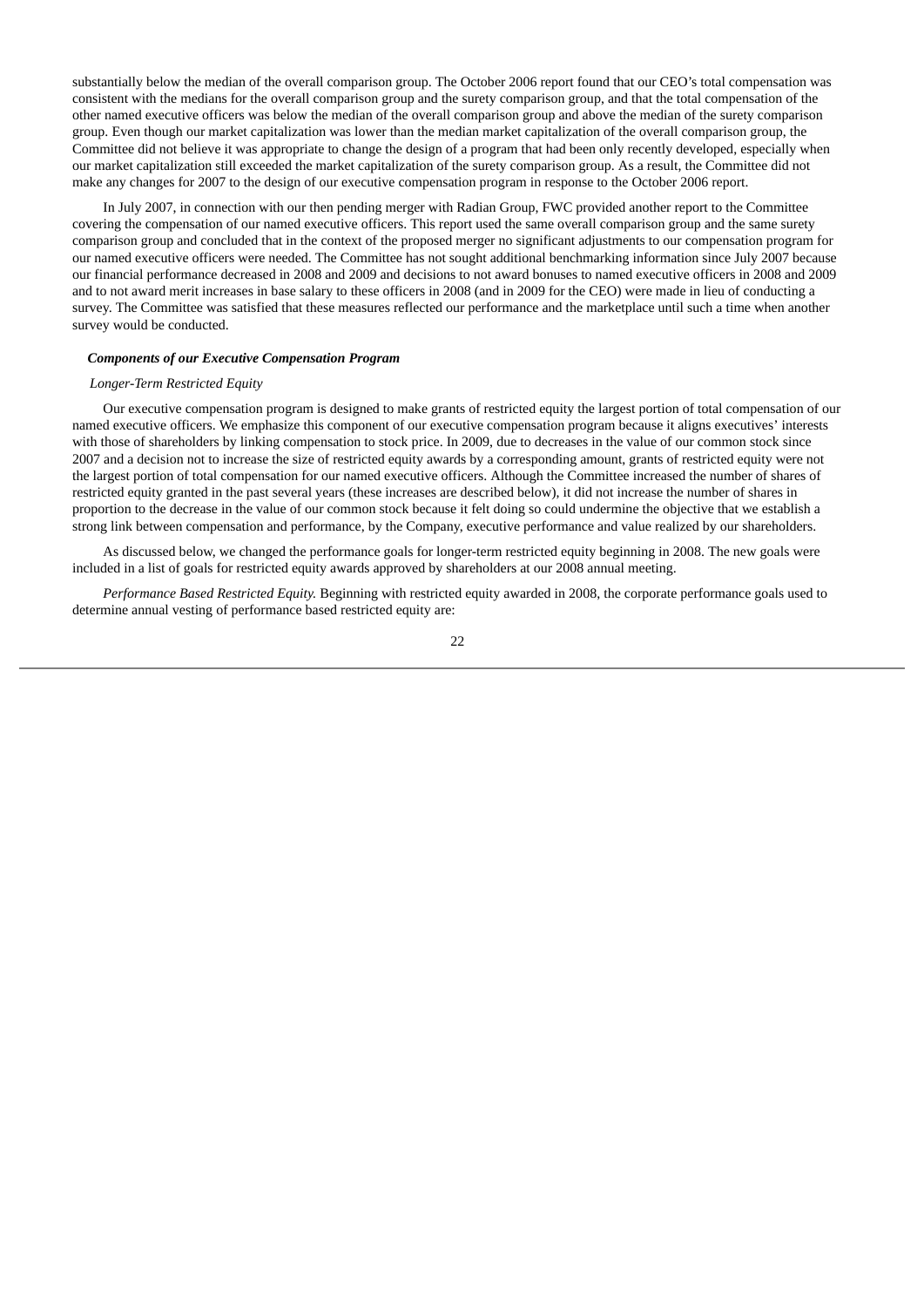- **•** MGIC's Loss Ratio (incurred losses divided by earned premiums) for MGIC's primary new insurance written for that year;
- **•** our Expense Ratio for that year (expenses of insurance operations divided by net premiums written); and
- **•** MGIC's Market Share of flow new insurance written for that year.

The Committee adopted these performance goals, which apply to each year in the three-year performance period, because it believes, as do we, that they are the building blocks of our results of operations. That is, the Loss Ratio measures the quality of the business we write. The Expense Ratio measures how efficiently we use our resources. Market Share measures not only our success at generating revenues but also the extent to which we are successful in leading our industry.

The three performance goals are equally weighted for vesting purposes. The actual performance level corresponding to each performance goal determines Threshold, Goal and Maximum vesting as indicated in the table below.

| <b>Performance Goal</b> | <b>Threshold</b> | Goal  | Maximum |
|-------------------------|------------------|-------|---------|
| Loss Ratio              | 65%              | 40%   | 30%     |
| Expense Ratio           | 25%              | 20%   | 15%     |
| Market Share            | 18%              | 21.5% | 26%     |

Vesting for awards granted in 2009 is determined in February 2010 and the next two anniversaries based on performance during the prior year. For each performance goal, the amount that vests each year is, subject to the annual maximum described in the next paragraph, as follows:

- **•** if the Company's performance does not meet or equal the Threshold performance level, then no equity will vest with respect to that performance goal;
- **•** if the Company's performance meets the Goal performance level, then one-ninth of the total grant will vest with respect to that performance goal;
- **•** if the Company's performance equals or exceeds the Maximum performance level, then one-sixth of the total grant will vest with respect to that performance goal; and
- **•** if the Company's performance is between the Maximum and the Goal performance levels or between the Goal and the Threshold performance levels, then the number of shares that will vest with respect to that performance goal will be interpolated on a linear basis between the applicable vesting levels.

Achievement of the Goal performance level in each year results in 100% vesting of the award at the end of the third year, with the portion of the award granted that may vest in each year ranging from zero (if performance in a year does not meet the Threshold performance level for any of the performance goals) to 50% of the number of shares awarded (if performance meets the Maximum performance level for each performance goal). However, the total amount of the award that vests cannot exceed 100%. Any portion of the award that remains unvested based on

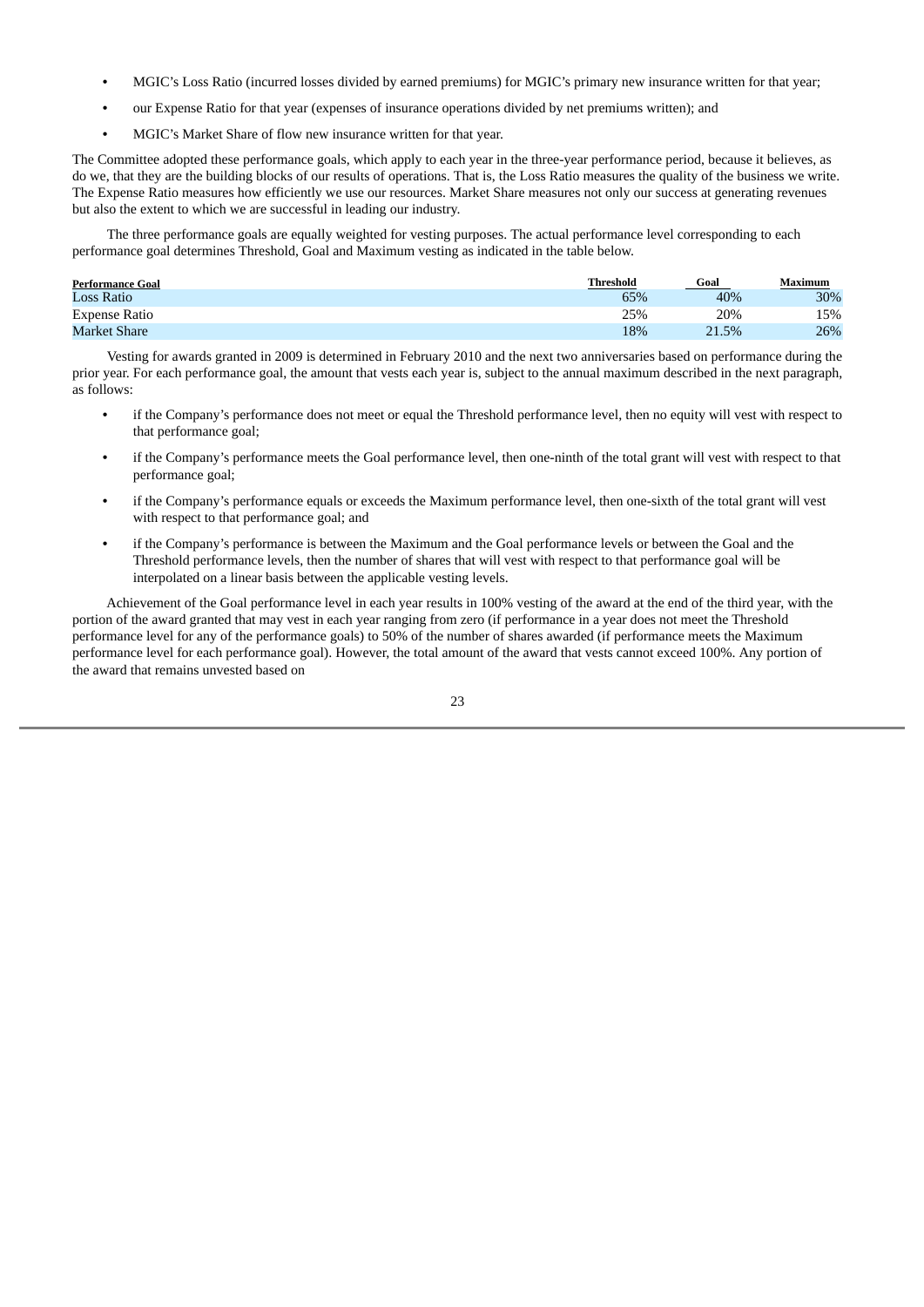2011 performance is forfeited. Dividends are not paid currently, but when shares vest, a payment is made equal to the dividends that would have been paid had those vested shares been entitled to receive current dividends. In October 2008, we eliminated dividends on our common stock.

For 2009, the Loss Ratio for MGIC's primary new insurance written for that year was 6.7% (which exceeded the Maximum performance level), the Expense Ratio was 15.1% (which was between the Target and Maximum performance levels) and Market Share was 26.0% (which was at the Maximum performance level). As a result, 49.9% of the performance based restricted equity awards granted in each of 2008 and 2009 vested in February 2010.

Longer-term restricted equity awards granted before 2008 vest based on the Company's Earnings Per Share (EPS). Because our EPS was negative in 2007 through 2009, none of the EPS-vested awards made in 2004 through 2007 vested in 2008 through 2010. The portions of the 2004 and 2005 EPS-vested awards that did not vest were forfeited. The 2006 and 2007 EPS-vested awards have a fiveyear performance period, and the portions of these awards that remain unvested in 2010 are eligible to vest in the future. Any future vesting of the 2006 award will depend on earnings in 2010, and for the 2007 award, on earnings in 2010 and 2011. The 2006 award is 81% unvested and the percentage that vests is the EPS for the year divided by \$34.25. The 2007 award is 100% unvested and the percentage that vests is EPS for the year divided by \$36.11. Hence, we believe it is likely that the substantial majority of these awards will never vest and will be forfeited.

From 2006 through 2009, 60% of the restricted equity granted to our named executive officers was granted in the form of performance based restricted equity (described above) and 40% was granted in the form of other restricted equity (described under "Other Restricted Equity" below). In January 2010, we increased the performance based restricted equity portion of the restricted equity granted to these officers to 75%. We made this change to further align the interests of our named executive officers with our shareholders by increasing the portion of restricted equity grants that are subject to the performance goals applicable to performance based restricted equity, which are more difficult to meet than the performance goal applicable to other restricted equity.

*Other Restricted Equity.* Since 2006, our longer-term restricted equity program for the named executive officers also has consisted of other restricted equity that, if an annual performance goal is satisfied, vests through continued service during the performance period. Vesting of restricted equity awards granted in 2006 and 2007 is contingent on our meeting a ROE goal of 1%.

Beginning with restricted equity awards granted in 2008, vesting of these awards is contingent on the sum of the Expense Ratio and the Loss Ratio for MGIC's primary new insurance written for that year being less than 100% (the "combined ratio performance goal"). The Committee adopted performance goals for these awards to further align the interests of our named executive officers with shareholders and to make the awards qualify for the performance-based compensation exception under Section 162(m) of the Internal Revenue Code. See "Tax Deductibility Limit" in this CD&A. One-third of the other restricted stock is scheduled to vest in each of the three years after it was granted. However, if any of the other restricted equity that is scheduled to vest in any year does not vest because we fail to meet the applicable performance goal, this equity will vest in the next year that we meet this goal, except that any of this restricted equity that has not vested after five years will be forfeited. Any dividends paid on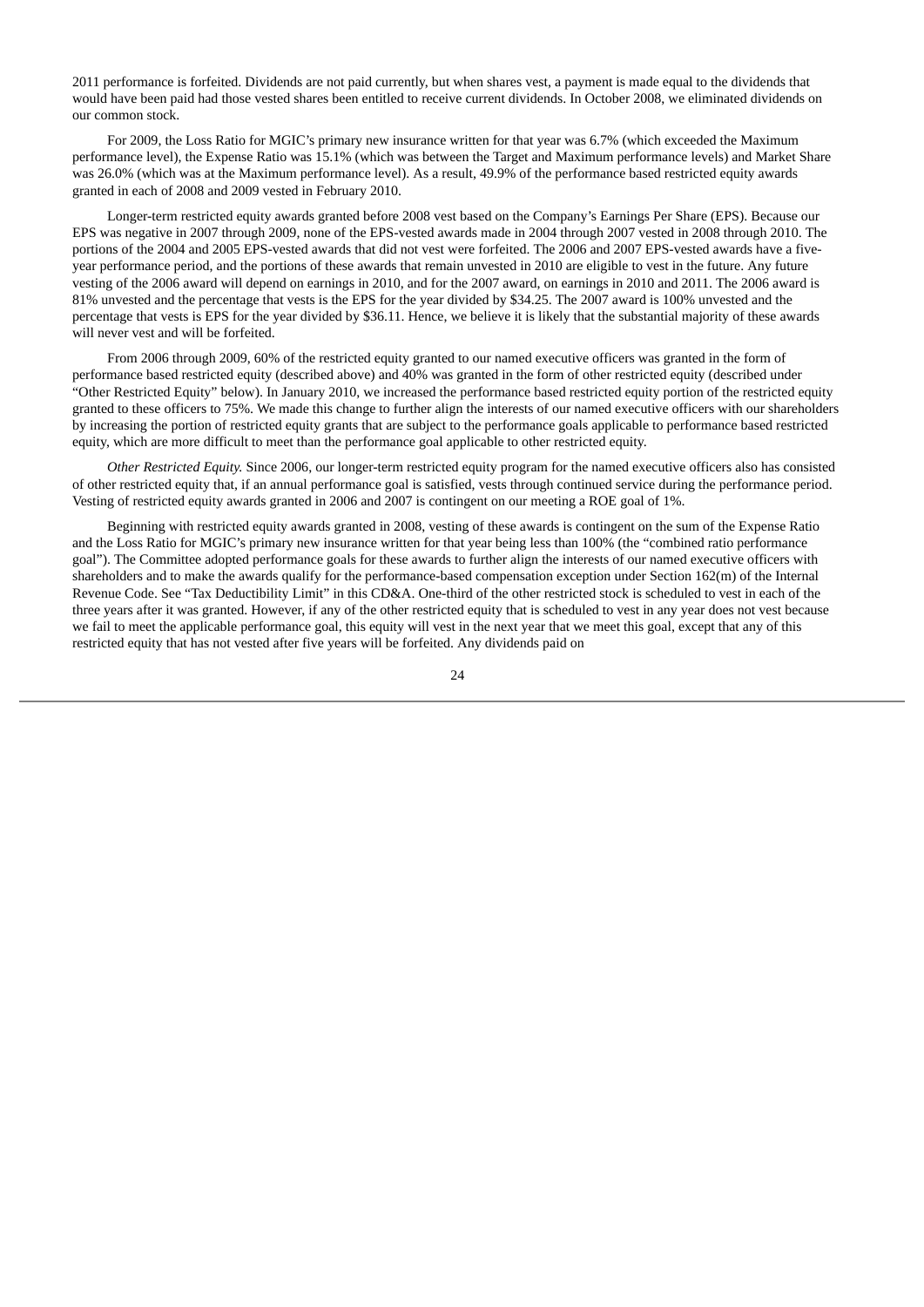our common stock will be paid on this restricted equity at the same time.

For 2009, the Expense Ratio was 15.1% and the Loss Ratio for MGIC's primary new insurance written for that year was 6.7%. Therefore, we met our combined ratio performance goal because the combined ratio was 21.8%, which is less than 100%. As a result, the portions of the restricted equity that were granted in 2008 and 2009 subject to the combined ratio performance goal and that were scheduled to vest in February 2010 did vest. Additional restricted equity also vested in February 2010. This equity represents the portion of the restricted equity that was granted in 2008 subject to the combined ratio performance goal, and that was scheduled to vest in February 2009 but did not because we failed to meet the combined ratio performance goal for 2008. As a result, 66% of the restricted equity that was granted in 2008 subject to the combined ratio performance goal as well as 33% of the restricted equity that was granted in 2009 subject to the combined ratio performance goal vested in February 2010.

The 2006 and 2007 awards of other restricted equity had a five-year performance period beginning with the year of grant and vested in 20% increments if the ROE goal for the year was met. If we did not meet this goal for any year, the restricted equity was forfeited. We did not meet this goal for 2007, 2008 or 2009. Any further vesting of the 2006 award will depend on earnings in 2010. Only 20% more of the 2006 grant can vest; 20% of this award vested in 2007 on account of 2006 earnings; and 60% of this award has been forfeited. No part of the 2007 grant has yet vested and no more than 40% of the 2007 grant can vest in the future.

*General.* In light of the more than 80% decrease in the market value of our stock between the dates that such awards were made in 2008 and 2009, the Committee believed that keeping the number of shares constant in 2009 would, among other things, not support the objective that grants of restricted equity be a substantial portion of total compensation. Recognizing that even at the higher award level the grant value of the awards in 2009 was still less than 30% of the grant value of restricted equity awards in 2008, the Committee increased the number of shares awarded to our named executive officers in 2009 by 50%.

#### *Annual Bonus*

Consistent with our belief that there should be a strong link between compensation and performance, annual bonuses historically have been the most significant portion of compensation after awards of longer-term restricted equity. This is because all of our named executive officers have maximum bonus potentials that substantially exceed their base salaries (three times base salary in the case of the CEO and two and one-quarter times base salary in the case of the other named executive officers). In determining total compensation, we have weighted bonus potentials more heavily than base salaries because bonuses are more directly linked to company and individual performance.

Our shareholders have approved a list of performance goals for an annual bonus plan for our named executive officers that condition the payment of bonuses on meeting one or more of the listed goals as selected by the Committee each year. Compensation paid under a bonus plan of this type (which we refer to as a "162(m) bonus plan") is not subject to the income tax deduction limit, as discussed in more detail under "Tax Deductibility Limit" in this CD&A. The performance goal for our 162(m) bonus plan adopted by the Committee for 2008 and 2009 was the same as the combined ratio performance goal for the restricted equity awards described above, which required the sum of the Expense Ratio and the Loss Ratio for MGIC's primary new insurance written for that year had to be less than 100%. If this goal were met, then the Committee would have discretion to make a subjective determination of bonuses based on an assessment of shareholder value, return on investment, primary business drivers (loss ratio, expense ratio and market share), loss mitigation, management organization, new capital raising and the profitability of our mix of new business. No specific targets were established for any of these bonus criteria in 2009.

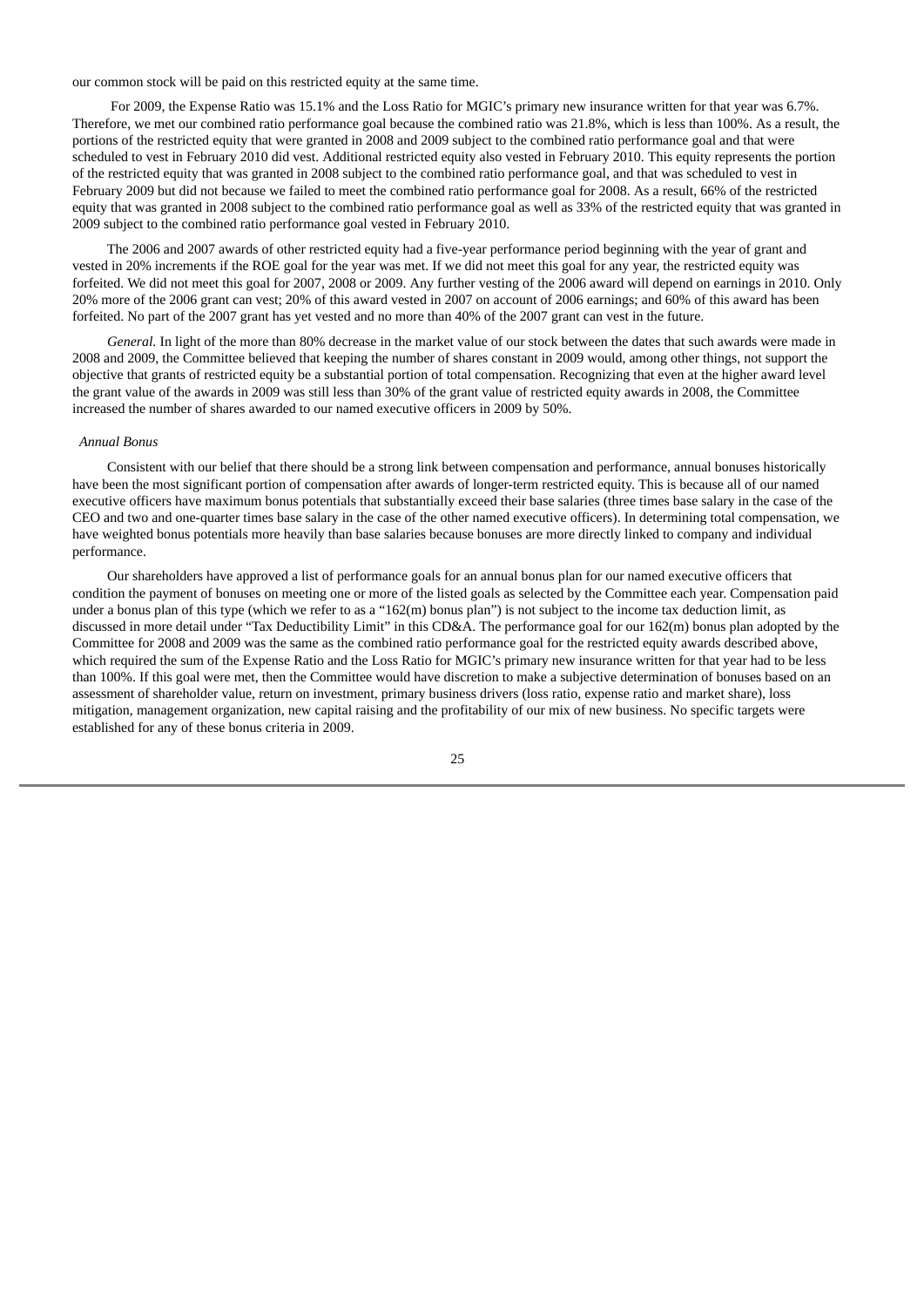The sum of the Expense Ratio and the Loss Ratio for MGIC's primary new insurance written for 2009 was 21.8% and, as a result, the combined ratio performance goal was met. However, in view of the Company's financial performance for 2009 our CEO nevertheless recommended that no bonuses be paid to the named executive officers even though the performance goal was met. Although the Company had achieved positive results for various bonus criteria (including new capital raising, loss mitigation, management organization, primary business drivers and profitability of our mix of new business), which would have informed the Committee's determination of the amount of bonuses to be awarded, the Committee approved the CEO's recommendation that no bonuses for 2009 should be paid to the named executive officers because the Company had a net loss of \$1.322 billion in 2009.

#### *Base Salary*

Base salaries provide named executive officers with a fixed, minimum level of cash compensation. Our philosophy is to target base salary range midpoints for our executive officers near the median levels compared to their counterparts at a comparison group of companies. In addition to reviewing this market factor, in considering any change to Mr. Culver's compensation, including his salary, the Committee takes into account its subjective evaluation of Mr. Culver's performance, as well as the evaluation of each director who is not on the Committee. All of these evaluations are communicated to the Committee Chairman through a CEO evaluation survey completed by each director. The subjects covered by the evaluation include financial results, leadership, strategic planning, succession planning, external relationships and communications and relations with the Board. Base salary changes for our other named executive officers are recommended to the Committee by Mr. Culver. Historically, these recommendations have been the product of his subjective evaluation of each executive officer's performance, including his perception of their contributions to the Company. Based on Mr. Culver's recommendations, but subject to any independent judgment by the Committee regarding the officer (both the Committee and the Board have regular contact not only with the CEO, but also with each of the other named executive officers) the Committee approves changes in salaries for these officers. None of the salary ranges for our named executive officers was increased in 2009.

Mr. Culver's annual base salary was not increased in either 2009 or 2010. After deciding not to increase the salaries of our other named executive officers in 2009, the Committee decided to increase their salaries by approximately 3% for 2010.

## *Pension Plan*

Our executive compensation program includes a qualified pension plan and a supplemental executive retirement plan. These plans are offered because we believe that they are an important element of a competitive compensation program. We also offer a broad-based 401(k) plan to which we make contributions in cash.

#### *Perquisites*

As with prior years, the perks we provided for 2009 to our named executive officers were a small part of the officer's total compensation (ranging from about \$700 to about \$4,600). These perks included club dues and expenses, the cost of an annual or biannual medical examination, a covered parking space at our headquarters and expenses of family members who accompany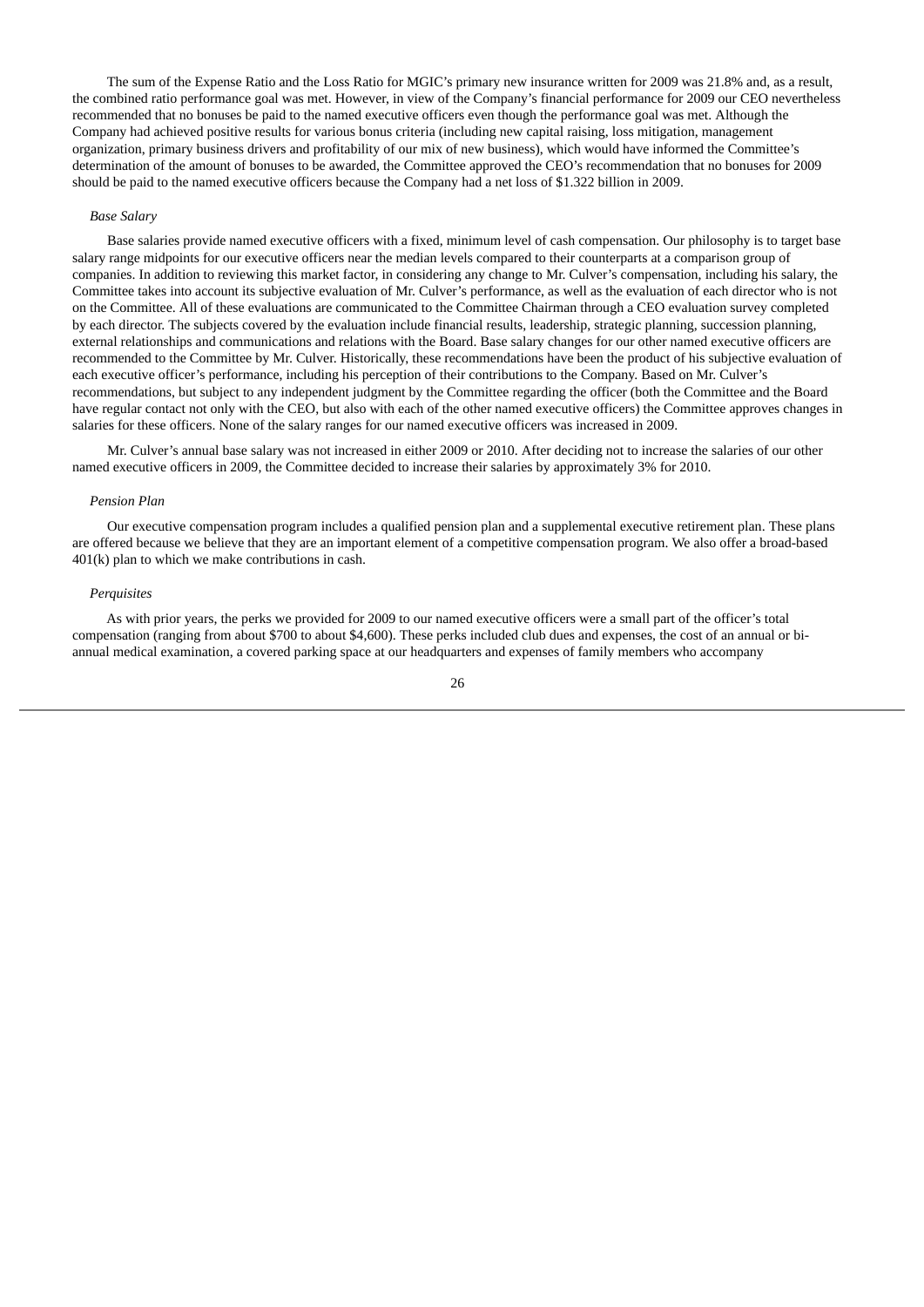executives to business-related events at which family members are not expected to attend. We believe our perks are modest, competitive and consistent with our desire to avoid an entitlement mentality.

# *Tax Deductibility Limit*

Under Section 162(m) of the Internal Revenue Code, certain compensation in excess of \$1 million paid during a year to any of the executive officers named in the Summary Compensation Table (other than the CFO) for that year is not deductible. We believe that all of our compensation for 2009 was tax-deductible and that that would have been the case even if any named executive officer exercised stock options in 2009.

In making decisions about executive compensation, we also consider the impact of other regulatory provisions, including the provisions of Section 409A of the Internal Revenue Code regarding non-qualified deferred compensation and the change-in-control provisions of Section 280G of the Internal Revenue Code. We also consider how various elements of compensation will impact our financial results. For example, we consider the impact of FASB Accounting Standard Codification 718, which requires us to recognize the cost of employee services received in exchange for awards of equity instruments based upon the grant date fair value of those awards.

## *Stock Ownership by Officers*

Beginning with awards of restricted equity made in January 2007, restricted equity awarded to our officers who are required to report to the SEC their transactions in our securities (this group consists of our executive officers, including the named executive officers, our chief accounting officer, chief investment officer and chief information officer) must not be sold for one year after vesting. Shares received upon exercise of our last grant of stock options (in January 2004) also must not be sold for one year after exercise. The number of shares that must not be sold is the lower of 25% of the shares that vested (or in the case of options, 25% of the shares for which the options were exercised) and 50% of the shares that were received by the officer after taking account of shares withheld to cover taxes. The holding period may end before one year if the officer is no longer required to report transactions to the SEC. The holding period does not apply to involuntary transactions, such as would occur in a merger, and for certain other dispositions.

We also have stock ownership guidelines for executive officers. For our CEO, the stock ownership guideline is 100,000 shares and for the other named executive officers, the guideline is 50,000 shares. Stock owned consists of shares owned outright by the executive (including shares in the executive's account in our 401(k) plan), unvested restricted stock and RSUs scheduled to vest within one year (assuming ratable vesting over the performance period of longer-term restricted equity) and the difference between the market value of stock underlying vested stock options and the exercise price of those options. Each of our named executive officers meets these stock ownership guidelines. Our stock ownership guidelines, which were previously based on the value of the stock held, were changed in 2010 reflecting the decrease in our share price.

27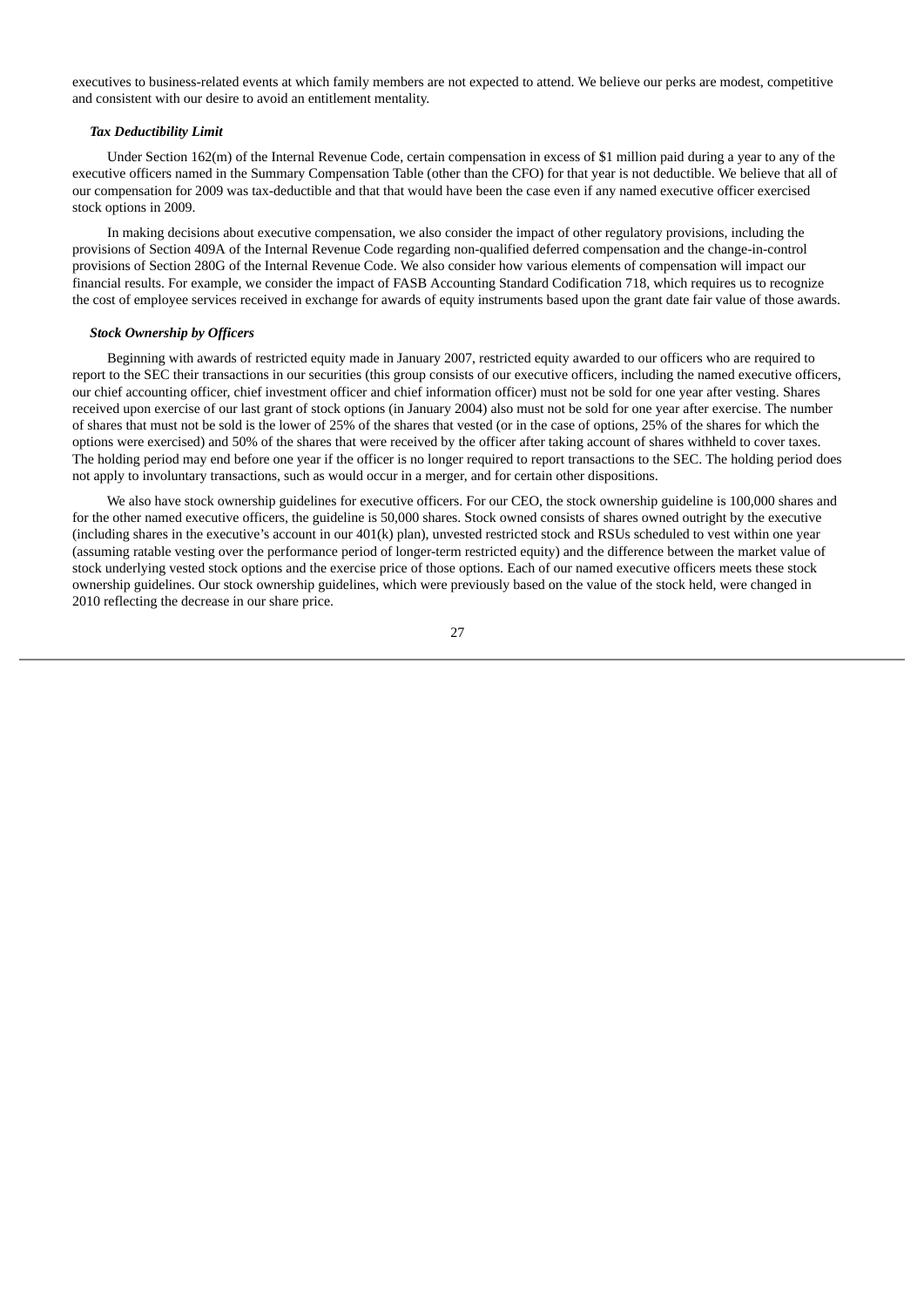#### *Change in Control Provisions*

Each of our named executive officers is a party to a Key Executive Employment and Severance Agreement with us (a KEESA) described in the section titled "Potential Payments Upon Termination or Change-in-Control — Change in Control Agreements" below. No executive officer has an employment or severance agreement, other than these agreements. Our KEESAs provide for the payment of a termination payment in one or two lump sums only after both a change in control and a specified employment termination (a "double trigger" agreement). We adopted this approach, rather than providing for such payment only after a change in control (a "single trigger" agreement) or a change in control and a voluntary employment termination by the executive (a "modified single trigger" agreement), because we believe that double trigger agreements provide executives with adequate employment protection and reduce the potential costs associated with these agreements to an acquirer.

The KEESAs and our equity award agreements provide that all restricted equity and unvested stock options become fully vested at the date of a change in control. Once vested, a holder of an award is entitled to retain it even if he voluntarily leaves employment (although a vested stock option may expire because of employment termination as soon as 30 days after employment ends). In 2008, we amended our KEESAs for the principal purpose of complying with Section 409A of the Internal Revenue Code. In 2009, we eliminated any reimbursement of our named executive officers for any additional tax due as a result of the failure of the KEESAs to comply with Section 409A.

The period for which our KEESAs provide employment protection ends on the earlier of the third anniversary of the date of a change in control or the date on which the executive attained his or her normal retirement date. In 2010, we created a supplemental benefit plan that provides benefits that are reduced or eliminated by the age-based limitation under our KEESAs. This plan was adopted because the Committee wanted to provide such benefits for those who would, absent this age-based limitation, not receive benefits under his or her KEESA. The Committee believes that age should not reduce or eliminate benefits under a KEESA, but recognized that our employees may retire with a full pension at age 62 provided they have been a pension plan participant for at least five years. Taking the early availability of full pension benefits into account, the payments under this plan are capped by reducing such payments to an amount that will not trigger payment of federal excise taxes on such payments. As a result, unlike our KEESAs, this plan does not include an Internal Revenue Code Sections 280G and 4999 excise tax gross-up provision. Our KEESAs were not amended in connection with the adoption of this plan.

## *Other Matters*

Our Stock Incentive Plan, which governs equity awards, prohibits the re-pricing of stock options, either by amending existing options to lower the exercise price or by granting new options having a lower exercise price in exchange for outstanding options having a higher exercise price, unless such re-pricing is approved by shareholders.

Under the Committee's "clawback" policy the Company will seek to recover, to the extent the Committee deems appropriate, from any executive officer and the chief accounting officer, certain incentive compensation if a subsequent financial restatement shows that such compensation should not have been paid. The clawback policy applies to restricted equity that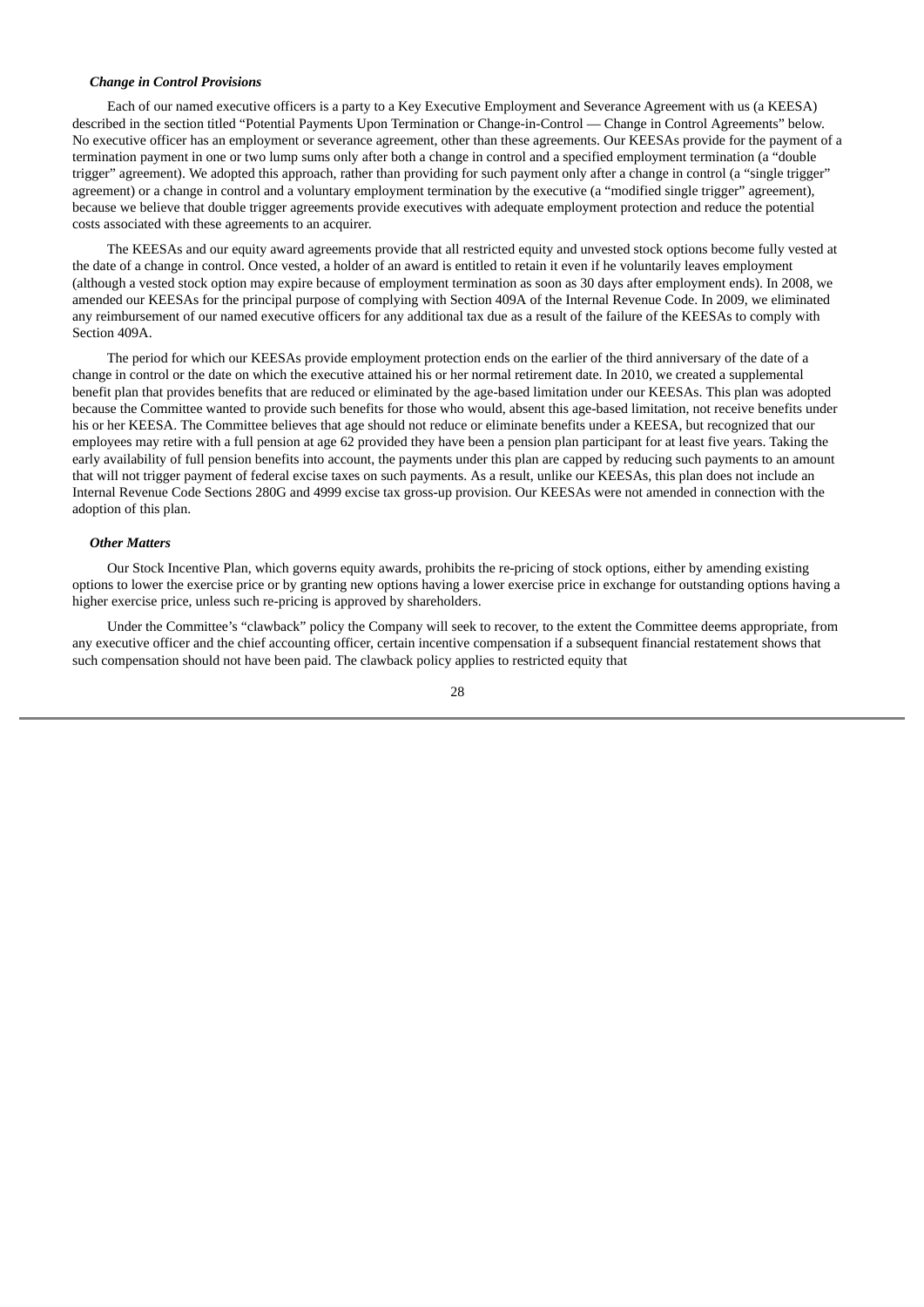vests upon the achievement of a Company performance target. As an alternative to seeking recovery, the Committee may require the forfeiture of future compensation. Beginning in January 2007, our restricted stock agreements require, to the extent the Committee deems appropriate, our executive officers to repay the difference between the amount of after-tax income that was originally recognized from restricted equity that vested based on achievement of a performance goal and the amount that would have been recognized had the restatement been in effect, plus the value of any tax deduction on account of the repayment.

When designing our compensation objectives and policies for our named executive officers, the Committee considers the incentives that such objectives and policies create, including incentives to cause the Company to undertake appropriate risks. Among other things, the Committee considers aspects of our compensation policies that mitigate incentives to take inappropriate risks, such as the holding requirements described under "Stock Ownership by Officers" above and the clawback policy described in the preceding paragraph.

Aside from its role as the Committee's independent consultant, FWC provides no other services to the Company. In 2009, FWC provided the Committee with advice about proxy disclosures, including with respect to this CD&A, incentive plan designs, base compensation for certain officer positions, director pay, market changes to salary ranges and merit increase levels in the market. FWC's fees for its work during 2006 — 2009 averaged less than \$100,000 per year.

The Committee has not adjusted executive officers' future compensation based upon amounts realized pursuant to previous equity awards.

The Committee's practice for many years has been to make equity awards and approve new salaries and bonuses, if any, at its meeting in late January, which normally follows our announcement of earnings for the prior year.

While the Committee is ultimately responsible for making all compensation decisions affecting our named executive officers, our CEO participates in the underlying process because of his close day-to-day association with the other named executive officers and his knowledge of our operations. Among other things, our CEO makes recommendations regarding all of the components of compensation described above for all of the named executive officers, other than himself. Although the Committee values the input of our CEO, he does not participate in the portion of the Committee meeting regarding the review of his own performance or the determination of the actual amounts of his compensation. Our Vice President-Human Resources and our General Counsel also participate in the Committee's compensation process. Specifically, our Vice President-Human Resources is responsible for coordinating the work assigned to FWC by the Committee. Our Vice President-Human Resources is expected to maintain knowledge of executive compensation trends, practices, rules and regulations and works with our General Counsel on related legal and tax compliance matters.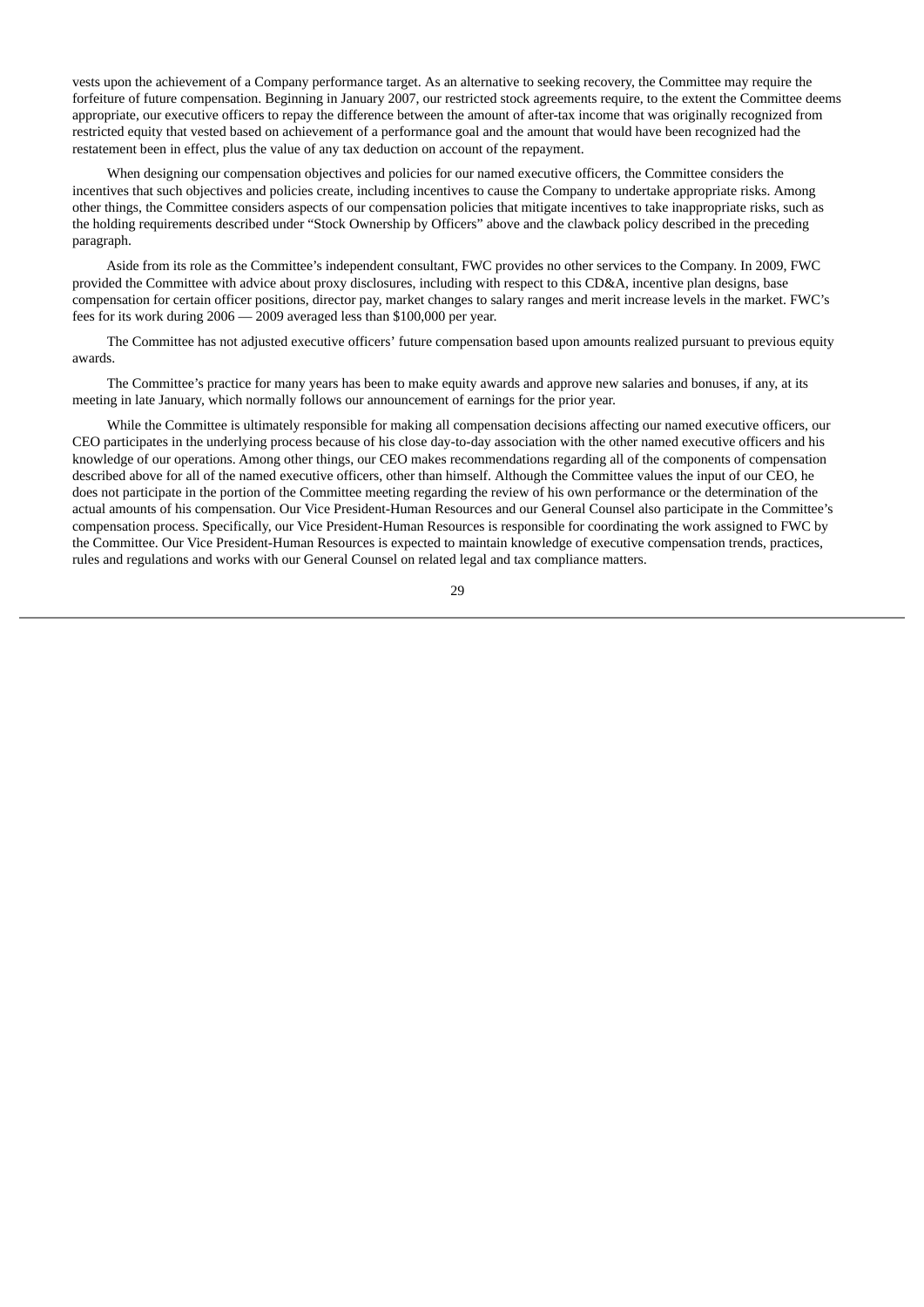#### **Compensation Committee Report**

Among its other duties, the Management Development, Nominating and Governance Committee assists the oversight by the Board of Directors of MGIC Investment Corporation's executive compensation program, including approving corporate goals relating to compensation for the CEO and senior managers, evaluating the performance of the CEO and determining the CEO's annual compensation and approving compensation for MGIC Investment Corporation's other senior executives.

The Committee reviewed and discussed with management the foregoing Compensation Discussion and Analysis. Based upon this review and discussion, the Committee recommended to the Board of Directors that the Compensation Discussion and Analysis be included in MGIC Investment Corporation's proxy statement for its 2010 Annual Meeting of Shareholders and its Annual Report on Form 10-K for the year ending December 31, 2009.

## **Members of the Management Development, Nominating and Governance Committee:**

Kenneth M. Jastrow, II, Chairman Thomas M. Hagerty Leslie M. Muma Donald T. Nicolaisen

#### *Compensation And Related Tables*

#### **SUMMARY COMPENSATION TABLE**

The following table summarizes the compensation earned by or paid to our named executive officers in 2007 through 2009. Following the table is a summary of selected components of our executive compensation program. Other tables that follow provide more detail about the specific types of compensation.

|                                                 |      |            |              |                 | Change in<br><b>Pension Value</b><br>and Nonqualified<br><b>Deferred</b> |                                  |                              |
|-------------------------------------------------|------|------------|--------------|-----------------|--------------------------------------------------------------------------|----------------------------------|------------------------------|
| <b>Name and Principal</b>                       |      | Salary     | <b>Bonus</b> | Stock<br>Awards | Compensation<br><b>Earnings</b>                                          | <b>All Other</b><br>Compensation | <b>Total</b><br>Compensation |
| <b>Position</b>                                 | Year |            | \$           | \$(1)           | \$(2)                                                                    | \$(3)                            |                              |
| <b>Curt Culver</b>                              | 2009 | 898,269(4) |              | 754,416         | 620,074                                                                  | 6,500                            | 2,279,259                    |
| Chairman and Chief                              | 2008 | 855,577    |              | 2,528,064       | 349,073                                                                  | 6,200                            | 3,738,914                    |
| <b>Executive Officer</b>                        | 2007 | 821,923    | 480,000      | 4,284,598(5)    | 416,459                                                                  | 6,100                            | 6,009,080                    |
| J. Michael Lauer                                | 2009 | 460,039(4) |              | 254,615         | 133,029                                                                  | 6,500                            | 854,183                      |
| <b>Executive Vice</b>                           | 2008 | 438,423    |              | 853,222         | 38,094                                                                   | 6,200                            | 1,335,939                    |
| President and Chief<br><b>Financial Officer</b> | 2007 | 421,692    | 202,950      | 1,490,969(5)    | 157,944                                                                  | 6,100                            | 2,279,655                    |
| <b>Patrick Sinks</b>                            | 2009 | 524,423(4) |              | 471,510         | 238,433                                                                  | 6,500                            | 1,240,866                    |
| President and Chief                             | 2008 | 499,615    |              | 1,580,040       | 125,814                                                                  | 6,200                            | 2,211,669                    |
| <b>Operating Officer</b>                        | 2007 | 479,615    | 209,250      | 2,496,481(5)    | 134,099                                                                  | 6,100                            | 3,325,545                    |
| Lawrence Pierzchalski                           | 2009 | 449,654(4) |              | 254,615         | 307,807                                                                  | 6,500                            | 1,018,576                    |
| <b>Executive Vice</b>                           | 2008 | 428,423    |              | 853,222         | 161,892                                                                  | 6,200                            | 1,449,737                    |
| President — Risk                                | 2007 | 411,692    | 180,000      | 1,481,945(5)    | 165,109                                                                  | 6,100                            | 2,244,846                    |
| Management                                      |      |            |              |                 |                                                                          |                                  |                              |
| Jeffrey Lane                                    | 2009 | 415,385(4) |              | 254,615         | 277,239                                                                  | 6,500                            | 953,739                      |
| <b>Executive Vice</b>                           | 2008 | 392,539    |              | 853,222         | 174,296                                                                  | 6,200                            | 1,426,257                    |
| President and General<br>Counsel                | 2007 | 349,500    | 183,600      | 1,427,992(5)    | 195,136                                                                  | 6,100                            | 2,162,328                    |

(1) The amounts shown in this column represent the grant date fair value of the stock awards granted to named executive officers in the years shown, computed in accordance with FASB ASC Topic 718. The vesting of all of the awards represented in this column for 2008 and 2009 is subject to our meeting certain performance conditions. For 2007, the vesting of the majority of the awards represented in this column is subject to our meeting certain performance conditions and the remainder, related to our bonus deferral program, is subject to continued employment. In accordance with the rules of the SEC, all of the figures in this column represent the value at the grant date based upon the probable outcome of the applicable performance conditions as of the grant date. If the full value of the applicable awards were shown, rather than an amount based upon the probable outcome of the applicable performance conditions, then the amounts shown would have been:

|                       | 2009      | 2008        | 2007        |
|-----------------------|-----------|-------------|-------------|
| Curt Culver           | \$781,200 | \$2,681,280 | \$4,443,907 |
| J. Michael Lauer      | \$263.655 | \$904,932   | \$1,544,735 |
| Patrick Sinks         | \$488,250 | \$1,675,800 | \$2,596,049 |
| Lawrence Pierzchalski | \$263,655 | \$904,932   | \$1,535,712 |
| Jeffrey Lane          | \$263,655 | \$904,932   | \$1,481,759 |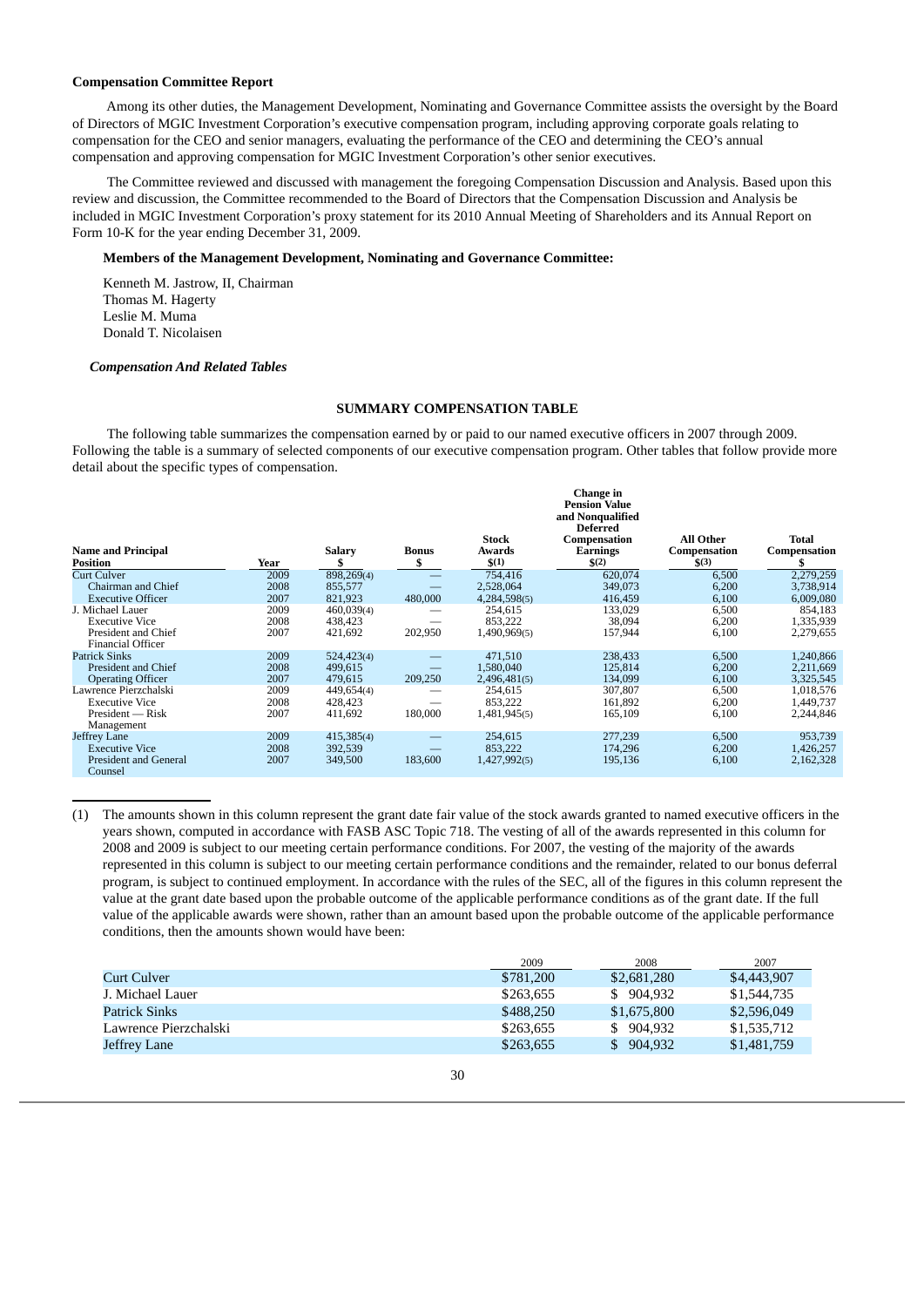(2) The amounts shown in this column reflect the change in present value of accumulated pension benefits during such year pursuant to our Pension Plan and our Supplemental Executive Retirement Plan when retirement benefits are also provided under that Plan. See "Summary of Selected Components of our Executive Compensation Program — Pension Plan" below for a summary of these plans. The change shown in this column is the difference between (a) the present value of the annual pension payments that the named executive officer would be entitled to receive beginning at age 62 and continuing for his life expectancy determined at the end of the year shown and by assuming that the officer's employment with us ended on the last day of that year shown and (b) the same calculation done as if the officer's employment had ended one year earlier. For 2007 and 2008, there is a change between years principally because the officer is one year closer to the receipt of the pension payments, which means the present value is higher, and the annual pension payment is higher due to the additional benefit earned because of one more year of employment. For 2009, the change is due principally to these factors and a decrease in the discount rate used to calculate the present value at the end of 2009, which made the increase during 2009 higher than it would have been if we had not changed the discount rate.

For each named executive officer, the change for 2009 consists of:

|                       | Change Due to<br>Decrease in | Change Due to |
|-----------------------|------------------------------|---------------|
|                       | Discount Rate                | Other Factors |
| Curt Culver           | \$249,437                    | \$370,637     |
| J. Michael Lauer      | \$93,875                     | \$39,154      |
| Patrick Sinks         | \$104,629                    | \$133,804     |
| Lawrence Pierzchalski | \$126,335                    | \$181,472     |
| Jeffrey Lane          | \$90,123                     | \$187,116     |

See Note 11 of the Notes to the Consolidated Financial Statements in our Annual Report on Form 10-K for the year ending December 31, 2009 for additional information regarding the assumptions made in arriving at these amounts.

- (3) The amounts shown in this column for each named officer consist of our matching 401(k) contributions of \$1,600 for each year and discretionary contributions of the remaining amount. Total perks for any named executive officer did not exceed \$10,000 in any year. The perks we provide are discussed in "Compensation Discussion and Analysis — Components of Our Executive Compensation Program — Perquisites."
- (4) None of the named executive officers received an increase in their base salaries in 2009. In 2009, there were 27 bi-weekly pay periods, compared to 26 for the other years shown.
- (5) Through the date of this proxy statement, approximately 21% of these values have been forfeited due to a failure to meet the applicable performance goals and it is likely that a material portion of the remaining amounts shown will be forfeited in the future.

# *Summary of Selected Components of our Executive Compensation Program*

The following is a description of our annual bonus program and pension plan. This discussion supplements the discussion included in the section titled "Compensation Discussion and Analysis" above.

#### *Annual Bonus*

Beginning in 2008, our bonus framework provided that annual bonuses would, so long as we met a performance target described in "Compensation Discussion and Analysis — Components of our Executive Compensation Program — Annual Bonus" above, be determined in the discretion of the Management Development, Nominating and Governance Committee taking account of:

- **•** our actual financial and other results for the year compared to the goals considered and approved by the Management Development, Nominating and Governance Committee in the first quarter of that year (see "Compensation Discussion and Analysis — Components of our Executive Compensation Program — Annual Bonus" above for our 2009 performance goals);
- **•** the Committee's subjective analysis of the business environment in which we operated during the year;
- **•** the Committee's subjective evaluation of individual officer performance;
- **•** the subjective recommendations of the CEO (except in regard to his own bonus); and
- **•** such other matters as the Committee deems relevant.

The maximum bonuses under this bonus framework could not exceed three times the base salary of the CEO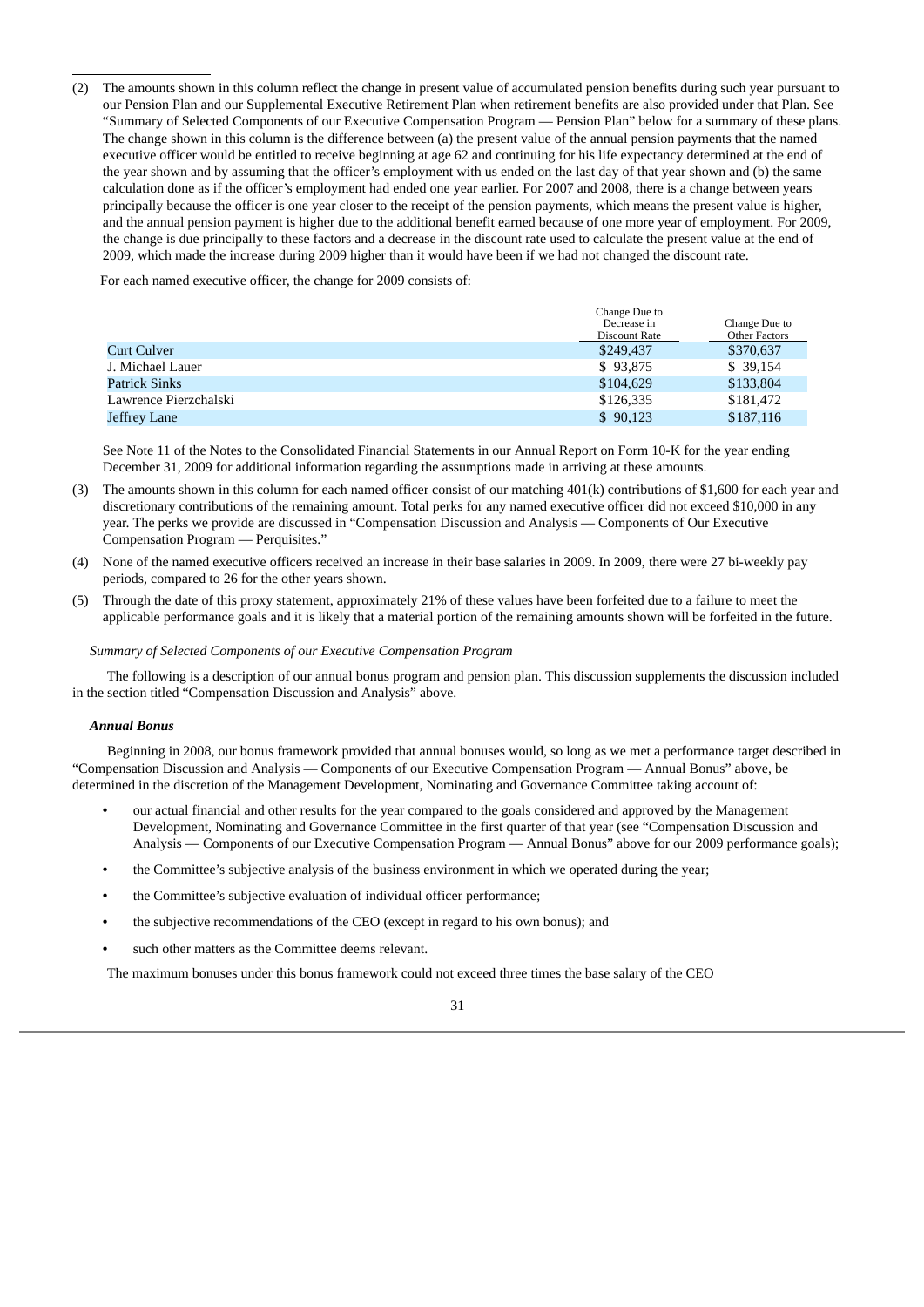and 2.25 times the base salaries of our other named executive officers.

Our bonus framework for 2007 provided that bonuses would be determined in the discretion of the Management Development, Nominating and Governance Committee taking account of the ROE criteria set forth below and the items in the bullet points above with respect to our bonus framework beginning in 2008. The ROE criteria and related bonus opportunities (expressed as a multiple of base salary) were:

| ROE                    | <b>CEO</b><br>(Base Salary Multiple)(1) | <b>President and Executive</b><br><b>Vice Presidents</b><br>(Base Salary Multiple)(1) | <b>Other Executive Officers</b><br>(Base Salary Multiple)(1) |
|------------------------|-----------------------------------------|---------------------------------------------------------------------------------------|--------------------------------------------------------------|
| $\approx$ 20%          | 3X                                      | 2.25X                                                                                 | $1.8\mathrm{X}$                                              |
| $\approx$ =>10% - <20% | $>1 - 3x$                               | $>0.75 - 2.25X$                                                                       | $>0.6 - 1.8X$                                                |
| 5% - $\leq$ 10%        | Up to $1X$                              | Up to $0.75X$                                                                         | Up to $0.6X$                                                 |
| $< 5\%$                | 0X                                      | 0 <sup>X</sup>                                                                        | 0 <sup>X</sup>                                               |

#### (1) Interpolation between points is not necessarily linear.

During 2007, we also had a formula under which the maximum annual bonus award under the bonus framework was 0.75% of the sum of MGIC's pre-tax income, excluding extraordinary items and realized gains and the pre-tax contribution of MGIC's joint ventures. The Committee determined that for 2007 it would not use the results of the formula because it would result in no bonuses being paid to the named executive officers for 2007. The Management Development, Nominating and Governance Committee exercised its discretion to pay the bonuses shown for 2007 in the Summary Compensation Table to recognize the work of these officers related to the proposed merger with Radian Group Inc. and the termination of that merger.

Beginning with bonuses for 2001 performance, our executive officers could elect to receive restricted stock vesting in one year through continued employment for up to one-third of their bonus amounts (base restricted stock). If base restricted stock was elected, the executive officer was also awarded one and one-half shares of restricted stock vesting in three years through continued employment for each share of base restricted stock. The base restricted stock shares vest on or about the first anniversary of the grant date through continued employment and the matching shares vest on or about the third anniversary of the grant date through continued employment. Dividends are paid on these restricted shares prior to vesting. The matching restricted stock did not count against the bonus maximum in the ROE criteria table for our 2007 bonus framework. The Committee adopted the base and matching restricted stock portion of our executive compensation program to encourage senior executives to subject to equity risk compensation that would otherwise be paid in cash. This program was not offered to officers for bonuses earned in 2007, 2008 or 2009 because management did not anticipate that any bonuses would be paid in those years.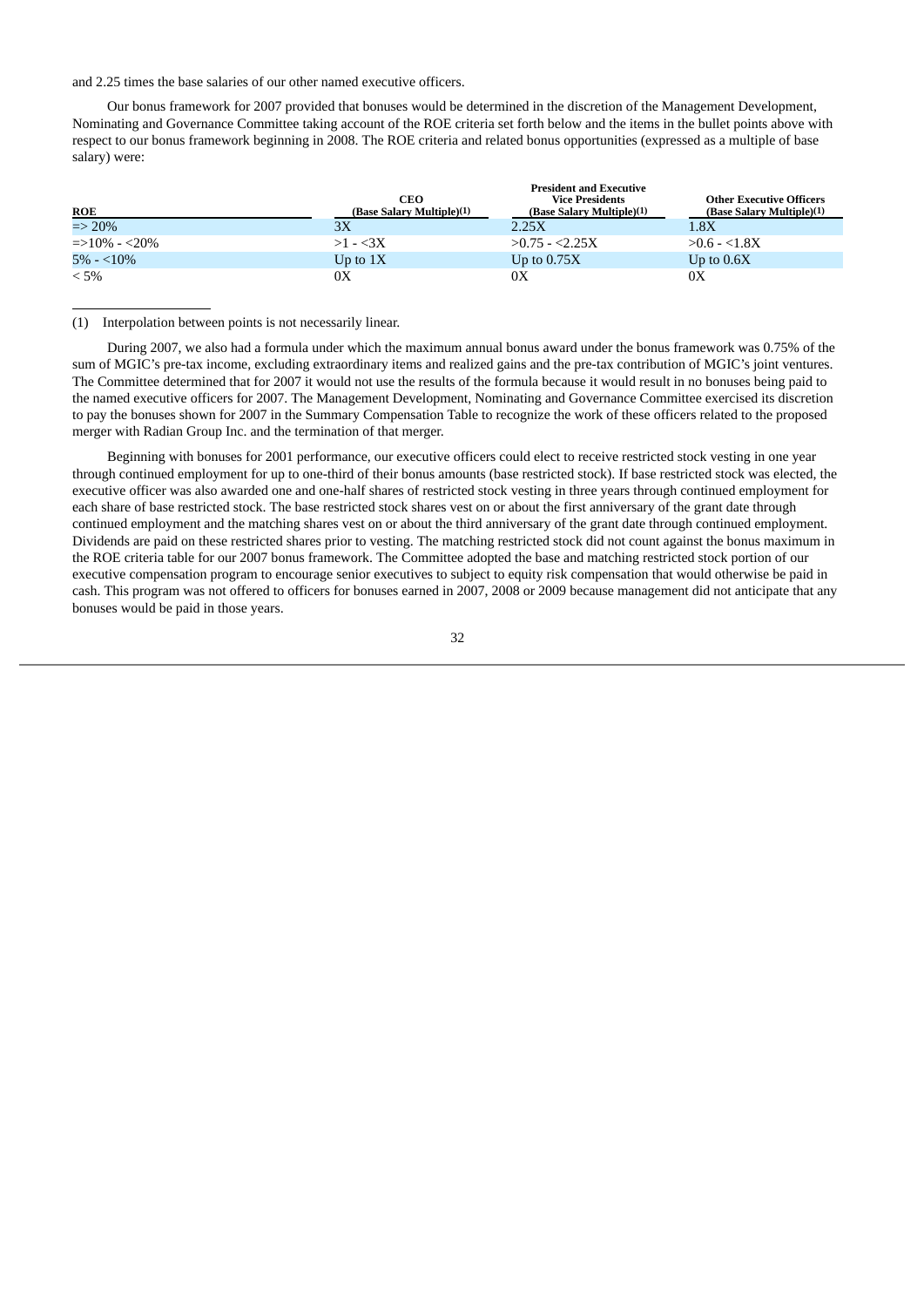# **2009 GRANTS OF PLAN-BASED AWARDS**

The following table shows the grants of plan based awards to our named executive officers in 2009.

|                       |                      |                   |            |                              | <b>Grant Date Fair</b><br>Value of Stock and |  |
|-----------------------|----------------------|-------------------|------------|------------------------------|----------------------------------------------|--|
|                       | <b>Type of</b>       |                   |            | <b>Incentive Plan Awards</b> | <b>Option Awards</b>                         |  |
| Name                  | Award                | <b>Grant Date</b> | Target (#) | Maximum (#)                  | $($ \$ $)(1)$                                |  |
| Curt Culver           | Other(2)             | 1/29/09           | 108,000    | 108,000                      | 334,800                                      |  |
|                       | Performance Based(3) | 1/29/09           | 135,648    | 144,000                      | 446,400                                      |  |
| J. Michael Lauer      | Other(2)             | 1/29/09           | 36,450     | 36,450                       | 112,995                                      |  |
|                       | Performance Based(3) | 1/29/09           | 45.781     | 48,600                       | 150,660                                      |  |
| Patrick Sinks         | Other(2)             | 1/29/09           | 67,500     | 67,500                       | 209,250                                      |  |
|                       | Performance Based(3) | 1/29/09           | 84,780     | 90,000                       | 279,000                                      |  |
| Lawrence Pierzchalski | Other(2)             | 1/29/09           | 36,450     | 36,450                       | 112,995                                      |  |
|                       | Performance Based(3) | 1/29/09           | 45.781     | 48,600                       | 150,660                                      |  |
| Jeffrey Lane          | Other(2)             | 1/29/09           | 36,450     | 36,450                       | 112,995                                      |  |
|                       | Performance Based(3) | 1/29/09           | 45,781     | 48,600                       | 150,660                                      |  |
|                       |                      |                   |            |                              |                                              |  |

(1) The grant date fair value is based on the New York Stock Exchange closing price on the day the award was granted. For equity incentive plan awards, the number of shares is the number included in the column titled "Maximum." There have been no stock options granted since 2004.

(2) See "Compensation Discussion and Analysis — Components of our Executive Compensation Program — Longer-Term Restricted Equity — Other Restricted Equity" above for information about the performance goal applicable to these awards.

(3) Pursuant to rules adopted by the SEC, the amounts set forth in the "Target" column are based upon the assumption that our performance with respect to the three performance goals applicable to these awards in 2009 through 2011 will equal our performance in 2008. Using this approach, approximately 31.4% of the shares granted would vest in each of 2010 through 2012. See "Compensation Discussion and Analysis — Components of our Executive Compensation Program — Longer-Term Restricted Equity" above for additional details about the performance goals applicable to these awards.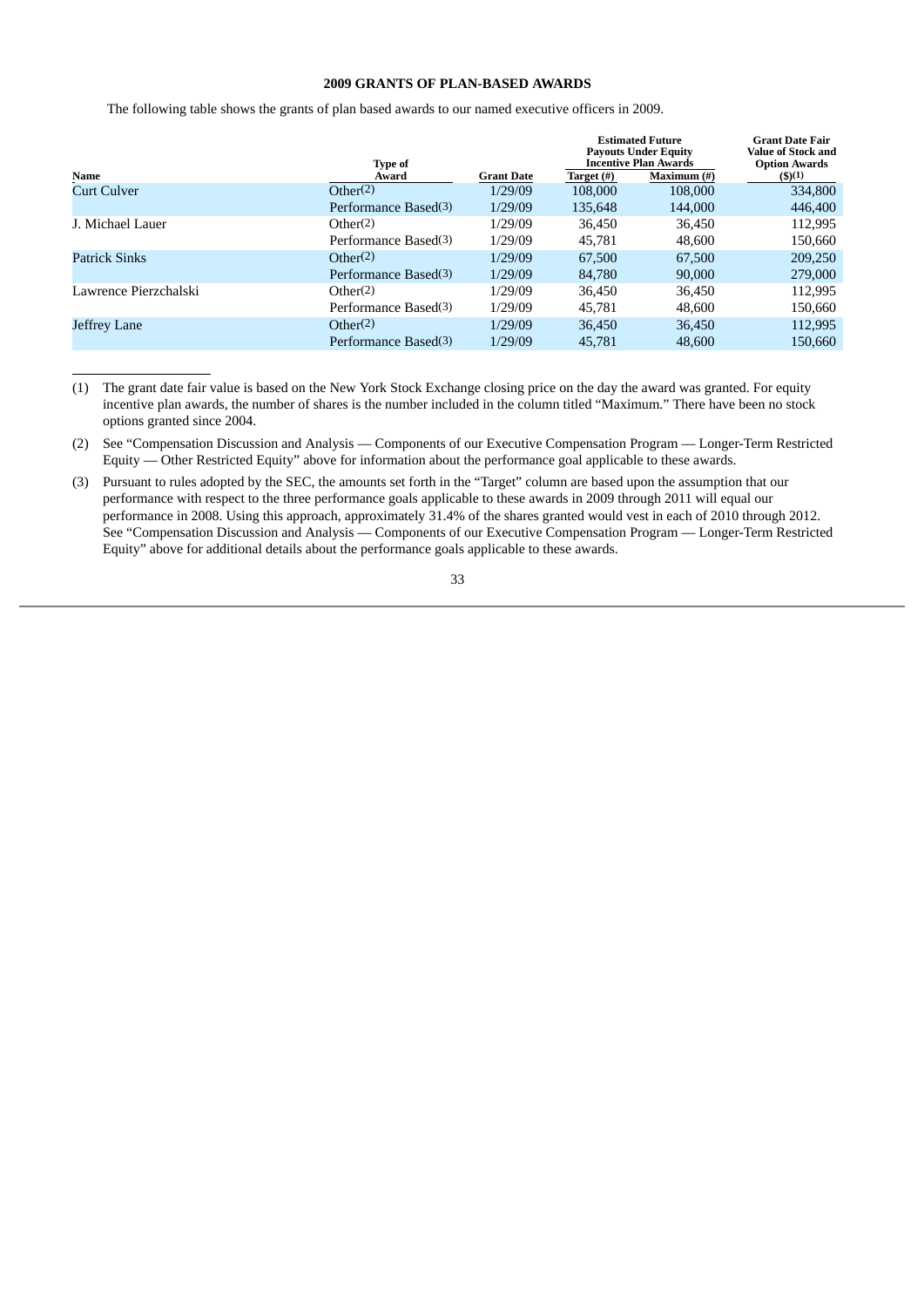# **OUTSTANDING EQUITY AWARDS AT 2009 FISCAL YEAR-END**

The following table shows our named executive officers' equity awards outstanding on December 31, 2009.

| Name                  | Number of<br><b>Securities</b><br><b>Underlying</b><br><b>Unexercised</b><br><b>Options</b><br><b>Exercisable</b><br>#(1) | Option<br><b>Exercise</b><br>Price (\$) | Option<br><b>Expiration</b><br>Date | Number of<br><b>Shares</b> or<br><b>Units of</b><br><b>Stock</b><br><b>That</b><br><b>Have</b><br><b>Not</b><br>Vested<br># | <b>Market</b><br><b>Value of</b><br><b>Shares</b> or<br><b>Units</b> of<br><b>Stock</b><br>That<br>Have<br><b>Not</b><br><b>Vested</b><br>$($ \$) $(2)$ | <b>Equity</b><br>Incentive<br>Plan<br>Awards:<br>Number of<br>Unearned<br>Shares,<br><b>Units</b> or<br>Other<br><b>Rights</b><br><b>That</b><br>Have<br><b>Not</b><br>Vested # | <b>Equity</b><br>Incentive<br>Plan<br>Awards:<br>Market<br>or Payout<br>Value of<br><b>Unearned</b><br>Shares,<br><b>Units or</b><br>Other<br><b>Rights</b><br><b>That</b><br>Have<br><b>Not</b><br><b>Vested</b><br>$($ \$ $)(2)$ |
|-----------------------|---------------------------------------------------------------------------------------------------------------------------|-----------------------------------------|-------------------------------------|-----------------------------------------------------------------------------------------------------------------------------|---------------------------------------------------------------------------------------------------------------------------------------------------------|---------------------------------------------------------------------------------------------------------------------------------------------------------------------------------|------------------------------------------------------------------------------------------------------------------------------------------------------------------------------------------------------------------------------------|
| <b>Curt Culver</b>    | 150,000(3)                                                                                                                | 45.3750                                 | 1/26/10                             | 20,211(4)                                                                                                                   | 116,820                                                                                                                                                 | 375,936(5)                                                                                                                                                                      | 2,172,910                                                                                                                                                                                                                          |
|                       | 75,000                                                                                                                    | 57.8800                                 | 1/24/11                             |                                                                                                                             |                                                                                                                                                         |                                                                                                                                                                                 |                                                                                                                                                                                                                                    |
|                       | 120,000                                                                                                                   | 63.8000                                 | 1/23/12                             |                                                                                                                             |                                                                                                                                                         |                                                                                                                                                                                 |                                                                                                                                                                                                                                    |
|                       | 80,000                                                                                                                    | 43.7000                                 | 1/22/13                             |                                                                                                                             |                                                                                                                                                         |                                                                                                                                                                                 |                                                                                                                                                                                                                                    |
|                       | 80,000                                                                                                                    | 68.2000                                 | 1/28/14                             |                                                                                                                             |                                                                                                                                                         |                                                                                                                                                                                 |                                                                                                                                                                                                                                    |
| J. Michael Lauer      | $50,000_{(3)}$                                                                                                            | 45.3750                                 | 1/26/10                             | 7,543(4)                                                                                                                    | 43,599                                                                                                                                                  | 126,878(5)                                                                                                                                                                      | 733,355                                                                                                                                                                                                                            |
|                       | 25,000                                                                                                                    | 57.8800                                 | 1/24/11                             |                                                                                                                             |                                                                                                                                                         |                                                                                                                                                                                 |                                                                                                                                                                                                                                    |
|                       | 40,000                                                                                                                    | 63.8000                                 | 1/23/12                             |                                                                                                                             |                                                                                                                                                         |                                                                                                                                                                                 |                                                                                                                                                                                                                                    |
|                       | 27,000                                                                                                                    | 43.7000                                 | 1/22/13                             |                                                                                                                             |                                                                                                                                                         |                                                                                                                                                                                 |                                                                                                                                                                                                                                    |
|                       | 27,000                                                                                                                    | 68.2000                                 | 1/28/14                             |                                                                                                                             |                                                                                                                                                         |                                                                                                                                                                                 |                                                                                                                                                                                                                                    |
| <b>Patrick Sinks</b>  | 11,700(3)                                                                                                                 | 45.3750                                 | 1/26/10                             | $9,117_{(4)}$                                                                                                               | 52,696                                                                                                                                                  | $234,960_{(5)}$                                                                                                                                                                 | 490,028                                                                                                                                                                                                                            |
|                       | 20,000                                                                                                                    | 63.8000                                 | 1/23/12                             |                                                                                                                             |                                                                                                                                                         |                                                                                                                                                                                 |                                                                                                                                                                                                                                    |
|                       | 8,000                                                                                                                     | 43.7000                                 | 1/22/13                             |                                                                                                                             |                                                                                                                                                         |                                                                                                                                                                                 |                                                                                                                                                                                                                                    |
|                       | 40,000                                                                                                                    | 68.2000                                 | 1/28/14                             |                                                                                                                             |                                                                                                                                                         |                                                                                                                                                                                 |                                                                                                                                                                                                                                    |
| Lawrence Pierzchalski | $50,000_{(3)}$                                                                                                            | 45.3750                                 | 1/26/10                             | 7,398(4)                                                                                                                    | 42,760                                                                                                                                                  | $126,878$ <sub>(5)</sub>                                                                                                                                                        | 733,355                                                                                                                                                                                                                            |
|                       | 25,000                                                                                                                    | 57.8800                                 | 1/24/11                             |                                                                                                                             |                                                                                                                                                         |                                                                                                                                                                                 |                                                                                                                                                                                                                                    |
|                       | 40,000                                                                                                                    | 63.8000                                 | 1/23/12                             |                                                                                                                             |                                                                                                                                                         |                                                                                                                                                                                 |                                                                                                                                                                                                                                    |
|                       | 27,000                                                                                                                    | 43.7000                                 | 1/22/13                             |                                                                                                                             |                                                                                                                                                         |                                                                                                                                                                                 |                                                                                                                                                                                                                                    |
|                       | 27,000                                                                                                                    | 68.2000                                 | 1/28/14                             |                                                                                                                             |                                                                                                                                                         |                                                                                                                                                                                 |                                                                                                                                                                                                                                    |
| Jeffrey Lane          | $17,550_{(3)}$                                                                                                            | 45.3750                                 | 1/26/10                             | 6,531(4)                                                                                                                    | 37,749                                                                                                                                                  | $126,878$ <sub>(5)</sub>                                                                                                                                                        | 733,355                                                                                                                                                                                                                            |
|                       | 25,000                                                                                                                    | 57.8800                                 | 1/24/11                             |                                                                                                                             |                                                                                                                                                         |                                                                                                                                                                                 |                                                                                                                                                                                                                                    |
|                       | 40,000                                                                                                                    | 63.8000                                 | 1/23/12                             |                                                                                                                             |                                                                                                                                                         |                                                                                                                                                                                 |                                                                                                                                                                                                                                    |
|                       | 10,800                                                                                                                    | 43.7000                                 | 1/22/13                             |                                                                                                                             |                                                                                                                                                         |                                                                                                                                                                                 |                                                                                                                                                                                                                                    |
|                       | 27,000                                                                                                                    | 68.2000                                 | 1/28/14                             |                                                                                                                             |                                                                                                                                                         |                                                                                                                                                                                 |                                                                                                                                                                                                                                    |

(1) There have been no stock options granted since 2004. As a result, all stock option awards are fully vested.

(2) Based on the closing price of the Common Stock on the New York Stock Exchange at 2009 year-end, which was \$5.78.

(3) These stock options expired in January 2010 without being exercised.

(4) Includes restricted shares (or, in the case of Mr. Culver, RSUs) granted on January 26, 2005, which were unvested as of December 31, 2009, but subsequently vested on January 26, 2010 due to continued employment through that date in the following amounts: Mr. Culver — 4,800; Mr. Lauer — 1,620 Mr. Sinks — 2,400; Mr. Pierzchalski — 1,620; Mr. Lane — 1,620. See "— Compensation Discussion and Analysis — Components of our Executive Compensation Program — Longer-Term Restricted Equity" above. Also includes matching restricted shares awarded in connection with the officer's election to defer a portion of his annual cash bonus for 2006 in the following amounts: Mr. Culver — 15,411; Mr. Lauer — 5,923; Mr. Sinks — 6,717; Mr. Pierzchalski — 5,778; Mr. Lane — 4,911. See "Summary of Selected Components of our Executive Compensation Program — Annual Bonus" above for a discussion of the terms of these grants. These restricted shares were unvested as of December 31, 2009, but subsequently vested on February 10, 2010 due to continued employment through that date.

(5) Consists of: (a) performance-based restricted equity granted in 2008 and 2009 that will vest in February in each of the first three years following the grant dates if we meet certain performance targets (with the vesting amounts, if any, dependent upon our performance) and (b) other restricted equity granted in 2008 and 2009, one-third of which will vest in February in each of the first three years following the grant dates if we meet certain performance targets. The 2008 awards were granted on February 28, 2008, and the 2009 awards were granted on January 29, 2009. The 2009 awards are reported in the table titled "2009 Grants of Plan-Based Awards" above. The 2008 awards were similar to the 2009 awards, except that the number of shares granted was 33% lower than the 2009 awards. Excludes restricted shares, 20% of which vest on or about each of the first five anniversaries of the grant date, assuming continued employment and our meeting our ROE goal of 1% for the year prior to vesting in the following amounts: Mr. Culver — 24,000; Mr. Lauer — 8,100; Mr. Sinks — 15,000; Mr. Pierzchalski — 8,100; and Mr. Lane — 8,100. Pursuant to the rules of the SEC, these awards are excluded because we did not meet our ROE goal in 2008. Also excludes restricted shares or RSUs, the vesting of which is dependent upon our meeting a goal determined by our EPS in the following amounts: Mr. Culver – 75,808; Mr. Lauer — 25,586; Mr. Sinks — 45,124; Mr. Pierzchalski — 25,586; and Mr. Lane — 25,586. Pursuant to rules adopted by the SEC, the amounts for these shares are excluded because our EPS in 2008 was negative.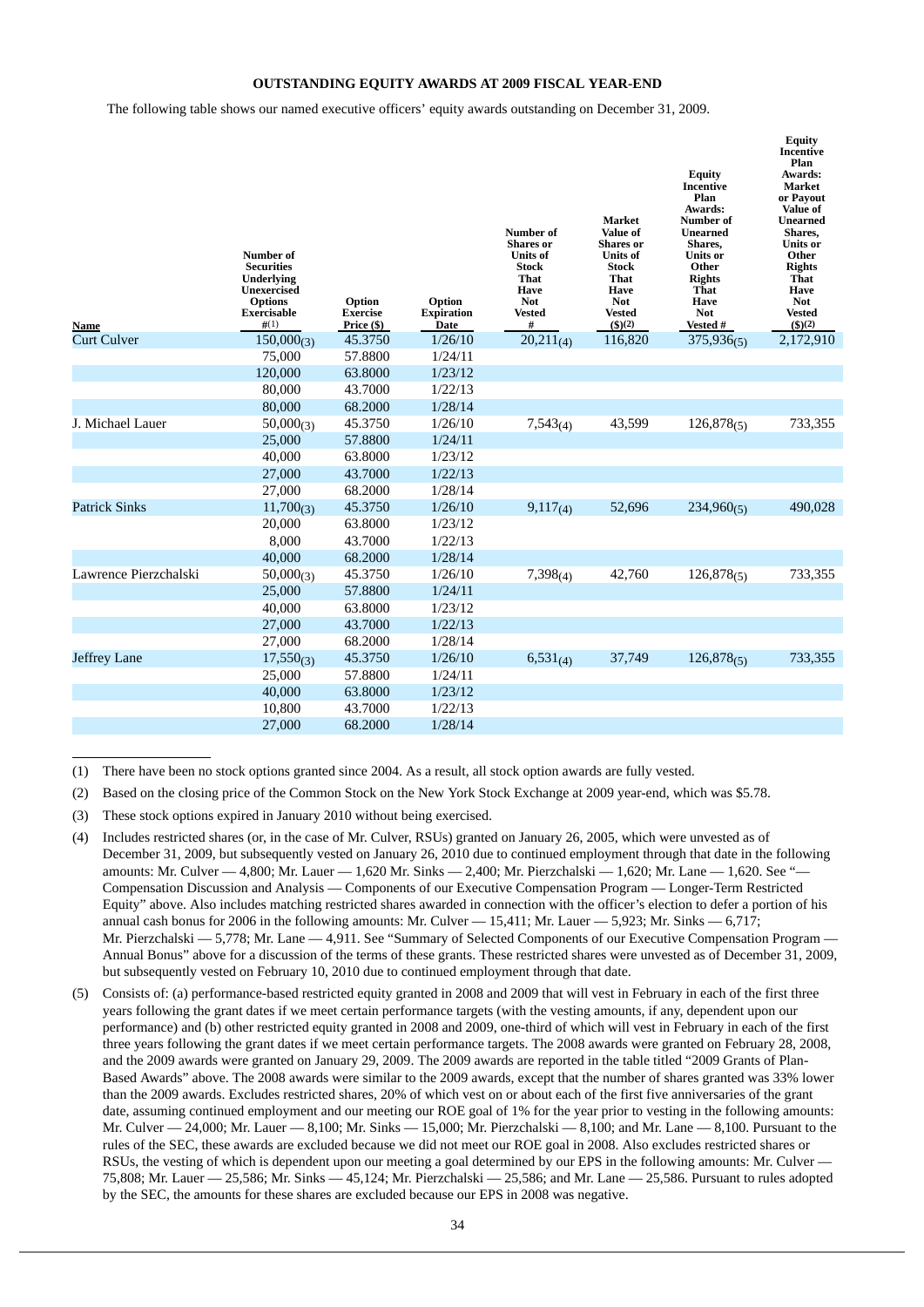# **2009 OPTION EXERCISES AND STOCK VESTED**

The following table shows the vesting of grants of plan based stock awards to our named executive officers in 2009. There were no options exercised in 2009.

|                       | <b>Stock Awards</b>                                               |                                                      |
|-----------------------|-------------------------------------------------------------------|------------------------------------------------------|
| <b>Name</b>           | <b>Number of</b><br><b>Shares Acquired on</b><br><b>Vesting #</b> | Value Realized on<br><b>Vesting</b><br>$($ \$ $)(1)$ |
| <b>Curt Culver</b>    | 49,713(2)                                                         | $99,657_{(2)}$                                       |
| J. Michael Lauer      | 17,368                                                            | 34,790                                               |
| Patrick Sinks         | 26,623                                                            | 53,592                                               |
| Lawrence Pierzchalski | 17,608                                                            | 35,261                                               |
| Jeffrey Lane          | 16,261                                                            | 32,621                                               |
|                       |                                                                   |                                                      |

(1) Value realized is the market value at the close of business on the vesting date. None of our named executive officers sold any shares in 2009, though some shares that vested were withheld to pay taxes due as a result of the vesting of the shares.

(2) Includes 4,800 RSUs, valued at \$9,216 using the market value at the close of business on the vesting date. Although these RSUs vested during 2009, Mr. Culver will not receive the shares underlying them until six months after he retires.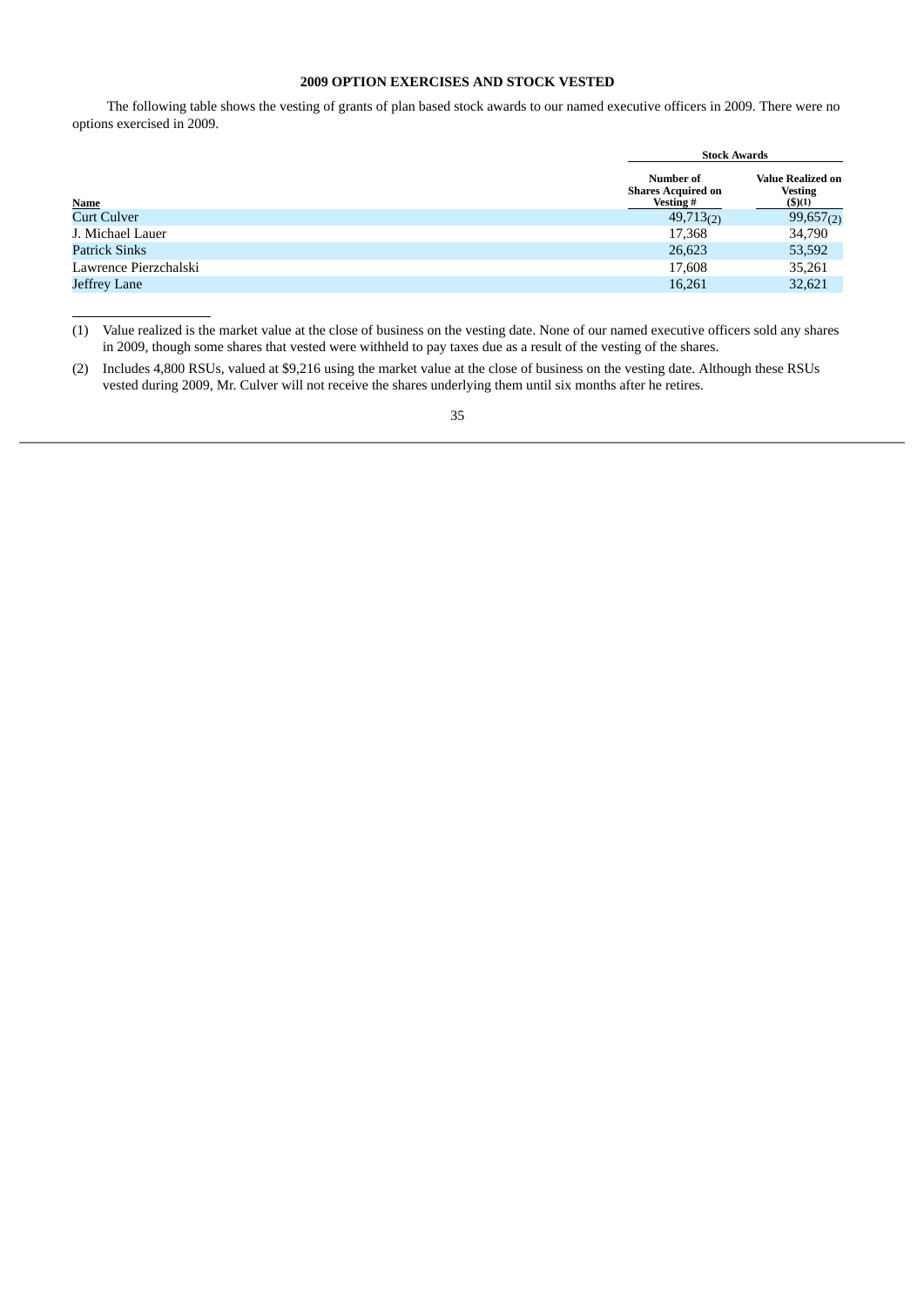## **PENSION BENEFITS AT 2009 FISCAL YEAR-END**

The following table shows the present value of accrued pension plan benefits for our named executive officers as of December 31, 2009.

| <b>Name</b>           | Plan Name(1)                           | Number of<br><b>Years</b><br><b>Credited</b><br>Service # | <b>Present Value</b><br>of Accumulated<br>Benefit $(\text{$}5)(2)$ |
|-----------------------|----------------------------------------|-----------------------------------------------------------|--------------------------------------------------------------------|
| <b>Curt Culver</b>    | <b>Qualified Pension Plan</b>          | 27.2                                                      | 1,742,178                                                          |
|                       | Supplemental Executive Retirement Plan | 27.2                                                      | 2,259,092                                                          |
| J. Michael Lauer      | <b>Qualified Pension Plan</b>          | 20.8                                                      | 2,060,238                                                          |
|                       | Supplemental Executive Retirement Plan | 20.8                                                      | 330,111                                                            |
| Patrick Sinks         | <b>Qualified Pension Plan</b>          | 31.4                                                      | 1,134,104                                                          |
|                       | Supplemental Executive Retirement Plan | 31.4                                                      | 142,073                                                            |
| Lawrence Pierzchalski | <b>Qualified Pension Plan</b>          | 27.7                                                      | 1,700,401                                                          |
|                       | Supplemental Executive Retirement Plan | 27.7                                                      | 268,048                                                            |
| Jeffrey Lane          | <b>Qualified Pension Plan</b>          | 13.3                                                      | $1,702,614_{(3)}$                                                  |
|                       | Supplemental Executive Retirement Plan | 13.3                                                      | 150,386                                                            |
|                       |                                        |                                                           |                                                                    |

(1) See "Summary of Selected Components of our Executive Compensation Program — Pension Plan" above for a summary of these plans.

- (2) The amount shown is the present value of the annual pension payments that the named executive officer would be entitled to receive beginning at age 62 (which is the earliest age that unreduced benefits under the Qualified Pension Plan and Supplemental Executive Retirement Plan may be received) and continuing for his life expectancy determined at the end of 2009 and by assuming that the officer's employment with us ended on the last day of that year. See Note 11 of the Notes to the Consolidated Financial Statements in our Annual Report on Form 10-K for the year ending December 31, 2009 for the discount rate and postretirement mortality assumptions used to calculate the present value of benefits under these plans.
- (3) Includes an annual benefit of \$34,000 credited to Mr. Lane as part of his initial employment. This amount represents \$364,494 of the present value of Mr. Lane's benefits.

We maintain a Pension Plan for the benefit of substantially all of our employees and a Supplemental Executive Retirement Plan (Supplemental Plan) for designated employees, including executive officers. The Supplemental Plan provides benefits that cannot be provided by the Pension Plan because of limitations in the Internal Revenue Code on benefits that can be provided by a qualified pension plan, such as our Pension Plan.

Under the Pension Plan and the Supplemental Plan taken together, each executive officer earns an annual pension credit for each year of employment equal to 2% of the officer's eligible compensation for that year. Eligible compensation is limited to salaries, commissions, wages, cash bonuses, the portion of cash bonuses deferred and converted to restricted equity bonuses (see "Annual Bonus" above) and overtime pay. At retirement, the annual pension credits are added together to determine the employee's accrued pension benefit. However, the annual pension credits for service prior to 1998 for each employee with at least five years of vested service on January 1, 1998 will generally be equal to 2% of the employee's average eligible compensation for the five years ended December 31, 1997. Eligible employees with credited service for employment prior to October 31, 1985 also receive a past service benefit, which is generally equal to the difference between the amount of pension the employee would have been entitled to receive for service prior to October 31, 1985 under the terms of a prior plan had such plan continued, and the amount the employee is actually entitled to receive under an annuity contract purchased when the prior plan was terminated. Retirement benefits vest on the basis of a graduated schedule over a seven-year period of service. Full pension benefits are payable in monthly installments upon retirement at or after age 65 (age 62 if the employee has completed at least seven years of service). In addition, reduced benefits are payable beginning at age 55. These benefits are reduced by 0.5% for each month that payments begin prior to the normal retirement date. Mr. Lauer is eligible for his full retirement benefits and Messrs. Culver, Pierzchalski and Lane are eligible to receive reduced benefits.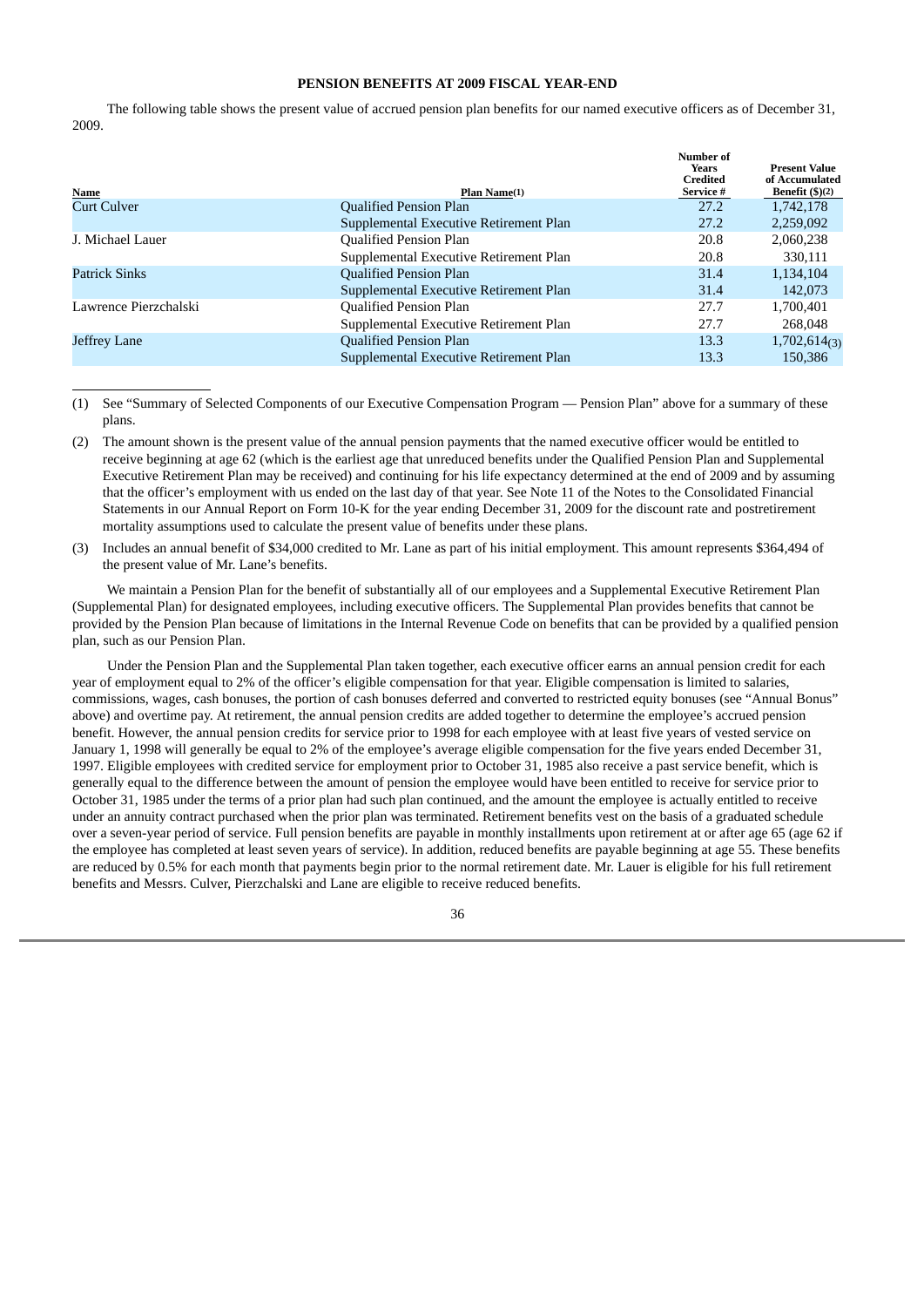## *Potential Payments Upon Termination or Change-in-Control*

The following table summarizes the estimated value of payments to each of the named executive officers assuming the triggering event or events indicated occurred on December 31, 2009.

| Name                 | <b>Termination Scenario</b>       | Total (\$) | Cash<br>Payment<br>(S) | <b>Value of</b><br><b>Restricted</b><br><b>Equity</b> and<br><b>Stock Options</b><br><b>That Will Vest</b><br>on an<br><b>Accelerated</b><br>Basis $(\text{$}0)(1)$ | <b>Value of</b><br><b>Restricted</b><br><b>Equity</b> and<br><b>Stock Options</b><br><b>Eligible</b> for<br>Continued<br>Vesting $(\text{\$})(1)$ | Value of<br>Other<br><b>Benefits</b><br>$($ \$ $)(2)$ |
|----------------------|-----------------------------------|------------|------------------------|---------------------------------------------------------------------------------------------------------------------------------------------------------------------|---------------------------------------------------------------------------------------------------------------------------------------------------|-------------------------------------------------------|
| <b>Curt Culver</b>   | Change in control                 |            |                        |                                                                                                                                                                     |                                                                                                                                                   |                                                       |
|                      | with qualifying                   |            |                        |                                                                                                                                                                     |                                                                                                                                                   |                                                       |
|                      | termination(3)                    | 8,760,614  | $5,670,830_{(4)}$      | 2,947,078                                                                                                                                                           |                                                                                                                                                   | 142,706                                               |
|                      | Change in control                 |            |                        |                                                                                                                                                                     |                                                                                                                                                   |                                                       |
|                      | without qualifying                |            |                        |                                                                                                                                                                     |                                                                                                                                                   |                                                       |
|                      | $t$ ermination(3)                 | 2,947,078  |                        | 2,947,078                                                                                                                                                           |                                                                                                                                                   |                                                       |
|                      | Death                             | 2,947,078  |                        | 2,947,078                                                                                                                                                           |                                                                                                                                                   |                                                       |
|                      | <b>Disability</b>                 | 286,772    | 286,772(5)             |                                                                                                                                                                     |                                                                                                                                                   |                                                       |
| J. Michael           | Change in control                 |            |                        |                                                                                                                                                                     |                                                                                                                                                   |                                                       |
| Lauer                | with qualifying                   |            |                        |                                                                                                                                                                     |                                                                                                                                                   |                                                       |
|                      | termination(3)                    | 998,819    | $-6$                   | 998,819                                                                                                                                                             |                                                                                                                                                   |                                                       |
|                      | Change in control                 |            |                        |                                                                                                                                                                     |                                                                                                                                                   |                                                       |
|                      | without qualifying                |            |                        |                                                                                                                                                                     |                                                                                                                                                   |                                                       |
|                      | $t$ ermination $(3)$              | 998,819    |                        | 998,819                                                                                                                                                             |                                                                                                                                                   |                                                       |
|                      | Retirement                        | 472,995    |                        |                                                                                                                                                                     | 472.995                                                                                                                                           |                                                       |
|                      | Death                             | 998,819    |                        | 998,819                                                                                                                                                             |                                                                                                                                                   |                                                       |
| <b>Patrick Sinks</b> | Change in control                 |            |                        |                                                                                                                                                                     |                                                                                                                                                   |                                                       |
|                      | with qualifying<br>termination(3) |            |                        |                                                                                                                                                                     |                                                                                                                                                   |                                                       |
|                      | Change in control                 | 4,677,965  | $2,747,751_{(4)}$      | 1,808,568                                                                                                                                                           |                                                                                                                                                   | 121,646                                               |
|                      | without qualifying                |            |                        |                                                                                                                                                                     |                                                                                                                                                   |                                                       |
|                      | termination $(3)$                 | 1,808,568  |                        | 1,808,568                                                                                                                                                           |                                                                                                                                                   |                                                       |
|                      | Death                             | 1,808,568  |                        | 1,808,568                                                                                                                                                           |                                                                                                                                                   |                                                       |
| Lawrence             | Change in control                 |            |                        |                                                                                                                                                                     |                                                                                                                                                   |                                                       |
| Pierzchalski         | with qualifying                   |            |                        |                                                                                                                                                                     |                                                                                                                                                   |                                                       |
|                      | $t$ ermination(3)                 | 3,467,272  | $2,357,761_{(4)}$      | 997,981                                                                                                                                                             |                                                                                                                                                   | 111,530                                               |
|                      | Change in control                 |            |                        |                                                                                                                                                                     |                                                                                                                                                   |                                                       |
|                      | without qualifying                |            |                        |                                                                                                                                                                     |                                                                                                                                                   |                                                       |
|                      | $t$ ermination $(3)$              | 997,981    |                        | 997,981                                                                                                                                                             |                                                                                                                                                   |                                                       |
|                      | Death                             | 997,981    |                        | 997,981                                                                                                                                                             |                                                                                                                                                   |                                                       |
| <b>Jeffrey Lane</b>  | Change in control                 |            |                        |                                                                                                                                                                     |                                                                                                                                                   |                                                       |
|                      | with qualifying                   |            |                        |                                                                                                                                                                     |                                                                                                                                                   |                                                       |
|                      | $t$ ermination $(3)$              | 3,247,337  | 2,179,016(4)           | 992,969                                                                                                                                                             |                                                                                                                                                   | 75,352                                                |
|                      | Change in control                 |            |                        |                                                                                                                                                                     |                                                                                                                                                   |                                                       |
|                      | without qualifying                |            |                        |                                                                                                                                                                     |                                                                                                                                                   |                                                       |
|                      | $t$ ermination(3)                 | 992,969    |                        | 992,969                                                                                                                                                             |                                                                                                                                                   |                                                       |
|                      | Death                             | 992,969    |                        | 992,969                                                                                                                                                             |                                                                                                                                                   |                                                       |

<sup>(1)</sup> The value attributed to restricted stock that accelerates or is eligible for continued vesting is calculated using the closing price on the New York Stock Exchange on December 31, 2009 (which is a higher valuation than that specified by IRS regulations for tax purposes). The value of options would be the difference between the closing price on the New York Stock Exchange on December 31, 2009 and the exercise price. However, as of December 31, 2009, the exercise price of all options exceeded the market price. As a result, all amounts in these columns represent value attributable solely to restricted equity.

(2) Other benefits include three years of health and welfare benefits and the maximum outplacement costs each executive would be entitled to.

<sup>(3)</sup> As described further in "- Employment Agreements and Change in Control Agreements" below, each of our named executive officers is a party to a KEESA that may provide for payments after a change in control. A qualifying termination is a termination within three years (but no later than the date the executive reaches the age at which the executive may retire under the Pension Plan with full pension benefits) after the change in control by the company other than for cause, death or disability or by the executive for good reason.

<sup>(4)</sup> Amounts payable in one or two lump sums, depending on limits on amounts that may be paid within six months under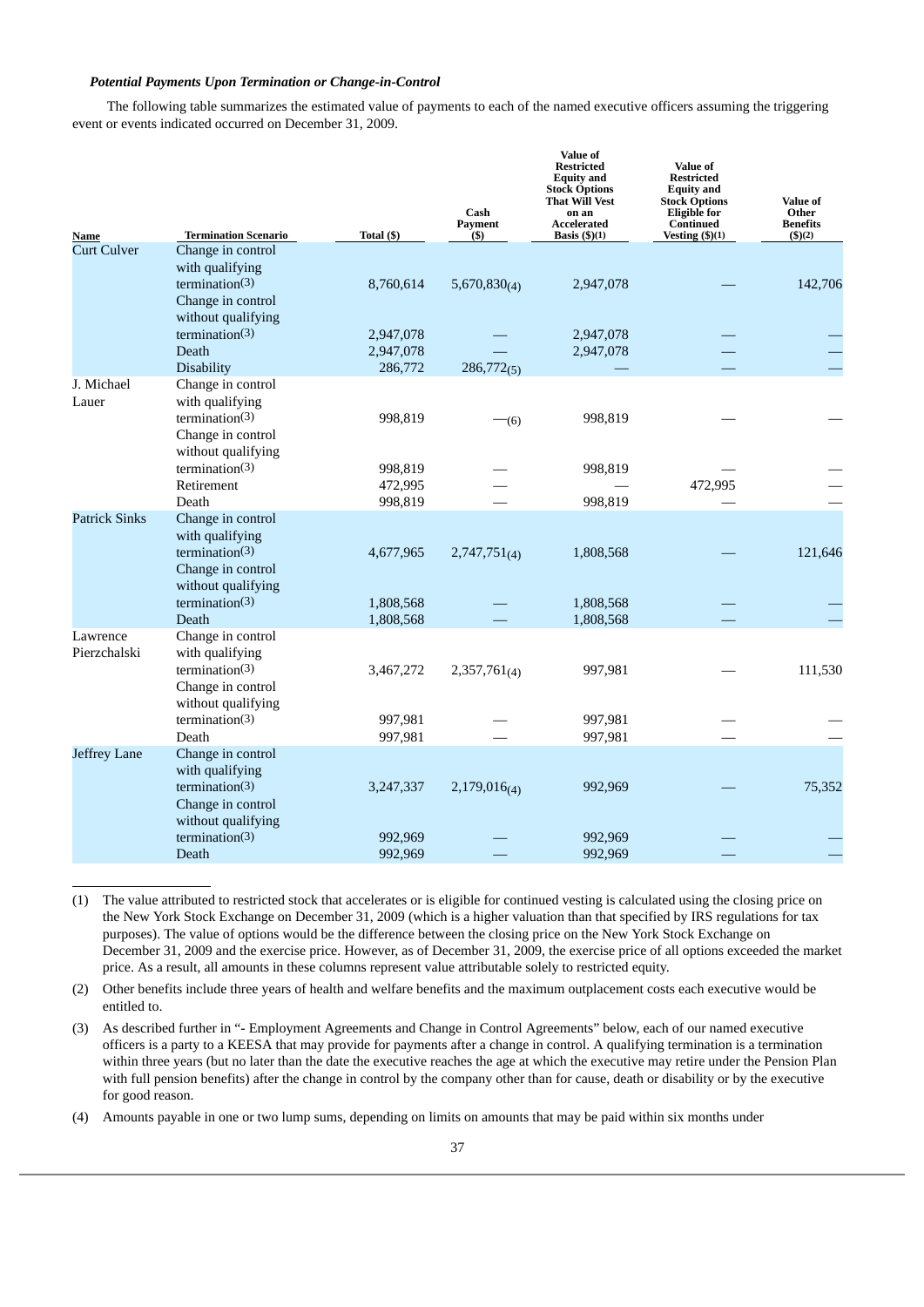applicable tax rules and regulations. The first lump sum is payable within 10 business days after the termination date and the second lump sum, if required by applicable tax rules and regulations, is payable six months thereafter.

- (5) Represents the present value of monthly payments of \$4,000 that Mr. Culver would be eligible to receive through age 65, assuming the disability continued. These amounts would be paid by an insurance company pursuant to an insurance policy covering Mr. Culver that we provide. The discount rate of 6.0% applied to these payments is the same discount rate that we use to value our net periodic benefit costs associated with our benefit plans pursuant to GAAP.
- (6) As of December 31, 2009, Mr. Lauer was not eligible to receive a cash payment or other benefits under his KEESA because he had attained his normal retirement age. As noted in "Employment Agreements and Change in Control Agreements" below, in 2010, we created a supplemental benefit plan applicable to persons who, such as Mr. Lauer, had attained his normal retirement age.

#### *Employment Agreements and Change in Control Agreements*

Each of our named executive officers is a party to a Key Executive Employment and Severance Agreement with us (a KEESA). If a change in control occurs and the executive's employment is terminated within three years (but no later than the date the executive reaches the age at which the executive may retire under the Pension Plan with full pension benefits, which is 62, an age that none of our named executive officers other than Mr. Lauer has attained) after the change in control (this period is referred to as the employment period), other than for cause, death or disability, or if the executive terminates his employment for good reason, the executive is entitled to receive a termination payment of twice the sum of his annual base salary, his maximum bonus award and an amount for pension accruals and profit sharing and matching contributions to our tax-qualified defined contribution plan, subject to reduction as described below. This termination payment is payable in one or two lump sums, depending on limits on amounts that may be paid within six months under applicable tax rules and regulations. The first lump sum is payable within 10 business days after the termination date and the second lump sum, if required by applicable tax rules and regulations, is payable six months thereafter.

If the employment termination occurs during the employment period but more than three months after the change in control, the termination payment is reduced by an amount corresponding to the portion of the employment period that has elapsed since the date of the change in control. The KEESAs require that, for a period of twelve months after a termination for which a payment is required, the executive not compete with us unless approved in advance in writing by our Board of Directors. The KEESAs also impose confidentiality obligations on our executives that have signed them.

Under the KEESAs, a change in control generally would occur upon the acquisition by certain unrelated persons of 50% or more of our Common Stock; an exogenous change in the majority of our Board of Directors; certain mergers, consolidations or share exchanges or related share issuances; or our sale or disposition of all or substantially all of our assets. We would have "cause" to terminate an executive under a KEESA if the executive were intentionally to engage in certain bad faith conduct causing demonstrable and serious financial injury to us; to be convicted of certain felonies; or to willfully, unreasonably and continuously refuse to perform his or her existing duties or responsibilities. An executive would have "good reason" under his or her KEESA if we were to breach the terms of the KEESA or make certain changes to the executive's position or working conditions.

While the executive is employed during the employment period, the executive is entitled to a base salary no less than the base salary in effect prior to the change in control and to a bonus opportunity of no less than 75% of the maximum bonus opportunity in effect prior to the change in control. The executive is also entitled to participate in medical and other specified benefit plans. Such benefits include life insurance benefits made available to salaried employees generally and other benefits provided to executives of comparable rank, including stock options, supplemental retirement benefits and periodic physicals. The value of these benefits cannot be less than 75% of the value of comparable benefits prior to the change in control, except that if the new parent company does not provide stockbased compensation to executives of its U.S. companies of comparable rank, this type of benefit need not be provided and the 75% minimum for other benefits is raised to 100%. If the executive experiences a qualified termination, he is entitled to continued life and health insurance for the remainder of the employment period or, if earlier, the time he obtains similar coverage from a new employer, outplacement services and up to a total of \$10,000 to cover tax preparation, legal and accounting services relating to the KEESA termination payment.

If the excise tax under Sections 280G and 4999 of the Internal Revenue Code would apply to the benefits provided under the KEESA, the executive is entitled to receive a payment so that he is placed in the same position as if the excise tax did not apply. In 2008, we amended our KEESAs for the principal purpose of complying with Section 409A of the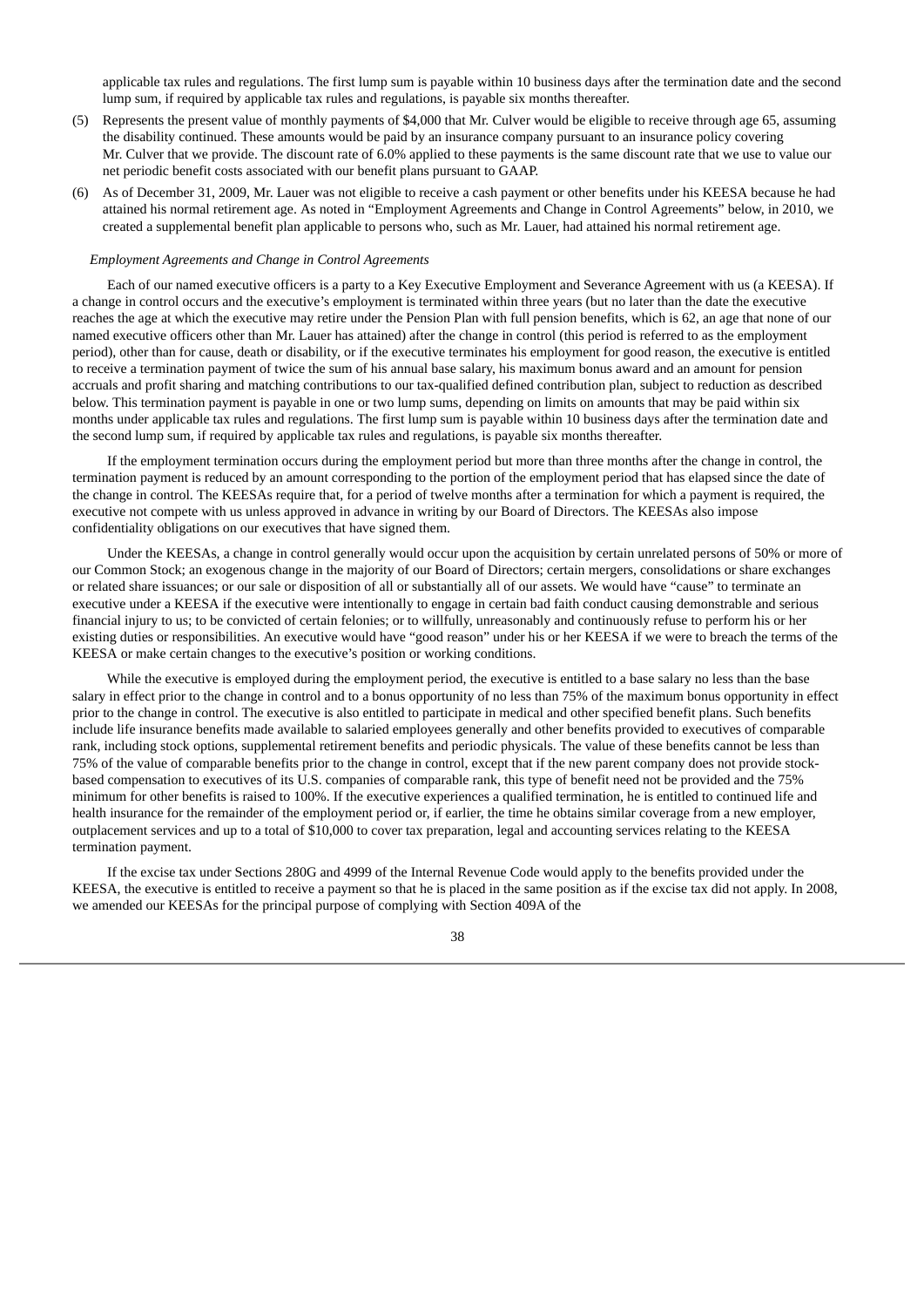Internal Revenue Code. In 2009, we eliminated any reimbursement of our named executive officers for any additional tax due as a result of the failure of the KEESAs to comply with Section 409A.

The period for which our KEESAs provide employment protection ends on the earlier of the third anniversary of the date of a change in control or the date on which the executive attained his or her normal retirement date. In 2010, we created a supplemental benefit plan that provides benefits that are reduced or eliminated by the age-based limitation under our KEESAs. This plan was adopted because the Committee wanted to provide such benefits for those who would, absent this age-based limitation, not receive benefits under his or her KEESA. The Committee believes that age should not reduce or eliminate benefits under a KEESA, but recognized that our employees may retire with a full pension at age 62 provided they have been a pension plan participant for at least five years. Taking the early availability of full pension benefits into account, the payments under this plan are capped by reducing such payments to an amount that will not trigger payment of federal excise taxes on such payments under Sections 280G and 4999. As a result, unlike our KEESAs, this plan does not include an excise tax gross-up provision. Our KEESAs were not amended in connection with the adoption of this plan.

[Discussions currently are underway to enter into a retention agreement with one of our named executive officers.]

#### *Post-Termination Vesting of Certain Restricted Equity Awards*

In general, our restricted equity awards are forfeited upon a termination of employment, other than as a result of the officer's death (in which case the entire award vests). If employment termination occurs after age 62 for an officer who has been employed by us for at least seven years, awards granted at least one year prior to the date of the employment termination will continue to vest if the officer enters into a non-competition agreement with us.

#### *Pension Plan*

As noted under "Compensation and Related Tables — Summary of Selected Components of our Executive Compensation Program — Pension Plan" above, we have a Pension Plan and Supplemental Plan that provide post-retirement benefits. If the employment of our named executive officers terminated effective December 31, 2009, the annual amounts payable to them at age 62 under these plans would have been: Mr. Culver — \$446,700; Mr. Lauer — \$225,660; Mr. Sinks — \$185,184; Mr. Pierzchalski — \$225,156; and Mr. Lane — \$172,848. As of December 31, 2009, Mr. Lauer was eligible to receive this level of benefits because he was over the age of 62 and had more than seven years' tenure. As of December 31, 2009, Messrs. Culver, Pierzchalski and Lane were eligible to receive reduced benefits under these plans immediately upon retirement because they were over the age of 55 and had more than seven years' tenure. As a result, if their employment had been terminated effective December 31, 2009, the annual amounts payable to them under our Pension Plan had they elected to begin receiving annual payments immediately would have been Mr. Culver — \$328,325; Mr. Lauer — \$225,660; Mr. Pierzchalski — \$159,861; and Mr. Lane — \$159,020.

#### *Severance Pay*

Although we do not have a written severance policy for terminations of employment unrelated to a change in control, we have historically negotiated severance arrangements with officers whose employment we terminate without cause. The amount that we have paid has varied based upon the officer's tenure and position.

## **Related Person Transactions**

Among other things, our Code of Business Conduct prohibits us from entering into transactions in which our "Senior Financial Officers," executive officers or their respective immediate family members have a material financial interest (either directly or through a company with which the officer has a relationship) unless all of the following conditions are satisfied:

- **•** the terms of the contract or transaction are fair and equitable, at arm's length and are not detrimental to our interests;
- **•** the existence and nature of the interests of the officer are fully disclosed to and approved by the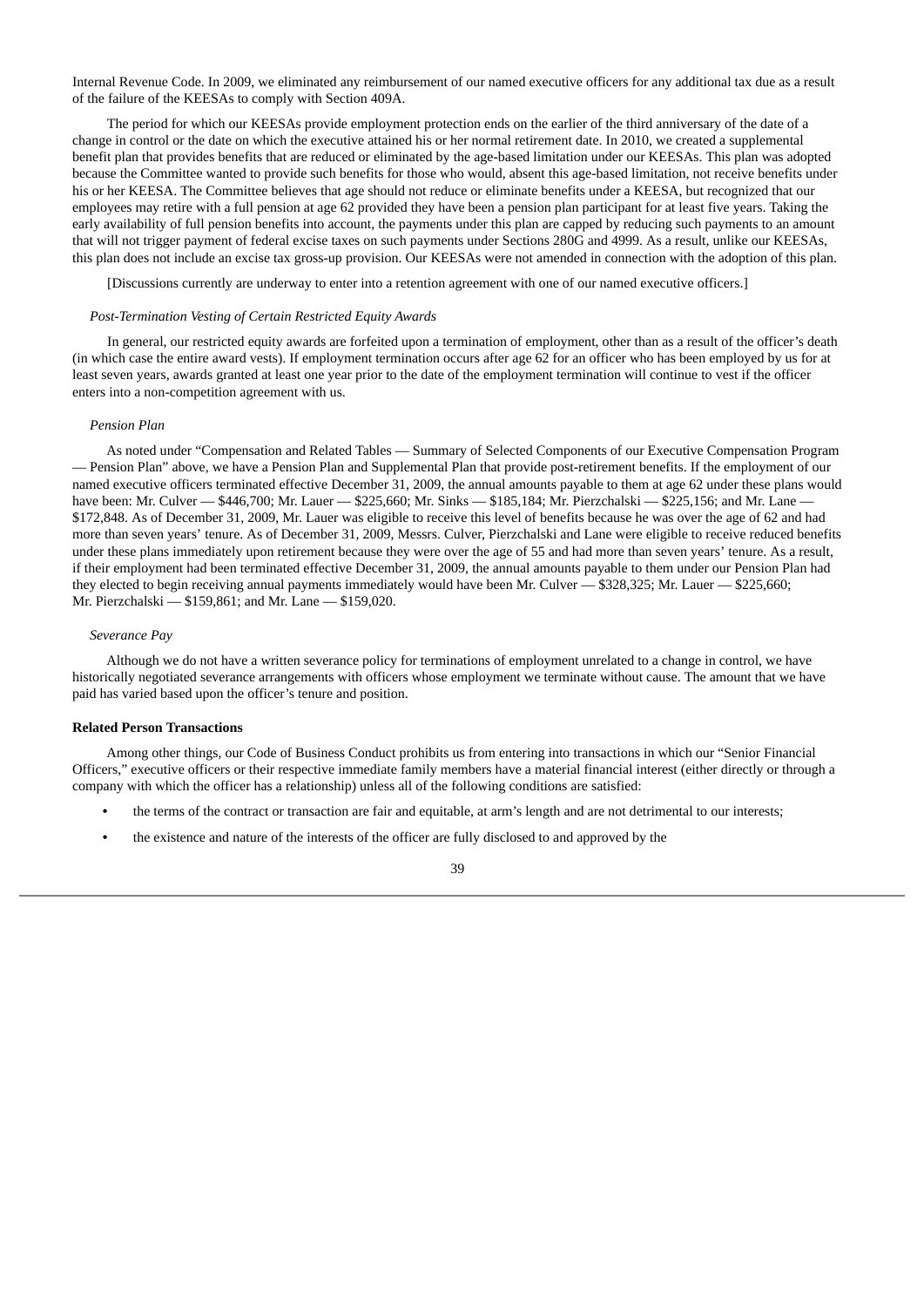Audit Committee; and

**•** the interested officer has not participated on our behalf in the consideration, negotiation or approval of the contract or transaction.

In addition, the Code requires Audit Committee approval of all transactions with any director or a member of the director's immediate family, other than transactions involving the provision of goods or services in the ordinary course of business of both parties. The Code contemplates that our non-management directors will disclose all transactions between us and parties related to the director, even if they are in the ordinary course of business.

We have used the law firm of Foley & Lardner LLP as our principal outside legal counsel for more than 20 years. The wife of our General Counsel is a partner in that law firm, which was paid \$1,941,785 by us and our consolidated subsidiaries for legal services in 2009.

#### **Item 2 —** *Approval of Shareholder Rights Agreement*

At the Annual Meeting, we will ask our shareholders to approve the Shareholder Rights Agreement by and between the Company and Wells Fargo Bank, National Association, as amended through December 29, 2009 (the "Rights Agreement"). The Rights Agreement is attached to this Proxy Statement as Appendix A. If our shareholders do not approve the Rights Agreement at the Annual Meeting, our Board of Directors intends to terminate the Rights Agreement promptly after the meeting.

Our Board of Directors approved the Rights Agreement in an effort to protect shareholder value by attempting to diminish the risk that our ability to use our net operating losses ("NOLs") to reduce potential future federal income tax obligations may become substantially limited and by deterring certain abusive takeover practices.

#### **Protection of Valuable NOL Carryforward Assets**

We have experienced, and continue to experience, substantial operating losses, including realized losses for tax purposes. We can use NOLs that arise from these losses in certain circumstances to offset any current and future taxable income and, thus, reduce our federal income tax liability. Applicable tax law subjects our ability to take advantage of these NOLs to certain requirements and restrictions. To the extent that the NOLs are not otherwise limited, we believe that we will be able to carry forward a significant amount of NOLs and that these NOLs could be a substantial asset to us.

The benefit of the NOLs to the Company, including NOLs arising in the future, will be substantially limited, and the timing of the usage of the NOLs could be substantially delayed, if we were to experience an "ownership change" as defined in Section 382 of the Internal Revenue Code ("Section 382"). If an "ownership change" were to occur, the amount of the Company's income in a subsequent year that could be offset by carryforwards of NOLs that arose before the "ownership change," or by losses that are recognized after the ownership change but that were economically accrued prior to the "ownership change," would be subject to limitation. In general, the annual limit is obtained by multiplying (i) the aggregate value of our outstanding equity immediately prior to the "ownership change" (reduced by certain capital contributions made during the immediately preceding two years and certain other items) by (ii) the federal long-term tax-exempt interest rate applicable to the month of the "ownership change." In applying this annual limit, numerous special rules and limitations apply. If we were to experience an "ownership change" at our current stock price levels, we believe we would be subject to an annual NOL limitation that could result in a material amount of NOLs expiring unused and that could result in a significant impairment to any NOL assets the Company may have at that time.

Although any NOL carryforwards that are not used as a result of a Section 382 limitation would remain available to offset income in future years (again, subject to the Section 382 limitation) until the NOL carryforwards expire, any "ownership change" could significantly defer the utilization of the NOL carryforwards and cause some of the NOL carryforwards to expire unused, and could accelerate payment of federal income tax. Because the aggregate value of our outstanding stock and the federal long-term tax-exempt interest rate fluctuate, it is impossible to predict with any accuracy the annual limitation upon the amount of our taxable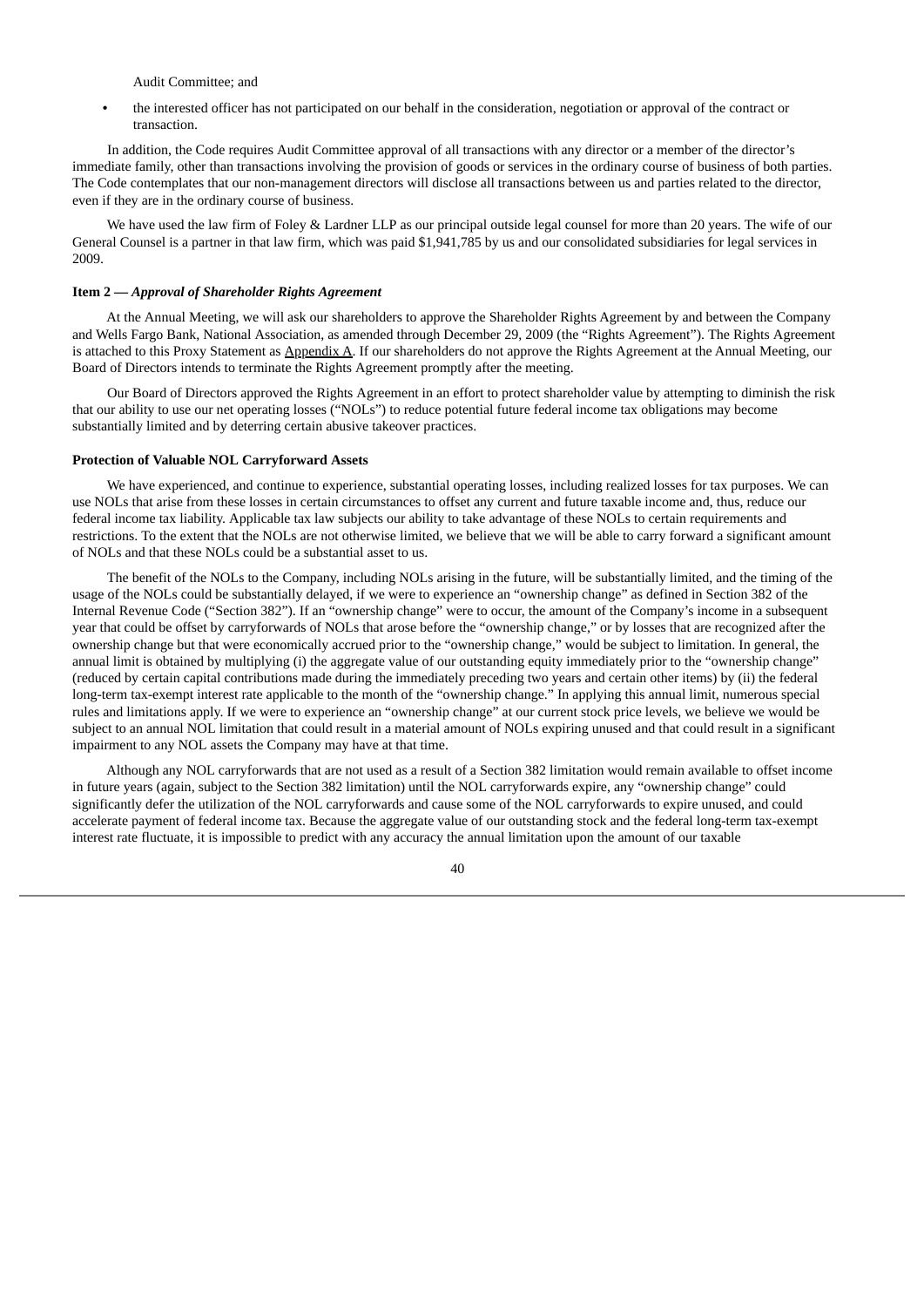income that could be offset by such NOL carryforwards were an "ownership change" to occur during the term of the Rights Agreement, but we believe such limitation would be material.

It is not possible to fully determine or estimate the level of NOLs that are now, or in the future may be, available to us to offset taxable income that we may have. The amount of NOLs remaining at the end of the 2009 year, after taking into account all currently available carrybacks of NOLs into prior years, is more than \$800 million.

### **Section 382 Ownership Calculations**

To determine whether an "ownership change" has occurred, the Company must compare the percentage of stock owned by each 5-percent shareholder immediately after any change in the ownership of its stock that affects the percentage owned by a 5-percent shareholder (an "owner shift") to the lowest percentage of stock owned by each such 5-percent shareholder at any time during the testing period (which is generally a three-year rolling period ending on the day of the potential ownership change). The amount of the increase in the percentage of Company stock owned by each 5-percent shareholder whose stock ownership percentage has increased is added, and an ownership change occurs if the aggregate increase in percentage ownership by all such 5-percent shareholders exceeds 50 percent.

For example, if a single investor acquired 50.1 percent of our stock in a three-year period, an "ownership change" would occur. Similarly, if ten persons, none of whom previously owned our stock, each acquired slightly over 5 percent of our stock within a three-year period (so that such persons owned, in the aggregate, more than 50 percent), an "ownership change" would occur.

In determining whether an "ownership change" has occurred, the rules of Section 382 are very complex, and a complete discussion of them is beyond the scope of this summary discussion. Some of the factors that must be considered in making a Section 382 "ownership change" calculation include the following:

- **•** All holders who each own, directly or indirectly, less than 5 percent of a company's common stock are generally (but not always) treated as a single 5-percent shareholder. Transactions in the public markets among shareholders who are not 5-percent shareholders are generally (but not always) ignored in the calculation of the owner shift.
- **•** There are several other rules regarding the aggregation and segregation of shareholders who otherwise do not qualify as 5-percent shareholders, including a rule that treats a person who owns, directly or indirectly, less than 5 percent of our stock as a 5-percent shareholder under certain circumstances, and a rule that treats persons acting in concert in certain ways as a single shareholder.
- **•** Acquisitions by a person that cause that person to become a 5-percent shareholder generally result in a 5 percentage (or more) point change in ownership, regardless of the size of the final purchase that caused the 5 percent threshold to be exceeded.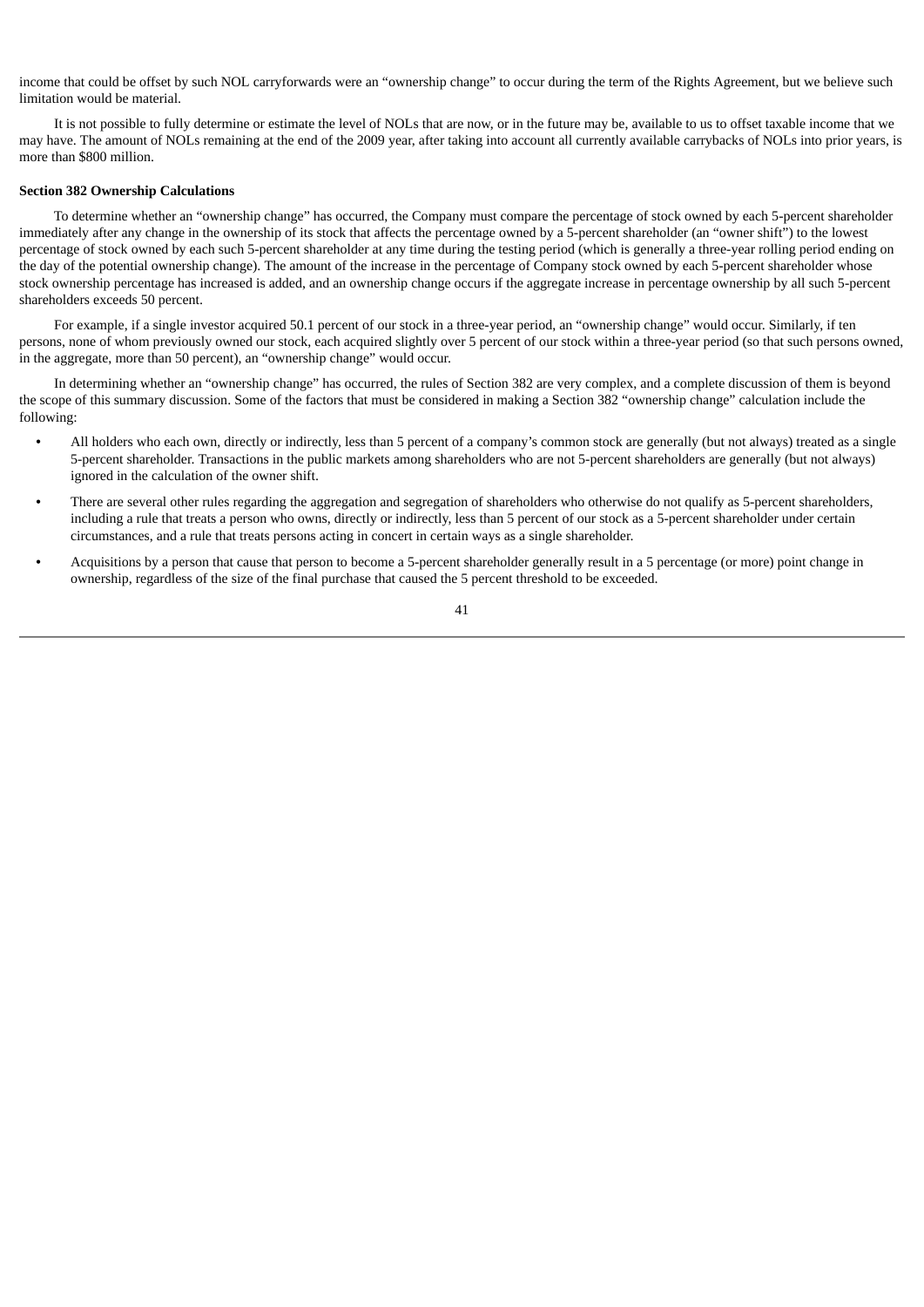- **•** Certain constructive ownership rules, which generally attribute ownership of stock owned by estates, trusts, corporations, partnerships or other entities to the ultimate indirect individual owner of the stock, or to related individuals, are applied in determining the level of stock ownership of a particular shareholder. Special rules can result in the treatment of options (including warrants) or other similar interests as having been exercised if such treatment would result in an ownership change.
- **•** The redemption or buyback of shares by an issuer will increase the ownership of any 5-percent shareholders (including groups of shareholders who are not themselves 5-percent shareholders) and can contribute to an "ownership change." In addition, it is possible that a redemption or buyback of shares could cause a holder of less than 5 percent to become a 5-percent shareholder, resulting in a 5 percentage (or more) point change in ownership.

Currently, we do not believe that we have experienced an "ownership change," but calculating whether an "ownership change" has occurred is subject to inherent uncertainty. This uncertainty results from the complexity and ambiguity of the Section 382 provisions, as well as limitations on the knowledge that any publicly traded company can have about the ownership of and transactions in its securities.

## **Protection Against Abusive Takeover Practices**

In addition to protecting our NOLs, the Rights Agreement is intended to defend against abusive or otherwise undesirable takeover tactics, such as:

- **•** acquiring stock for the purpose of forcing a sale of the Company at a price that is more than the average cost of the investor's position, but less than a fair price to shareholders;
- **•** taking control through open-market purchases without giving the shareholders a control premium for their shares or the protections of the federal tender offer rules;
- **•** attempting to acquire the Company at a time when the Company's common stock is undervalued and at a price that is less than the stock's intrinsic value; and
- **•** attempting, through a partial tender offer, to acquire a majority interest in the Company and then forcing the remaining public shareholders to accept cash and/or securities of lesser value.

The Rights Agreement discourages such attempts by making an acquisition of the Company that is not approved by our Board of Directors prohibitively expensive for the acquiror by significantly diluting the acquiror's stock interest in the Company and, in some circumstances, significantly increasing the Company's market capitalization.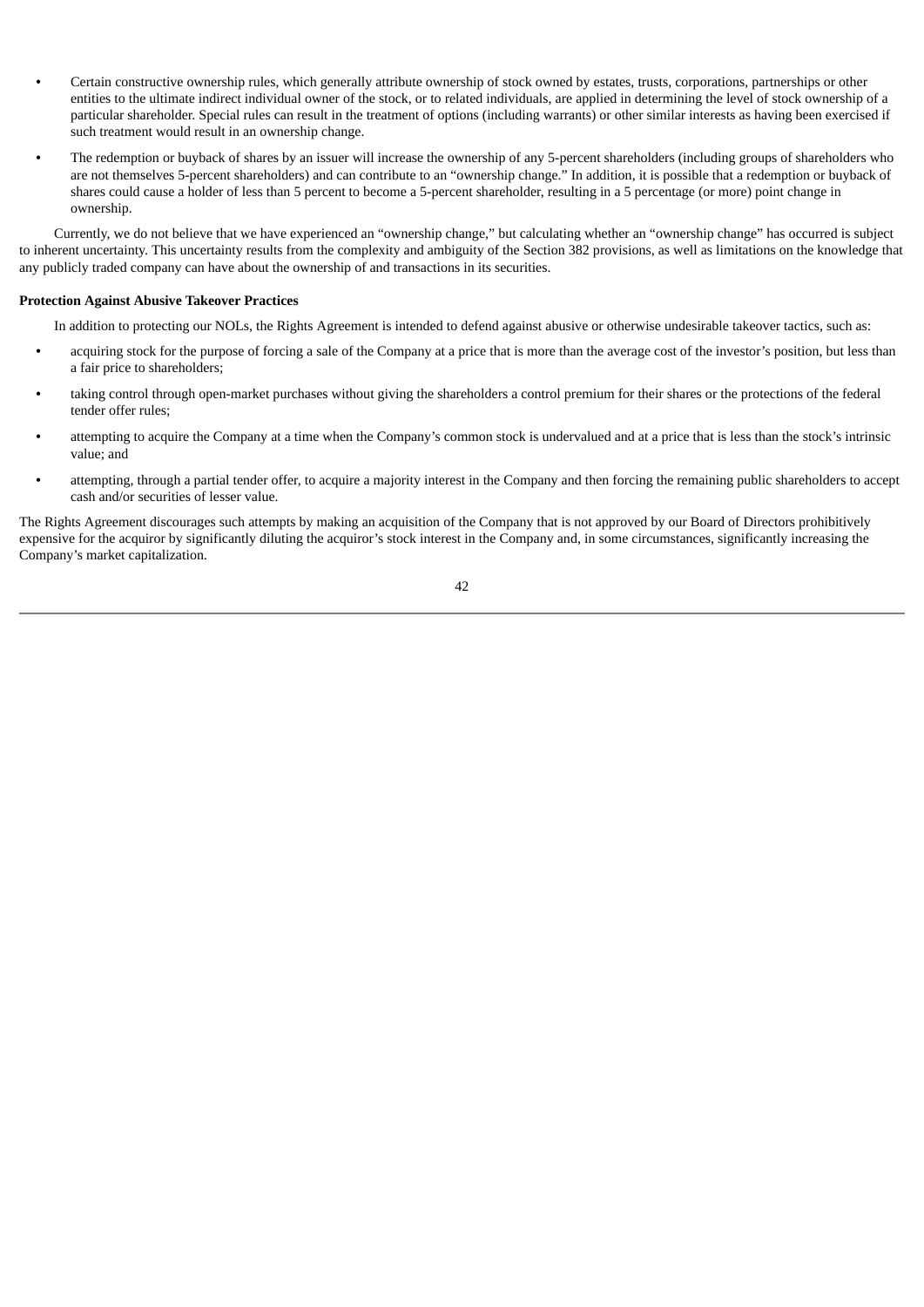#### **Reasons the Board of Directors Recommends Approval**

The Board of Directors believes that the Rights Agreement is in the best interests of the Company's shareholders because it:

- **•** Diminishes the risks that the Company's ability to use its NOLs to reduce potential future federal income tax obligations may become substantially limited if the Company were to experience an "ownership change," its utilization of loss carryforwards could be deferred, its payment of federal income tax could be accelerated and some of the NOLs may expire unused.
- **•** Encourages anyone seeking to acquire control of the Company to negotiate in good faith with the Board and gives the Board significant negotiating power on behalf of the shareholders. This should enable the Board to negotiate a fair premium for shareholders that is consistent with the intrinsic value of the Company and to block any transaction by an acquiror who is unwilling to pay a fair price.
- **•** Does not prevent the making of unsolicited offers or the acquisition of the Company at a full and fair price since the existence of the Rights Agreement does not eliminate the Board's responsibility to consider acquisition proposals in a manner consistent with the directors' fiduciary duties to shareholders.

## **Description of Rights Agreement**

On July 22, 1999, our Board of Directors declared a dividend of one common share purchase right (a "Right") for each outstanding share of common stock, \$1.00 par value (the "Common Shares"), of the Company. The dividend was payable on August 9, 1999 to the shareholders of record on that date (the "Record Date"). Each Right entitles the registered holder to purchase from the Company one-half of one Common Share, at a price of \$25.00 per Common Share (equivalent to \$12.50 for each one-half of a Common Share), subject to adjustment (the "Purchase Price"). The description and terms of the Rights are set forth in the Rights Agreement already included in the definition.

Until the earlier to occur of (i) 10 days following a public announcement that a person has become an Acquiring Person (described below) or (ii) 10 business days (or such later date as may be determined by action of the Company's Board of Directors (the "Board") prior to such time as any person becomes an Acquiring Person) following the commencement of, or announcement of an intention to make, a tender offer or exchange offer the consummation of which would result in a person becoming an Acquiring Person (the earlier of such dates being called the "Distribution Date"), the Rights are evidenced, with respect to any of the Common Share certificates outstanding as of the Record Date, by such Common Share certificate. An "Acquiring Person" is any person that becomes, by itself or together with its affiliates and associates, a beneficial owner of 5.0% or more of the Common Shares then outstanding, but will not include:

i. the Company, its subsidiaries and certain benefit plans of the Company and its subsidiaries;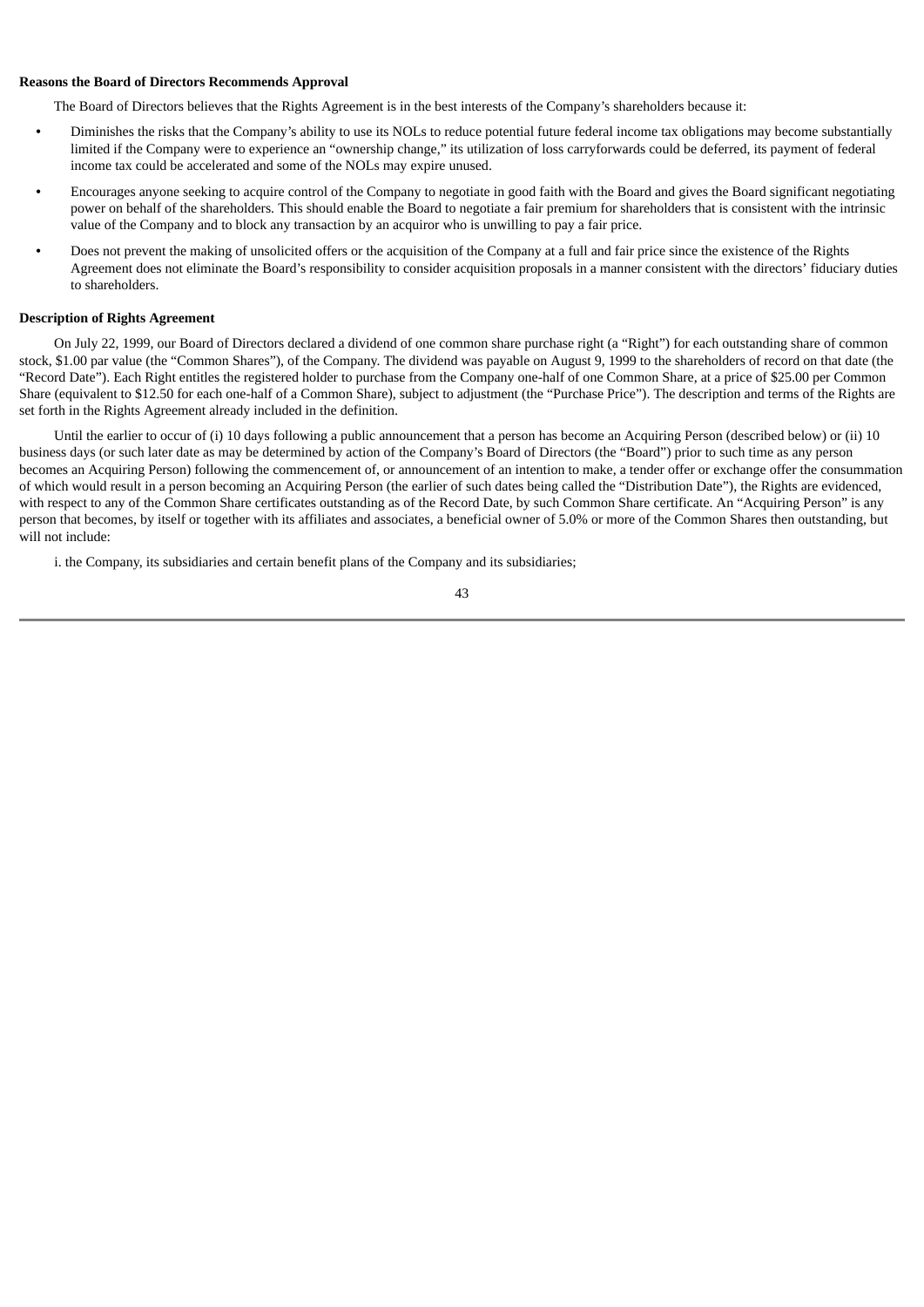ii. any of certain "grandfathered" persons ("Grandfathered Persons") that would have otherwise been Acquiring Persons as of the close of business on July 7, 2009, as of the effective time of certain acquisitions or mergers involving all or part of the asset management business of a financial institution headquartered in the United Kingdom or as of November 30, 2009, and that continue to qualify for this status;

iii. an "Exempt Person", which is any person who delivers to the Company a letter that, as determined by the Company in its sole discretion, is substantially in the form as specified in the Rights Agreement or is an affiliate or associate of another person who delivers such a letter to the Company and whose beneficial ownership of 5.0% or more of the outstanding Common Shares would not, as determined, prior to the person becoming the beneficial owner of 5.0% or more of the Common Shares, by the Company in its sole discretion, jeopardize or endanger the availability to the Company of the net operating loss carryovers, other tax carryovers and tax benefits of the Company and its subsidiaries within the meaning of Section 382 of the Internal Revenue Code of 1986, as amended (the "Tax Benefits"); *provided* that such person shall not qualify for this exception unless and until it, or its affiliate or associate who delivers the aforementioned letter, has received written notice of such determination by the Company; *provided, further,* that such person will lose this exemption from being an Acquiring Person from such time (if any) as (A) in respect of the aforementioned letter that such person, or its affiliate or associate, delivered, a representation or warranty of such person, or its affiliate or associate, in such letter was not true and correct when made, a representation or warranty of such person, or its affiliate or associate, in such letter that was to remain true and correct after the date of the letter as contemplated therein ceases to remain true and correct or such person, or its affiliate or associate, ceases to comply with a covenant contained in such letter or (B) such person becomes the beneficial owner of 10.0% or more of the Common Shares then outstanding;

iv. any person who or which the Board determines, in its sole discretion, has inadvertently become a beneficial owner of 5.0% or more of the Common Shares then outstanding (or has inadvertently failed to continue to qualify as a Grandfathered Person or Exempt Person), provided such person promptly enters into, and delivers to the Company, an irrevocable commitment promptly to divest or cause its affiliates and associates to divest, and thereafter such person or its affiliates and associates promptly divest (without exercising or retaining any power, including voting, with respect to such Common Stock), sufficient Common Shares so that the percentage stock ownership of such person and its affiliates and associates is less than 5% (or, in the case of any person who or which has inadvertently failed to continue to qualify as a Grandfathered Person or an Exempt Person, the Common Shares that caused such person to so fail to qualify as a Grandfathered Person or an Exempt Person, as the case may be); and

v. any person who becomes a beneficial owner of 5.0% or more of the Common Shares then outstanding (or has failed to continue to qualify as a Grandfathered Person or an Exempt Person) as a result of one or more transactions that the Board determines, in its sole discretion and on such terms and conditions as the Board may in its sole discretion prescribe, should have the consequences of exempting such person from becoming an Acquiring Person (an "Exempt Transaction Determination"); provided,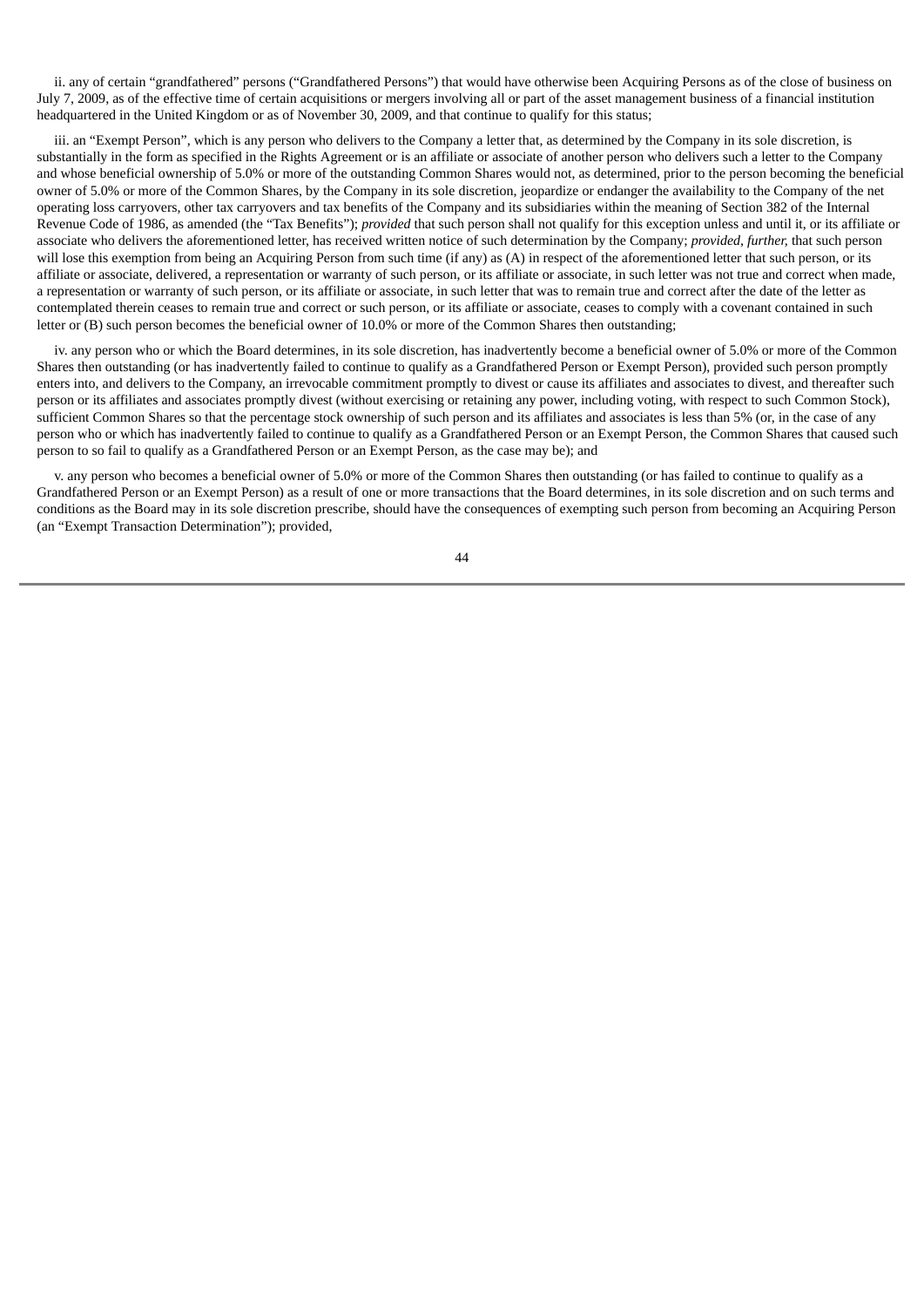however, that such a person will become an Acquiring Person at such time as the person no longer satisfies the terms or conditions, if any, that the Board prescribed in its Exempt Transaction Determination (unless the person no longer beneficially owns 5.0% or more of the Common Shares then outstanding or qualifies for another exception).

The Rights Agreement provides that, until the Distribution Date, the Rights will be transferred with and only with the Common Shares. Until the Distribution Date (or earlier redemption or expiration of the Rights), new Common Share certificates issued after the Record Date, upon transfer or new issuance of Common Shares, will contain a notation incorporating the Rights Agreement by reference. Until the Distribution Date (or earlier redemption or expiration of the Rights), the surrender for transfer of any certificates for Common Shares, outstanding as of the Record Date, even without such notation, will also constitute the transfer of the Rights associated with the Common Shares represented by such certificate. As soon as practicable following the Distribution Date, separate certificates evidencing the Rights ("Right Certificates") will be mailed to holders of record of the Common Shares as of the close of business on the Distribution Date and such separate Right Certificates alone will evidence the Rights.

The Rights are not exercisable until the Distribution Date. The Rights will expire on the earliest to occur of (i) August 17, 2012 (the "Final Expiration Date"); (ii) the time at which the Rights are redeemed as provided in the Rights Agreement; (iii) the time at which the Rights are exchanged provided in the Rights Agreement; (iv) the repeal of Section 382 if the Board determines that the Rights Agreement is no longer necessary for the preservation of the Tax Benefits that would have been affected by such section; and (v) the beginning of a taxable year of the Company to which the Board determines that no Tax Benefits may be carried forward.

The Purchase Price payable, and the number of Common Shares or other securities or property issuable, upon exercise of the Rights are subject to adjustment from time to time to prevent dilution (i) in the event of a stock dividend on, or a subdivision, combination or reclassification of, the Common Shares, (ii) upon the grant to holders of the Common Shares of certain rights or warrants to subscribe for or purchase Common Shares at a price, or securities convertible into Common Shares with a conversion price, less than the then current market price of the Common Shares or (iii) upon the distribution to holders of the Common Shares of evidences of indebtedness or assets (excluding regular quarterly cash dividends or dividends payable in Common Shares) or of subscription rights or warrants (other than those referred to above).

In the event that any person becomes an Acquiring Person (a "Flip-In Event"), each holder of a Right (except as otherwise provided in the Rights Agreement) will thereafter have the right to receive upon exercise that number of Common Shares (or, in certain circumstances cash, property or other securities of the Company or a reduction in the Purchase Price) having a market value of two times the then current Purchase Price. Notwithstanding any of the foregoing, following the occurrence of a Flip-In Event all Rights that are, or (under certain circumstances specified in the Rights Agreement) were, or subsequently become beneficially owned by an Acquiring Person, related persons and transferees will be null and void.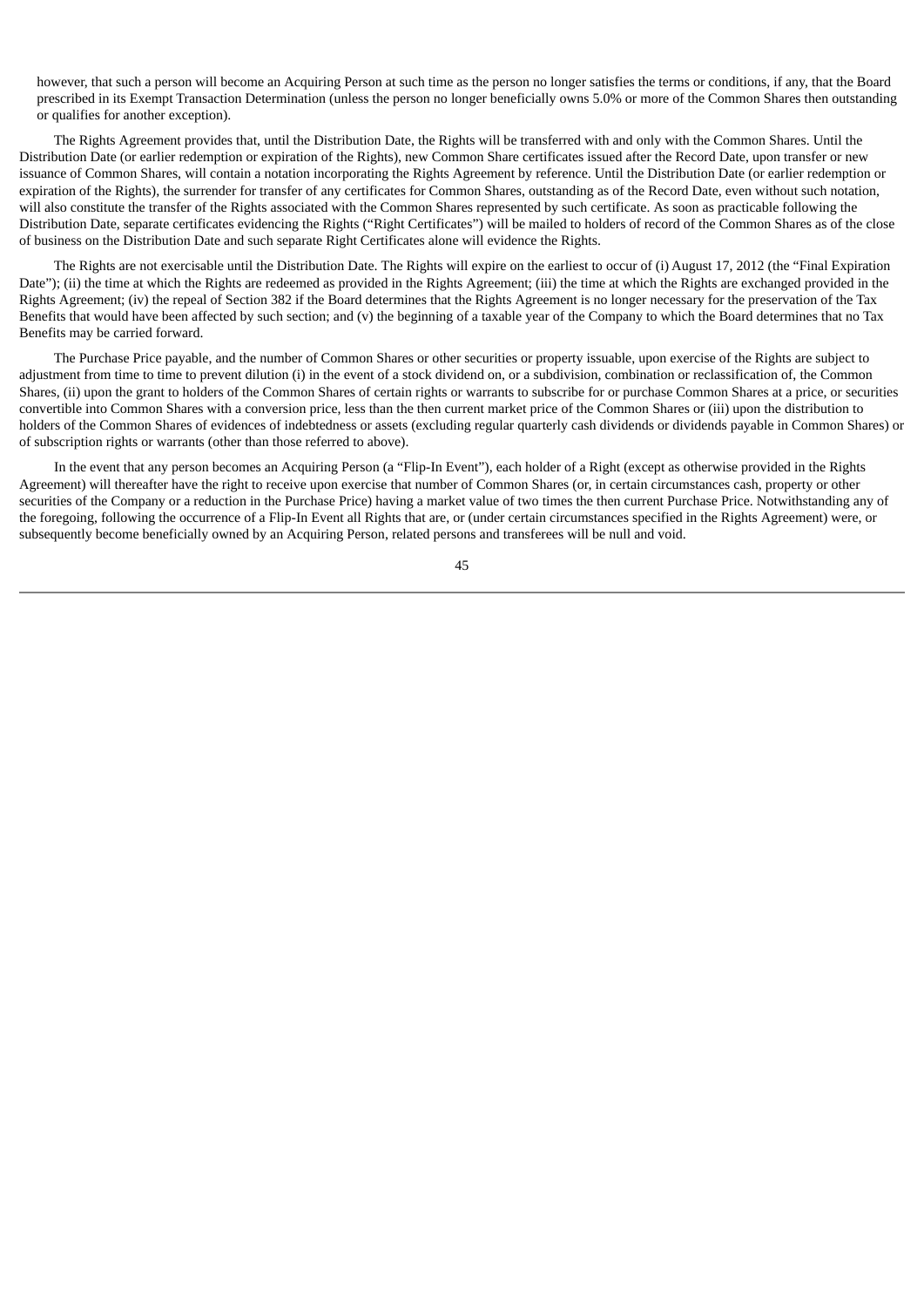With certain exceptions, no adjustment in the Purchase Price will be required until cumulative adjustments require an adjustment of at least 1% in such Purchase Price. No fractional Common Shares will be issued in connection with the exercise or exchange of Rights.

At any time after a person becomes an Acquiring Person and prior to the acquisition by such Acquiring Person of 50% or more of the outstanding Common Shares, the Board may exchange the Rights (other than Rights owned by any Acquiring Person which have become void), in whole or in part, at an exchange ratio of one Common Share per Right (subject to adjustment).

In lieu of issuing fractional Common Shares equal to one-half of a Common Share or less upon the exercise of Rights, the Company will pay cash with an equivalent value based on the market price of the Common Shares on the last trading day prior to the date of exercise. No Rights may be exercised that would entitle the holder thereof to any fractional Common Share greater than one-half of a Common Share unless concurrently therewith such holder purchases an additional fraction of a Common Share which when added to the number of Common Shares to be received upon such exercise, equals an integral number of Common Shares. In lieu of issuing fractional Common Shares upon the exchange of Rights, the Company will pay cash with an equivalent value based on the market price of the Common Shares on the last trading day prior to the date of exchange.

The Purchase Price is payable by certified check, cashier's check, bank draft or money order or, if so provided by the Company, the Purchase Price following the occurrence of a Flip-In Event may be paid in Common Shares having an equivalent value.

At any time prior to a person becoming an Acquiring Person, the Board may redeem the Rights in whole, but not in part, at a price of \$0.001 per Right (the "Redemption Price"). The redemption of the Rights may be made effective at such time, on such basis and with such conditions as the Board in its sole discretion may establish. Immediately upon any redemption of the Rights, the right to exercise the Rights will terminate and the only right of the holders of Rights will be to receive the Redemption Price.

Other than amendments that would change the Redemption Price or move to an earlier date the Final Expiration Date, the terms of the Rights may be amended by the Board without the consent of the holders of the Rights, except that from and after the Distribution Date no such amendment may adversely affect the interests of the holders of the Rights.

Until a Right is exercised, the holder thereof, as such, will have no rights as a shareholder of the Company, including, without limitation, the right to vote or to receive dividends.

The foregoing summary description of the Rights does not purport to be complete and is qualified in its entirety by reference to the Rights Agreement, which is attached as Appendix A.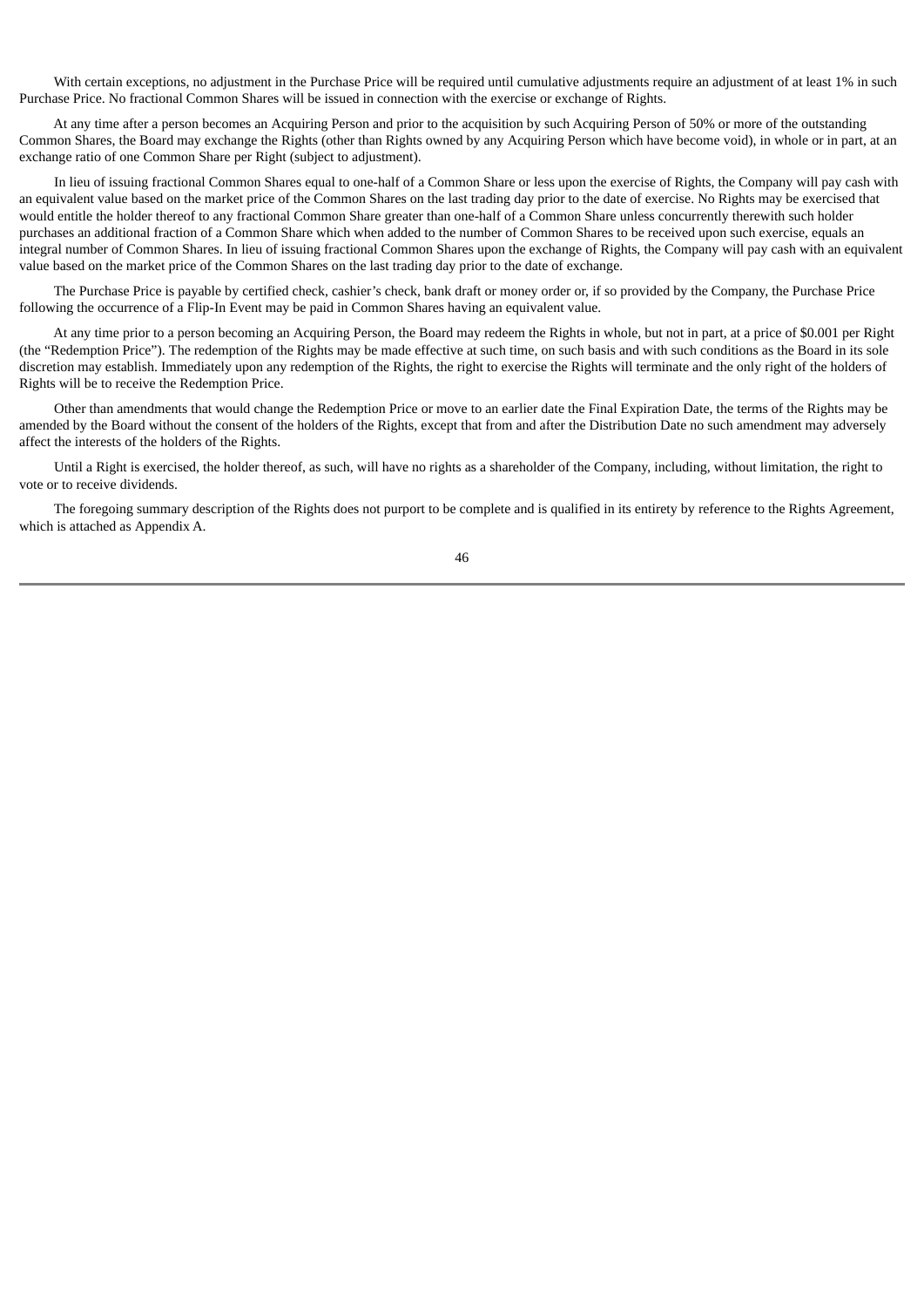#### **Certain Considerations Relating to the Rights Agreement**

You should read and consider the factors below when deciding whether to vote for the approval of the Rights Agreement.

*Future Use and Amount of the NOL carryforwards is Uncertain.* Our use of our NOL carryforwards depends on our ability to generate taxable income in the future. We cannot assure you that we will have taxable income in any applicable period or, if we do, whether such income or the NOL carryforwards at such time will exceed any potential Section 382 limitation.

*Potential Challenge to the NOL Carryforwards.* The amount of our NOL carryforward has not been audited or otherwise validated by the Internal Revenue Service (the "IRS"). The IRS could challenge the amount of the NOLs, which could result in an increase in our liability in the future for income taxes. In addition, determining whether an "ownership change" has occurred is subject to uncertainty, as discussed above under "Section 382 Ownership Calculations." Therefore, we cannot assure you that the IRS or other taxing authority will not claim that we experienced an "ownership change" and attempt to reduce the benefit of the NOL carryforwards even if the Rights Agreement is in place.

*Continued Risk of Ownership Change.* Although the Rights Agreement is intended to diminish the likelihood of an "ownership change," we cannot assure you that it will be effective. The amount by which our ownership may change in the future could, for example, be affected by purchases and sales of stock by 5-percent shareholders and the conversion of our outstanding convertible subordinated debentures, over which we have no control, and new issuances of stock by us, should we choose to do so.

*Potential Effects on Liquidity.* The Rights Agreement is intended to deter persons or groups of persons from acquiring beneficial ownership of shares of our stock in excess of the specified limitations. A shareholder's ability to dispose of our stock may be limited if the Rights Agreement reduces the number of persons willing to acquire our stock or the amount they are willing to acquire.

*Potential Impact on Value.* The Rights Agreement could negatively impact the value of our stock by deterring persons or groups of persons from acquiring shares of our stock, including in acquisitions for which some shareholders might receive a premium above market value.

*Anti-Takeover Effect.* The Rights Agreement has an "anti-takeover effect" because it will deter a person or group of persons from acquiring beneficial ownership of 4.99% or more of our stock or, in the case of persons or persons that already own 4.99% or more of our stock, from acquiring any additional shares of our stock. The Rights Agreement could discourage or prevent a merger, tender offer, proxy contest or accumulations of substantial blocks of shares.

#### **Shareholder Vote Required**

The affirmative vote of a majority of the votes cast on this matter is required for the approval of the Rights Agreement. Abstentions and broker nonvotes will not be counted as votes cast.

**YOUR BOARD OF DIRECTORS RECOMMENDS A VOTE FOR APPROVAL OF THE RIGHTS AGREEMENT. PROXIES WILL BE VOTED FOR APPROVAL UNLESS A SHAREHOLDER GIVES OTHER INSTRUCTIONS ON THE PROXY CARD.**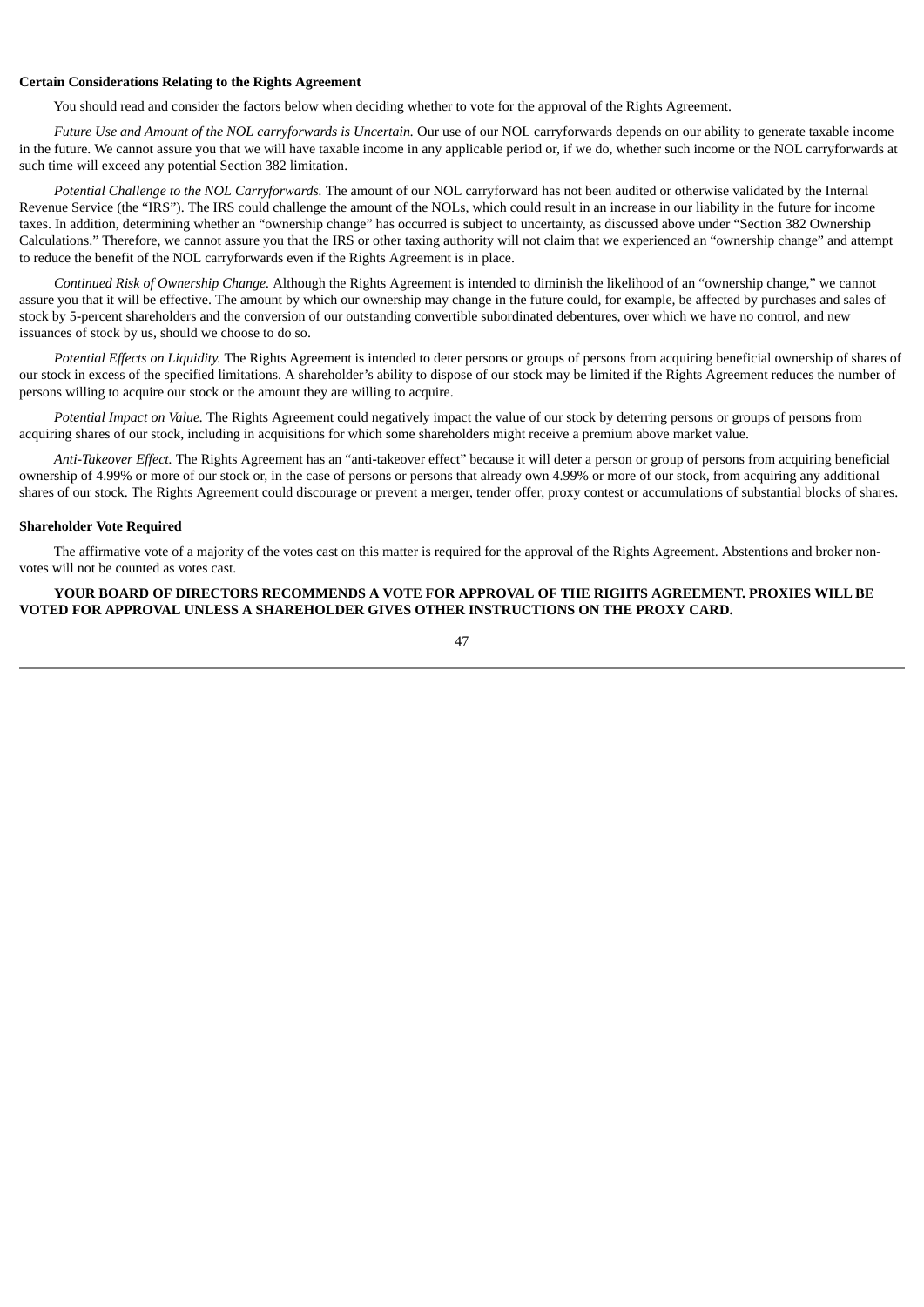### **Item 3 —** *Ratification of appointment of independent registered public accounting firm*

The Audit Committee has reappointed the accounting firm of PricewaterhouseCoopers LLP ("PwC") as our independent registered public accounting firm for the fiscal year ending December 31, 2010. As a matter of good corporate governance, the Board is seeking shareholder ratification of the appointment even though ratification is not legally required. If shareholders do not ratify this appointment, the Audit Committee will take this into consideration in its future selection of an independent registered public accounting firm. A representative of PwC is expected to attend the meeting and will be given an opportunity to make a statement and respond to appropriate questions.

In PwC's engagement letter, we and PwC will agree not to demand a trial by jury in any action, proceeding or counterclaim arising out of or relating to PwC's services and fees for the engagement. We will also agree that it will not, directly or indirectly, agree to assign or transfer any rights, obligations, claims or proceeds from claims against PwC arising under the engagement letter to anyone. The engagement letter will not contain a requirement that we arbitrate any disputes with PwC nor will it contain any limitation on our right to damages from PwC.

#### *Audit and Other Fees*

For the years ended December 31, 2008 and 2009, PwC billed us fees for services of the following types:

|                           | 2008        | 2009        |
|---------------------------|-------------|-------------|
| <b>Audit Fees</b>         | \$2,097,583 | \$1,967,000 |
| <b>Audit-Related Fees</b> | 31,658      | 7,160       |
| <b>Tax Fees</b>           |             | 34,223      |
| All Other Fees            | 22,533      | 93,523      |
| <b>Total Fees</b>         | \$2,151,774 | \$2,101,906 |

Audit Fees include PwC's review of our quarterly and annual financial statements. Audit-Related Fees include, for 2009, fees related to an external peer review of the actuarial calculations done with respect to our Australian operations and, for 2008, fees related to valuation services. Tax Fees include, for 2009, a review of our 2008 tax return. All Other Fees represent, for 2009, fees related to a risk management governance review and subscription fees for an online library of financial reporting and assurance literature and, for 2008, work relating to the licensing of a subsidiary in Canada and subscription fees for an online library of financial reporting and assurance literature.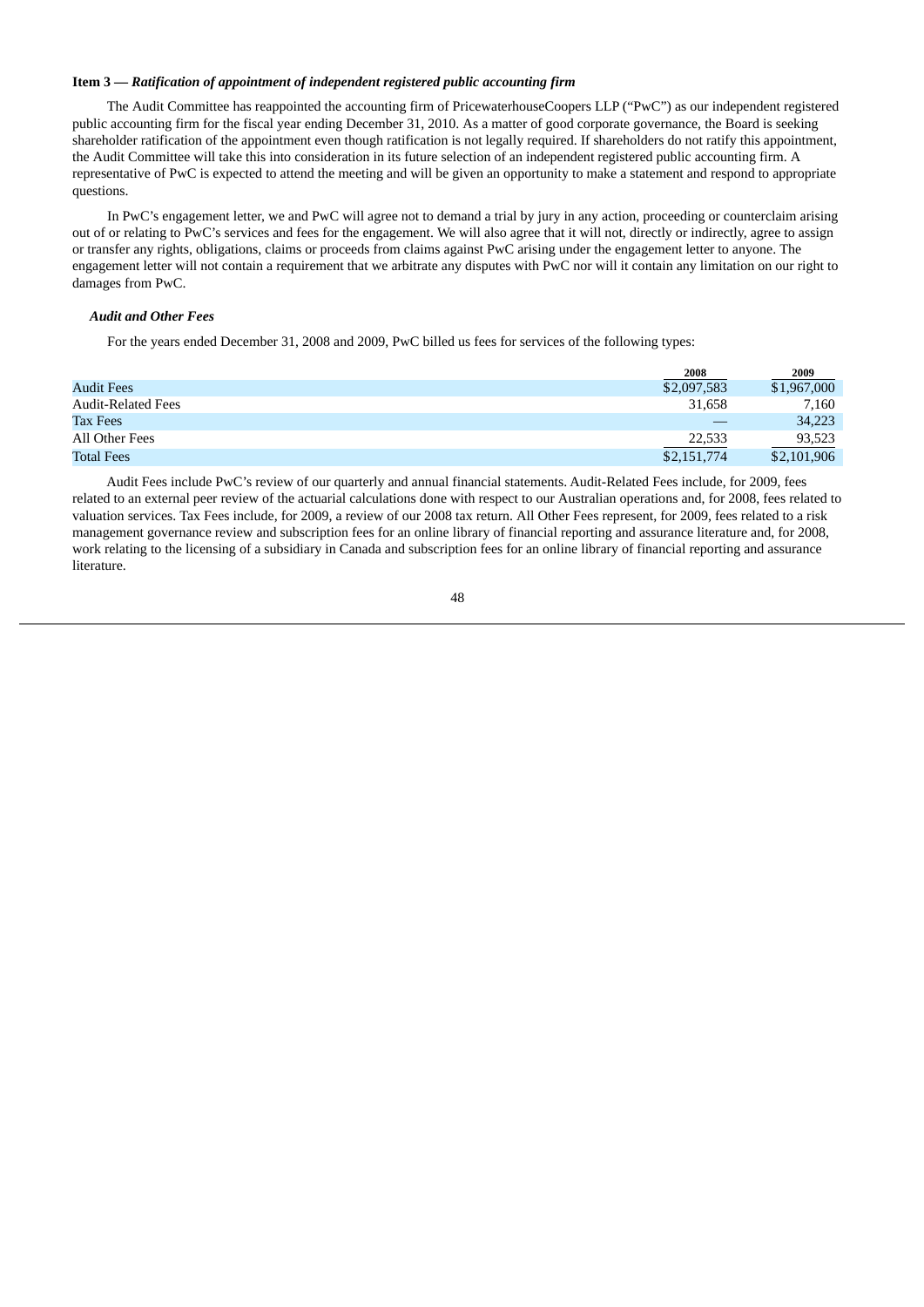The rules of the SEC regarding auditor independence provide that independence may be impaired if the auditor performs services without the pre-approval of the Audit Committee. The Committee's policy regarding pre-approval of audit and allowable non-audit services to be provided by the independent auditor includes a list of services that are pre-approved as they become necessary and the Committee's approving of a schedule of other services expected to be performed during the ensuing year prior to the start of the annual audit engagement. If we desire the auditor to provide a service that is not in either category, the service may be presented for preapproval by the Committee at its next meeting or may be pre-approved by the Chairperson (or another Committee member designated by the Chairperson). The Committee member approving the service will be given detail regarding the service equivalent to the detail that would be given to the Committee, and the Committee will be notified of the approved service at its next regularly scheduled meeting. We periodically provide the Committee with information about fees paid for services that have been approved and pre-approved. The Audit Committee pre-approved all of the services that PwC provided in 2009.

### *Shareholder Vote Required*

The affirmative vote of a majority of the votes cast on this matter is required for the ratification of the appointment of PwC as our independent registered public accounting firm. Abstentions and broker non-votes, if any, will not be counted as votes cast.

# **YOUR BOARD OF DIRECTORS RECOMMENDS A VOTE FOR RATIFICATION OF THE APPOINTMENT OF PWC AS OUR INDEPENDENT REGISTERED PUBLIC ACCOUNTING FIRM. PROXIES WILL BE VOTED FOR RATIFICATION UNLESS A SHAREHOLDER GIVES OTHER INSTRUCTIONS ON THE PROXY CARD.**

### **Householding**

The broker, bank or other nominee for any shareholder who holds shares in "street name" and is not a shareholder of record may deliver only one copy of this proxy statement and the Annual Report to Shareholders to multiple shareholders who share the same address, unless that broker, bank or other nominee has received contrary instructions from one or more of the shareholders. We will deliver promptly, upon written or oral request, a separate copy of this proxy statement and the Annual Report to Shareholders to a shareholder at a shared address to which a single copy of the document was delivered. A shareholder who wishes to receive a separate copy of the proxy statement and Annual Report to Shareholders, now or in the future, should submit a request to MGIC by telephone at (414) 347-6480 or by submitting a written request to Investor Relations, MGIC Investment Corporation, P.O. Box 488, MGIC Plaza, Milwaukee, WI 53201. Beneficial owners sharing an address who are receiving multiple copies of the proxy statement and Annual Report to Shareholders and wish to receive a single copy of such materials in the future will need to contact their broker, bank or other nominee to request that only a single copy be mailed to all shareholders at the shared address in the future.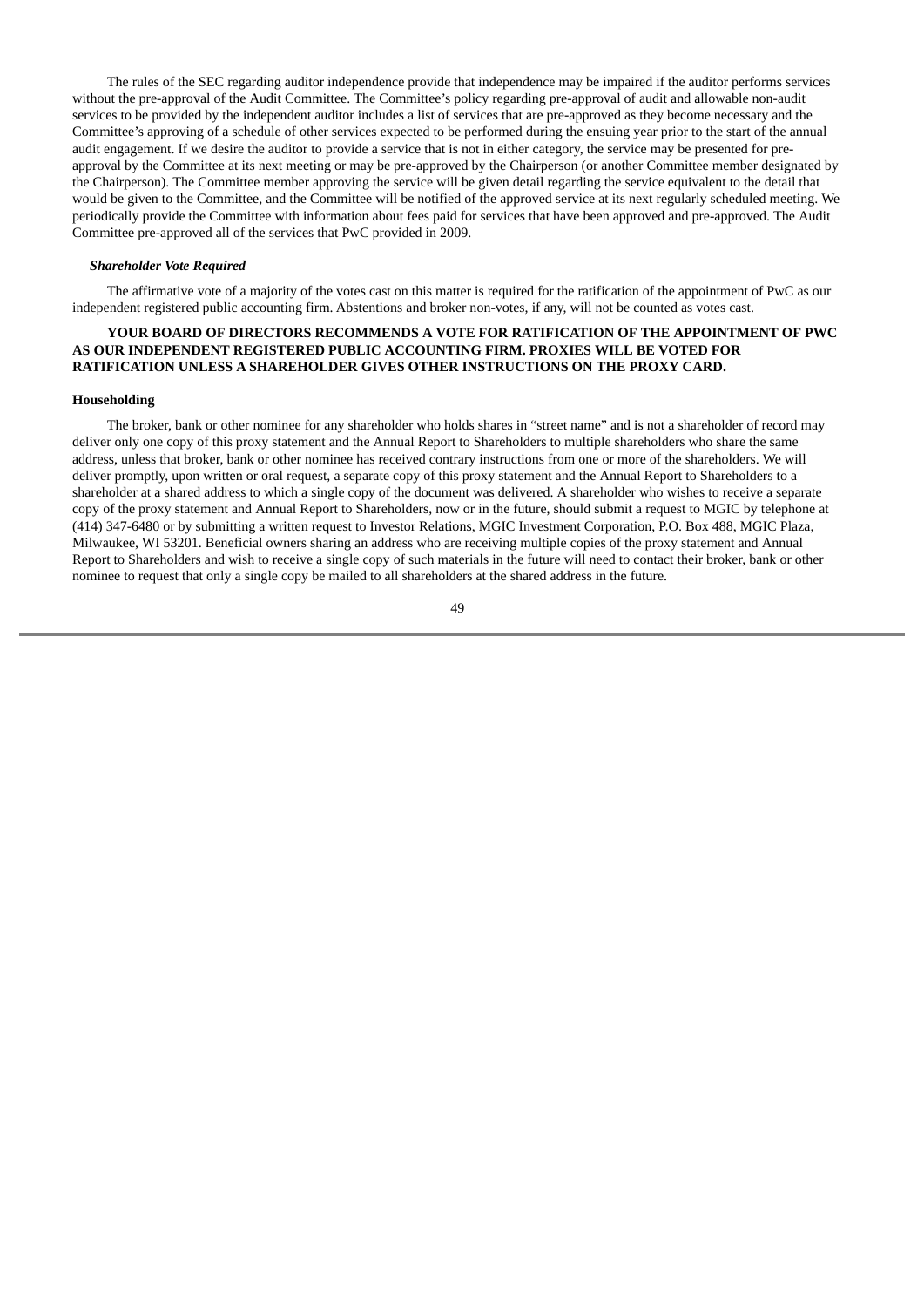# **MGIC INVESTMENT CORPORATION**

**and**

# **WELLS FARGO BANK, NATIONAL ASSOCIATION**

**Rights Agent**

# **AMENDED AND RESTATED RIGHTS AGREEMENT**

**Dated as of July 7, 2009, (As Amended Through December 29, 2009)**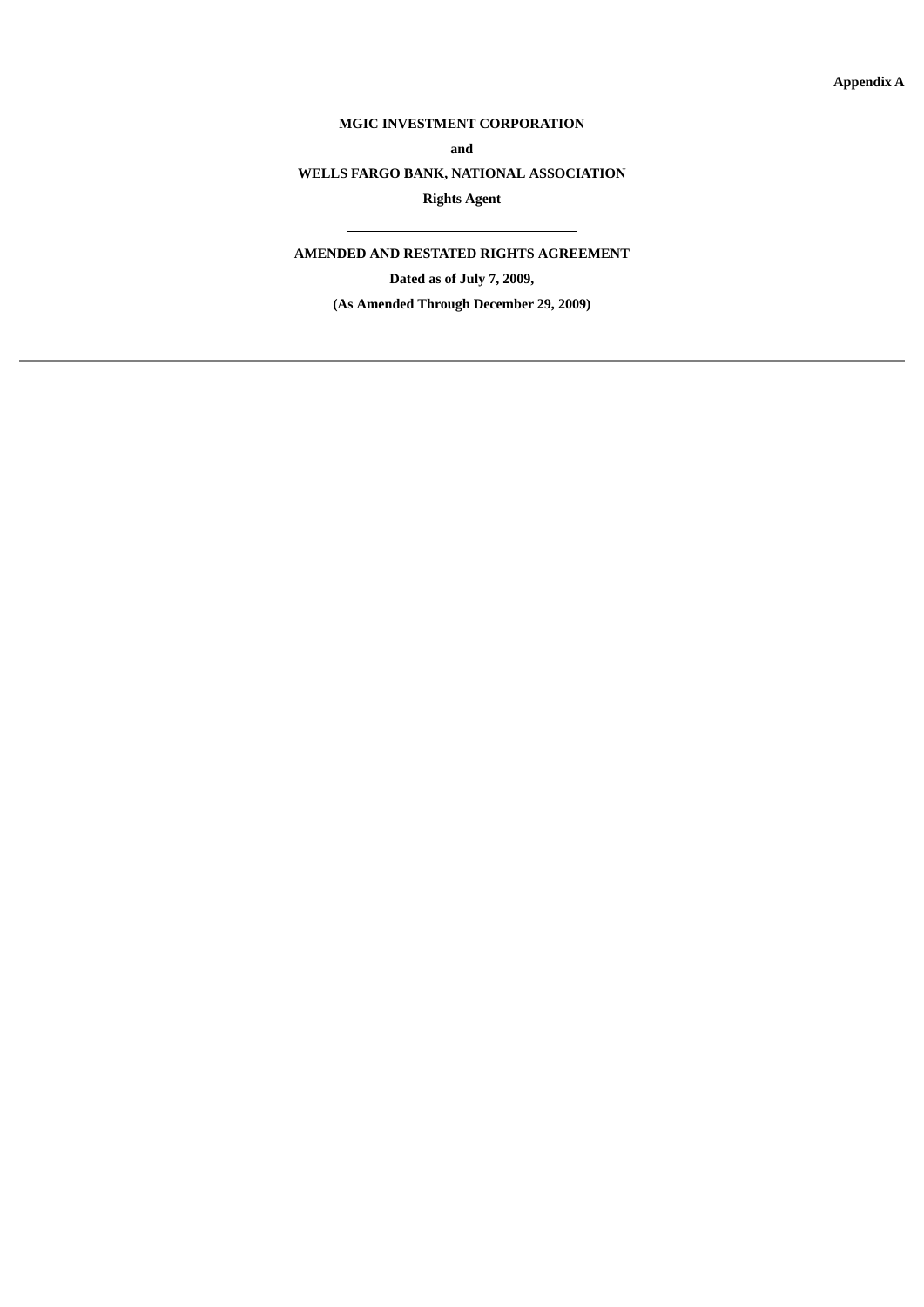# **TABLE OF CONTENTS**

| Section 1. Certain Definitions                                                                                                         | $A-1$  |
|----------------------------------------------------------------------------------------------------------------------------------------|--------|
| Section 2. Appointment of Rights Agent                                                                                                 | $A-8$  |
| Section 3. Issue of Right Certificates                                                                                                 | $A-9$  |
| Section 4. Form of Right Certificates                                                                                                  | $A-10$ |
| Section 5. Countersignature and Registration                                                                                           | $A-10$ |
| Section 6. Transfer, Split Up, Combination and Exchange of Right Certificates; Mutilated, Destroyed, Lost or Stolen Right Certificates | $A-11$ |
| Section 7. Exercise of Rights; Purchase Price; Expiration Date of Rights                                                               | $A-12$ |
| Section 8. Cancellation and Destruction of Right Certificates                                                                          | $A-13$ |
| Section 9. Reservation and Availability of Common Shares                                                                               | $A-13$ |
| Section 10, Common Shares Record Date                                                                                                  | $A-14$ |
| Section 11. Adjustment of Purchase Price, Number of Shares or Number of Rights                                                         | $A-15$ |
| Section 12. Certificate of Adjusted Purchase Price or Number of Shares                                                                 | $A-21$ |
| Section 13. [Reserved]                                                                                                                 | $A-21$ |
| Section 14. Fractional Rights and Fractional Shares                                                                                    | $A-21$ |
| Section 15. Rights of Action                                                                                                           | $A-22$ |
| Section 16. Agreement of Right Holders                                                                                                 | $A-22$ |
| Section 17. Right Certificate Holder Not Deemed a Shareholder                                                                          | $A-23$ |
| Section 18. Concerning the Rights Agent                                                                                                | $A-23$ |
| Section 19. Merger or Consolidation or Change of Name of Rights Agent                                                                  | $A-24$ |
| Section 20. Duties of Rights Agent                                                                                                     | $A-24$ |
| Section 21. Change of Rights Agent                                                                                                     | $A-26$ |
| Section 22. Issuance of New Right Certificates                                                                                         | $A-27$ |
| Section 23. Redemption                                                                                                                 | $A-27$ |
|                                                                                                                                        |        |
| i                                                                                                                                      |        |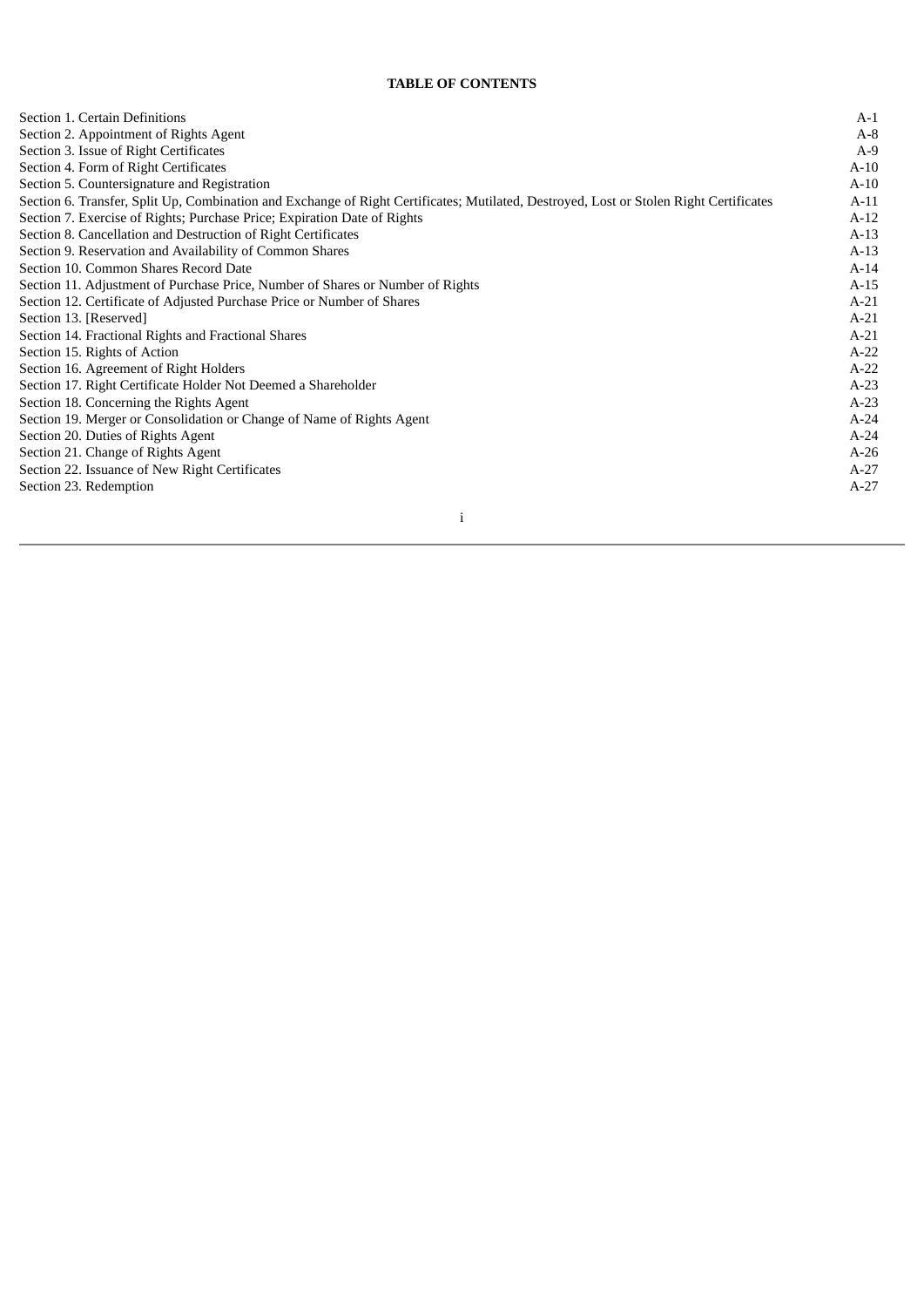| Section 24. Exchange                                    | $A-28$ |
|---------------------------------------------------------|--------|
| Section 25. Notice of Certain Events                    | $A-29$ |
| Section 26. Notices                                     | $A-30$ |
| Section 27. Supplements and Amendments                  | $A-30$ |
| Section 28. Successors                                  | $A-31$ |
| Section 29. Benefits of this Agreement                  | $A-31$ |
| Section 30. Severability                                | $A-31$ |
| Section 31. Governing Law                               | $A-31$ |
| Section 32. Counterparts                                | $A-32$ |
| Section 33. Descriptive Headings; Interpretation        | $A-32$ |
| Section 34. Determinations and Actions by the Board     | $A-32$ |
| Section 35. Book-Entry                                  | $A-32$ |
| Section 36. Amendment and Restatement                   | $A-32$ |
| Exhibit $A$ — Form of Right Certificate                 |        |
| Exhibit B — Summary of Rights to Purchase Common Shares |        |

i i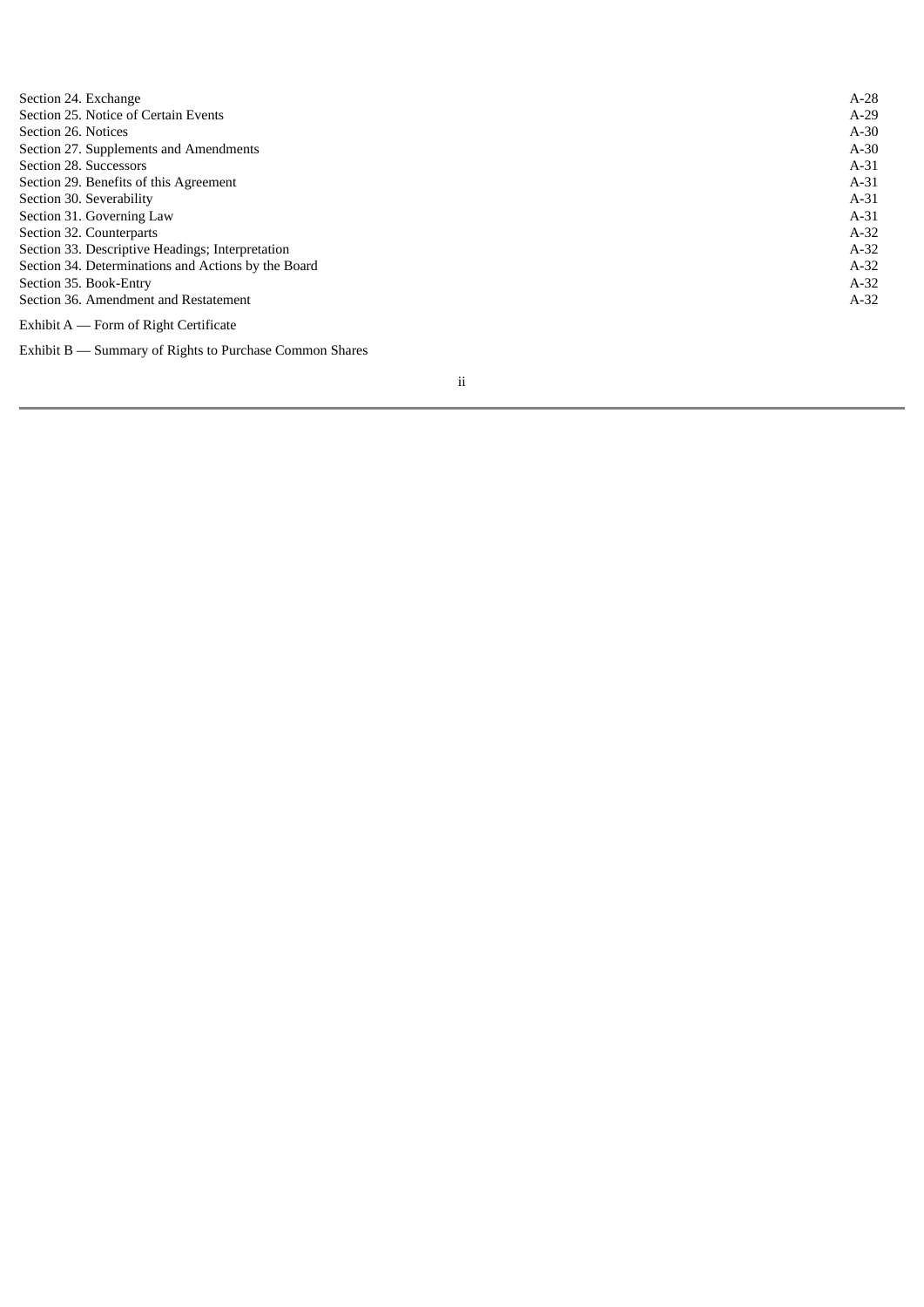## **AMENDED AND RESTATED RIGHTS AGREEMENT**

**THIS AMENDED AND RESTATED AGREEMENT ("Agreement")**, dated as of July 7, 2009, between **MGIC INVESTMENT**

**CORPORATION**, a Wisconsin corporation (the "Company"), and **WELLS FARGO BANK, NATIONALASSOCIATION**, a national banking association (the "Rights Agent"), amends and restates that certain Rights Agreement, dated as of July 22, 1999 (as amended by the first through third amendments thereto, the "Original Rights Agreement").

**WHEREAS**, the Board of Directors of the Company authorized the Original Rights Agreement, declared a dividend of one common share purchase right (a "Right") for each Common Share (as hereinafter defined) outstanding upon the close of business on August 9, 1999 (the "Record Date") payable on such date (the "Payment Date"), and authorized the issuance of one Right for each Common Share issued between the Record Date on the earliest of the Distribution Date, the Redemption Date and the Final Expiration Date (as such terms are defined in the Original Rights Agreement), each Right representing the right to purchase one-half of one Common Share, upon the terms and subject to the conditions set forth in the Original Rights Agreement; and

**WHEREAS**, if the Company experiences an "ownership change," as defined in Section 382 of the Internal Revenue Code of 1986, as amended (the "Code"), then its ability to use its Tax Benefits (as hereinafter defined) for U.S. federal income tax purposes could be substantially limited; and

**WHEREAS**, the Company views its Tax Benefits as valuable assets of the Company, which are likely to inure to the benefit of the Company and its shareholders, and the Company believes that is in the best interest of the Company and its shareholders that the Company provide for the protection of the Company's Tax Benefits on the terms and conditions set forth herein.

**NOW**, **THEREFORE**, in consideration of the premises and the mutual agreements herein set forth, the parties hereby agree as follows:

**Section 1. Certain Definitions**. For purposes of this Agreement, the following terms have the meanings indicated:

(a) "Acquiring Person" means any Person that is or has become, by itself or together with its Affiliates and Associates, a Beneficial Owner of 5.0% or more of the Common Shares then outstanding, but shall not include:

## (i) any Related Person;

(ii) any Grandfathered Person, provided that if the Percentage Stock Ownership of any Person that had qualified as a Grandfathered Person ceases to be at least 5.0%, then such Person shall not be deemed to be an Acquiring Person until such later time (if any) as the Percentage Stock Ownership of such Person is 5.0% or more, and then only if such Person does not qualify (A) as an Exempt Person, (B) for the exception in subsection (iv) of this Section 1(a), (C) as a Grandfathered Person pursuant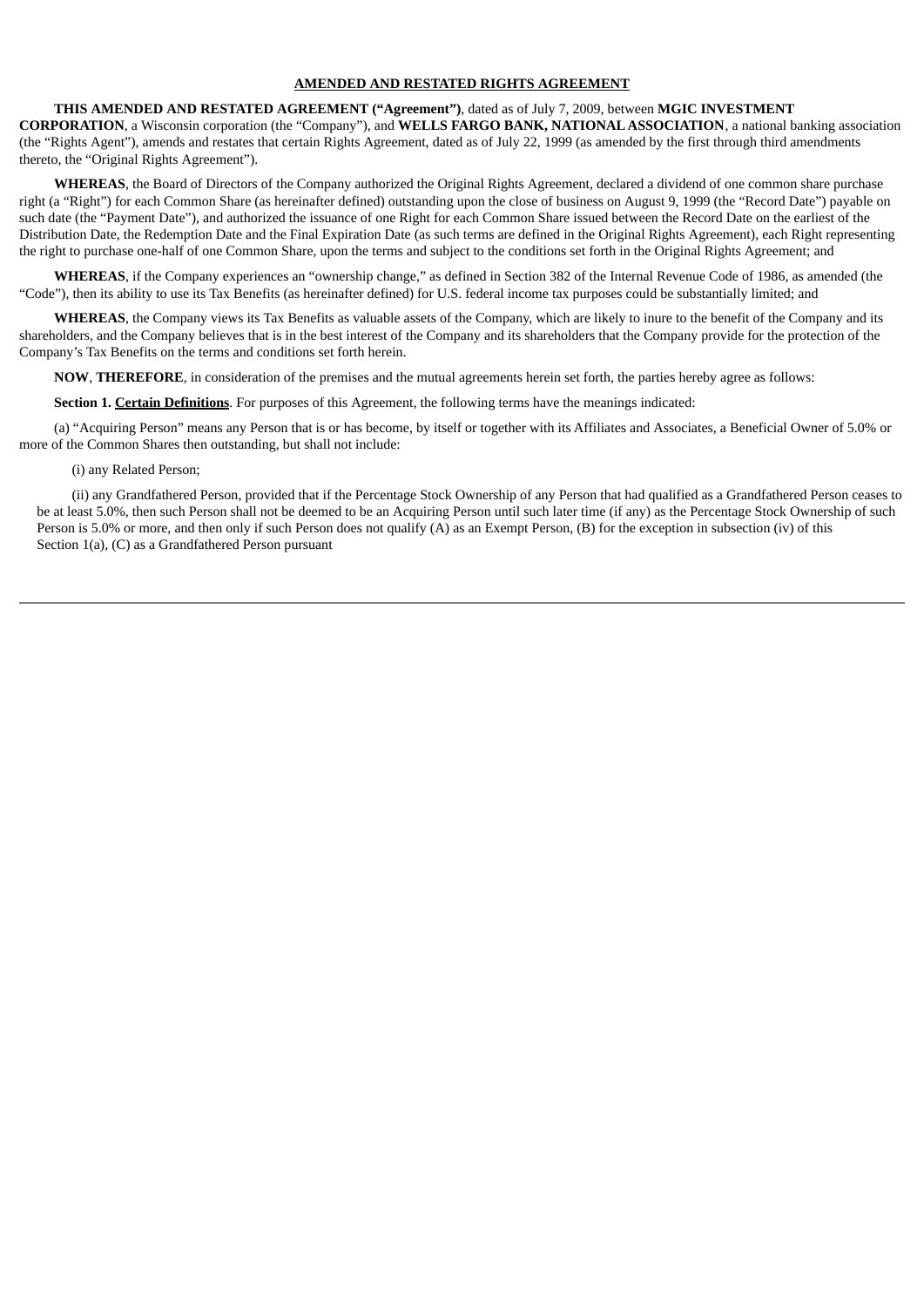to subsection (o) (ii) of this Section 1, or (D) in the case of any Person who was a Grandfathered Person pursuant to subsection (o)(i) of this Section 1, as a Grandfathered Person pursuant to subsection (o)(ii) of this Section 1, which shall be applied to such Person as if the Percentage Stock Ownership of such Person at the Amendment Effective Time had been less than 5.0%;

# (iii) any Exempt Person; and

(iv) any Person that the Board determines, in its sole discretion, has, at or after the Amendment Effective Time, by itself or together with its Affiliates and Associates, inadvertently become a Beneficial Owner of 5.0% or more of the Common Shares then outstanding (or has inadvertently failed to continue to qualify as a Grandfathered Person or Exempt Person); provided that such Person promptly enters into, and delivers to the Company, an irrevocable commitment promptly to divest or cause its Affiliates and Associates to divest, and thereafter such Person or its Affiliates and Associates promptly divest (without exercising or retaining any power, including voting power, with respect to such Common Shares (or other securities the beneficial ownership of which by a Person also results in such Person beneficially owning Common Shares)), sufficient Common Shares (or other securities the beneficial ownership of which by a Person also results in such Person beneficially owning Common Shares) so that such Person's Percentage Stock Ownership is less than 5.0% (or, in the case of any Person who or which has inadvertently failed to continue to qualify as a Grandfathered Person or Exempt Person, Common Shares (or other securities the beneficial ownership of which by a Person also results in such Person beneficially owning Common Shares) in an amount sufficient to reduce such Person's beneficial ownership of Common Shares by the number of Common Shares that caused such Person to so fail to qualify as a Grandfathered Person or Exempt Person, as the case may be); provided further that any such Person shall cease to qualify for the exclusion from the definition of "Acquiring Person" contained in this subsection (iv) from and after such time (if any) as the Person, together with its Affiliates and Associates, subsequently becomes a Beneficial Owner of 5.0% or more of the Common Shares then outstanding (or fails to continue to qualify as a Grandfathered Person or Exempt Person), unless the Person independently meets the conditions set forth in this subsection (iv) with respect to the circumstances relating to the Person, together with its Affiliates and Associates, subsequently becoming a Beneficial Owner of 5.0% or more of the Common Shares then outstanding (or failing to continue to qualify as a Grandfathered Person or Exempt Person).

(v) any Person that has, by itself or together with its Affiliates and Associates, become a Beneficial Owner of 5.0% or more of the Common Shares then outstanding (or has failed to continue to qualify as a Grandfathered Person or Exempt Person) as a result of one or more transactions that are determined to be Exempt Transactions, unless and until such time as such Person or transaction(s) no longer satisfy the terms or conditions, if any, that the Board prescribed in its determination under subsection (l) of this Section 1 with respect to such transaction(s); provided that if the Percentage Stock Ownership of any Person that had qualified for the exemption under this subsection (v) ceases to be at least 5.0%, then such Person shall not be deemed to be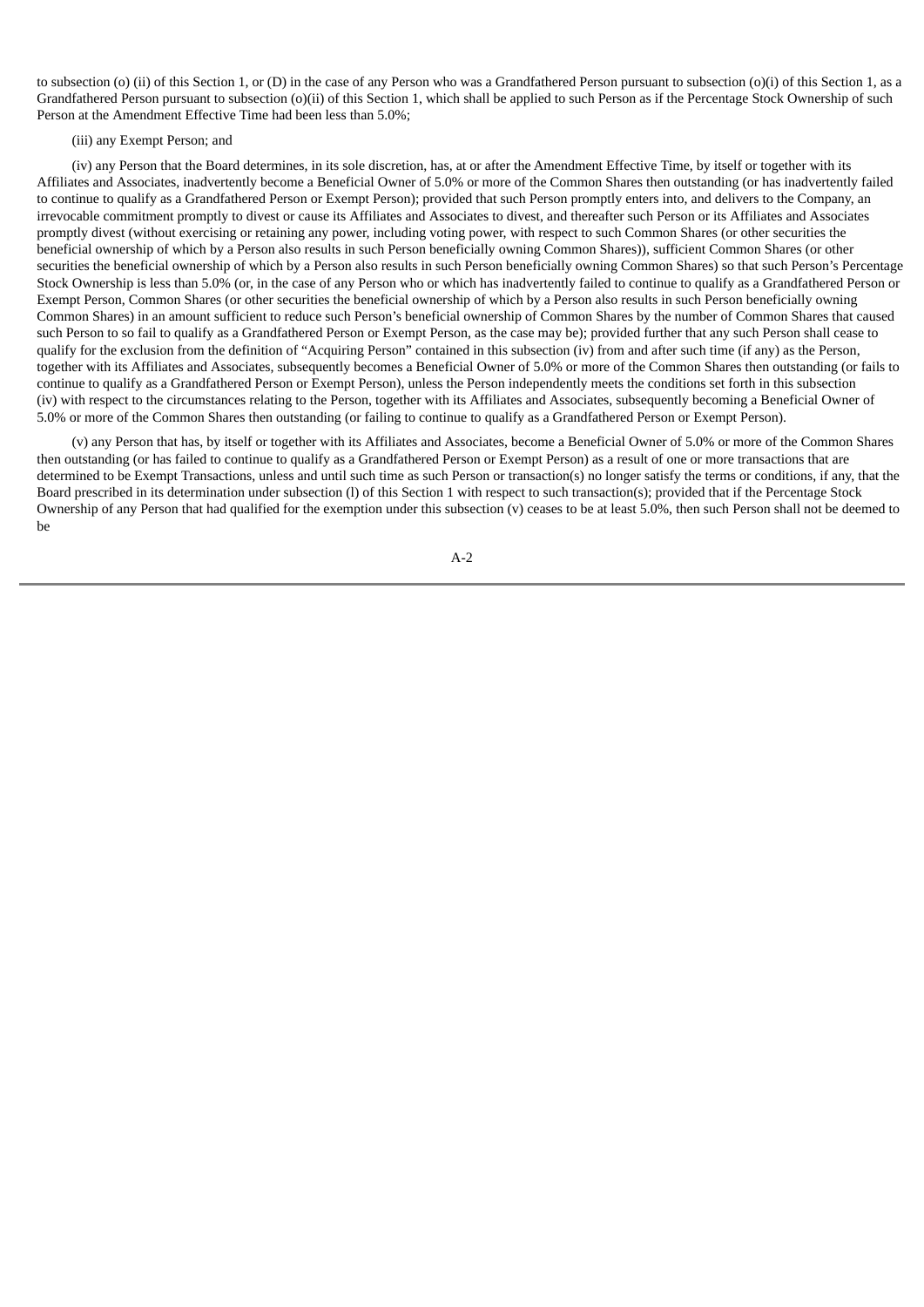an Acquiring Person until such later time (if any) as the Percentage Stock Ownership of such Person is 5.0% or more, and then only if such Person does not qualify (I) as an Exempt Person, (II) for the exception in subsection (iv) of this Section 1(a), (III) as a Grandfathered Person pursuant to subsection (o) (ii) of this Section 1, or  $(IV)$  for an additional exception under this subsection  $(v)$ .

(b) "Affiliate" and "Associate" shall have the respective meanings ascribed to such terms in Rule 12b-2 of the General Rules and Regulations under the Securities Exchange Act of 1934, as amended (the "Exchange Act"), as in effect on the date of this Agreement and, to the extent not included within the foregoing provisions of this Section 1(b), shall also include, with respect to any Person, any other Person whose Common Shares are treated, for purposes of Section 382 of the Code and the Treasury Regulations thereunder, as being (i) owned by such first Person (or by a Person or group of Persons to which the Common Shares owned by such first Person are attributed pursuant to Treasury Regulation Section 1.382-2T(h)), or (ii) owned by the same "entity" (as defined in the second sentence of Treasury Regulation Section 1.382-3(a)(1)(i)) as is deemed to own the Common Shares owned by such first Person; *provided, however*, that a Person shall not be deemed to be an Affiliate or Associate of another Person solely because either or both Persons are or were directors or officers of the Company.

(c) "Amendment Effective Time" means the close of business on July 7, 2009.

- (d) A Person shall be deemed a "Beneficial Owner" of, and shall be deemed to "beneficially own," any securities:
	- (i) which such Person or any of such Person's Affiliates or Associates beneficially owns, directly or indirectly;

(ii) which such Person or any of such Person's Affiliates or Associates, directly or indirectly, has the right to acquire (whether such right is exercisable immediately or only after the passage of time) pursuant to any agreement, arrangement or understanding (whether or not in writing) or upon the exercise of conversion rights, exchange rights, warrants, options, or other rights (in each case, other than upon exercise or exchange of the Rights); *provided*, *however*, that a Person shall not be deemed a Beneficial Owner of, or to beneficially own, securities tendered pursuant to a tender or exchange offer made by or on behalf of such Person or any of such Person's Affiliates or Associates until such tendered securities are accepted for purchase or exchange;

(iii) which such Person or any of such Person's Affiliates or Associates, directly or indirectly, has or shares the right to vote or dispose of, or has "beneficial ownership" (as defined under Rule 13d-3 of the General Rules and Regulations under the Exchange Act) of, including pursuant to any agreement, arrangement or understanding (whether or not in writing); or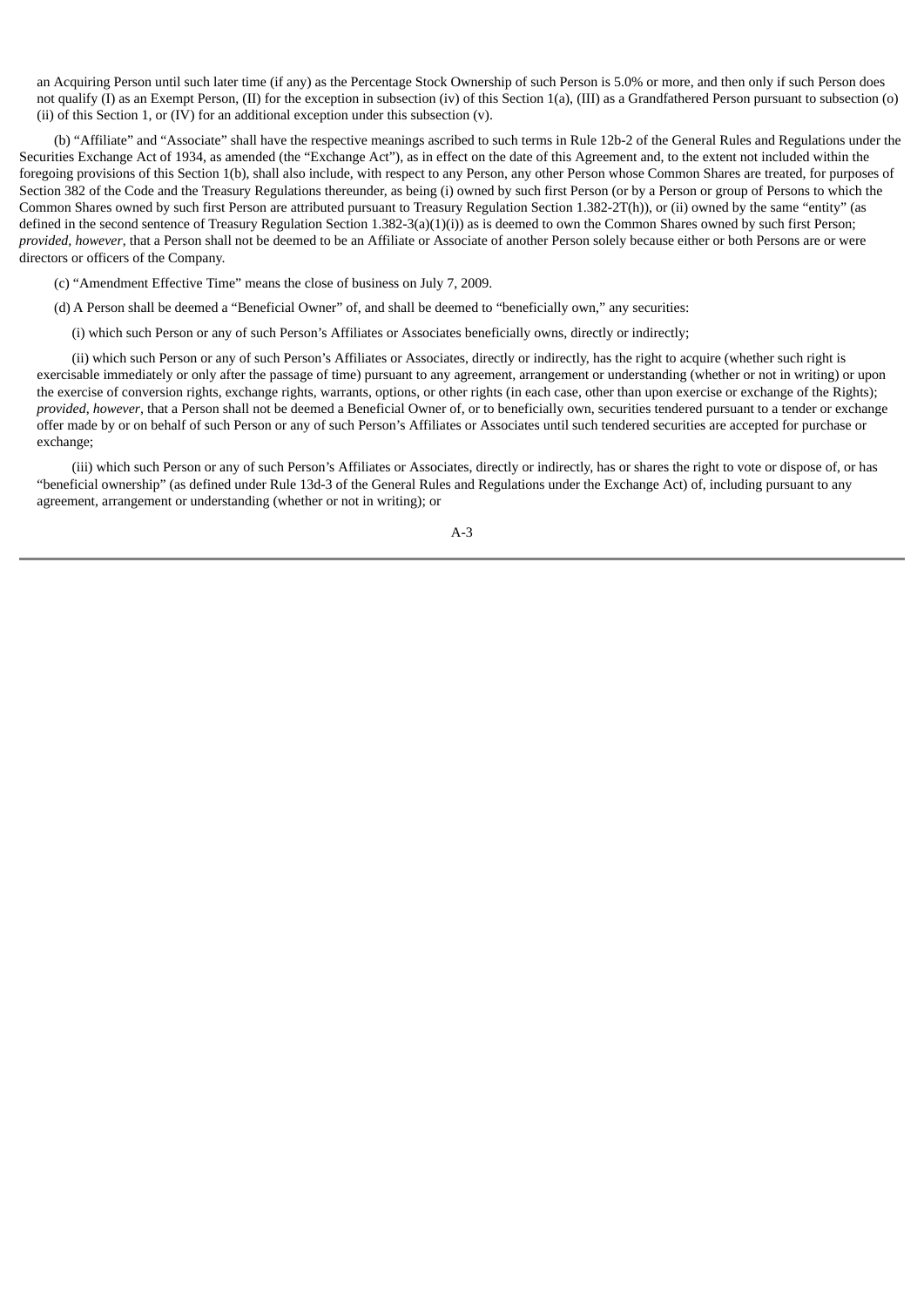(iv) with respect to which any other Person is a Beneficial Owner, if the Person referred to in the introductory clause of this Section 1(d) or any of such Person's Affiliates or Associates has any agreement, arrangement or understanding (whether or not in writing) with such other Person (or any of such other Person's Affiliates or Associates) with respect to acquiring, holding, voting or disposing of any securities of the Company;

*provided, however,* that the preceding provisions of this Section 1(d) shall not be applied to cause a Person to be deemed a "Beneficial Owner" of, or to "beneficially own," any security (A) solely because such Person has the right to vote such security pursuant to an agreement, arrangement or understanding (whether or not in writing) which (1) arises solely from a revocable proxy given to such Person in response to a public proxy or consent solicitation made pursuant to, and in accordance with, the applicable rules and regulations of the Exchange Act, and (2) is not also then reportable on Schedule 13D under the Exchange Act (or any comparable or successor report), or (B) if such beneficial ownership arises solely as a result of such Person's status as a "clearing agency," as defined in Section 3(a)(23) of the Exchange Act; provided further, however, that nothing in this Section 1(d) shall cause a Person engaged in business as an underwriter of securities or member of a selling to group to be a Beneficial Owner of, or to "beneficially own," any securities acquired through such Person's participation in good faith in an underwriting syndicate until the expiration of 40 calendar days after the date of such acquisition, or such later date as the directors of the Company may determine in any specific case; provided further that the transfer of beneficial ownership of Common Shares to any Person without any consideration for such transfer being given by such Person shall not result in such Person becoming a Beneficial Owner of any additional Common Shares until the Person accepts such transfer. Notwithstanding anything herein to the contrary, to the extent not within the foregoing provisions of this Section 1(d), a Person shall be deemed a "Beneficial Owner" of, and shall be deemed to "beneficially own" or have "beneficial ownership" of, any securities that are owned by another Person and that are treated, for purposes of Section 382 of the Code and the Treasury Regulations thereunder, as being (x) owned by such first Person (or by a Person or group of Persons to which the securities owned by such first Person are attributed pursuant to Treasury Regulation Section 1.382-2T(h)), or (y) owned by the same "entity" (as defined in the second sentence of Treasury Regulation Section 1.382-3(a)(1)(i)) as is deemed to own the securities owned by such first Person.

(e) "Board" means the Board of Directors of the Company.

(f) "Business Day" means any day other than a Saturday, a Sunday or a day on which banking institutions in the State of Wisconsin are authorized or obligated by law or executive order to close.

(g) "close of business" on any given date shall mean 5:00 P.M., Milwaukee, Wisconsin time, on such date; *provided*, *however*, that if such date is not a Business Day it shall mean 5:00 P.M., Milwaukee, Wisconsin time, on the next succeeding Business Day.

(h) "Common Shares" means the shares of common stock, par value \$1.00, of the Company.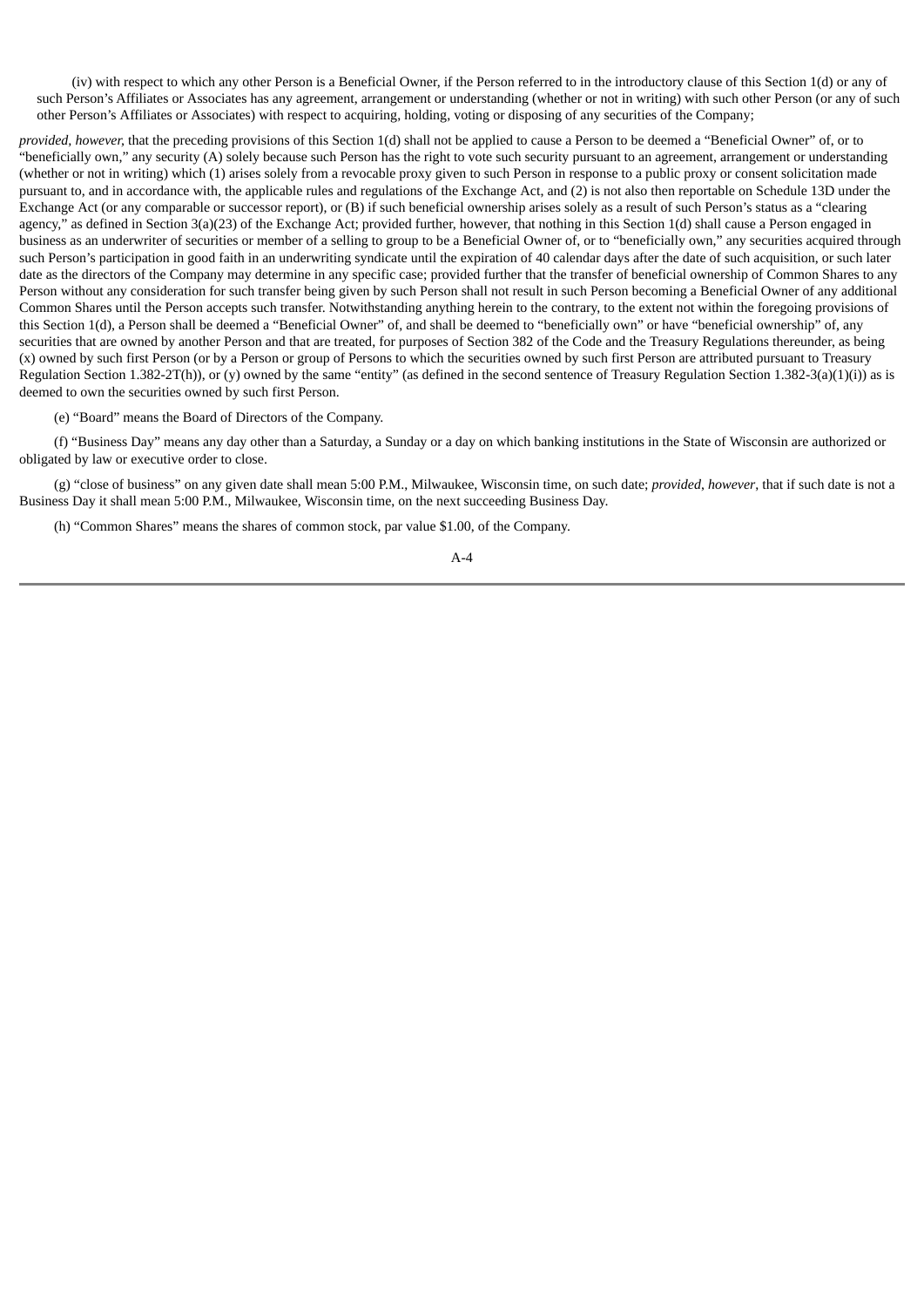- (i) "Distribution Date" has the meaning set forth in Section 3(a) hereof.
- (j) "Exchange Act" has the meaning set forth in subsection (b) of this Section 1.

(k) "Exempt Person" means any Person (i) who (A) delivers to the Company a letter that, as determined by the Company in its sole discretion, is substantially in the form attached hereto as Exhibit C, or (B) is an Affiliate or Associate of another Person who delivers to the Company a letter as described in clause (i)(A) above, and (ii) whose beneficial ownership of 5% or more of the outstanding Common Shares would not, as determined (prior to such Person becoming the Beneficial Owner of 5% or more of the Common Shares then outstanding) by the Company in its sole discretion, jeopardize or endanger the availability to the Company of the Tax Benefits; provided that such Person shall not be an Exempt Person unless and until it, or its Affiliate or Associate who delivers a letter as described in clause (i) above, has received written notice of such determination by the Company; provided further that such Person shall cease to be an Exempt Person from and after the earlier of such time (if any) as (I) in respect of the letter that such Person, or its Affiliate or Associate, delivered pursuant to clause (i) above, a representation or warranty of such Person, or its Affiliate or Associate, in such letter was not true and correct when made, a representation or warranty of such Person, or its Affiliate or Associate, in such letter that was to remain true and correct after the date of the letter as contemplated therein ceases to remain true and correct or such Person, or its Affiliate or Associate, ceases to comply with a covenant contained in such letter, or (II) such Person becomes the Beneficial Owner of 10% or more of the Common Shares then outstanding, other than any increase that is a result of (x) an acquisition of Common Shares by the Company and/or (y) such Person becoming the Beneficial Owner of additional Common Shares due solely to the occurrence of one or more 2063 Debenture Adjustment Events (as such term is defined at the end of this Section 1(k)) during the period in which the Company's 9% Convertible Junior Subordinated Debentures due 2063 (the "2063 Debentures") are beneficially owned by such Person. Notwithstanding the foregoing, a Grandfathered Person shall not be precluded from becoming an Exempt Person (as defined in the preceding sentence, giving effect to this sentence) prior to the time at which such Grandfathered Person would otherwise become an Acquiring Person; provided that any Grandfathered Person that is or was a Grandfathered Person pursuant to subsection (o)(iv) of this Section 1 may only become an Exempt Person if such Grandfathered Person (1) reduced its Percentage Stock Ownership to less than 5% through one or more dispositions of Common Shares, with the disposition that resulted in its Percentage Stock Ownership being reduced to less than 5% involving as few shares as practicable without the need for an odd lot transaction (such disposition(s), the "reduction below 5%"), and (2) publicly reports in an amendment to a Schedule 13G the number of Common Shares beneficially owned as a result of the reduction below 5%.

If any Person that had qualified as an Exempt Person ceases to so qualify, then for purposes of Section 1(a) such Person shall be deemed to have become, as of the time the Person ceased to qualify as an Exempt Person, a Beneficial Owner of the Common Shares that such Person and such Person's Affiliates and Associates then beneficially own. For the avoidance of doubt, it is understood that the qualifications and exceptions in this Section 1(k) with respect to 2063 Debenture Adjustment Events do not apply to Common Shares attributable to 2063 Debenture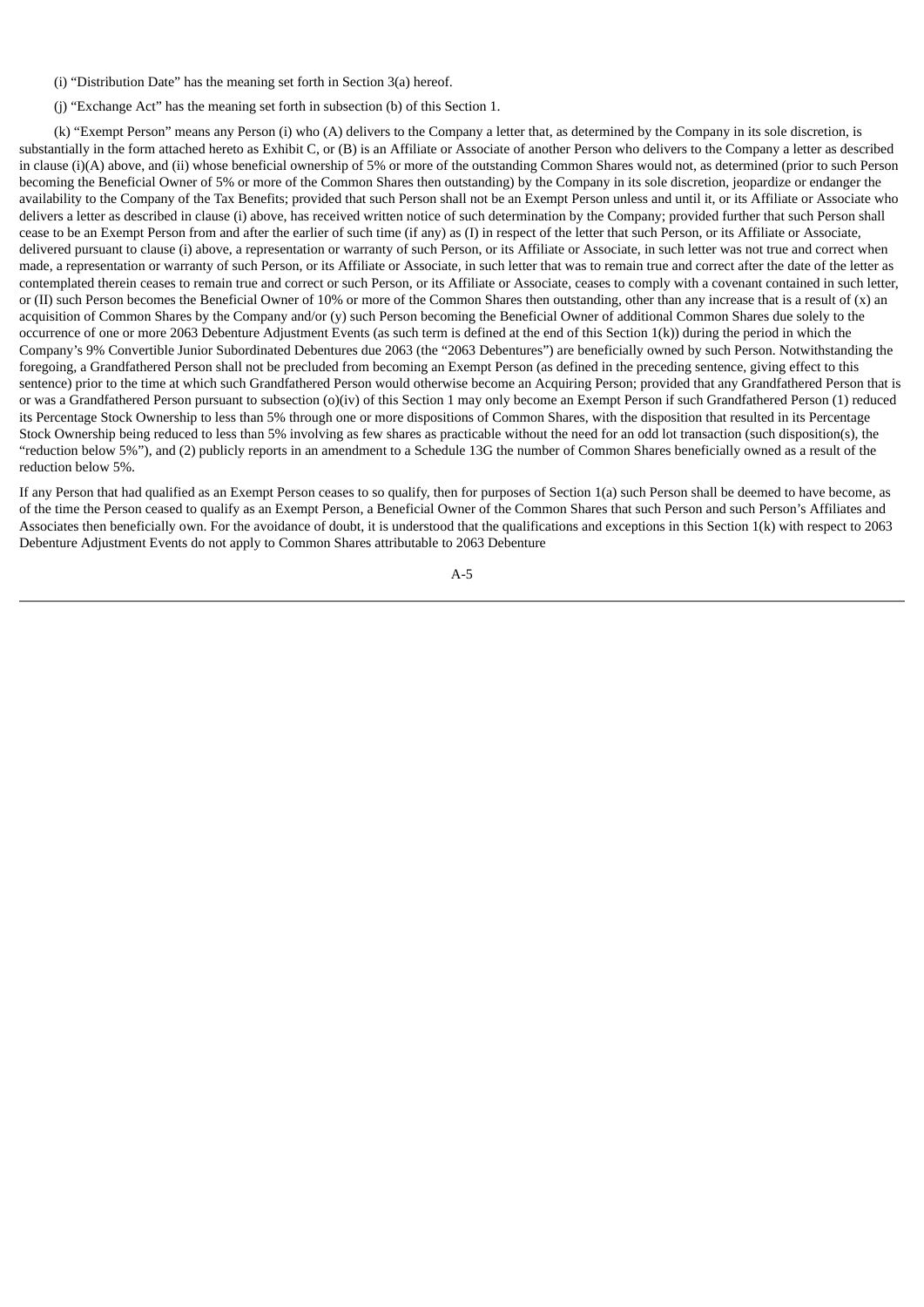Adjustment Events that are delivered and beneficially owned on conversion of 2063 Debentures. "2063 Debenture Adjustment Events" means each of (a) effective as of each date on which the interest so deferred would have been due and payable in the absence of such deferral, the Company deferring the payment of interest on the 2063 Debentures, (b) effective as of each date on which such compounded interest accrues, compounded interest on account of such a deferral, and (c) an increase pursuant to the terms of the 2063 Debentures in the number of Common Shares that are deliverable on conversion of the 2063 Debentures. Changes in the average price per Common Share that affect the number of Common Shares deliverable on conversion of the 2063 Debentures shall be considered adjustments under the immediately preceding clause (c).

(l) "Exempt Transaction" means any transaction that the Board determines, in its sole discretion and on such terms and conditions as the Board may in its sole discretion prescribe, should have the consequences of an Exempt Transaction under this Agreement.

(m) "Expiration Date" means earliest of (i) Final Expiration Date; (ii) the time at which the Rights are redeemed as provided in Section 23 hereof (the "Redemption Date"); (iii) the time at which the Rights are exchanged as provided in Section 24 hereof; (iv) the repeal of Section 382 of the Code if the Board determines that this Agreement is no longer necessary for the preservation of the Tax Benefits; and (v) the beginning of a taxable year of the Company to which the Board determines that no Tax Benefits may be carried forward.

(n) "Final Expiration Date" means the close of business on August 17, 2012, subject to extension.

(o) "Grandfathered Person" means:

(i) any Person who does not qualify as an "Acquiring Person" (as defined in the Original Rights Agreement) immediately prior to the Amendment Effective Time and who at the Amendment Effective Time is a Beneficial Owner of 5.0% or more of the Common Shares outstanding at the Amendment Effective Time; provided that any such Person shall cease to be a Grandfathered Person from and after such time (if any) as the Person's Percentage Stock Ownership shall be increased from such Person's lowest Percentage Stock Ownership at or after the Amendment Effective Time, other than any increase pursuant to or as a result of (A) an acquisition of Common Shares by the Company and/or (B) such Person becoming the Beneficial Owner of additional Common Shares due solely to (x) such Person beneficially owning 2063 Debentures immediately prior to the Amendment Effective Time and (y) during the period thereafter in which the 2063 Debentures then beneficially owned continue to be beneficially owned by such Person, the occurrence of one or more 2063 Debenture Adjustment Events;

(ii) any Person who (x) at the Amendment Effective Time is not a Beneficial Owner of 5.0% or more of the Common Shares outstanding at the Amendment Effective Time and (y) if the definition of Acquiring Person did not include an exclusion for any Grandfathered Person, would qualify as an Acquiring Person after the Amendment Effective Time as a result of (I) an acquisition of Common Shares by the Company and/or (II) such Person becoming the Beneficial Owner of additional Common

$$
A-6
$$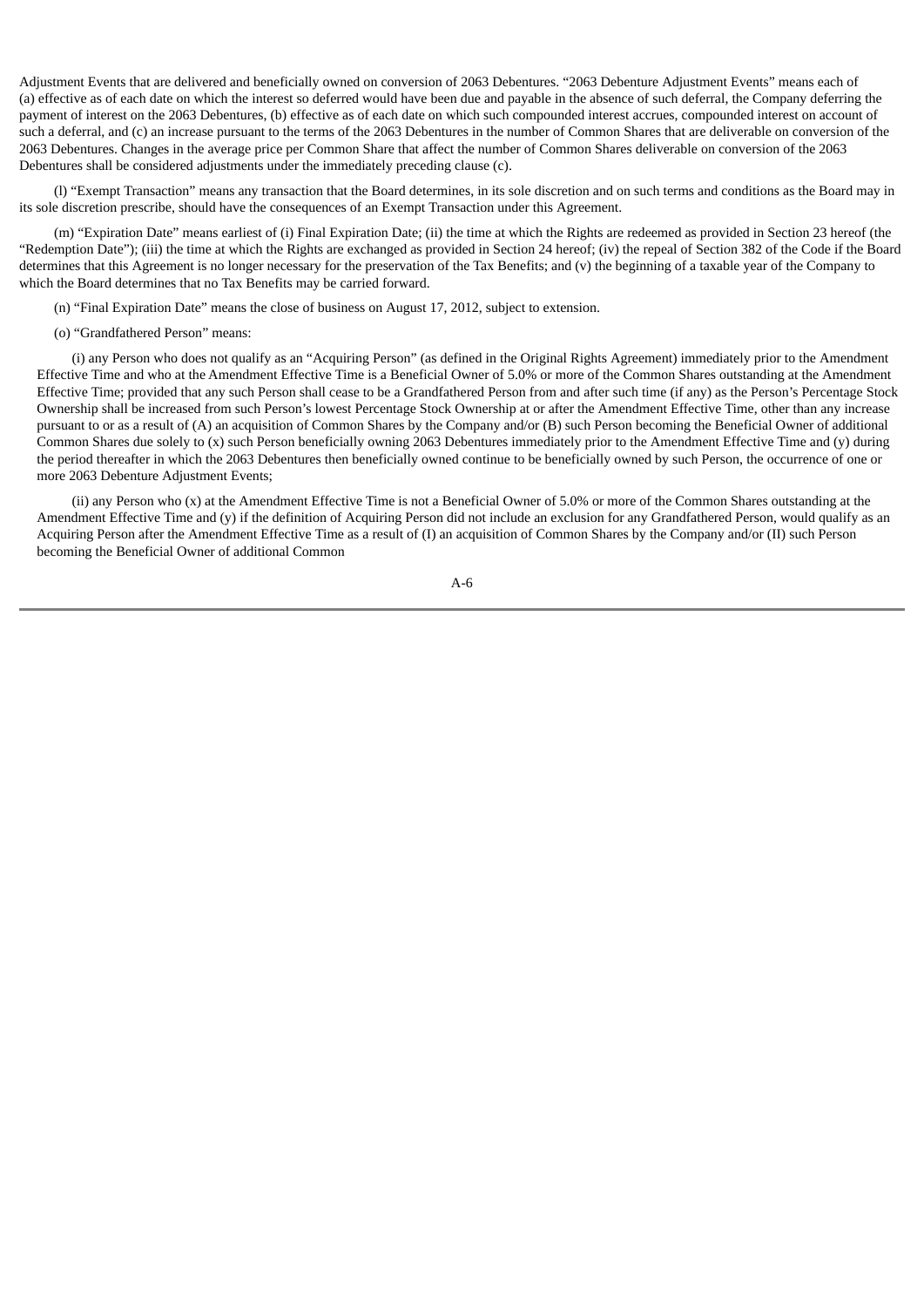Shares due solely to the occurrence of one or more 2063 Debenture Adjustment Events during the period in which 2063 Debentures are beneficially owned by such Person; provided that any such Person shall cease to be a Grandfathered Person from and after such time (if any) as the Person's Percentage Stock Ownership shall be increased from such Person's lowest Percentage Stock Ownership on or after the date of the first occurrence of any event described in clause (I) or (II), other than any increase pursuant to or as a result of (A) an acquisition of Common Shares by the Company and/or (B) such Person becoming the Beneficial Owner of additional Common Shares due solely to the occurrence of one or more 2063 Debenture Adjustment Events during the period in which 2063 Debentures are beneficially owned by such Person;

(iii) any Person who (x) at all times on or prior to November 30, 2009 is not and was not a Beneficial Owner of 5.0% or more of the Common Shares then outstanding and (y) if the definition of Acquiring Person did not include an exclusion for any Grandfathered Person, would qualify as an Acquiring Person on or after December 1, 2009 as a direct result of an acquisition or merger involving all or part of the asset management business of a financial institution headquartered in the United Kingdom that closes or is effective on or after December 1, 2009 but no later than December 15, 2009 and has a transaction value in excess of \$10 billion; provided that any such Person shall cease to be a Grandfathered Person from and after the earlier to occur of  $(x)$  such time (if any) as the Person's Percentage Stock Ownership shall be increased above 10.0%, other than any increase pursuant to or as a result of (A) an acquisition of Common Shares by the Company and/or (B) such Person becoming the Beneficial Owner of additional Common Shares due solely to the occurrence of one or more 2063 Debenture Adjustment Events during the period in which 2063 Debentures are beneficially owned by such Person or (y) February 16, 2010; and

(iv) Any Person (and any Affiliate or Associate of such Person) who on November 30, 2009 became the Beneficial Owner of more than 5.0% of the Common Shares then outstanding, which beneficial ownership was reported on a Schedule 13G on December 10, 2009; provided that such Persons shall cease to be a Grandfathered Person from and after the earlier to occur of (x) such time (if any) as such Persons become the Beneficial Owner of a number of Common Shares that is more than the number of Common Shares that such Persons beneficially owned at the close of business on December 3, 2009 or (y) February 16, 2010.

If any Person that had qualified as a Grandfathered Person ceases to so qualify, then for purposes of Section 1(a) such Person and such Person's Affiliates and Associates shall be deemed to have become, as of the time the Person ceased to qualify as a Grandfathered Person, a Beneficial Owner of the Common Shares that such Person and such Person's Affiliates and Associates then beneficially own. For the avoidance of doubt, it is understood that the qualifications and exceptions in subsections (o) (i), (ii) and (iii) of this Section 1 with respect to 2063 Debenture Adjustment Events do not apply to Common Shares attributable to 2063 Debenture Adjustment Events that are delivered and beneficially owned on conversion of 2063 Debentures.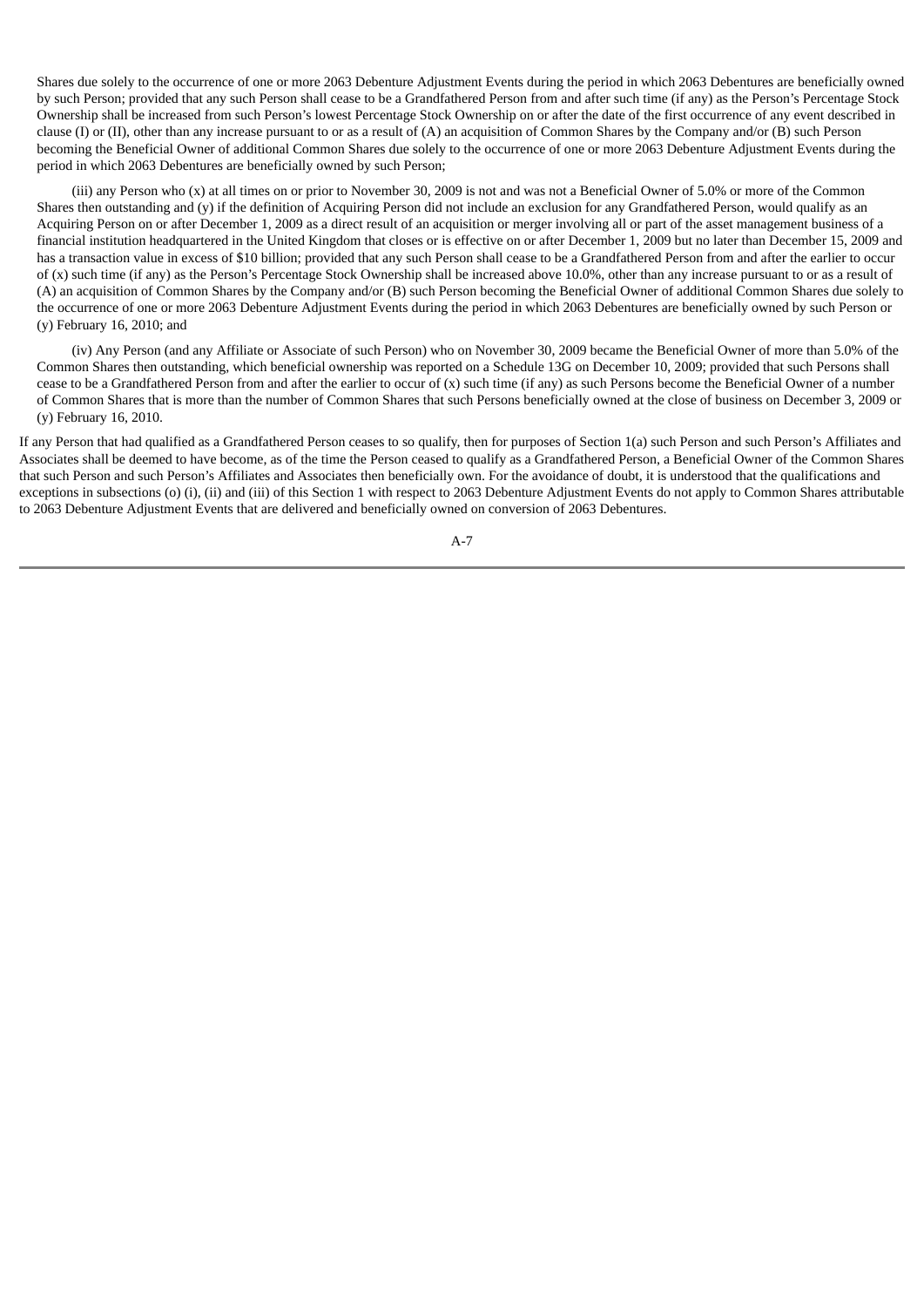(p) "Percentage Stock Ownership" of a Person means the percentage calculated by dividing (i) the number of Common Shares as to which the Person, together with its Affiliates and Associates, is a Beneficial Owner, divided by (ii) the number of Common Shares then outstanding.

(q) "Person" means any individual, firm, corporation, partnership, trust, association, limited liability company, limited liability partnership, governmental entity, or other entity, or any group of any one or more of the foregoing making a "coordinated acquisition" of shares or otherwise treated as an entity within the meaning of Treasury Regulation Section 1.382-3(a)(1)(i) and shall include any successor (by merger or otherwise) of any such entity.

(r) "Redemption Date" has the meaning set forth in subsection (k) of this Section 1.

(s) "Related Person" means the Company, any Subsidiary of the Company (in each case including, without limitation, in any fiduciary capacity), any employee benefit plan or compensation arrangement of the Company or any Subsidiary of the Company, or any entity or trustee holding Common Shares to the extent organized, appointed or established by the Company or any Subsidiary of the Company for or pursuant to the terms of any such employee benefit plan or compensation arrangement.

(t) "Securities Act" means the Securities Act of 1933, as amended.

(u) "Shares Acquisition Date" means the first date of public announcement (which, for purposes of this definition, shall include, without limitation, a report filed or amended pursuant to Section 13(d) under the Exchange Act), by the Company or a Person or an Affiliate of the Person, (i) that the Person has become an Acquiring Person or (ii) of information that leads the Board to conclude that the Person has become an Acquiring Person.

(v) "Subsidiary" of any Person means any other Person of which securities or other ownership interests having ordinary voting power, in the absence of contingencies, to elect a majority of the board of directors or other Persons performing similar functions are at the time directly or indirectly owned by such first Person.

(w) "Tax Benefits" means the net operating loss carryovers, capital loss carryovers, general business credit carryovers, alternative minimum tax credit carryovers and foreign tax credit carryovers, as well as any loss or deduction attributable to a "net unrealized built-in loss" within the meaning of Section 382 of the Code, of the Company or any of its Subsidiaries.

(x) "Treasury Regulation" means a final, proposed or temporary regulation of the U.S. Department of Treasury promulgated under the Code.

**Section 2. Appointment of Rights Agent**. The Company hereby appoints the Rights Agent to act as agent for the Company and the holders of the Rights (who, in accordance with Section 3 hereof, shall prior to the Distribution Date also be the holders of the Common Shares) in accordance with the terms and conditions hereof, and the Rights Agent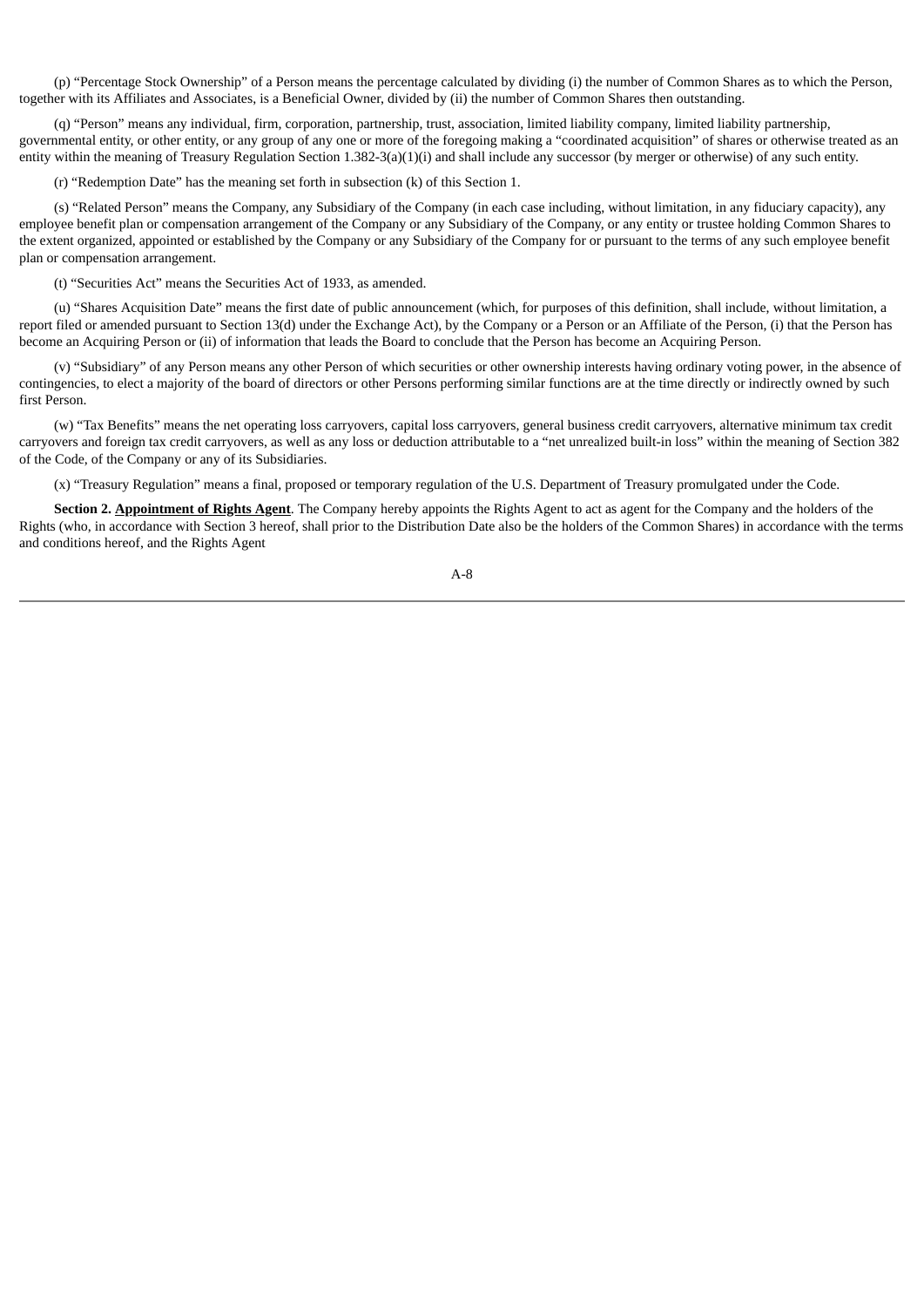hereby accepts such appointment. The Company may from time to time appoint such co-rights agents as it may deem necessary or desirable.

## **Section 3. Issue of Right Certificates.**

(a) Until the earlier of (i) the tenth day after the Shares Acquisition Date or (ii) the tenth Business Day (or such later date as may be determined by action of the Company's Board of Directors prior to such time as any Person becomes an Acquiring Person) after the date of the commencement of, or of the first public announcement of the intention of any Person to commence, a tender or exchange offer the consummation of which would result in any Person becoming an Acquiring Person (the earlier of such dates being herein referred to as the "Distribution Date"), (x) the Rights will be evidenced (subject to the provisions of Section 3(b) hereof) by the certificates for Common Shares registered in the names of the holders thereof (which certificates shall also be deemed to be Right Certificates) and not by separate Right Certificates, and (y) the right to receive Right Certificates will be transferable only in connection with the transfer of Common Shares; *provided, however,* that if a tender or exchange offer is terminated prior to the occurrence of a Distribution Date, then no Distribution Date shall occur as a result of such tender or exchange offer. As soon as practicable after the Distribution Date, the Company will prepare and execute, the Rights Agent will countersign, and the Company will send or cause to be sent (and the Rights Agent will, if requested, send) by first-class, insured, postage-prepaid mail, to each record holder of Common Shares as of the close of business on the Distribution Date, at the address of such holder shown on the records of the Company, a Right Certificate, in substantially the form of Exhibit A hereto (a "Right Certificate"), evidencing one Right for each Common Share of the Company so held. As of the Distribution Date, the Rights will be evidenced solely by such Right Certificates.

(b) The Company has prepared a Summary of Rights to Purchase Common Shares, attached as Exhibit B hereto (the "Summary of Rights"), a copy of which is available free of charge from the Company. With respect to certificates for Common Shares outstanding as of the Record Date, until the Distribution Date, the Rights will be evidenced by such certificates registered in the names of the holders thereof. Until the Distribution Date (or the Expiration Date, if earlier), the surrender for transfer of any certificate for Common Shares outstanding on the Record Date, with or without a copy of the Summary of Rights attached thereto, shall also constitute the transfer of the Rights associated with the Common Shares represented thereby.

(c) Certificates for Common Shares that become outstanding (including, without limitation, certificates for reacquired Common Shares referred to in the last sentence of this paragraph (c) and certificates issued on the transfer of Common Shares) after the Record Date but prior to the earlier of the Distribution Date and the Expiration Date shall have impressed on, printed on, written on or otherwise affixed to them a legend in substantially the following form (provided, however, that certificates for Common Shares in existence on the date of this Agreement may bear the legend required by the Original Rights Agreement):

This certificate also evidences and entitles the holder hereof to certain rights as set forth in an Amended and Restated Rights Agreement between MGIC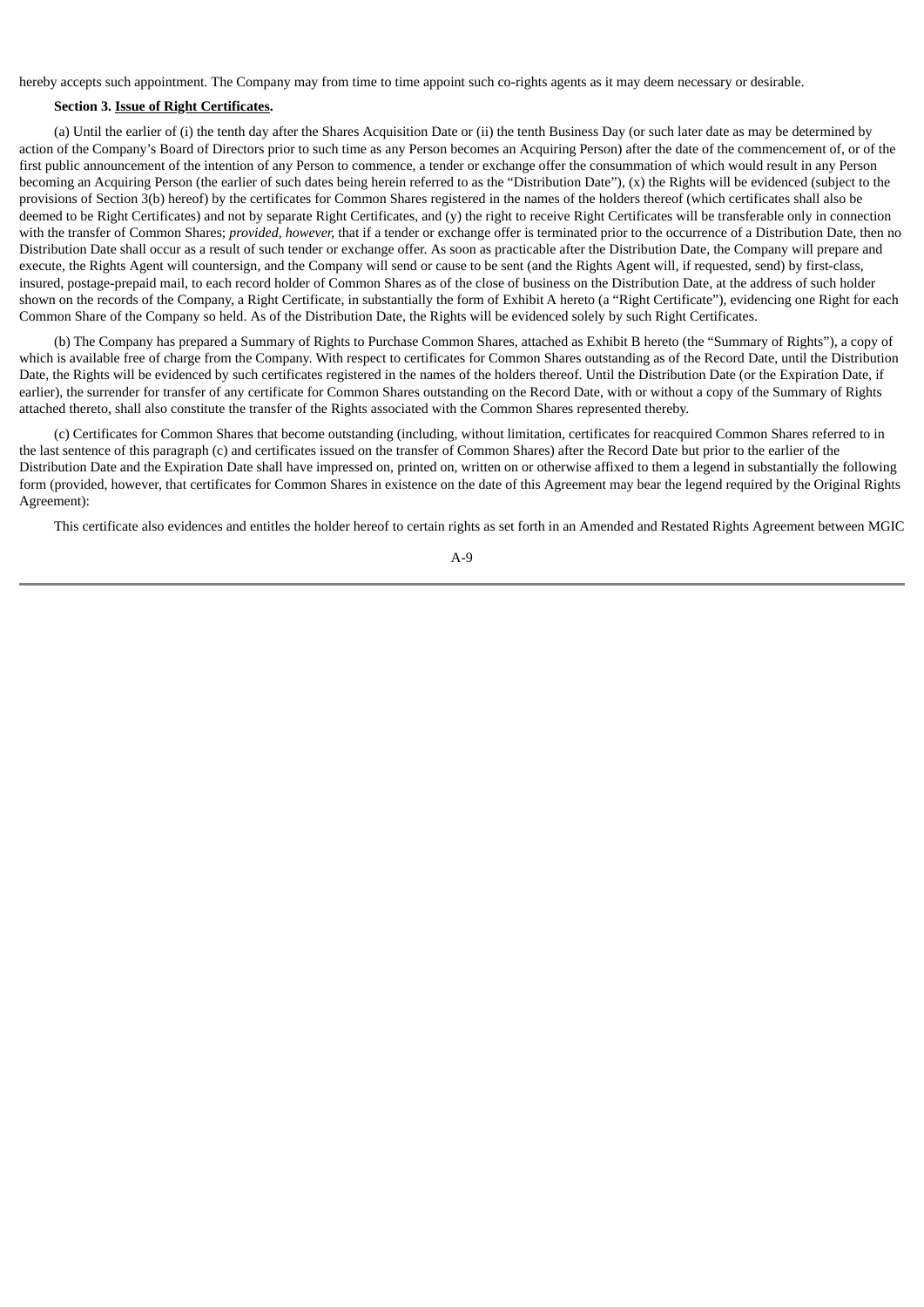Investment Corporation and Wells Fargo Bank, National Association, dated as of July 7, 2009, and as such agreement may be amended (the "Rights Agreement"), the terms of which are hereby incorporated herein by reference and a copy of which is on file at the principal executive offices of MGIC Investment Corporation. Under certain circumstances, as set forth in the Rights Agreement, such Rights will be evidenced by separate certificates and will no longer be evidenced by this certificate. MGIC Investment Corporation will mail to the holder of this certificate a copy of the Rights Agreement without charge after receipt of a written request therefor. Under certain circumstances set forth in the Rights Agreement, Rights issued to, or beneficially owned by, an Acquiring Person or any Affiliate or Associate thereof (as such terms are defined in the Rights Agreement), whether beneficially owned by such person or any subsequent holder, shall become null and void.

With respect to such certificates containing the foregoing legend, until the Distribution Date, the Rights associated with the Common Shares represented by such certificates shall be evidenced by such certificates alone, and the surrender for transfer of any such certificate shall also constitute the transfer of the Rights associated with the Common Shares represented thereby. In the event that the Company purchases or acquires any Common Shares after the Record Date but prior to the Distribution Date, any Rights associated with such Common Shares shall be deemed cancelled and retired so that the Company shall not be entitled to exercise any Rights associated with the Common Shares which are no longer outstanding.

**Section 4. Form of Right Certificates**. The Right Certificates (and the forms of election to purchase Common Shares and of assignment to be printed on the reverse thereof) shall be substantially the same as Exhibit A hereto and may have such marks of identification or designation and such legends, summaries or endorsements printed thereon as the Company may deem appropriate and as are not inconsistent with the provisions of this Agreement, or as may be required to comply with any applicable law or with any rule or regulation made pursuant thereto or with any rule or regulation of any stock exchange on which the Rights may from time to time be listed, or to conform to usage. Subject to the provisions of Section 22 hereof, the Right Certificates shall entitle the holders thereof to purchase such number of Common Shares as shall be set forth therein at the purchase price per Common Share set forth therein, but the amount and type of securities purchasable upon exercise of each Right and such purchase price shall be subject to adjustment as provided herein (such purchase price, as so adjusted, the "Purchase Price").

## **Section 5. Countersignature and Registration.**

(a) The Right Certificates shall be executed on behalf of the Company by its Chairman of the Board, Chief Executive Officer, President or any Vice President either manually or by facsimile signature, shall have affixed thereto the Company's seal or a facsimile thereof, and shall be attested by the Treasurer, an Assistant Treasurer, the Secretary or an Assistant Secretary of the Company, either manually or by facsimile signature. The Right Certificates shall be countersigned by the Rights Agent manually or by facsimile and shall not be valid for any purpose unless countersigned. In case any officer of the Company who shall have signed

$$
A-10
$$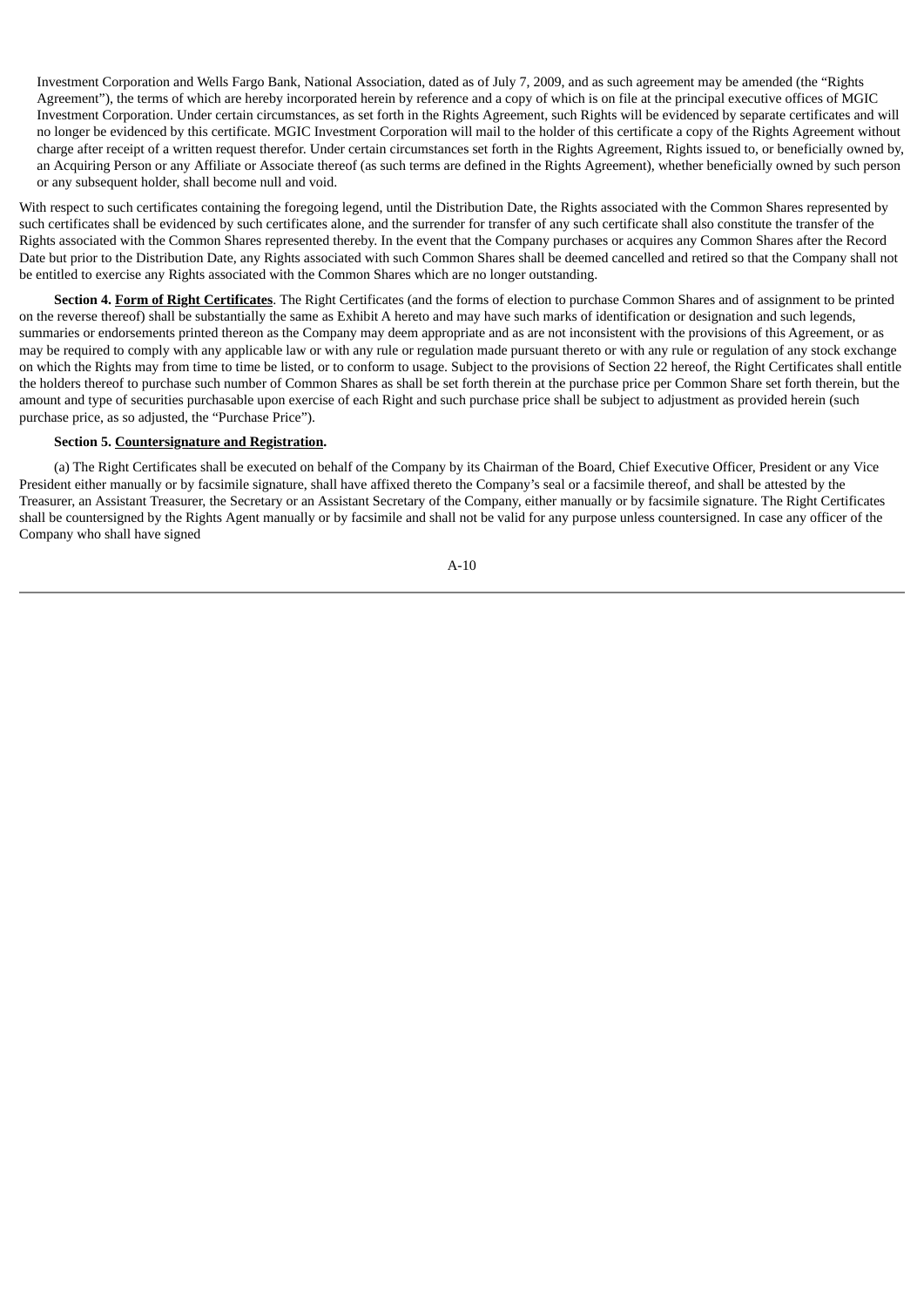any of the Right Certificates shall cease to be such officer of the Company before countersignature by the Rights Agent and issuance and delivery by the Company, such Right Certificates, nevertheless, may be countersigned by the Rights Agent and issued and delivered by the Company with the same force and effect as though the person who signed such Right Certificates had not ceased to be such officer of the Company. Any Right Certificate may be signed on behalf of the Company by any person who, at the actual date of the execution of such Right Certificate, shall be a proper officer of the Company to sign such Right Certificate, although at the date of the execution of this Rights Agreement any such person was not such an officer.

(b) Following the Distribution Date, the Rights Agent will keep or cause to be kept, at its principal office, books for registration and transfer of the Right Certificates issued hereunder. Such books shall show the names and addresses of the respective holders of the Right Certificates, the number of Rights evidenced on its face by each of the Right Certificates and the date of each of the Right Certificates.

# Section 6. Transfer, Split Up, Combination and Exchange of Right Certificates; Mutilated, Destroyed, Lost or Stolen Right Certificates.

(a) Subject to the provisions of Section 14 hereof, at any time after the close of business on the Distribution Date, and at or prior to the close of business on the Expiration Date, any Right Certificate or Right Certificates (other than Right Certificates representing Rights that have become void pursuant to Section 11(a)(ii) hereof or that have been redeemed or exchanged pursuant to Section 23 or Section 24 hereof) may be transferred, split up, combined or exchanged for another Right Certificate or Right Certificates, entitling the registered holder to purchase a like number of Common Shares as the Right Certificate or Right Certificates surrendered then entitled such holder to purchase. Any registered holder desiring to transfer, split up, combine or exchange any Right Certificate or Right Certificates shall make such request in writing delivered to the Rights Agent, and shall surrender the Right Certificate or Right Certificates to be transferred, split up, combined or exchanged at the principal office of the Rights Agent. Thereupon the Rights Agent shall countersign and deliver to the Person entitled thereto a Right Certificate or Right Certificates, as the case may be, as so requested. The Company may require payment of a sum sufficient to cover any tax or governmental charge that may be imposed in connection with any transfer, split up, combination or exchange of Right Certificates.

(b) Upon receipt by the Company and the Rights Agent of evidence reasonably satisfactory to them of the loss, theft, destruction or mutilation of a Right Certificate and, in case of loss, theft or destruction, of indemnity or security reasonably satisfactory to them, and, at the Company's request, reimbursement to the Company and the Rights Agent of all reasonable expenses incidental thereto, and upon surrender to the Rights Agent and cancellation of the Right Certificate if mutilated, the Company will make and deliver a new Right Certificate of like tenor to the Rights Agent for delivery to the registered holder in lieu of the Right Certificate so lost, stolen, destroyed or mutilated.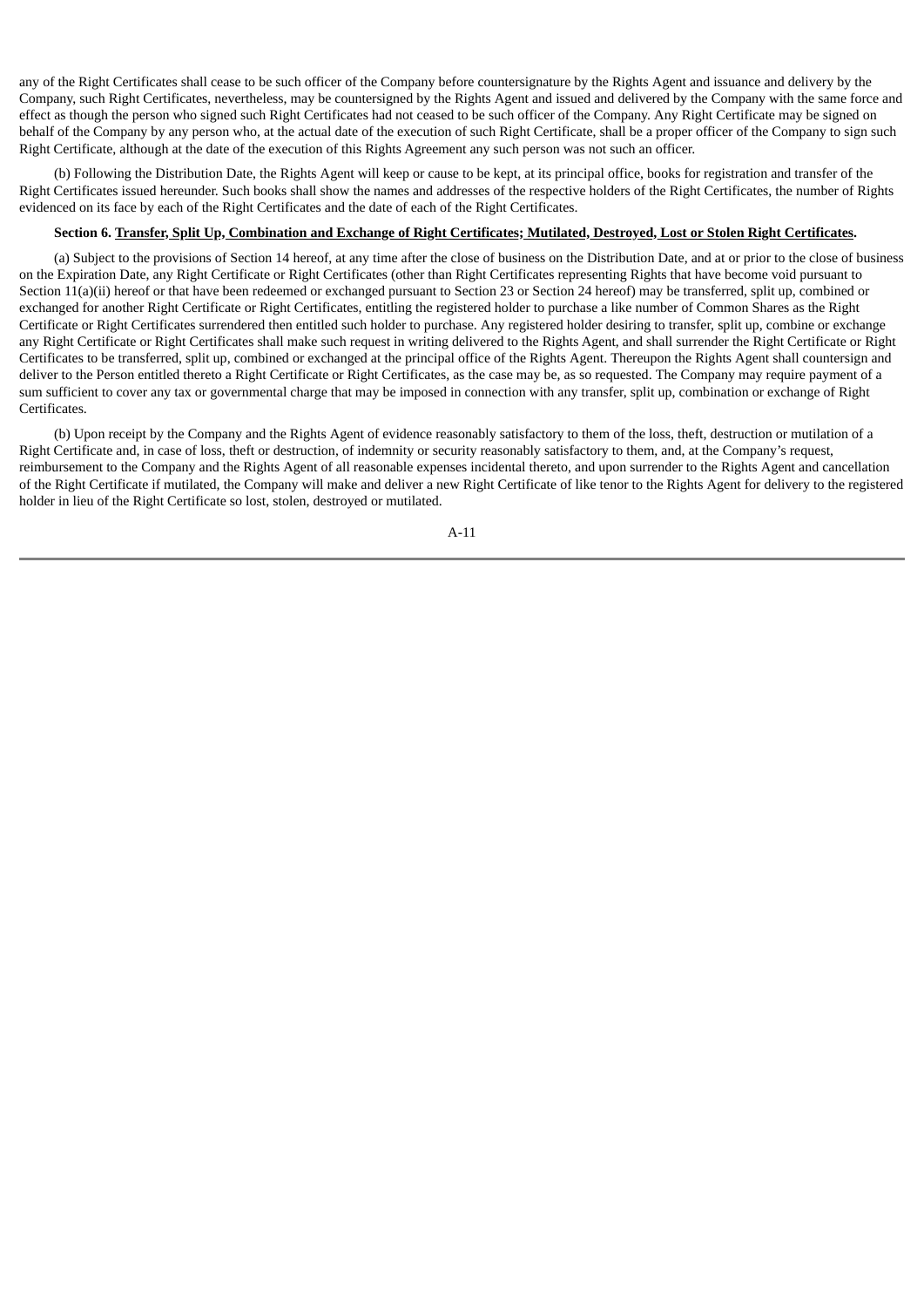# **Section 7. Exercise of Rights; Purchase Price; Expiration Date of Rights.**

(a) Each Right shall be exercisable to purchase one-half of one Common Share of the Company, subject to further adjustment as provided herein. The registered holder of any Right Certificate may exercise the Rights evidenced thereby (except as otherwise provided herein) in whole or in part at any time after the Distribution Date upon surrender of the Right Certificate, with the form of election to purchase on the reverse side thereof duly executed, to the Rights Agent at the principal office of the Rights Agent, together with payment of the Purchase Price for each Common Share as to which the Rights are exercised, at or prior to the Expiration Date; *provided*, *however*, that if the number of Rights exercised would entitle the holder thereof to receive any fraction of a Common Share greater than one-half of a Common Share, then the holder thereof shall not be entitled to exercise such Rights unless such holder concurrently purchases from the Company (and in such event the Company shall sell to such holder), at a price in proportion to the Purchase Price, an additional fraction of a Common Share which, when added to the number of Common Shares to be received upon such exercise, will equal an integral number of Common Shares.

(b) The Purchase Price for each full Common Share pursuant to the exercise of a Right shall initially be \$25.00 (equivalent to \$12.50 for each one-half of one Common Share), shall be subject to adjustment from time to time as provided in Sections 11 and 13 hereof and shall be payable in lawful money of the United States of America in accordance with paragraph (c) below.

(c) Upon receipt of a Right Certificate representing exercisable Rights, with the form of election to purchase duly executed, accompanied by payment of the Purchase Price for the Common Shares to be purchased and an amount equal to any applicable transfer tax required to be paid by the holder of such Right Certificate in accordance with Section 9 hereof, as set forth below, the Rights Agent shall thereupon promptly (i) requisition from any transfer agent of the Common Shares certificates for the number of Common Shares to be purchased and the Company hereby irrevocably authorizes its transfer agent to comply with all such requests, (ii) when appropriate, requisition from the Company the amount of cash to be paid in lieu of issuance of fractional Common Shares in accordance with Section 14 hereof, (iii) after receipt of such certificates, cause the same to be delivered to or upon the order of the registered holder of such Right Certificate, registered in such name or names as may be designated by such holder and (iv) when appropriate, after receipt, deliver such cash to or upon the order of the registered holder of such Right Certificate. The payment of the Purchase Price (as such amount may be reduced pursuant to Section 11(a)(iii) hereof) shall be made by certified check, cashier's check, bank draft or money order payable to the order of the Company, except that, if so provided by the Board, the payment of the Purchase Price following the occurrence of a Section 11(a)(ii) Event (as hereinafter defined) may be made wholly or in part by delivery of a certificate or certificates (with appropriate stock powers executed in blank attached thereto) evidencing a number of Common Shares equal to the then Purchase Price divided by the closing price (as determined pursuant to Section 11(d) hereof) per Common Share on the Trading Day (as such term is hereinafter defined) immediately preceding the date of such exercise. If the Company is obligated to issue other securities of the Company, pay cash and/or distribute other property pursuant to Section 11(a) hereof, the Company will make all arrangements necessary so that such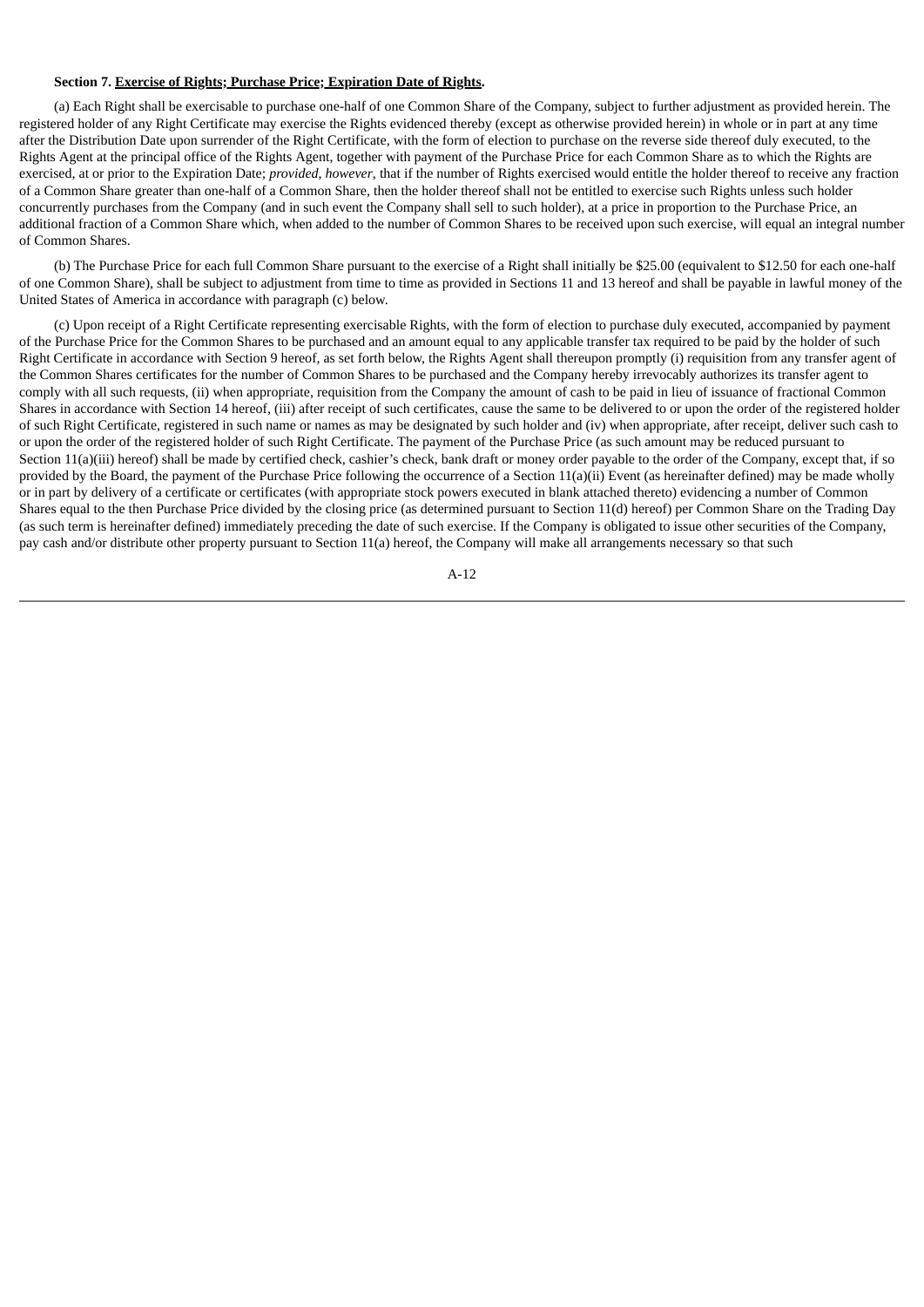other securities, cash and/or other property are available for distribution by the Rights Agent, if and when appropriate.

(d) In case the registered holder of any Right Certificate shall exercise less than all the Rights evidenced thereby, a new Right Certificate evidencing Rights equivalent to the Rights remaining unexercised shall be issued by the Rights Agent to the registered holder of such Right Certificate or to his duly authorized assigns, subject to the provisions of Section 14 hereof.

(e) Notwithstanding anything in this Agreement to the contrary, neither the Rights Agent nor the Company shall be obligated to take any action with respect to a registered holder of a Right Certificate upon the occurrence of any purported transfer, assignment or exercise as set forth in this Section 7 unless such registered holder shall have (i) completed and signed the certificate following the form of assignment or election to purchase set forth on the reverse of the Right Certificate surrendered for such transfer, assignment or exercise, and (ii) provided such additional evidence of the identity of the Beneficial Owner (or former Beneficial Owner) or Affiliates or Associates thereof as the Company shall reasonably request.

**Section 8. Cancellation and Destruction of Right Certificates**. All Right Certificates surrendered for the purpose of exercise, transfer, split up, combination or exchange shall, if surrendered to the Company or to any of its agents, be delivered to the Rights Agent for cancellation or in cancelled form, or if surrendered to the Rights Agent, shall be cancelled by it, and no Right Certificates shall be issued in lieu thereof except as expressly permitted by any of the provisions of this Rights Agreement. The Company shall deliver to the Rights Agent for cancellation and retirement, and the Rights Agent shall so cancel and retire, any other Right Certificate purchased or acquired by the Company otherwise than upon the exercise thereof. Subject to applicable law and regulation, the Rights Agent shall maintain in a retrievable database electronic records of all cancelled or destroyed Right Certificates that have been canceled or destroyed by the Rights Agent. The Rights Agent shall maintain such electronic records or physical records for the time period required by applicable law and regulation. Upon written request of the Company (and at the expense of the Company), the Rights Agent shall provide to the Company or its designee copies of such electronic records or physical records relating to Rights Certificates cancelled or destroyed by the Rights Agent.

## **Section 9. Reservation and Availability of Common Shares.**

(a) The Company covenants and agrees that it will cause to be reserved and kept available out of its authorized and unissued Common Shares or any authorized and issued Common Shares held in its treasury the number of Common Shares that will be sufficient to permit the exercise in full of all outstanding Rights in accordance with Section 7.

(b) So long as the Common Shares issuable upon the exercise of Rights may be listed on any national securities exchange, the Company shall use its best efforts to cause, from and after such time as the Rights become exercisable, all Common Shares reserved for such issuance to be listed on such exchange upon official notice of issuance upon such exercise.

$$
A-13
$$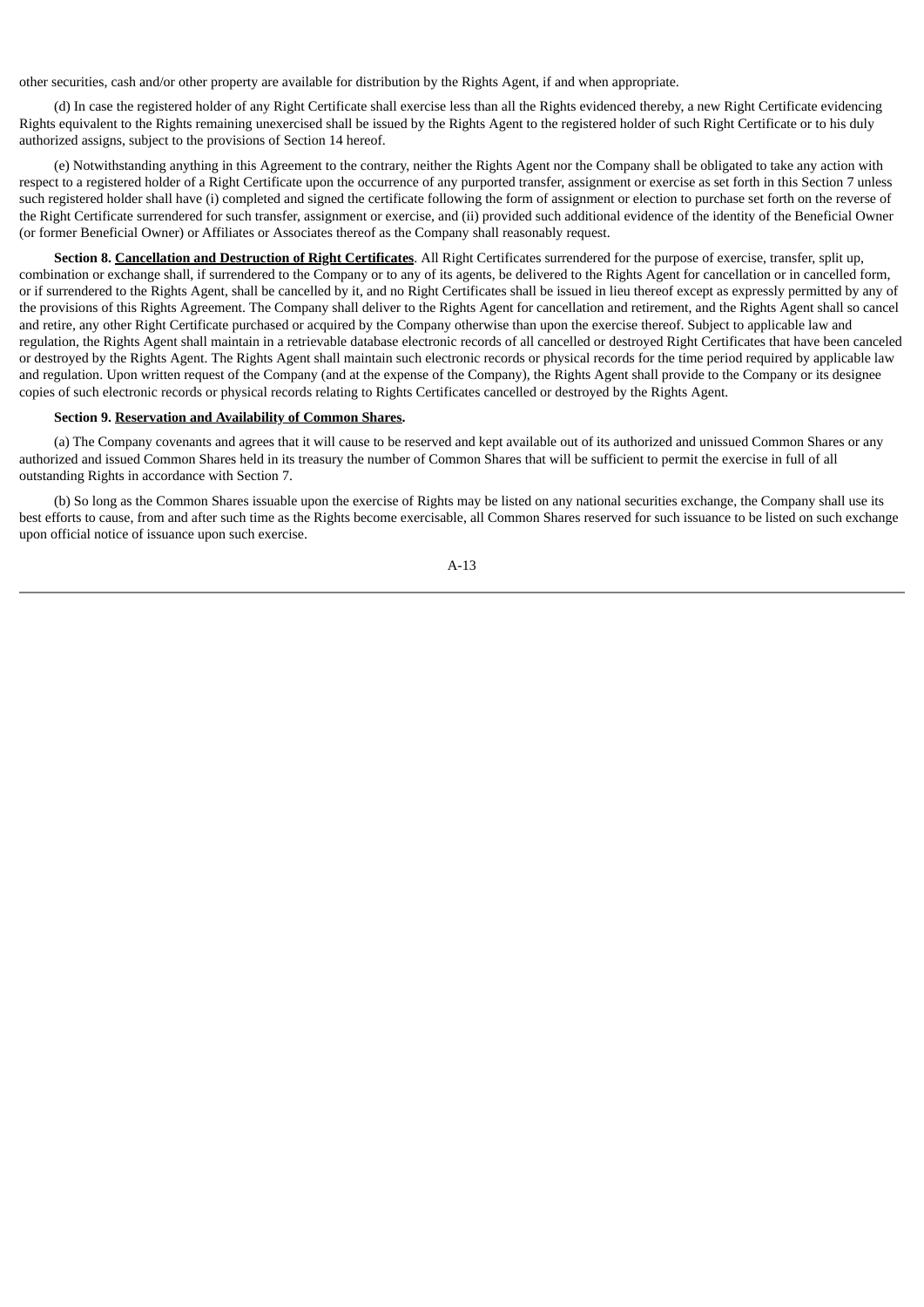(c) The Company covenants and agrees that it will take all such action as may be necessary to ensure that all Common Shares delivered upon exercise of Rights shall, at the time of delivery of the certificates for such shares (subject to payment of the Purchase Price), be duly and validly authorized and issued and fully paid and nonassessable shares (except as otherwise provided by any corporation law applicable to the Company).

(d) The Company further covenants and agrees that it will pay when due and payable any and all federal and state transfer taxes and charges which may be payable in respect of the issuance or delivery of the Right Certificates or of any Common Shares upon the exercise of Rights. The Company shall not, however, be required to pay any transfer tax which may be payable in respect of any transfer or delivery of Right Certificates to a Person other than, or the issuance or delivery of certificates for the Common Shares in a name other than that of, the registered holder of the Right Certificate evidencing Rights surrendered for exercise or to issue or to deliver any certificates for Common Shares upon the exercise of any Rights until any such tax shall have been paid (any such tax being payable by the holder of such Right Certificate at the time of surrender) or until it has been established to the Company's reasonable satisfaction that no such tax is due.

(e) If the Company determines that registration under the Securities Act is required, the Company shall use commercially reasonable efforts (i) to file, as soon as practicable after the Distribution Date, a registration statement under the Securities Act with respect to the securities issuable upon exercise of the Rights, (ii) to cause such registration statement to become effective as soon as practicable after such filing and (iii) to cause such registration statement to remain effective (with a prospectus at all times meeting the requirements of the Securities Act) until the earlier of (A) the date as of which the Rights are no longer exercisable for such securities and (B) the Expiration Date. The Company shall also take such action as may be appropriate to ensure compliance with the securities or blue sky laws of the various states in connection with the exercisability of the Rights. The Company may temporarily suspend, for a period of time not to exceed 90 days, the exercisability of the Rights to prepare and file such registration statement and permit it to become effective or to qualify the rights, the exercise thereof or the issuance of securities upon the exercise thereof under state securities or blue sky laws. The Company shall issue a public announcement upon any such suspension stating that the exercisability of the Rights has been temporarily suspended, as well as a public announcement when the suspension is no longer in effect. Notwithstanding anything contained in this Agreement to the contrary, the Rights shall not be exercisable for securities in any jurisdiction if the requisite qualification in such jurisdiction has not been obtained, such exercise is not permitted under applicable law or a registration statement in respect of such securities has not been declared effective.

**Section 10. Common Shares Record Date**. Each Person in whose name any certificate for Common Shares is issued upon the exercise of Rights shall for all purposes be deemed to have become the holder of record of the Common Shares represented thereby on, and such certificate shall be dated, the date upon which the Right Certificate evidencing such Rights was duly surrendered and payment of the Purchase Price (and any applicable transfer taxes) was made; *provided*, *however*, that if the date of such surrender and payment is a date upon which the Common Shares transfer books of the Company are closed, such Person shall be deemed to have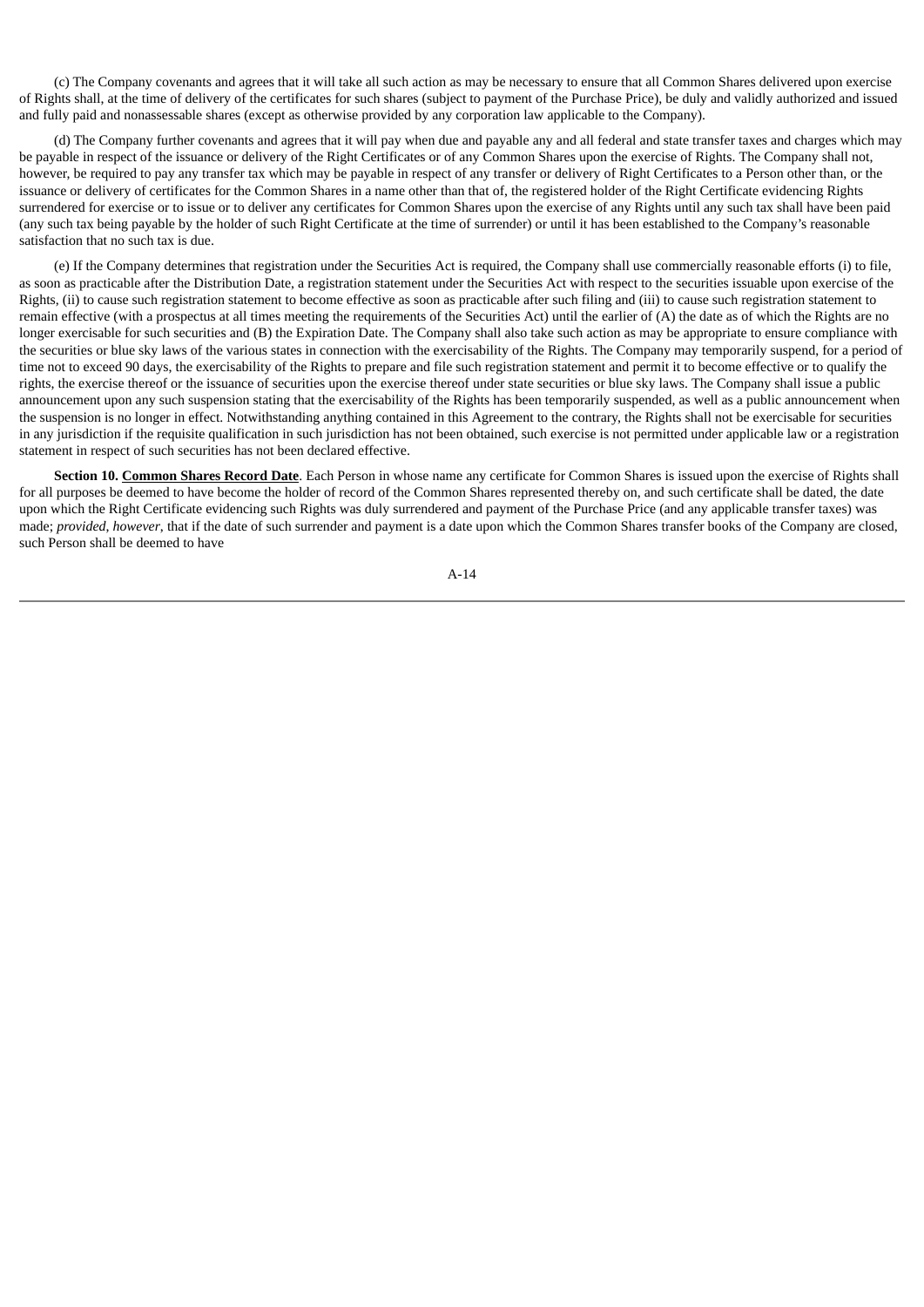become the record holder of such shares on, and such certificate shall be dated, the next succeeding Business Day on which the Common Shares transfer books of the Company are open.

Section 11. Adjustment of Purchase Price, Number of Shares or Number of Rights. The Purchase Price, the number of Common Shares covered by each Right and the number of Rights outstanding are subject to adjustment from time to time as provided in this Section 11.

(a) (i) In the event the Company shall at any time after the date of this Agreement (A) declare a dividend on the Common Shares payable in Common Shares, (B) subdivide the outstanding Common Shares, (C) combine the outstanding Common Shares into a smaller number of Common Shares or (D) issue any shares of its capital stock in a reclassification of the Common Shares (including any such reclassification in connection with a consolidation or merger in which the Company is the continuing or surviving corporation), except as otherwise provided in this Section 11(a), the Purchase Price in effect at the time of the record date for such dividend or of the effective date of such subdivision, combination or reclassification, and the number and kind of shares of capital stock issuable on such date, shall be proportionately adjusted so that the holder of any Right exercised after such time shall be entitled to receive the aggregate number and kind of shares of capital stock which, if such Right had been exercised immediately prior to such date and at a time when the Common Shares transfer books of the Company were open, such holder would have owned upon such exercise and been entitled to receive by virtue of such dividend, subdivision, combination or reclassification; *provided*, *however*, that in no event shall the consideration to be paid upon the exercise of one Right be less than the aggregate par value of the shares of capital stock of the Company issuable upon exercise of one Right. If an event occurs which would require an adjustment under both Section  $11(a)(i)$  and Section  $11(a)(ii)$ , the adjustment provided for in this Section  $11(a)(i)$  shall be in addition to, and shall be made prior to, any adjustment required pursuant to Section 11(a)(ii).

(ii) Subject to the following paragraph and Section 24 of this Agreement, in the event any Person shall become an Acquiring Person (a "Section 11(a) (ii) Event"), each holder of a Right shall thereafter have a right to receive, upon exercise thereof at a price equal to two times the then current Purchase Price per full Common Share multiplied by the number of Common Shares for which a Right is exercisable immediately prior to the first occurrence of a Section 11(a)(ii) Event, in accordance with the terms of this Agreement, such number of Common Shares as shall equal the result obtained by (x) multiplying two times the then current Purchase Price per full Common Share by the number of Common Shares for which a Right is exercisable immediately prior to the first occurrence of a Section  $11(a)(ii)$  Event and dividing that product by (y) 50% of the then current per share market price of the Common Shares (determined pursuant to Section 11(d)) on the date the Person became an Acquiring Person (such number of shares, the "Adjustment Shares").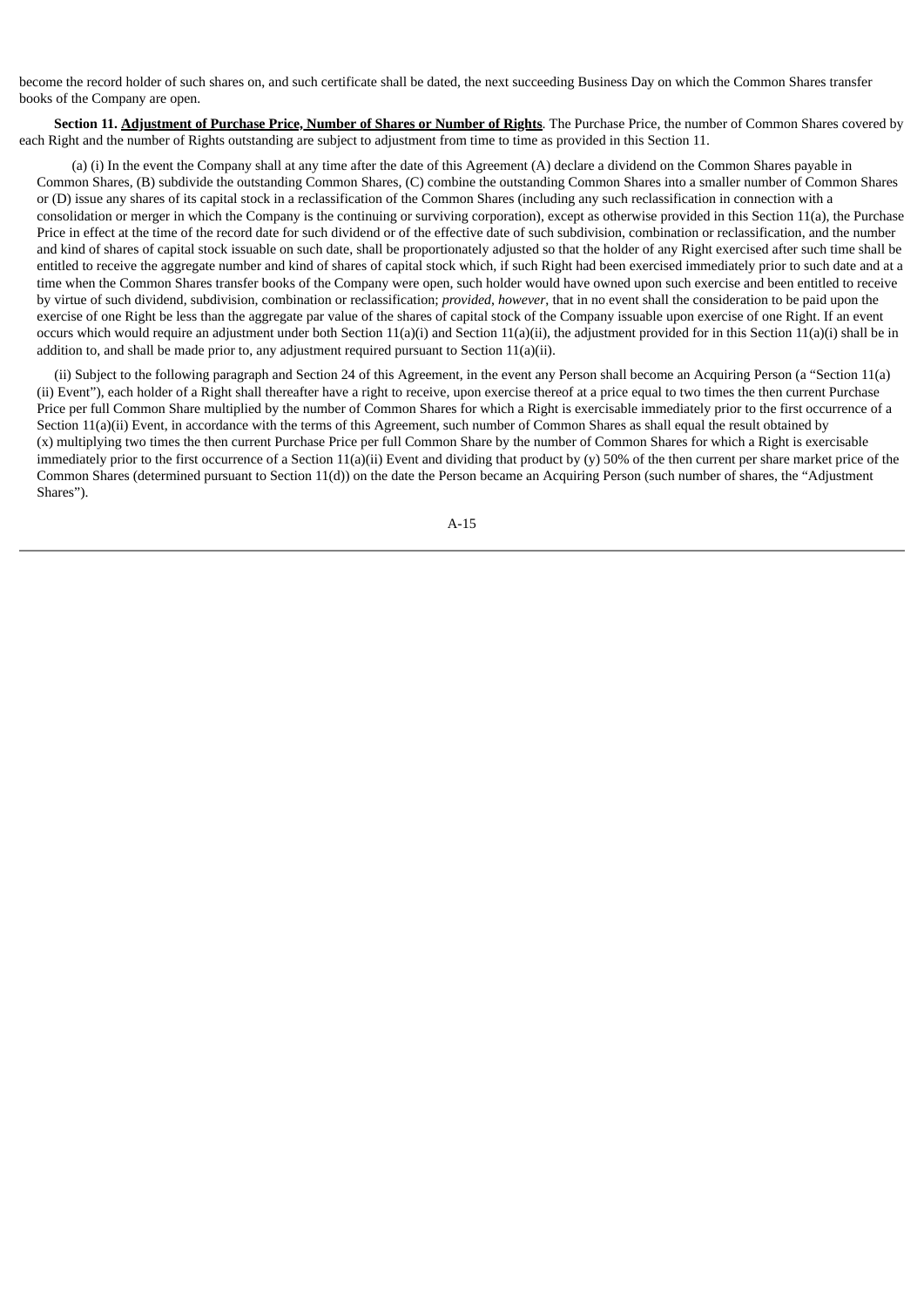From and after a Section 11(a)(ii) Event, any Rights that are or were beneficially owned by such Acquiring Person (or any Associate or Affiliate of such Acquiring Person) shall be void and any holder of such Rights shall thereafter have no right to exercise such Rights under any provision of this Agreement. No Right Certificate shall be issued pursuant to Section 3 or 6 that represents Rights beneficially owned by an Acquiring Person whose Rights would be void pursuant to the preceding sentence or any Associate or Affiliate thereof; no Right Certificate shall be issued at any time upon the transfer of any Rights to an Acquiring Person whose Rights would be void pursuant to the preceding sentence or any Associate or Affiliate thereof or to any nominee of such Acquiring Person, Associate or Affiliate; and any Right Certificate delivered to the Rights Agent for transfer to an Acquiring Person whose Rights would be void pursuant to the preceding sentence shall be cancelled. The Company shall use all reasonable efforts to ensure that the provisions of this paragraph are complied with, but shall have no liability to any holder of Right Certificates or other Person as a result of its failure to make any determinations with respect to an Acquiring Person or its Affiliates, Associates or transferees hereunder.

(iii) In the event that there shall not be sufficient Common Shares issued but not outstanding or authorized but unissued (and not reserved for issuance for purposes other than upon exercise of the Rights) to permit the exercise in full of the Rights in accordance with the foregoing subparagraph (ii), the Company shall: (A) determine the excess of (1) the value of the Adjustment Shares issuable upon the exercise of a Right (the "Current Value") over (2) the Purchase Price payable with respect to such Right (such excess, the "Spread"), and (B) with respect to each Right (subject to the second paragraph of Section 11(a)(ii)), make adequate provision to substitute for the Adjustment Shares, upon payment of the applicable Purchase Price, (1) cash, (2) a reduction in the Purchase Price, (3) Common Shares or other equity securities of the Company (including, without limitation, shares, or units of shares, of preferred stock, if any, which the Board has deemed to have the same value as Common Shares and which, in the written opinion of counsel addressed to such Board, may be issued without violating the representation in the sixth paragraph under the caption "Amendment of Articles of Incorporation to Authorize Preferred Stock" in the Company's Proxy Statement for its 1998 Annual Meeting of Shareholders (such shares of preferred stock, hereinafter referred to as "common stock equivalents")), (4) debt securities of the Company, (5) other assets or (6) any combination of the foregoing, having an aggregate value equal to the Current Value, where such aggregate value has been determined by the Board based upon the advice of a nationally recognized investment banking firm selected by the Board; provided, however, if the Company shall not have made adequate provision to substitute for the Adjustment Shares pursuant to clause (B) above within thirty (30) days following the occurrence of a Section 11(a)(ii) Event (the "Section 11(a)(ii) Trigger Date"), then the Company shall be obligated to deliver, upon the surrender for exercise of a Right and without requiring payment of any portion of the Purchase Price, Common Shares (to the extent available) and then, if necessary, cash, which shares and/or cash have an aggregate value equal to the Spread. If the Board shall determine in good faith that it is likely that sufficient additional Common Shares might be authorized for issuance for exercise in full of the Rights, the thirty (30) day period set forth above may be extended to the extent necessary,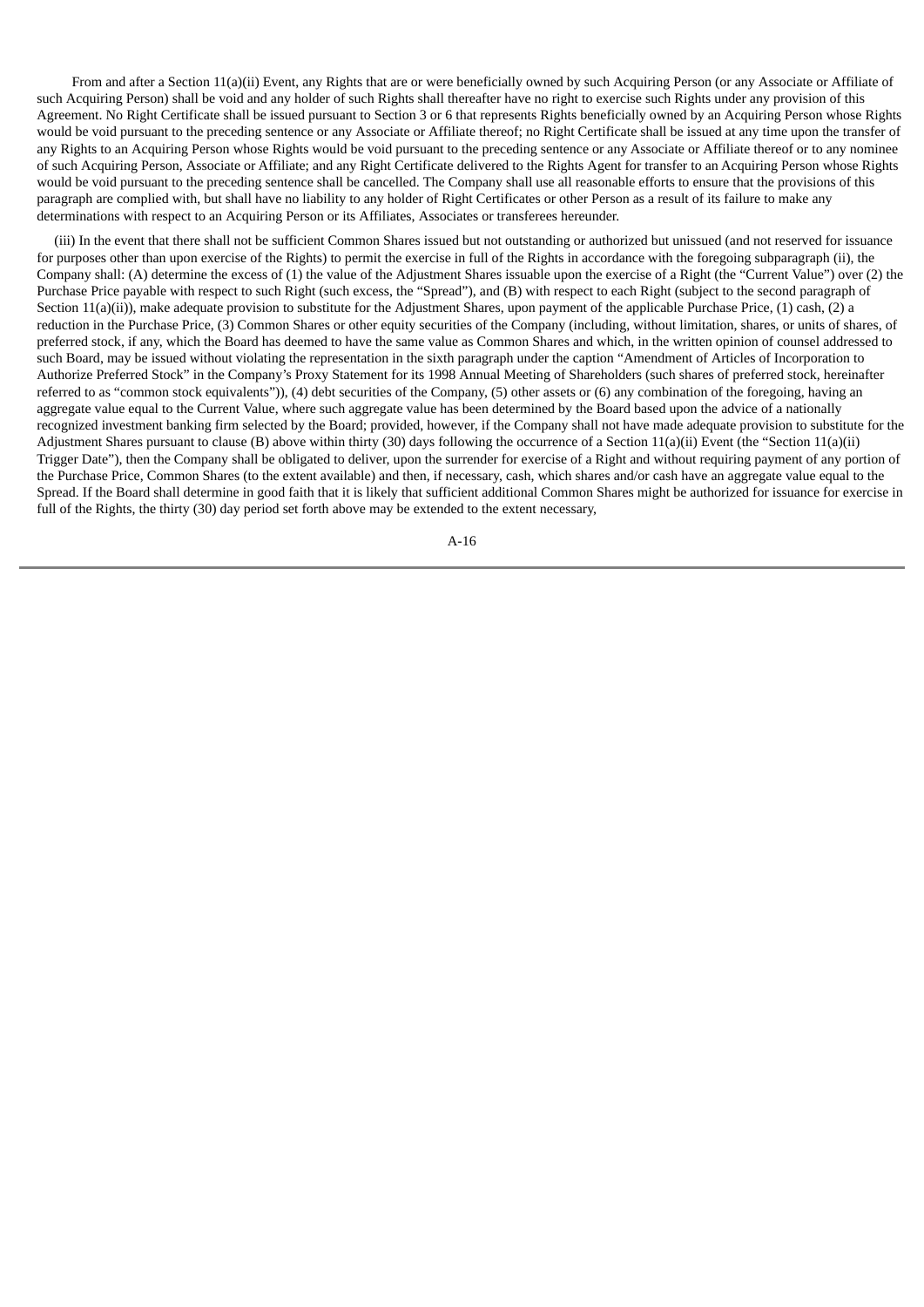but not more than ninety (90) days after the Section 11(a)(ii) Trigger Date, in order that the Company may seek shareholder approval for the authorization of such additional shares (such period, as it may be extended, the "Substitution Period"). To the extent that the Company determines that some action need be taken pursuant to the first and/or second sentences of this Section 11(a)(iii), the Company (x) shall provide, subject to the last paragraph of Section 11(a)(ii) hereof, that such action shall apply uniformly to all outstanding Rights, and (y) may suspend the exercisability of the Rights until the expiration of the Substitution Period to seek any authorization of additional shares and/or to decide the appropriate form of distribution to be made pursuant to such first sentence and to determine the value thereof. In the event of any such suspension, the Company shall issue a public announcement stating that the exercisability of the Rights has been temporarily suspended, as well as a public announcement at such time as the suspension is no longer in effect. For purposes of this Section 11(a)(iii), the value of the Common Shares shall be the current per share market price (as determined pursuant to Section 11(d) hereof) of the Common Shares on the Section 11(a)(ii) Trigger Date and the value of any "common stock equivalent" shall be deemed to have the same value as the Common Shares on such date.

(b) In case the Company shall fix a record date for the issuance of rights, options or warrants to all holders of Common Shares entitling them (for a period expiring within 45 calendar days after such record date) to subscribe for or purchase Common Shares (or securities convertible into Common Shares) at a price per Common Share (or having a conversion price per share, if a security convertible into Common Shares) less than the then current per share market price of the Common Shares (as defined in Section 11(d)) on such record date, the Purchase Price to be in effect after such record date shall be determined by multiplying the Purchase Price in effect immediately prior to such record date by a fraction, the numerator of which shall be the number of Common Shares outstanding on such record date plus the number of Common Shares which the aggregate offering price of the total number of Common Shares so to be offered (and/or the aggregate initial conversion price of the convertible securities so to be offered) would purchase at such current market price and the denominator of which shall be the number of Common Shares outstanding on such record date plus the number of additional Common Shares to be offered for subscription or purchase (or into which the convertible securities so to be offered are initially convertible); provided, however, that in no event shall the consideration to be paid upon the exercise of one Right be less than the aggregate par value of the shares of capital stock of the Company issuable upon exercise of one Right. In case such subscription price may be paid in a consideration part or all of which shall be in a form other than cash, the value of such consideration shall be as determined in good faith by the Board, whose determination shall be described in a statement filed with the Rights Agent. Common Shares owned by or held for the account of the Company shall not be deemed outstanding for the purpose of any such computation. Such adjustment shall be made successively whenever such a record date is fixed; and in the event that such rights, options or warrants are not so issued, the Purchase Price shall be adjusted to be the Purchase Price which would then be in effect if such record date had not been fixed.

(c) In case the Company shall fix a record date for the making of a distribution to all holders of the Common Shares (including any such distribution made in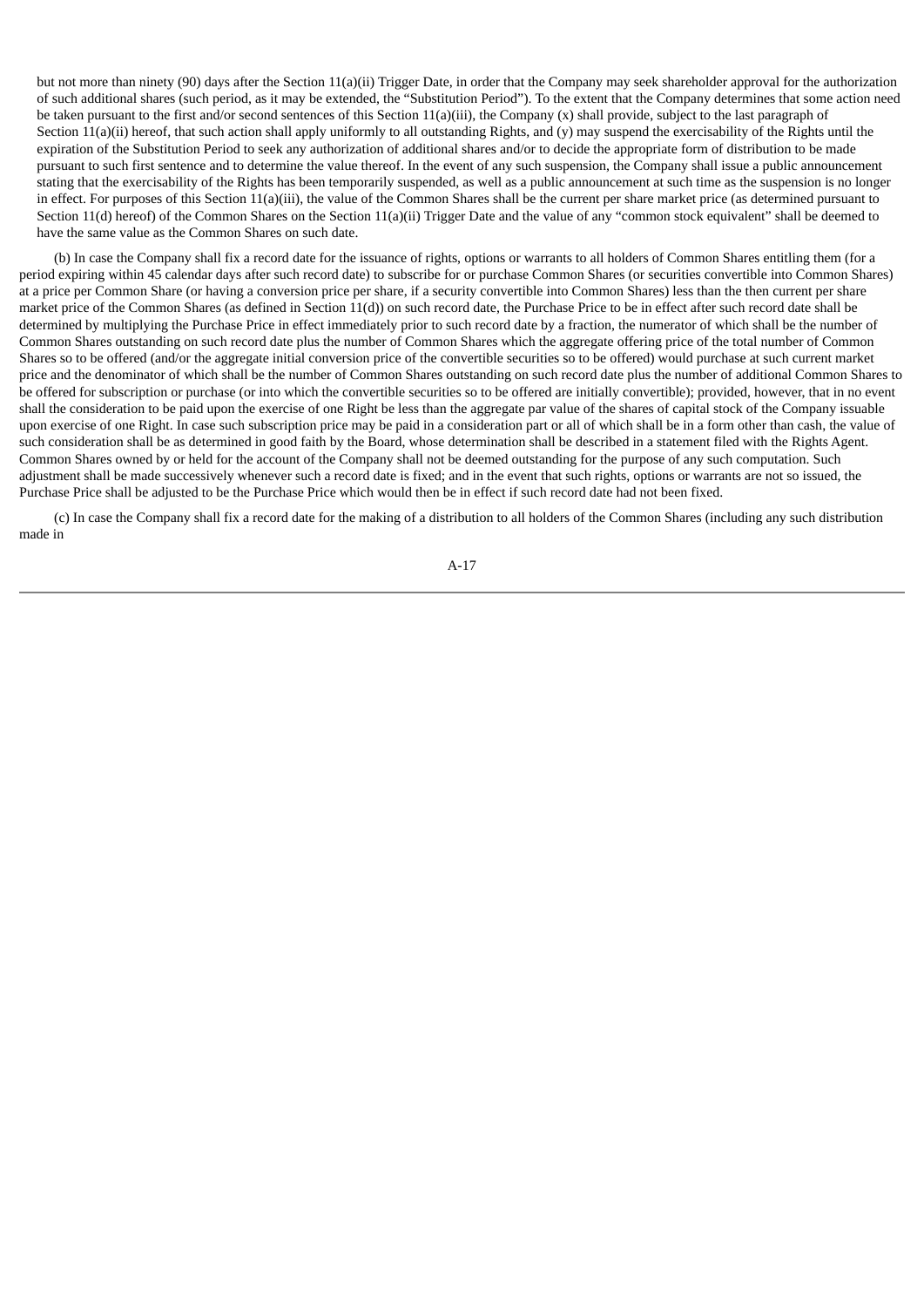connection with a consolidation or merger in which the Company is the continuing or surviving corporation) of evidences of indebtedness or assets (other than a regular quarterly cash dividend (it is understood that without creating any implication that an increase of more than such amount would cause a dividend to fail to satisfy such standard, an increase of not to exceed one cent per share, appropriately adjusted to reflect any stock split, stock dividend of similar transaction occurring after the date hereof, shall not cause a dividend not to be a regular quarterly cash dividend) or a dividend payable in Common Shares) or subscription rights or warrants (excluding those referred to in Section 11(b)), the Purchase Price to be in effect after such record date shall be determined by multiplying the Purchase Price in effect immediately prior to such record date by a fraction, the numerator of which shall be the then current per share market price of the Common Shares (as defined in Section 11(d)) on such record date, less the fair market value (as determined in good faith by the Board, whose determination shall be described in a statement filed with the Rights Agent) of the portion of the assets or evidences of indebtedness so to be distributed or of such subscription rights or warrants applicable to one Common Share and the denominator of which shall be such current per share market price of the Common Shares; *provided*, *however*, that in no event shall the consideration to be paid upon the exercise of one Right be less than the aggregate par value of the shares of capital stock of the Company to be issued upon exercise of one Right. Such adjustments shall be made successively whenever such a record date is fixed; and in the event that such distribution is not so made, the Purchase Price shall again be adjusted to be the Purchase Price which would then be in effect if such record date had not been fixed.

(d) For the purpose of any computation hereunder, the "current per share market price" of the Common Shares on any date shall be deemed to be the average of the daily closing prices per Common Share for the 30 consecutive Trading Days (as such term is hereinafter defined) immediately prior to such date; *provided*, *however*, that in the event that the current per share market price of the Common Shares is determined during a period following the announcement by the issuer of such Common Shares of (i) a dividend or distribution on such Common Shares payable in Common Shares or securities convertible into Common Shares, or (ii) any subdivision, combination or reclassification of Common Shares and prior to the expiration of 30 Trading Days after the ex-dividend date for such dividend or distribution, or the record date for such subdivision, combination or reclassification, then, and in each such case, the current per share market price shall be appropriately adjusted to reflect the current market price per Common Share. The closing price for each Trading Day shall be the last sale price, regular way, or, in case no such sale takes place on such day, the average of the closing bid and asked prices, regular way, in either case as reported in the principal consolidated transaction reporting system with respect to securities listed or admitted to trading on the New York Stock Exchange or, if the Common Shares are not listed or admitted to trading on the New York Stock Exchange, as reported in the principal consolidated transaction reporting system with respect to securities listed on the principal national securities exchange on which the Common Shares are listed or admitted to trading or, if the Common Shares are not listed or admitted to trading on any national securities exchange, the last quoted price or, if not so quoted, the average of the high bid and low asked prices in the over-the-counter market, as reported by the National Association of Securities Dealers, Inc. Automated Quotations System ("Nasdaq") or such other system then in use, or, if on any such date the Common Shares are not quoted by any such organization, the average of the closing bid and asked prices as furnished by a professional market maker making a market in the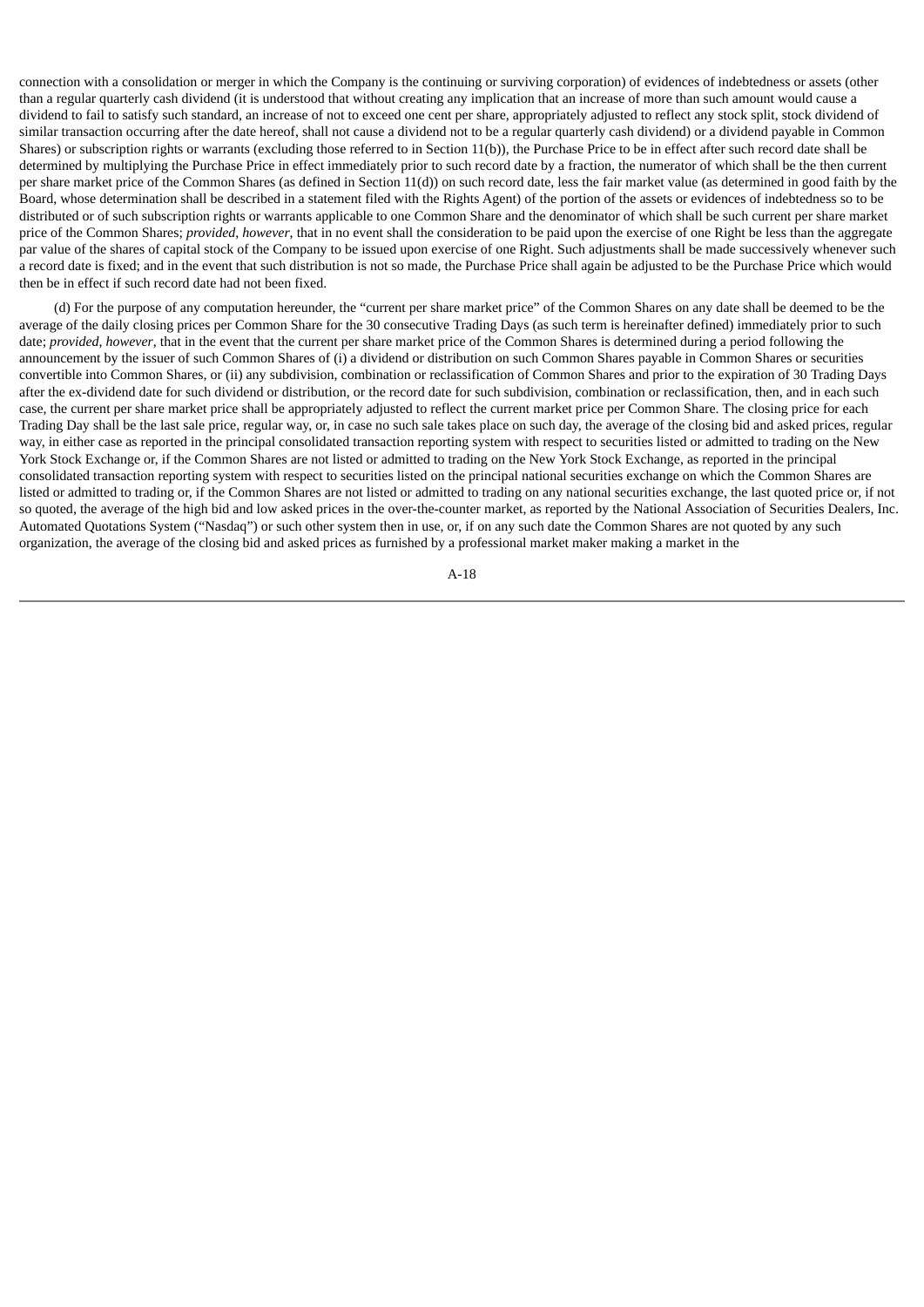Common Shares selected by the Board. The term "Trading Day" shall mean a day on which the principal national securities exchange on which the Common Shares are listed or admitted to trading is open for the transaction of business or, if the Common Shares are not listed or admitted to trading on any national securities exchange, a Business Day.

(e) No adjustment in the Purchase Price shall be required unless such adjustment would require an increase or decrease of at least 1% in the Purchase Price; *provided*, *however*, that any adjustments which by reason of this Section 11(e) are not required to be made shall be carried forward and taken into account in any subsequent adjustment. All calculations under this Section 11 shall be made to the nearest cent or to the nearest ten-thousandth of a share as the case may be. Notwithstanding the first sentence of this Section  $11(e)$ , any adjustment required by this Section 11 shall be made no later than the earlier of (i) three years from the date of the transaction which requires such adjustment or (ii) the Expiration Date.

(f) If, as a result of an adjustment made pursuant to Section 11(a), the holder of any Right thereafter exercised shall become entitled to receive any shares of capital stock of the Company other than Common Shares, thereafter the number of such other shares so receivable upon exercise of any Right shall be subject to adjustment from time to time in a manner and on terms as nearly equivalent as practicable to the provisions with respect to the Common Shares contained in this Section 11 and the provisions of Sections 7, 9, 10 and 14 with respect to the Common Shares shall apply on like terms to any such other shares.

(g) All Rights originally issued by the Company subsequent to any adjustment made to the Purchase Price hereunder shall evidence the right to purchase, at the adjusted Purchase Price, the number of Common Shares purchasable from time to time hereunder upon exercise of the Rights, all subject to further adjustment as provided herein.

(h) Unless the Company shall have exercised its election as provided in Section 11(i), upon each adjustment of the Purchase Price as a result of the calculations made in Section 11(b) and (c), each Right outstanding immediately prior to the making of such adjustment shall thereafter evidence the right to purchase, at the adjusted Purchase Price, that number of Common Shares (calculated to the nearest ten-thousandth of a Common Share) obtained by (i) multiplying (x) the number of Common Shares covered by a Right immediately prior to this adjustment by (y) the Purchase Price in effect immediately prior to such adjustment of the Purchase Price and (ii) dividing the product so obtained by the Purchase Price in effect immediately after such adjustment of the Purchase Price.

(i) The Company may elect on or after the date of any adjustment of the Purchase Price to adjust the number of Rights, in substitution for any adjustment in the number of Common Shares purchasable upon the exercise of a Right. Each of the Rights outstanding after such adjustment of the number of Rights shall be exercisable for the number of Common Shares for which a Right was exercisable immediately prior to such adjustment. Each Right held of record prior to such adjustment of the number of Rights shall become that number of Rights (calculated to the nearest one ten-thousandth) obtained by dividing the Purchase Price in effect immediately prior to adjustment of the Purchase Price by the Purchase Price in effect immediately after adjustment of the Purchase Price. The Company shall make a public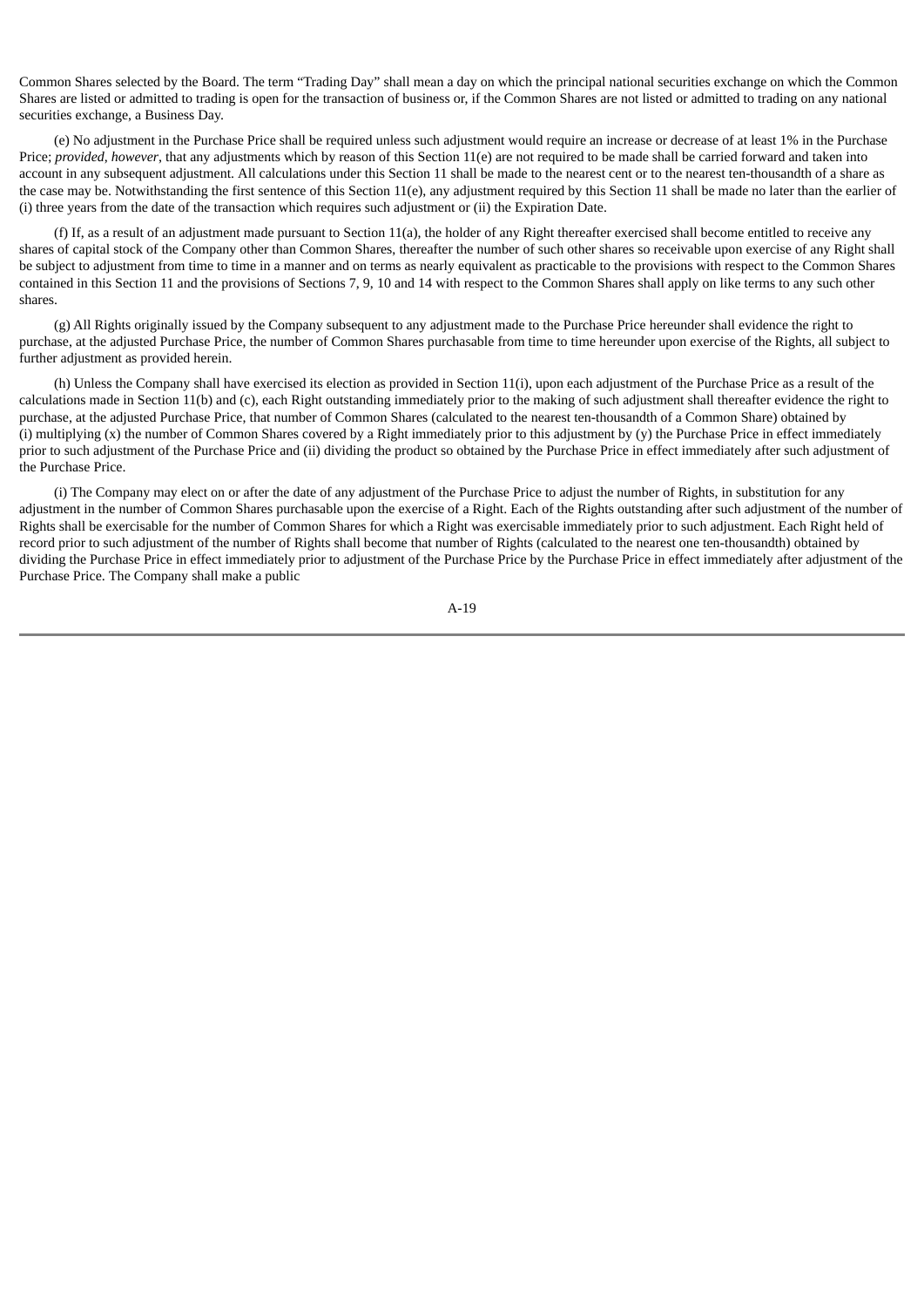announcement of its election to adjust the number of Rights, indicating the record date for the adjustment, and, if known at the time, the amount of the adjustment to be made. This record date may be the date on which the Purchase Price is adjusted or any day thereafter, but, if the Right Certificates have been issued, shall be at least 10 days later than the date of the public announcement. If Right Certificates have been issued, upon each adjustment of the number of Rights pursuant to this Section 11(i), the Company shall, as promptly as practicable, cause to be distributed to holders of record of Right Certificates on such record date Right Certificates evidencing, subject to Section 14 hereof, the additional Rights to which such holders shall be entitled as a result of such adjustment, or, at the option of the Company, shall cause to be distributed to such holders of record in substitution and replacement for the Right Certificates held by such holders prior to the date of adjustment, and upon surrender thereof, if required by the Company, new Right Certificates evidencing all the Rights to which such holders shall be entitled after such adjustment. Right Certificates so to be distributed shall be issued, executed and countersigned in the manner provided for herein and shall be registered in the names of the holders of record of Right Certificates on the record date specified in the public announcement.

(j) Irrespective of any adjustment or change in the Purchase Price or the number of Common Shares issuable upon the exercise of the Rights, the Right Certificates theretofore and thereafter issued may continue to express the Purchase Price and the number of Common Shares which were expressed in the initial Right Certificates issued hereunder.

(k) Before taking any action that would cause an adjustment reducing the Purchase Price below the par value, if any, of the Common Shares issuable upon exercise of the Rights, the Company shall take any corporate action which may, in the opinion of its counsel, be necessary in order that the Company may validly and legally issue fully paid and nonassessable (except as otherwise provided by any corporation law applicable to the Company) Common Shares at such adjusted Purchase Price.

(l) In any case in which this Section 11 shall require that an adjustment in the Purchase Price be made effective as of a record date for a specified event, the Company may elect to defer until the occurrence of such event the issuing to the holder of any Right exercised after such record date of the Common Shares and other capital stock or securities of the Company, if any, issuable upon such exercise over and above the number of Common Shares and other capital stock or securities of the Company, if any, issuable upon such exercise on the basis of the Purchase Price in effect prior to such adjustment; *provided*, *however*, that the Company shall deliver to such holder a due bill or other appropriate instrument evidencing such holder's right to receive such additional shares upon the occurrence of the event requiring such adjustment.

(m) Anything in this Section 11 to the contrary notwithstanding, the Company shall be entitled to make such reductions in the Purchase Price, in addition to those adjustments expressly required by this Section 11, as and to the extent that it in its sole discretion shall determine to be advisable in order that any consolidation or subdivision of the Common Shares, issuance wholly for cash of any Common Shares at less than the current market price, issuance wholly for cash of Common Shares or securities which by their terms are convertible into or exchangeable for Common Shares, dividends on Common Shares payable in Common Shares or

$$
A-20
$$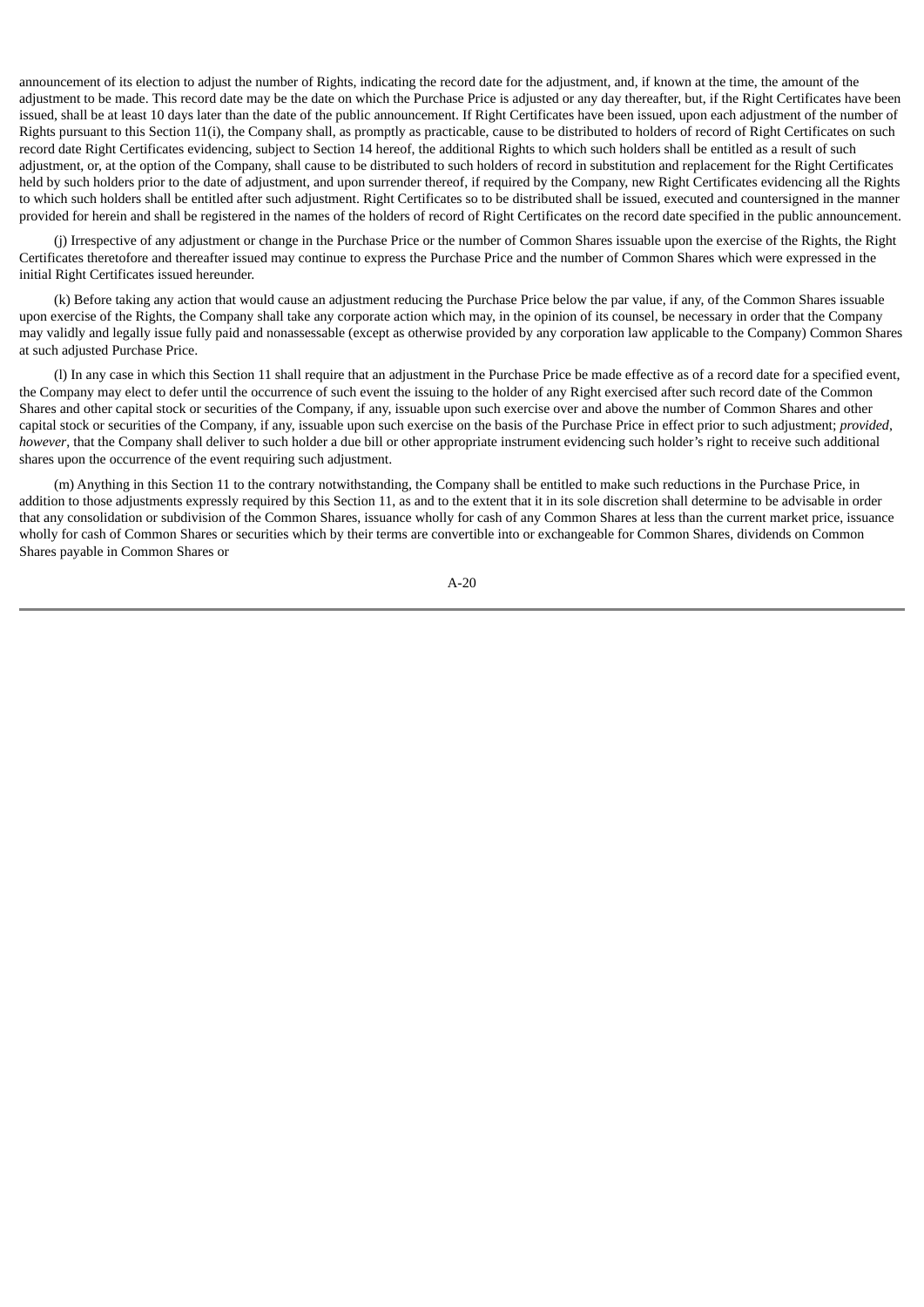issuance of rights, options or warrants referred to in Section 11(b), hereafter made by the Company to holders of its Common Shares shall not be taxable to such shareholders.

(n) The Company covenants and agrees that, after the Distribution Date, it will not, except as permitted by Section 23, Section 24 or Section 27 hereof, take (or permit any Subsidiary to take) any action if at the time such action is taken it is reasonably foreseeable that such action will diminish substantially or otherwise eliminate the benefits intended to be afforded by the Rights.

**Section 12. Certificate of Adjusted Purchase Price or Number of Shares**. Whenever an adjustment is made as provided in Section 11 hereof, the Company shall promptly (a) prepare a certificate setting forth such adjustment, and a brief statement of the facts accounting for such adjustment, (b) file with the Rights Agent and with each transfer agent for the Common Shares a copy of such certificate and (c) mail (or, if deemed appropriate by the Board, make available at no charge) a brief summary thereof to each holder of a Right Certificate in accordance with Section 25 hereof.

# **Section 13. [Reserved]**

# **Section 14. Fractional Rights and Fractional Shares.**

(a) The Company shall not be required to issue fractions of Rights or to distribute Right Certificates which evidence fractional Rights. In lieu of such fractional Rights, there shall be paid to the registered holders of the Right Certificates with regard to which such fractional Rights would otherwise be issuable, an amount in cash equal to the same fraction of the current market value of a whole Right. For the purposes of this Section 14(a), the current market value of a whole Right shall be the closing price of the Rights for the Trading Day immediately prior to the date on which such fractional Rights would have been otherwise issuable. The closing price for any day shall be the last sale price, regular way, or, in case no such sale takes place on such day, the average of the closing bid and asked prices, regular way, in either case as reported in the principal consolidated transaction reporting system with respect to securities listed or admitted to trading on the New York Stock Exchange or, if the Rights are not listed or admitted to trading on the New York Stock Exchange, as reported in the principal consolidated transaction reporting system with respect to securities listed on the principal national securities exchange on which the Rights are listed or admitted to trading or, if the Rights are not listed or admitted to trading on any national securities exchange, the last quoted price or, if not so quoted, the average of the high bid and low asked prices in the over-the-counter market, as reported by Nasdaq or such other system then in use or, if on any such date the Rights are not quoted by any such organization, the average of the closing bid and asked prices as furnished by a professional market maker making a market in the Rights selected by the Board. If on any such date no such market maker is making a market in the Rights the fair value of the Rights on such date as determined in good faith by the Board shall be used.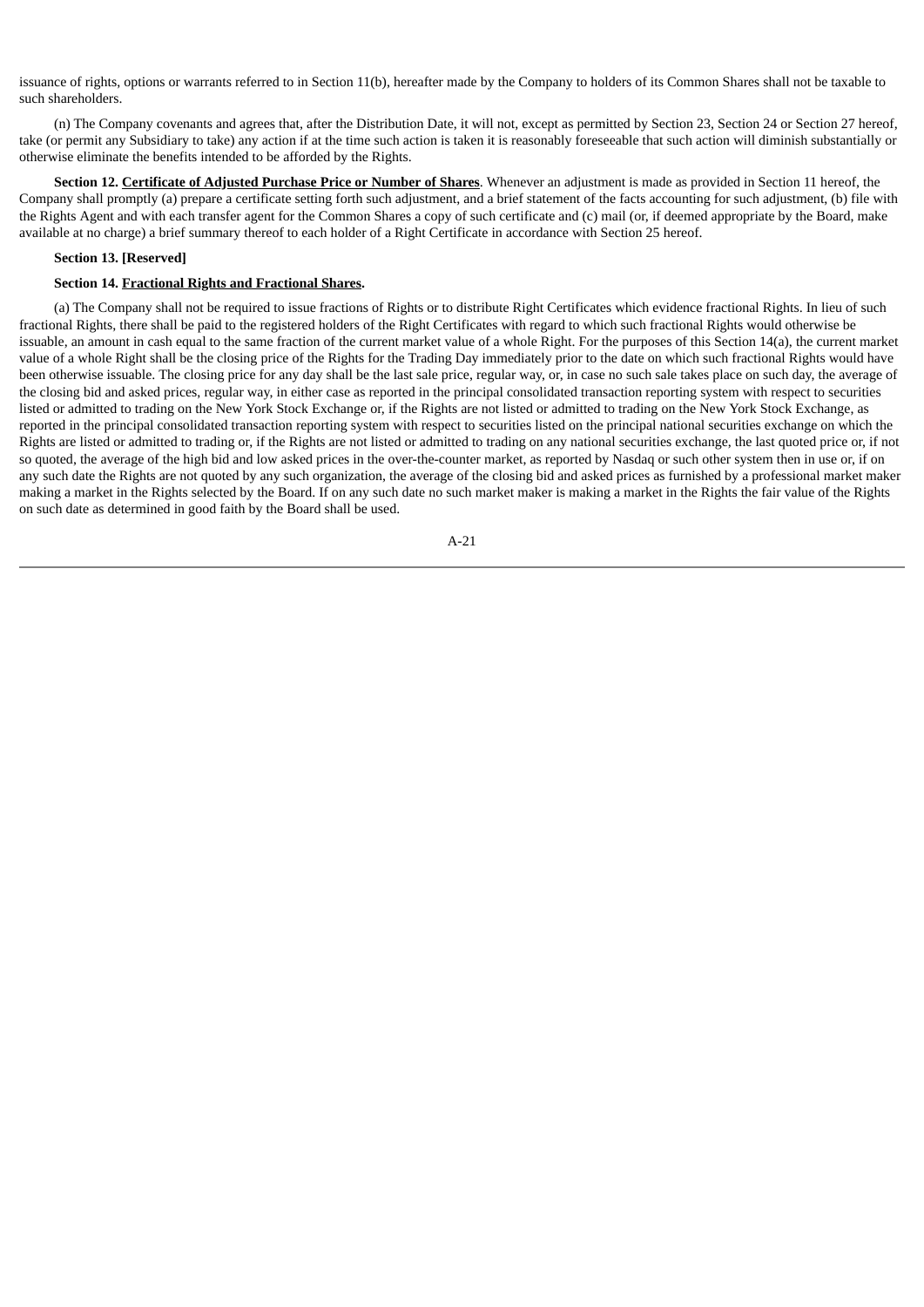(b) The Company shall not be required to issue fractions of Common Shares upon exercise or exchange of the Rights or to distribute certificates which evidence fractional Common Shares. In lieu of issuing fractional Common Shares equal to one-half of a Common Share or less upon the exercise of Rights, the Company shall pay to the registered holders of Right Certificates at the time such Rights are exercised as herein provided an amount in cash equal to the same fraction of the current market value of one Common Share. Any exercise of Rights that would entitle the holder thereof to receive any fraction of a Common Share greater than one-half of a Common Share shall be governed by Section 7(a) hereof. In lieu of issuing fractional Common Shares upon the exchange of Rights, the Company shall pay to the registered holders of Right Certificates at the time such Rights are exchanged as herein provided an amount in cash equal to the same fraction of the current market value of one Common Share. For purposes of this Section 14(b), the current market value of a Common Share shall be the closing price of a Common Share (as determined pursuant to the second sentence of Section 11(d) hereof) for the Trading Day immediately prior to the date of such exercise.

(c) The holder of a Right by the acceptance of the Right expressly waives his right to receive any fractional Rights or any fractional shares upon exercise of a Right (except as provided above).

**Section 15. Rights of Action**. All rights of action in respect of this Agreement, excepting the rights of action given to the Rights Agent under Section 18 hereof, are vested in the respective registered holders of the Right Certificates (and, prior to the Distribution Date, the registered holders of the Common Shares); and any registered holder of any Right Certificate (or, prior to the Distribution Date, of the Common Shares), without the consent of the Rights Agent or of the holder of any other Right Certificate (or, prior to the Distribution Date, of the Common Shares), may, in his own behalf and for his own benefit, enforce, and may institute and maintain any suit, action or proceeding against the Company to enforce, or otherwise act in respect of, his right to exercise the Rights evidenced by such Right Certificate in the manner provided in such Right Certificate and in this Agreement. Without limiting the foregoing or any remedies available to the holders of Rights, it is specifically acknowledged that the holders of Rights would not have an adequate remedy at law for any breach of this Agreement and will be entitled to specific performance of the obligations under, and injunctive relief against actual or threatened violations of the obligations of any Person subject to, this Agreement.

**Section 16. Agreement of Right Holders**. Every holder of a Right, by accepting the same, consents and agrees with the Company and the Rights Agent and with every other holder of a Right that:

(a) prior to the Distribution Date, the Rights will be transferable only in connection with the transfer of the Common Shares;

(b) after the Distribution Date, the Right Certificates are transferable only on the registry books of the Rights Agent if surrendered at the principal office of the Rights Agent, duly endorsed or accompanied by a proper instrument of transfer;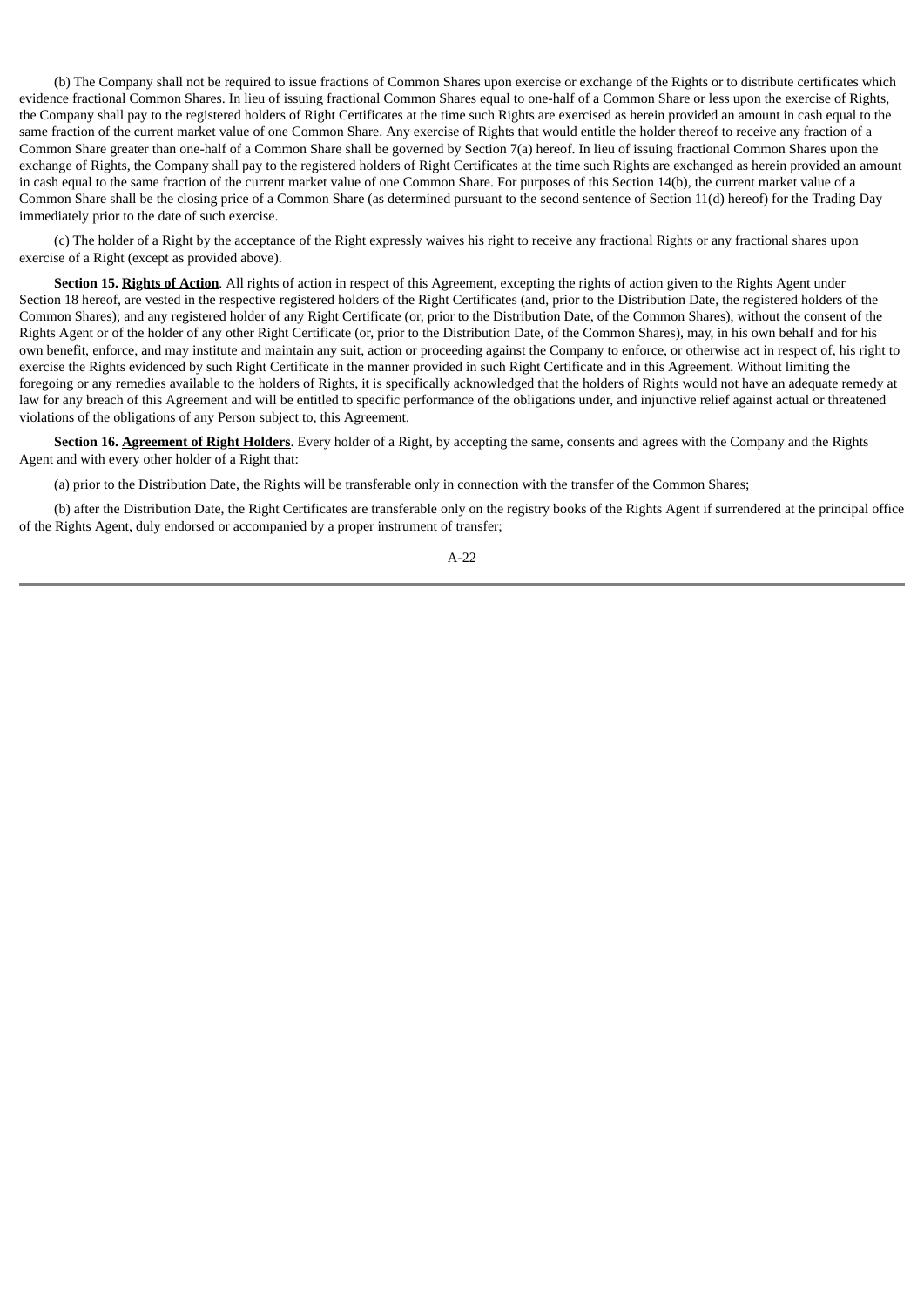(c) the Company and the Rights Agent may deem and treat the Person in whose name the Right Certificate (or, prior to the Distribution Date, the associated Common Shares certificate) is registered as the absolute owner thereof and of the Rights evidenced thereby (notwithstanding any notations of ownership or writing on the Right Certificates or the associated Common Shares certificate made by anyone other than the Company or the Rights Agent) for all purposes whatsoever, and neither the Company nor the Rights Agent shall be affected by any notice to the contrary; and

(d) notwithstanding anything in this Agreement to the contrary, neither the Company nor the Rights Agent shall have any liability to any holder of a Right or other Person as a result of its inability to perform any of its obligations under this Agreement by reason of any preliminary or permanent injunction or other order, decree or ruling issued by a court or competent jurisdiction or by a governmental, regulatory or administrative agency or commission, or any statute, rule, regulation or executive order promulgated or enacted by any governmental authority, prohibiting or otherwise restraining performance of such obligation; provided, however, the Company must use its best efforts to have any such order, decree or ruling lifted or otherwise overturned as soon as possible.

**Section 17. Right Certificate Holder Not Deemed a Shareholder**. No holder, as such, of any Right Certificate shall be entitled to vote, receive dividends or other distributions or be deemed for any purpose the holder of the Common Shares or any other securities of the Company which may at any time be issuable on the exercise of the Rights represented thereby, nor shall anything contained herein or in any Right Certificate be construed to confer upon the holder of any Right Certificate, as such, any of the rights of a shareholder of the Company or any right to vote for the election of directors or upon any matter submitted to shareholders at any meeting thereof, or to give or withhold consent to any corporate action, or to receive notice of meetings or other actions affecting shareholders (except as provided in Section 25 hereof), or to receive dividends or subscription rights, or otherwise, until the Right or Rights evidenced by such Right Certificate shall have been exercised in accordance with the provisions hereof.

## **Section 18. Concerning the Rights Agent.**

(a) The Company agrees to pay to the Rights Agent reasonable compensation for all services rendered by it hereunder and, from time to time, on demand of the Rights Agent, its reasonable expenses and counsel fees and other disbursements incurred in the administration and execution of this Agreement and the exercise and performance of its duties hereunder. The Company also agrees to indemnify the Rights Agent for, and to hold it harmless against, any loss, liability, or expense, incurred without negligence, bad faith or willful misconduct on the part of the Rights Agent, for anything done or omitted by the Rights Agent in connection with the acceptance and administration of this Agreement, including the costs and expenses of defending against any claim of liability in the premises.

(b) The Rights Agent shall be protected and shall incur no liability for, or in respect of any action taken, suffered or omitted by it in connection with, its administration of this Agreement in reliance upon any Right Certificate or certificate for the Common Shares or for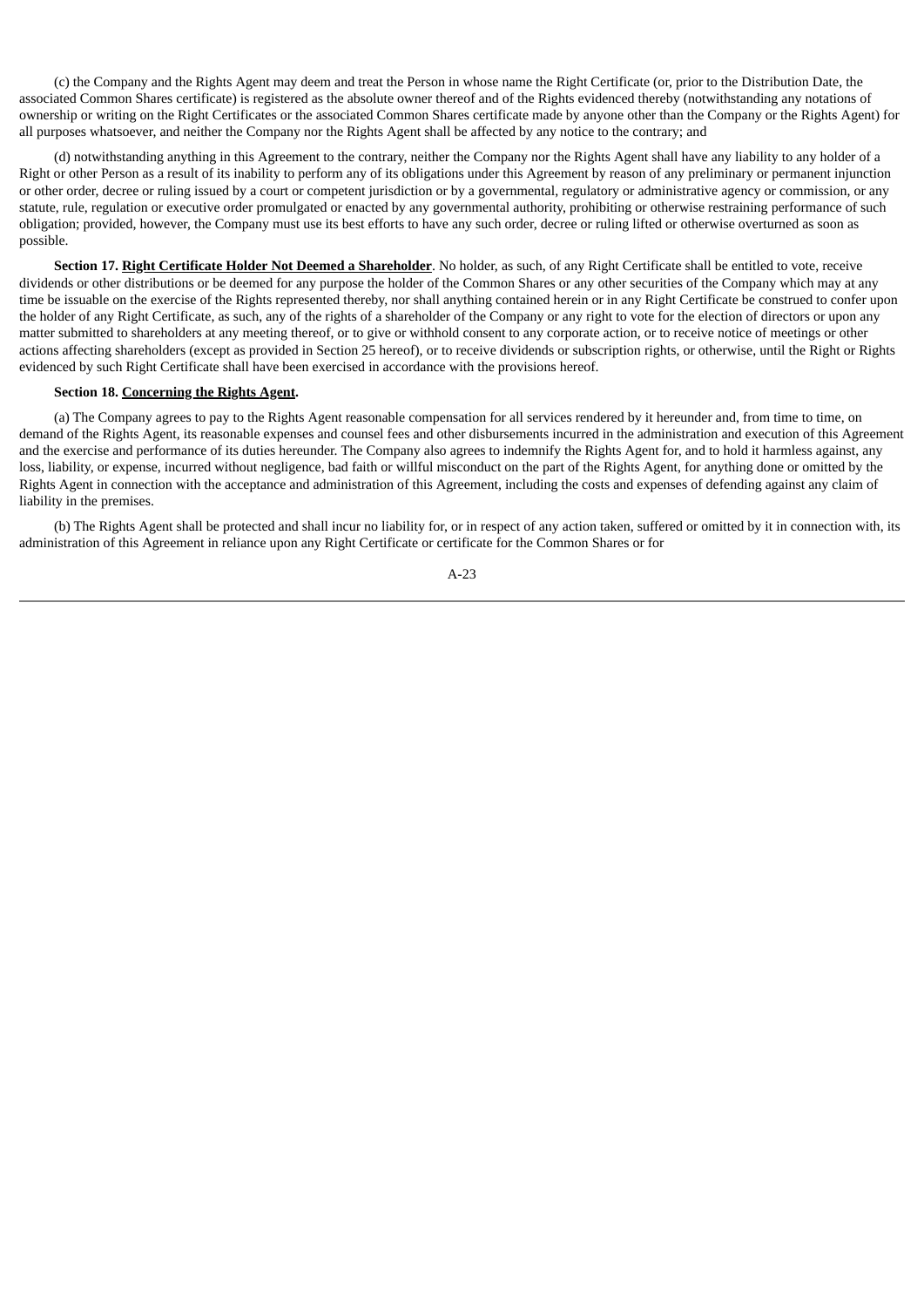other securities of the Company, instrument of assignment or transfer, power of attorney, endorsement, affidavit, letter, notice, direction, consent, certificate, statement, or other paper or document believed by it to be genuine and to be signed, executed and, where necessary, verified or acknowledged, by the proper Person or Persons, or otherwise upon the advice of counsel as set forth in Section 20 hereof.

### **Section 19. Merger or Consolidation or Change of Name of Rights Agent.**

(a) Any corporation into which the Rights Agent or any successor Rights Agent may be merged or with which it may be consolidated, or any corporation resulting from any merger or consolidation to which the Rights Agent or any successor Rights Agent shall be a party, or any corporation succeeding to the stock transfer or corporate trust business of the Rights Agent or any successor Rights Agent, shall be the successor to the Rights Agent under this Agreement without the execution or filing of any paper or any further act on the part of any of the parties hereto, *provided* that such corporation would be eligible for appointment as a successor Rights Agent under the provisions of Section 21 hereof. In case at the time such successor Rights Agent shall succeed to the agency created by this Agreement, any of the Right Certificates shall have been countersigned but not delivered, any such successor Rights Agent may adopt the countersignature of the predecessor Rights Agent and deliver such Right Certificates so countersigned; and in case at that time any of the Right Certificates shall not have been countersigned, any successor Rights Agent may countersign such Right Certificates either in the name of the predecessor Rights Agent or in the name of the successor Rights Agent; and in all such cases such Right Certificates shall have the full force provided in the Right Certificates and in this Agreement.

(b) In case at any time the name of the Rights Agent shall be changed and at such time any of the Right Certificates shall have been countersigned but not delivered, the Rights Agent may adopt the countersignature under its prior name and deliver Right Certificates so countersigned; and in case at that time any of the Right Certificates shall not have been countersigned, the Rights Agent may countersign such Right Certificates either in its prior name or in its changed name; and in all such cases such Right Certificates shall have the full force provided in the Right Certificates and in this Agreement.

**Section 20. Duties of Rights Agent**. The Rights Agent undertakes the duties and obligations imposed by this Agreement upon the following terms and conditions, by all of which the Company and the holders of Right Certificates, by their acceptance thereof, shall be bound:

(a) The Rights Agent may consult with legal counsel (who may be legal counsel for the Company), and the opinion of such counsel shall be full and complete authorization and protection to the Rights Agent as to any action taken or omitted by it in good faith and in accordance with such opinion.

(b) Whenever in the performance of its duties under this Agreement the Rights Agent shall deem it necessary or desirable that any fact or matter be proved or established by the Company prior to taking or suffering any action hereunder, such fact or matter (unless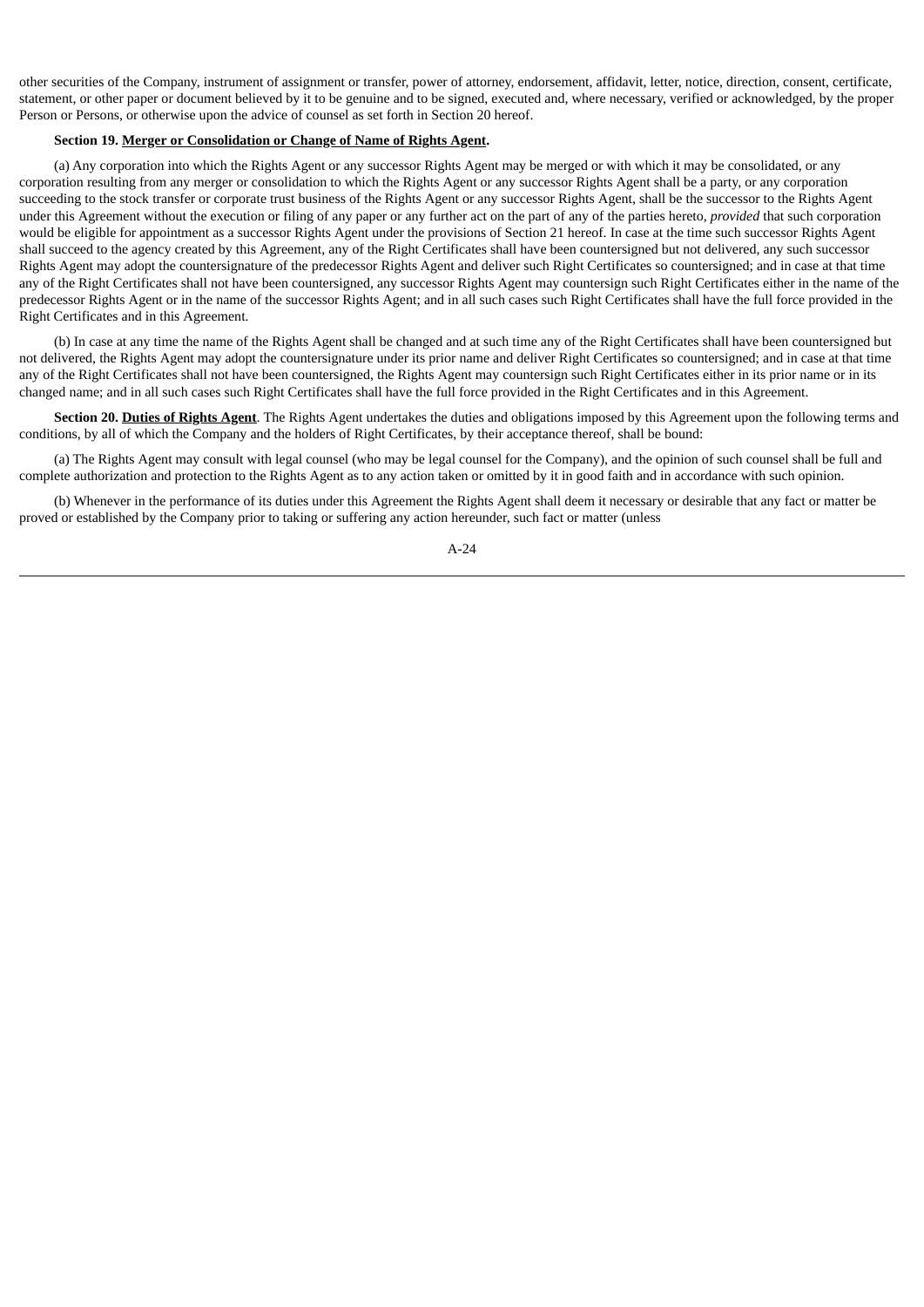other evidence in respect thereof be herein specifically prescribed) may be deemed to be conclusively proved and established by a certificate signed by the Chairman of the Board, the Chief Executive Officer, the President or any Vice President and by the Treasurer or any Assistant Treasurer or the Secretary or any Assistant Secretary of the Company and delivered to the Rights Agent; and such certificate shall be full authorization to the Rights Agent for any action taken or suffered in good faith by it under the provisions of this Agreement in reliance upon such certificate.

(c) The Rights Agent shall be liable hereunder to the Company and any other Person only for its own negligence, bad faith or willful misconduct.

(d) The Rights Agent shall not be liable for or by reason of any of the statements of fact or recitals contained in this Agreement or in the Right Certificates (except its countersignature thereof) or be required to verify the same, but all such statements and recitals are and shall be deemed to have been made by the Company only.

(e) The Rights Agent shall not be under any responsibility in respect of the validity of this Agreement or the execution and delivery hereof (except the due authorization, execution and delivery hereof by the Rights Agent) or in respect of the validity or execution of any Right Certificate (except its countersignature thereof); nor shall it be responsible for any breach by the Company of any covenant or condition contained in this Agreement or in any Right Certificate; nor shall it be responsible for any change in the exercisability of the Rights (including the Rights becoming void pursuant to Section 11(a)(ii) hereof) or any adjustment in the terms of the Rights (including the manner, method or amount thereof) provided for in Section 3, 11, 23 or 24, or the ascertaining of the existence of facts that would require any such change or adjustment (except with respect to the exercise of Rights evidenced by Right Certificates after actual notice that such change or adjustment is required); nor shall it by any act hereunder be deemed to make any representation or warranty as to the authorization or reservation of any Common Shares or other securities to be issued pursuant to this Agreement or any Right Certificate or as to whether any Common Shares or other securities will, when issued, be validly authorized and issued, fully paid and nonassessable.

(f) The Company agrees that it will perform, execute, acknowledge and deliver or cause to be performed, executed, acknowledged and delivered all such further and other acts, instruments and assurances as may reasonably be required by the Rights Agent for the carrying out or performing by the Rights Agent of the provisions of this Agreement.

(g) The Rights Agent is hereby authorized and directed to accept instructions with respect to the performance of its duties hereunder from any one of the Chairman of the Board, the Chief Executive Officer, the President, any Vice President, the Secretary, any Assistant Secretary, the Treasurer or any Assistant Treasurer of the Company, and to apply to such officers for advice or instructions in connection with its duties, and it shall not be liable for any action taken or suffered by it in good faith in accordance with instructions of any such officer or for any delay in acting while waiting for those instructions.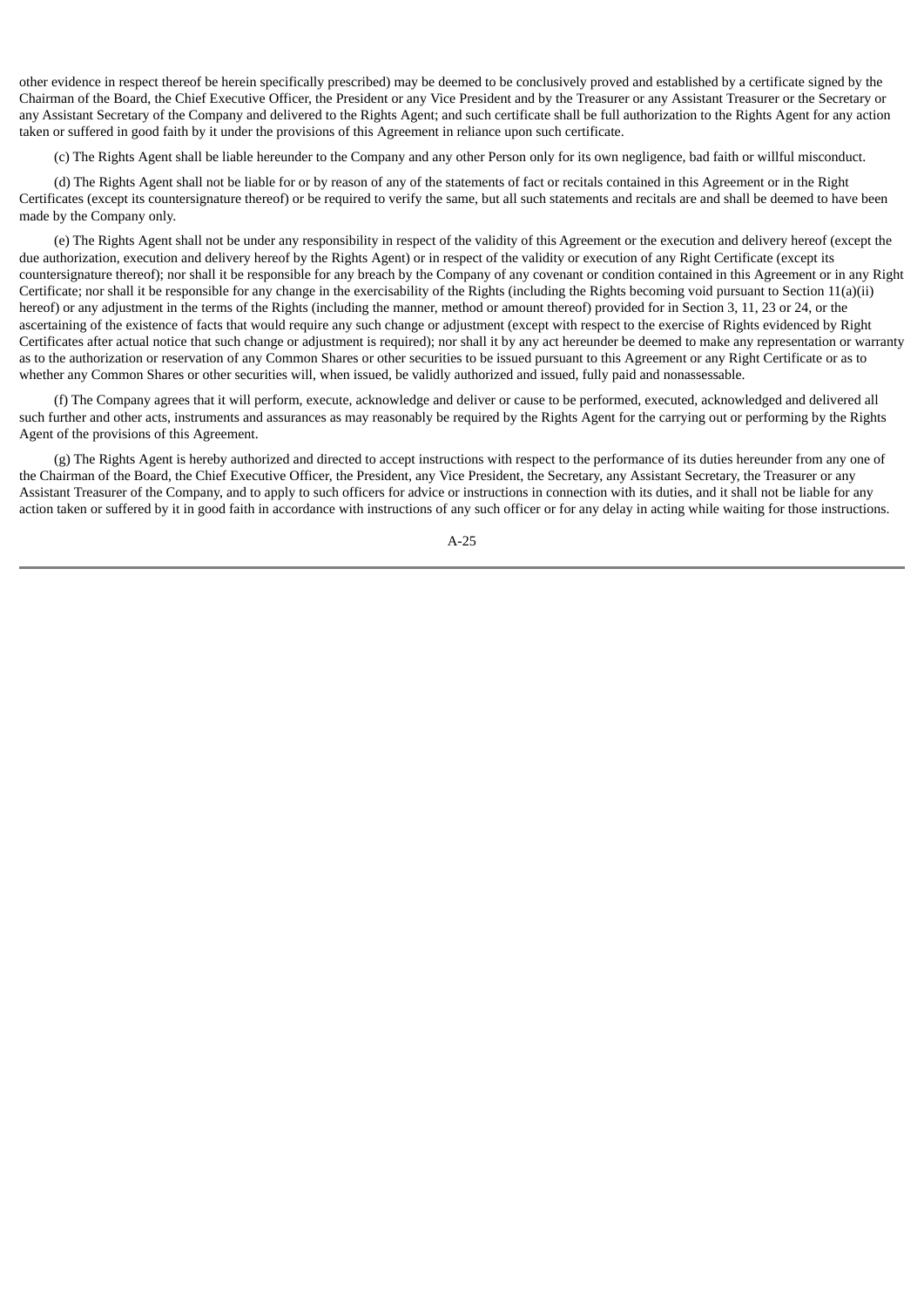(h) The Rights Agent and any shareholder, director, officer or employee of the Rights Agent may buy, sell or deal in, or act as the transfer agent for, any of the Rights, Common Shares or other securities of the Company or become pecuniarily interested in any transaction in which the Company may be interested, or contract with or lend money to the Company or otherwise act as fully and freely as though it were not Rights Agent under this Agreement. Nothing herein shall preclude the Rights Agent from acting in any other capacity for the Company or for any other legal entity.

(i) The Rights Agent may execute and exercise any of the rights or powers hereby vested in it or perform any duty hereunder either itself or by or through its attorneys or agents, and the Rights Agent shall not be answerable or accountable for any act, default, neglect or misconduct of any such attorneys or agents or for any loss to the Company resulting from any such act, default, neglect or misconduct, provided reasonable care was exercised in the selection and continued employment thereof.

**Section 21. Change of Rights Agent**. The Rights Agent or any successor Rights Agent may resign and be discharged from its duties under this Agreement upon 90 days' notice in writing mailed to the Company and to each transfer agent of the Common Shares by registered or certified mail and, if such resignation occurs after the Distribution Date, to the holders of the Right Certificates by first-class mail. The Company may remove the Rights Agent or any successor Rights Agent upon 90 days' notice in writing, mailed to the Rights Agent or successor Rights Agent, as the case may be, and to each transfer agent of the Common Shares by registered or certified mail and, if such removal occurs after the Distribution Date, to the holders of the Right Certificates by first-class mail. If the Rights Agent and the transfer agent of the Common Shares are the same Person, the appointment of a successor transfer agent for the Common Shares shall without any further action be the appointment of such Person as successor Rights Agent. If the Rights Agent and the transfer agent of the Common Shares are the same Person, notwithstanding the foregoing notice provisions, (a) prior to the Distribution Date, no notice of resignation or removal need be given to holders of the Rights, and (b) a resignation notice from, and a removal notice to, the Rights Agent shall be given upon such number of days' notice as is specified in the agreement governing the Rights Agent's services as transfer agent, as such agreement may be amended from time to time. If the Rights Agent and the transfer agent are not the same Person and the Rights Agent shall resign or be removed or shall otherwise become incapable of acting, the Company shall appoint a successor to the Rights Agent. If the Company shall fail to make such appointment within a period of 90 days after giving notice of such removal or after it has been notified in writing of such resignation or incapacity by the resigning or incapacitated Rights Agent or by the holder of a Right Certificate (who shall, with such notice, submit his Right Certificate for inspection by the Company), then the registered holder of any Right Certificate may apply to any court of competent jurisdiction for the appointment of a new Rights Agent. Any successor Rights Agent, whether appointed by the Company or by such a court, shall be (a) a legal business entity organized and doing business under the laws of the United States or of the State of New York or the State of Wisconsin (or of any other state of the United States so long as such entity is authorized to do business as a banking institution in the State of New York or the State of Wisconsin), in good standing, having an office or agency in the State of Wisconsin or the State of New York, which is authorized under such laws to exercise corporate trust, stock transfer or shareholder services powers and is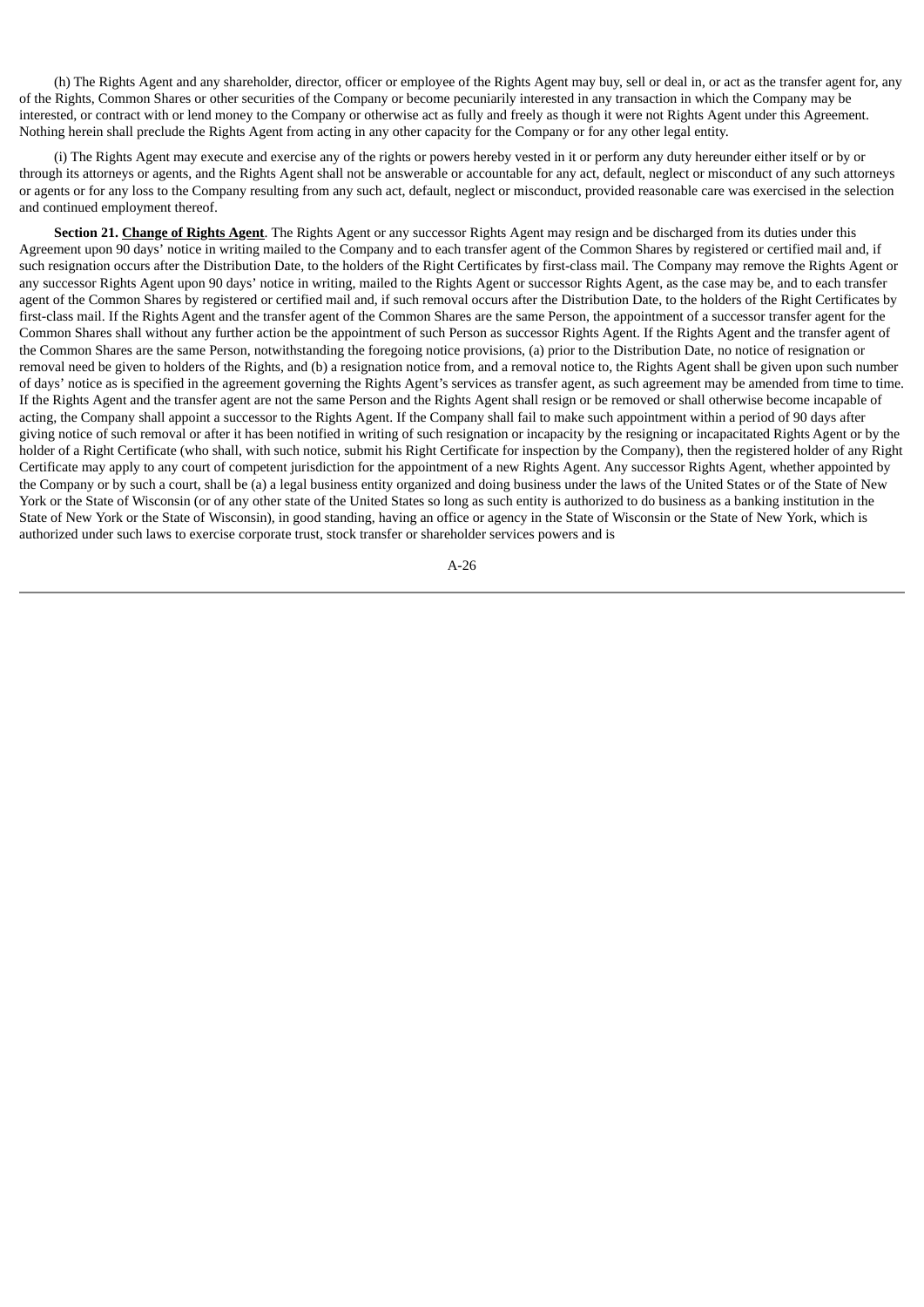subject to supervision or examination by federal or state authority and which has at the time of its appointment as Rights Agent a combined capital and surplus of at least \$50 million, or (b) an Affiliate of a legal business entity described in clause (a) of this sentence. After appointment, the successor Rights Agent shall be vested with the same powers, rights, duties and responsibilities as if it had been originally named as Rights Agent without further act or deed; but the predecessor Rights Agent shall deliver and transfer to the successor Rights Agent any property at the time held by it hereunder, and execute and deliver any further assurance, conveyance, act or deed necessary for the purpose. Not later than the effective date of any such appointment the Company shall file notice thereof in writing with the predecessor Rights Agent and each transfer agent of the Common Shares and, if such appointment occurs after the Distribution Date, mail a notice thereof in writing to the registered holders of the Right Certificates. Failure to give any notice provided for in this Section 21, however, or any defect therein, shall not affect the legality or validity of the resignation or removal of the Rights Agent or the appointment of the successor Rights Agent, as the case may be.

**Section 22. Issuance of New Right Certificates**. Notwithstanding any of the provisions of this Agreement or of the Rights to the contrary, the Company may, at its option, issue new Right Certificates evidencing Rights in such form as may be approved by the Board to reflect any adjustment or change in the Purchase Price and the number or kind or class of shares or other securities or property purchasable under the Right Certificates made in accordance with the provisions of this Agreement. In addition, in connection with the issuance or sale by the Company of Common Shares following the Distribution Date and prior to the Expiration Date, the Company (a) will, with respect to Common Shares so issued or sold pursuant to the exercise, exchange or conversion of securities (other than Rights) issued prior to the Distribution Date that are exercisable or exchangeable for, or convertible into, Common Shares and (b) may, in any other case, if deemed necessary, appropriate or desirable by the Board, issue Right Certificates representing an equivalent number of Rights as would have been issued in respect of such Common Shares if they had been issued or sold prior to the Distribution Date, as appropriately adjusted as provided herein as if they had been so issued or sold; provided, however, that (i) no such Right Certificate will be issued if, and to the extent that, in its good faith judgment the Board determines that the issuance of such Right Certificate could have a material adverse tax consequence to the Company or to the Person to whom or which such Right Certificate otherwise would be issued and (ii) no such Right Certificate will be issued if, and to the extent that, appropriate adjustment otherwise has been made in lieu of the issuance thereof.

### **Section 23. Redemption.**

(a) The Rights may be redeemed by action of the Board pursuant to subsection (b) of this Section 23 and shall not be redeemed in any other manner.

(b) The Board may, at its option, at any time prior to such time as any Person becomes an Acquiring Person, redeem all but not less than all the then outstanding Rights at a redemption price of \$0.001 per Right, appropriately adjusted to reflect any stock split, stock dividend or similar transaction occurring after the date hereof (such redemption price being hereinafter referred to as the "Redemption Price"). The redemption of the Rights by the Board

$$
A-27
$$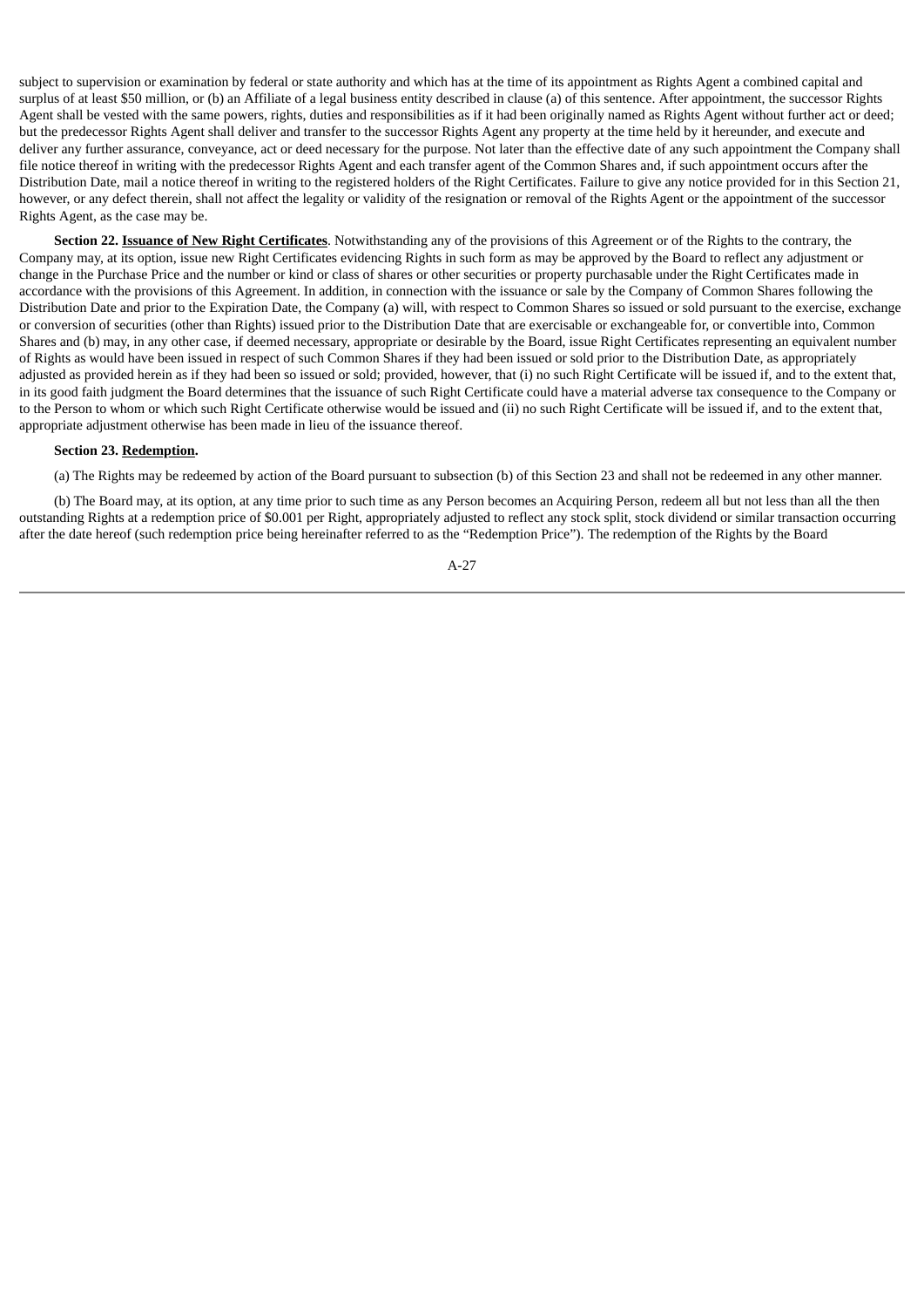may be made effective at such time on such basis and with such conditions as the Board in its sole discretion may establish.

(c) Immediately upon the effectiveness of the action of the Board ordering the redemption of the Rights pursuant to subsection (b) of this Section 23, and without any further action and without any notice, the right to exercise the Rights will terminate and the only right thereafter of the holders of Rights shall be to receive the Redemption Price. The Company shall promptly give public notice of any such redemption; *provided*, *however*, that the failure to give, or any defect in, any such notice shall not affect the validity of such redemption. Within 10 days after the effectiveness of the action of the Board ordering the redemption of the Rights pursuant to subsection (b), the Company shall mail a notice of redemption to all the holders of the then outstanding Rights at their last addresses as they appear upon the registry books of the Rights Agent or, prior to the Distribution Date, on the registry books of the transfer agent for the Common Shares. Any notice which is mailed in the manner herein provided shall be deemed given, whether or not the holder receives the notice. Each such notice of redemption will state the method by which the payment of the Redemption Price will be made. Neither the Company nor any of its Affiliates or Associates may redeem, acquire or purchase for value any Rights at any time in any manner other than that specifically set forth in this Section 23 or in Section 24 hereof, and other than in connection with the purchase of Common Shares prior to the Distribution Date.

# **Section 24. Exchange.**

(a) The Board may, at its option, at any time after any Person becomes an Acquiring Person, exchange all or part of the then outstanding and exercisable Rights (which shall not include Rights that have become void pursuant to the provisions of Section 11(a)(ii) hereof) for Common Shares at an exchange ratio of one Common Share per Right, appropriately adjusted to reflect any stock split, stock dividend or similar transaction occurring after the date hereof (such exchange ratio being hereinafter referred to as the "Exchange Ratio"). Notwithstanding the foregoing, the Board shall not be empowered to effect such exchange at any time after an Acquiring Person becomes the Beneficial Owner of 50% or more of the Common Shares then outstanding. The exchange of the Rights by the Board may be made effective as such time, on such basis and with such conditions as the Board in its sole discretion may establish. Prior to effecting an exchange pursuant to this Section 24, the Board may direct the Company to enter into a trust agreement in such form and with such terms as the Board shall approve (the "Trust Agreement"). If the Board so directs, the Company shall enter into the Trust Agreement and shall issue to the trust created by the Trust Agreement (the "Trust") all of the Common Shares or common stock equivalents, to the extent applicable pursuant to Section 24(c), issuable pursuant to the exchange (and any cash in lieu of fractional shares), and all Persons entitled to receive shares pursuant to the exchange shall be entitled to receive such Common Shares or common stock equivalents (and any dividends or distributions made thereon after the date on which such shares are deposited in the Trust and any cash in lieu of fractional shares) only from the Trust and solely upon compliance with the relevant terms and provisions of the Trust Agreement.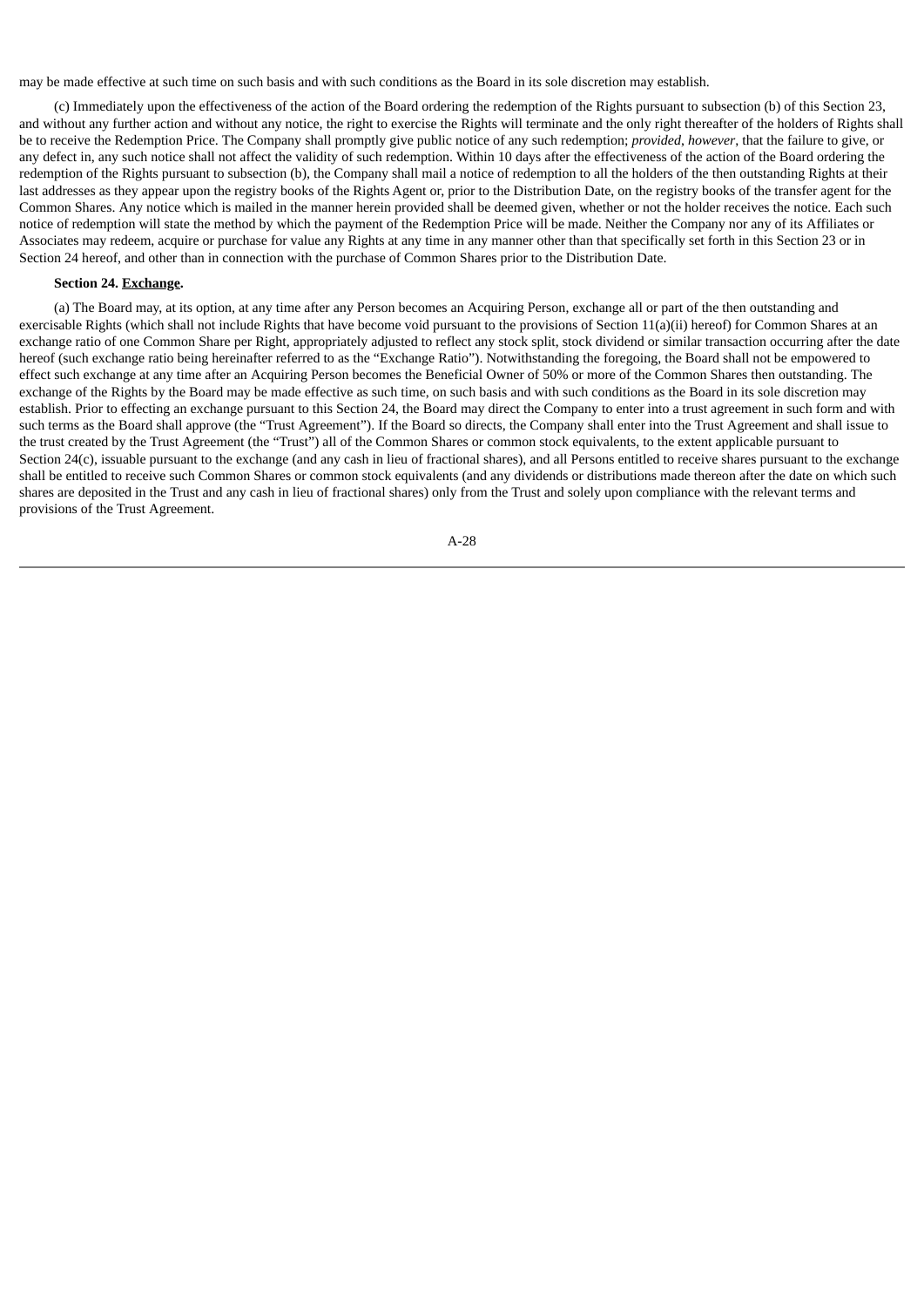(b) Immediately upon the action of the Board ordering the exchange of any Rights pursuant to subsection (a) of this Section 24 and without any further action and without any notice, the right to exercise such Rights shall terminate and the only right thereafter of a holder of such Rights shall be to receive that number of Common Shares equal to the number of such Rights held by such holder multiplied by the Exchange Ratio. The Company shall promptly give public notice of any such exchange; *provided*, *however*, that the failure to give, or any defect in, such notice shall not affect the validity of such exchange. The Company promptly shall mail a notice of any such exchange to all of the holders of such Rights at their last addresses as they appear upon the registry books of the Rights Agent. Any notice which is mailed in the manner herein provided shall be deemed given, whether or not the holder receives the notice. Each such notice of exchange will state the method by which the exchange of the Common Shares for Rights will be effected and, in the event of any partial exchange, the number of Rights which will be exchanged. Any partial exchange shall be effected pro rata based on the number of Rights (other than Rights which have become void pursuant to the provisions of Section 11(a)(ii) hereof) held by each holder of Rights.

(c) In any exchange pursuant to this Section 24, the Company, at its option, may substitute common stock equivalents (as such term is defined in Section 11(a)(iii) hereof) for some or all of the Common Shares exchangeable for Rights.

(d) In the event that there shall not be sufficient Common Shares or common stock equivalents issued but not outstanding or authorized but unissued to permit any exchange of Rights as contemplated in accordance with this Section 24, the Company shall take all such action as may be necessary to authorize additional Common Shares or common stock equivalents for issuance upon exchange of the Rights.

### **Section 25. Notice of Certain Events.**

(a) In case the Company shall propose, after the Distribution Date, (i) to pay any dividend payable in stock of any class to the holders of Common Shares or to make any other distribution to the holders of Common Shares (other than a regular quarterly cash dividend), (ii) to offer to the holders of Common Shares rights or warrants to subscribe for or to purchase any additional Common Shares or shares of stock of any class or any other securities, rights or options, (iii) to effect any reclassification of Common Shares (other than a reclassification involving only the subdivision of outstanding Common Shares), (iv) to effect any consolidation or merger into or with (other than a merger of a Subsidiary into or with the Company), to effect any share exchange with or to effect any sale or other transfer (or to permit one or more of its Subsidiaries to effect any sale or other transfer), in one or more transactions, of 50% or more of the assets or earning power of the Company and its Subsidiaries (taken as a whole) to, any other Person, or (v) to effect the liquidation, dissolution or winding up of the Company, then, in each such case, the Company shall give to each holder of a Right Certificate, in accordance with Section 26 hereof, a notice of such proposed action, which shall specify the record date for the purposes of such stock dividend, or distribution of rights or warrants, or the date on which such reclassification, consolidation, merger, share exchange, sale, transfer, liquidation, dissolution, or winding up is to take place and the date of participation therein by the holders of the Common Shares if any such date is to be fixed, and such notice shall be so given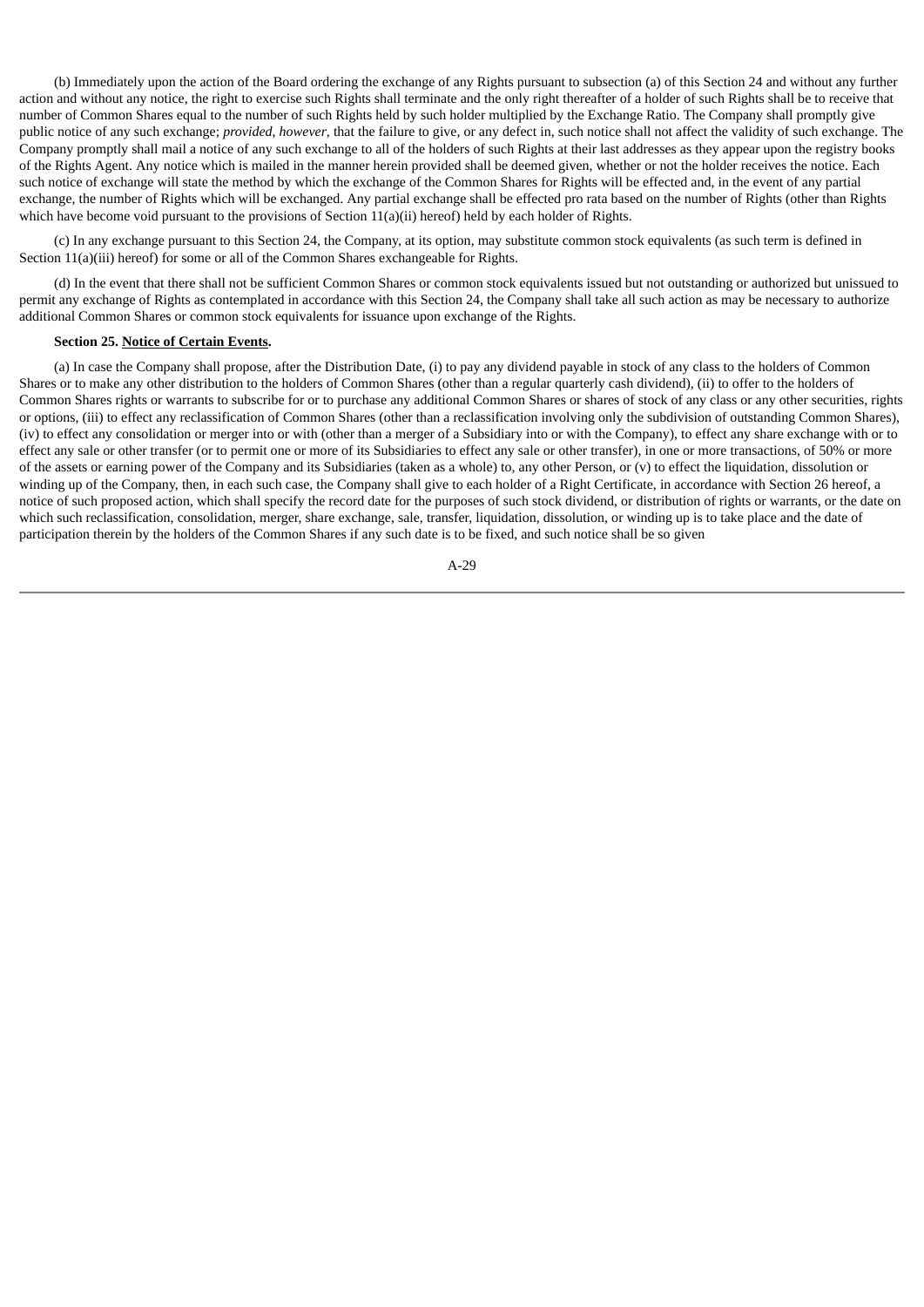in the case of any action covered by clause (i) or (ii) above at least 10 days prior to the record date for determining holders of Common Shares for purposes of such action, and in the case of any such other action, at least 10 days prior to the date of the taking of such proposed action or the date of participation therein by the holders of the Common Shares, whichever shall be the earlier.

(b) In case a Section 11(a)(ii) Event shall occur, then (i) the Company shall as soon as practicable thereafter give to each holder of a Right Certificate, in accordance with Section 26 hereof, a notice of the occurrence of such event, which notice shall include a brief summary of the Section 11(a)(ii) Event and the consequences thereof to holders of Rights.

## **Section 26. Notices.**

(a) Notices or demands authorized by this Agreement to be given or made by the Rights Agent or by the holder of any Right Certificate to or on the Company shall be sufficiently given or made if sent by overnight delivery service or registered or certified mail, postage prepaid, addressed (until another address is filed in writing with the Rights Agent) as follows:

MGIC Investment Corporation 250 East Kilbourn Avenue Milwaukee, Wisconsin 53202 Attention: Secretary

(b) Subject to the provisions of Section 21 hereof, any notice or demand authorized by this Agreement to be given or made by the Company or by the holder of any Right Certificate to or on the Rights Agent shall be sufficiently given or made if sent by overnight delivery service or registered or certified mail, postage prepaid, addressed (until another address is filed in writing with the Company) as follows:

Wells Fargo Bank, National Association Attn: Wells Fargo Shareowner Services Manager of Account Administration 161 North Concord Exchange South St. Paul, Minnesota 55075-1139

(c) Notices or demands authorized by this Agreement to be given or made by the Company or the Rights Agent to the holder of any Right Certificate shall be sufficiently given or made if sent by first-class mail, postage prepaid, addressed to such holder at the address of such holder as shown on the registry books of the Company.

**Section 27. Supplements and Amendments**. Prior to the Distribution Date and subject to the penultimate sentence of this Section 27, the Company may and the Rights Agent shall, if the Company so directs, supplement or amend any provision of this Agreement without the approval of any holders of certificates representing Common Shares. From and after the Distribution Date and subject to the penultimate sentence of this Section 27, the Company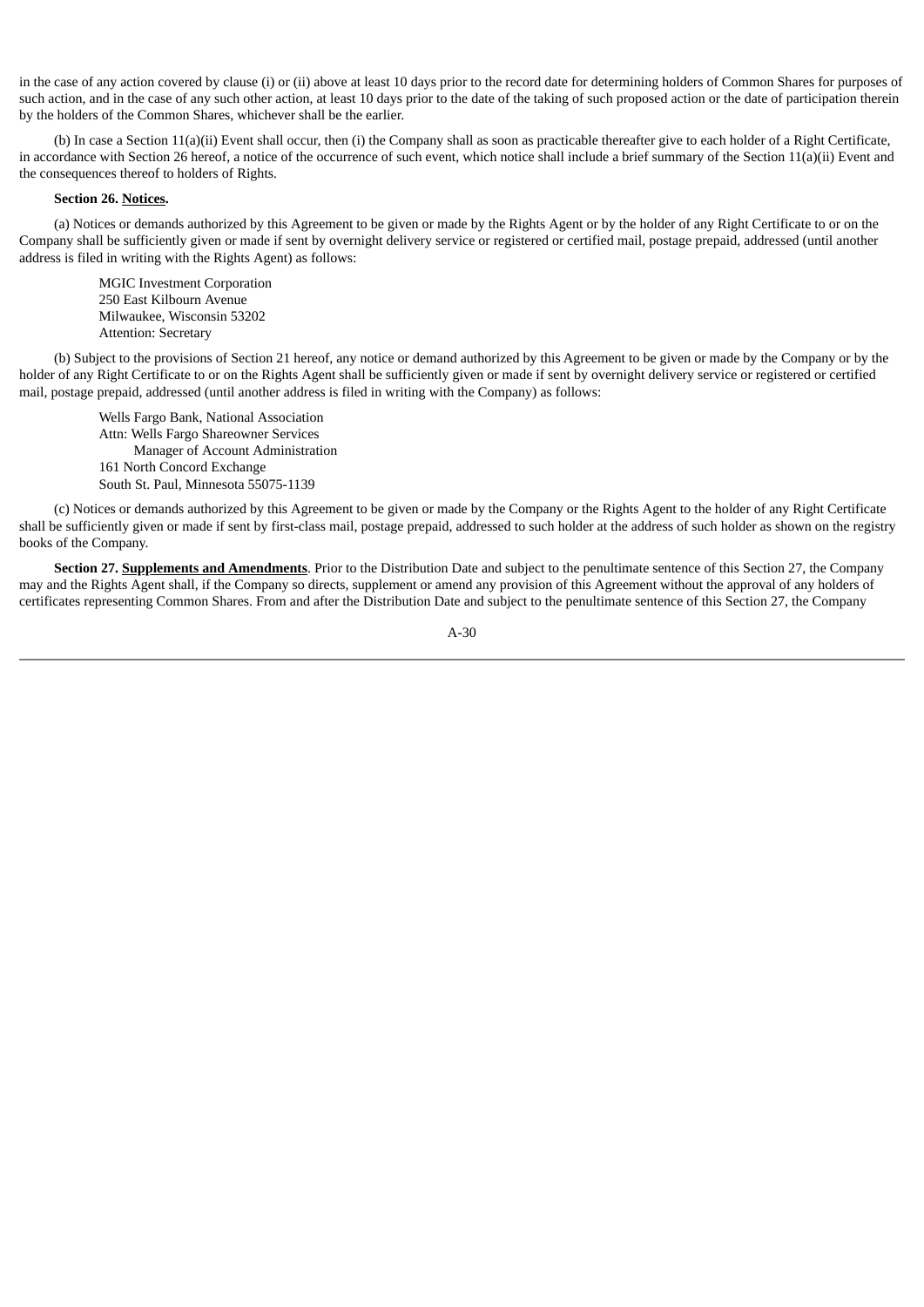and the Rights Agent shall, if the Company so directs, supplement or amend this Agreement without the approval of any holders of Right Certificates in order (i) to cure any ambiguity, (ii) to correct or supplement any provision contained herein which may be defective or inconsistent with any other provision herein, (iii) to shorten or lengthen any time period hereunder, or (iv) to change or supplement the provisions hereunder in any manner which the Company may deem necessary or desirable and which shall not adversely affect the interests of the holders of Right Certificates (other than an Acquiring Person or an Affiliate or Associate of an Acquiring Person); *provided*, that from and after the Distribution Date this Agreement may not be supplemented or amended to lengthen, pursuant to clause (iii) of this sentence, (A) a time period relating to when the Rights may be redeemed at such time as the Rights are not then redeemable, or (B) any other time period unless such lengthening is for the purpose of protecting, enhancing or clarifying the rights of, and/or the benefits to, the holders of Rights. Upon the delivery of a certificate from an appropriate officer of the Company which states that the proposed supplement or amendment is in compliance with the terms of this Section 27, the Rights Agent shall execute such supplement or amendment. Notwithstanding anything contained in this Agreement to the contrary, no supplement or amendment shall be made which reduces the then effective Redemption Price or moves to an earlier date the then effective Final Expiration Date. Prior to the Distribution Date, the interests of the holders of Rights shall be deemed coincident with the interests of the holders of Common Shares.

**Section 28. Successors**. All the covenants and provisions of this Agreement by or for the benefit of the Company or the Rights Agent shall bind and inure to the benefit of their respective successors and assigns hereunder.

**Section 29. Benefits of this Agreement**. Nothing in this Agreement shall be construed to give to any Person other than the Company, the Rights Agent and the registered holders of the Right Certificates (and, prior to the Distribution Date, the Common Shares) any legal or equitable right, remedy or claim under this Agreement; but this Agreement shall be for the sole and exclusive benefit of the Company, the Rights Agent and the registered holders of the Right Certificates (and, prior to the Distribution Date, the Common Shares).

**Section 30. Severability**. If any term, provision, covenant or restriction of this Agreement is held by a court of competent jurisdiction or other authority to be invalid, void or unenforceable, the remainder of the terms, provisions, covenants and restrictions of this Agreement shall remain in full force and effect and shall in no way be affected, impaired or invalidated, *provided* that nothing contained in this Section 30 will affect the ability of the Company under the provisions of Section 27 to supplement or amend this Agreement to replace such invalid, void or unenforceable term, provision, covenant or restriction with a legal, valid and enforceable term, provision, covenant or restriction.

**Section 31. Governing Law**. This Agreement and each Right Certificate issued hereunder shall be deemed to be a contract made under the laws of the State of Wisconsin and for all purposes shall be governed by and construed in accordance with the laws of such State applicable to contracts to be made and performed entirely within such State.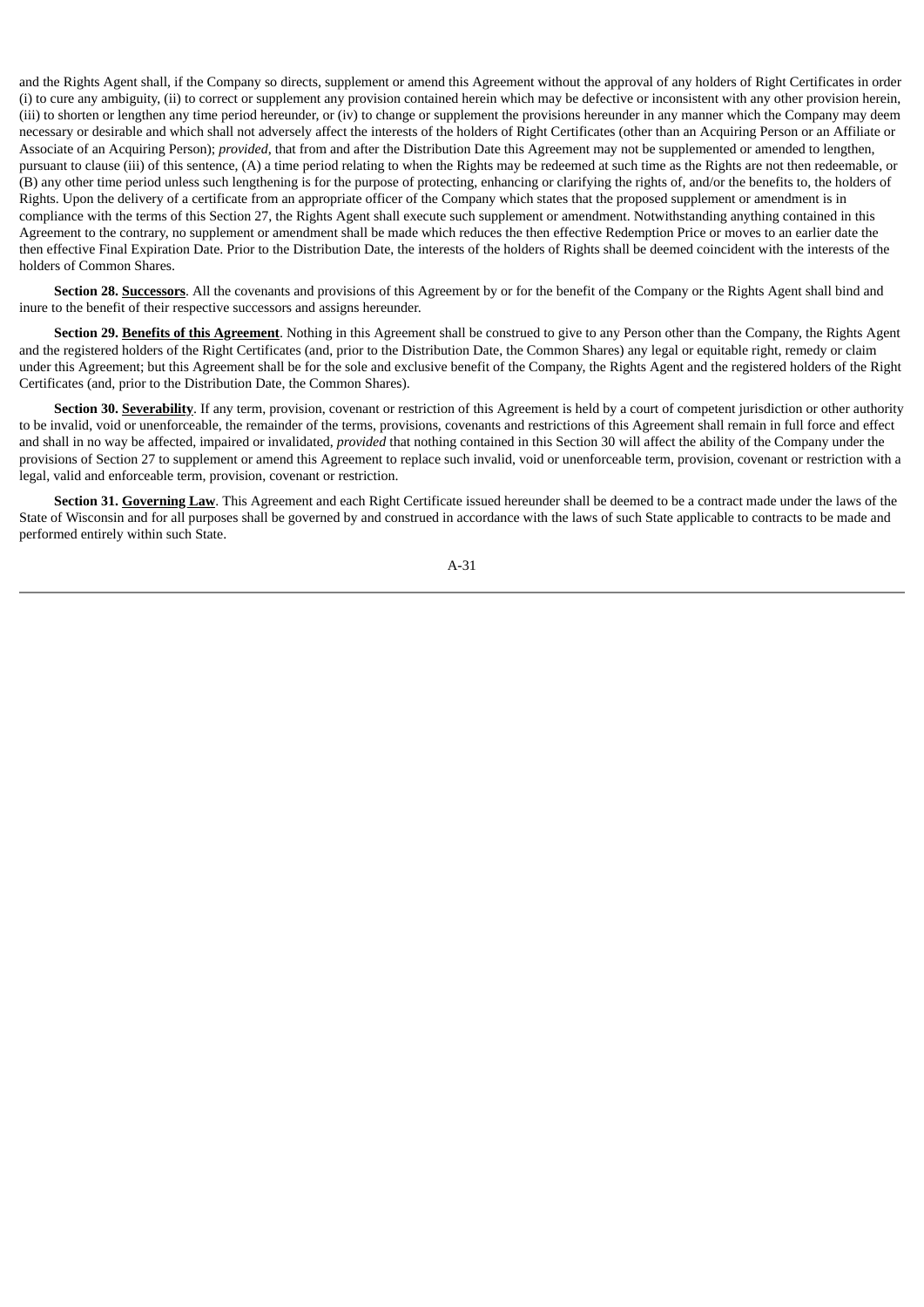**Section 32. Counterparts**. This Agreement may be executed in any number of counterparts and each of such counterparts shall for all purposes be deemed to be an original, and all such counterparts shall together constitute but one and the same instrument.

**Section 33. Descriptive Headings; Interpretation**. Descriptive headings of the several Sections of this Agreement are inserted for convenience only and shall not control or affect the meaning or construction of any of the provisions hereof. Any reference in this Agreement to a statutory or regulatory provision includes a reference to any successor provision thereof.

**Section 34. Determinations and Actions by the Board**. The Board shall have the exclusive power and authority to administer this Agreement and to exercise all rights and powers specifically granted to the Board or to the Company, or as may be necessary or advisable in the administration of this Agreement, including, without limitation, the right and power to (a) interpret the provisions of this Agreement, and (b) make all determinations deemed necessary or advisable for the administration of this Agreement (including a determination to redeem or not redeem the Rights or to amend the Agreement and any determination as to whether actions of any Person shall be such as to cause such Person to beneficially own Common Shares or to become an Acquiring Person). All such actions, calculations, interpretations and determinations (including, for purposes of clause (ii) below, all omissions with respect to the foregoing) which are done or made by the Board of the Company in good faith, shall (i) be final, conclusive and binding on the Company, the Rights Agent, the holders of the Rights and all other parties, and (ii) not subject the Board of the Company to any liability to the holders of the Rights.

**Section 35. Book-Entry**. Reference in this Agreement to certificates for Common Shares includes, in the case of uncertificated Common Shares, the balances indicated in the book-entry account system of the transfer agent for the Common Shares, and prior to the Distribution Date, any uncertificated Common Shares shall also evidence the associated Rights. Any legend required to be placed on any certificate for Common Shares may instead be included on any book-entry confirmation or notification to the registered holder of such Common Shares.

**Section 36. Amendment and Restatement**. This Agreement amends and restates the Original Rights Agreement in its entirety, effective at the Amendment Effective Time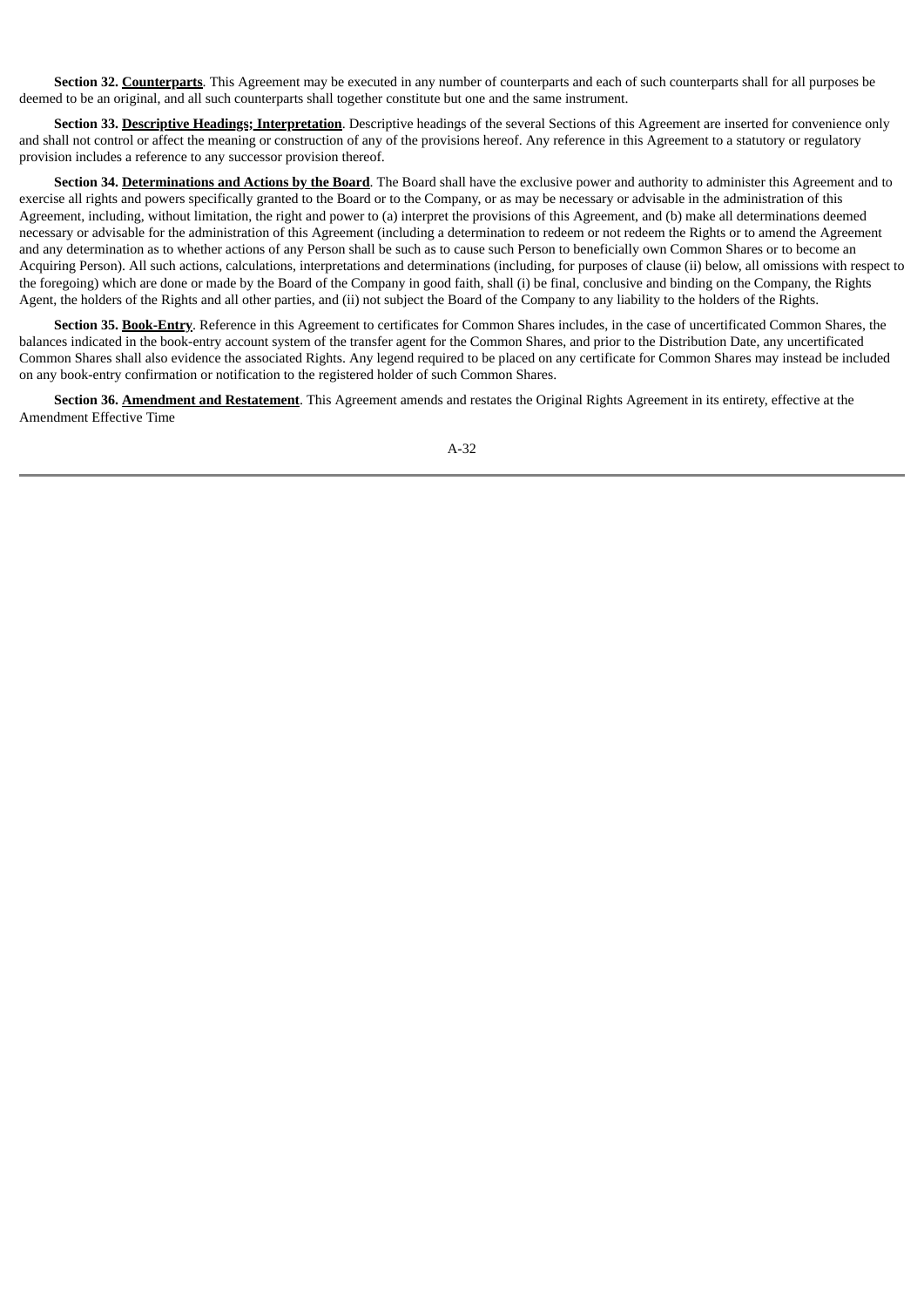**IN WITNESS WHEREOF**, the parties hereto have caused this Agreement to be duly executed and attested, all as of the day and year first above written.

# MGIC INVESTMENT CORPORATION

By: /s/ Joseph J. Ziino, Jr. By: /s/ Jeffrey H. Lane Title: Assistant Secretary Title: Executive Vice President WELLS FARGO BANK, NATIONAL ASSOCIATION Attest: By: /s/ Mark Henning By: /s/ Jennifer L. Leno Title: Vice President Title: Vice President A-33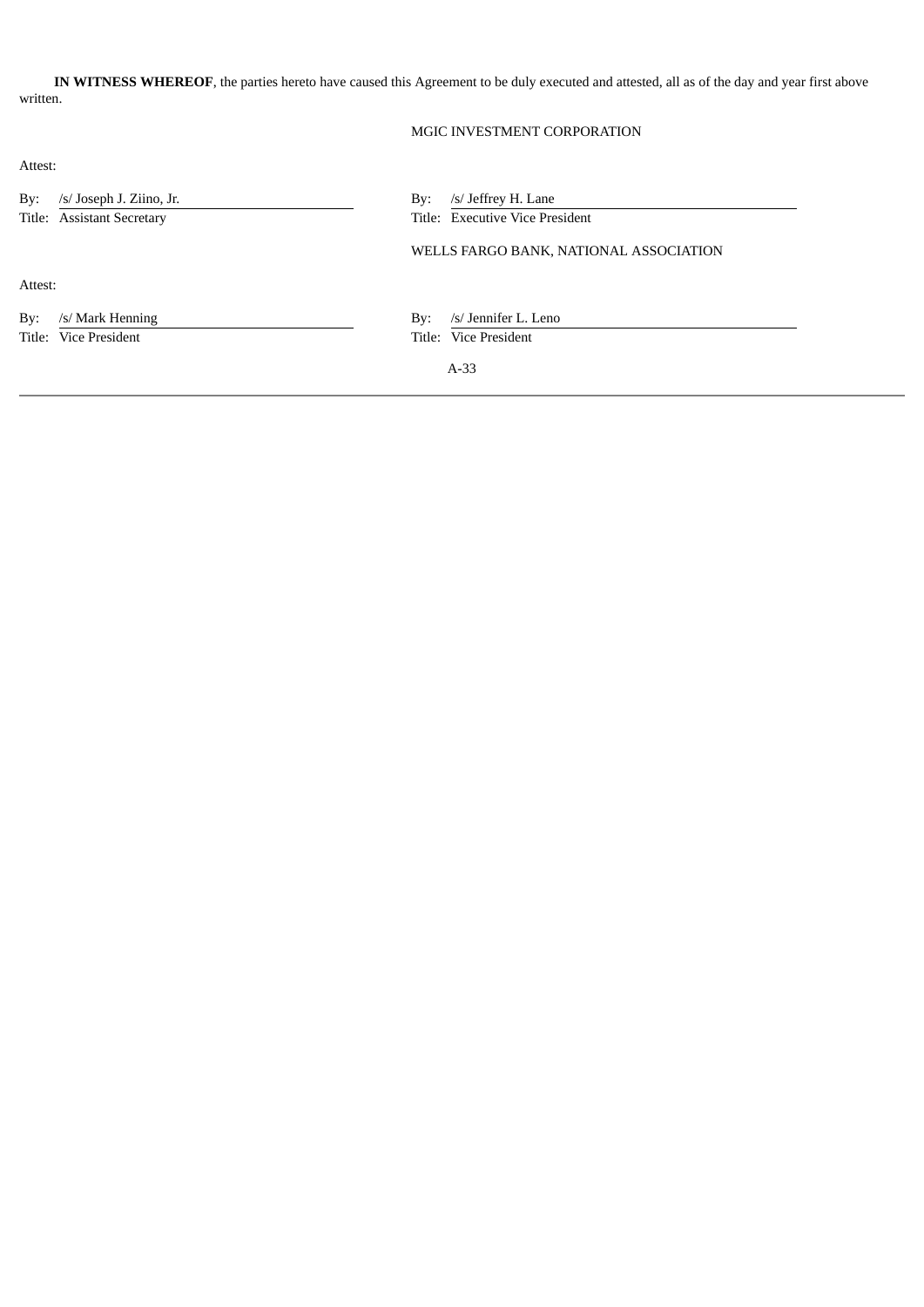### **[Form of Right Certificate]**

### **Certificate No. R- Rights**

### **NOT EXERCISABLE AFTER AUGUST 17, 2012 (SUBJECT TO EXTENSION) OR EARLIER EXPIRATION OF THE RIGHTS AS PROVIDED IN THE RIGHTS AGREEMENT.**

## Right Certificate

# MGIC INVESTMENT CORPORATION

This certifies that *lead to the registered assigns*, is the registered owner of the number of Rights set forth above, each of which entitles the owner thereof, subject to the terms, provisions and conditions of the Amended and Restated Rights Agreement, dated as of July 7, 2009, and as such agreement may be amended (the "Rights Agreement"), between MGIC Investment Corporation, a Wisconsin corporation (the "Company"), and Wells Fargo Bank, National Association, a national banking association (the "Rights Agent"), to purchase from the Company at any time after the Distribution Date (as such term is defined in the Rights Agreement) and prior to 5:00 P.M., Milwaukee, Wisconsin time, on August 17, 2012, subject to extension, or earlier expiration of the Rights as provided under the Rights Agreement at the principal office of the Rights Agent, or at the office of its successor as Rights Agent, one-half of one fully paid nonassessable (except as otherwise provided by any corporation law applicable to the Company) share of common stock, par value \$1.00 ("Common Shares"), of the Company, at a purchase price of \$25.00 per Common Share (the "Purchase Price") (equivalent to \$12.50 for each one-half of a Common Share), upon presentation and surrender of this Right Certificate with the Form of Election to Purchase duly executed. The number of Rights evidenced by this Right Certificate (and the number of Common Shares which may be purchased upon exercise hereof) set forth above, and the Purchase Price set forth above, are the number and Purchase Price as of July 7, 2009, based on the Common Shares as constituted at such date. As provided in the Rights Agreement, the Purchase Price and the number of Common Shares which may be purchased upon the exercise of the Rights evidenced by this Right Certificate are subject to modification and adjustment upon the happening of certain events.

This Right Certificate is subject to all of the terms, provisions and conditions of the Rights Agreement, which terms, provisions and conditions are hereby incorporated herein by reference and made a part hereof and to which Rights Agreement reference is hereby made for a full description of the rights, limitations of rights, obligations, duties and immunities hereunder of the Rights Agent, the Company and the holders of the Right Certificates. Copies of the Rights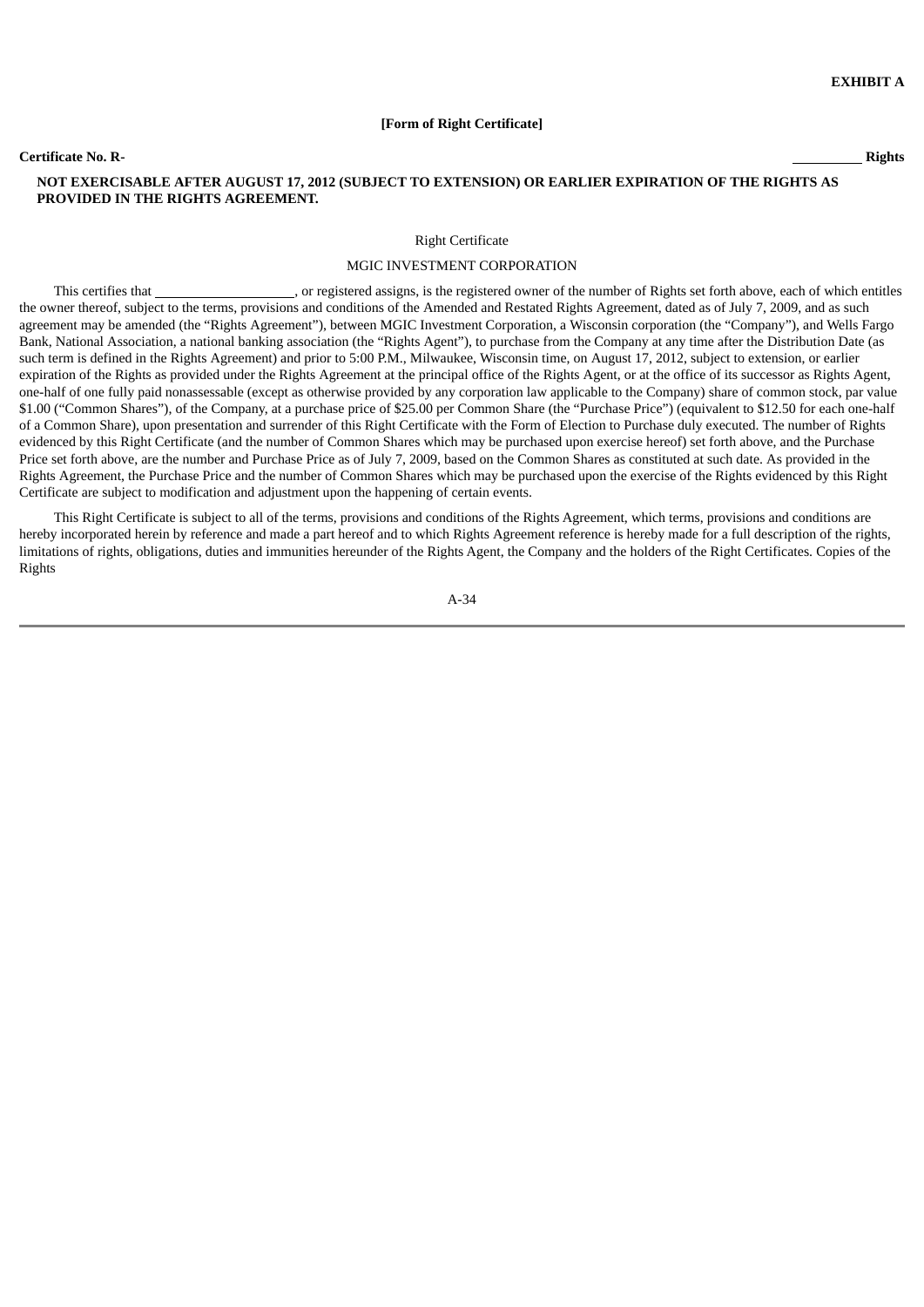Agreement are on file at the principal executive offices of the Company and the above-mentioned offices of the Rights Agent.

This Right Certificate, with or without other Right Certificates, upon surrender at the principal office of the Rights Agent, may be exchanged for another Right Certificate or Right Certificates of like tenor and date evidencing Rights entitling the holder to purchase a like aggregate number of Common Shares as the Rights evidenced by the Right Certificate or Right Certificates surrendered shall have entitled such holder to purchase. If this Right Certificate shall be exercised in part, the holder shall be entitled to receive upon surrender hereof another Right Certificate or Right Certificates for the number of whole Rights not exercised.

Subject to the provisions of the Rights Agreement, the Rights evidenced by this Certificate (i) may be redeemed by the Company at a redemption price of \$0.001 per Right or (ii) may be exchanged in whole or in part for Common Shares. The Board may, at its option, at any time after any Person becomes an Acquiring Person, but prior to such Person's acquisition of 50% or more of the outstanding Common Shares, exchange the Rights evidenced by this Certificate for Common Shares, at an exchange ratio of one Common Share per Right, subject to adjustment, as provided in the Rights Agreement.

No fractional Common Shares will be issued upon the exercise or exchange of any Right or Rights evidenced hereby, but in lieu thereof and subject to the following sentence a cash payment will be made, as provided in the Rights Agreement. No Rights may be exercised that would entitle the holder to any fraction of a Common Share greater than one-half of a Common Share unless concurrently therewith such holder purchases an additional fraction of a Common Share which, when added to the number of Common Shares to be received upon such exercise, equals an integral number of Common Shares, as provided in the Rights Agreement.

No holder of this Right Certificate shall be entitled to vote or receive dividends or be deemed for any purpose the holder of the Common Shares or of any other securities of the Company which may at any time be issuable on the exercise hereof, nor shall anything contained in the Rights Agreement or herein be construed to confer upon the holder hereof, as such, any of the rights of a shareholder of the Company or any right to vote for the election of directors or upon any matter submitted to shareholders at any meeting thereof, or to give or withhold consent to any corporate action, or to receive notice of meetings or other actions affecting shareholders (except as provided in the Rights Agreement), or to receive dividends or subscription rights, or otherwise, until the Right or Rights evidenced by this Right Certificate shall have been exercised as provided in the Rights Agreement.

This Right Certificate shall not be valid or obligatory for any purpose until it shall have been countersigned by the Rights Agent.

$$
A-35
$$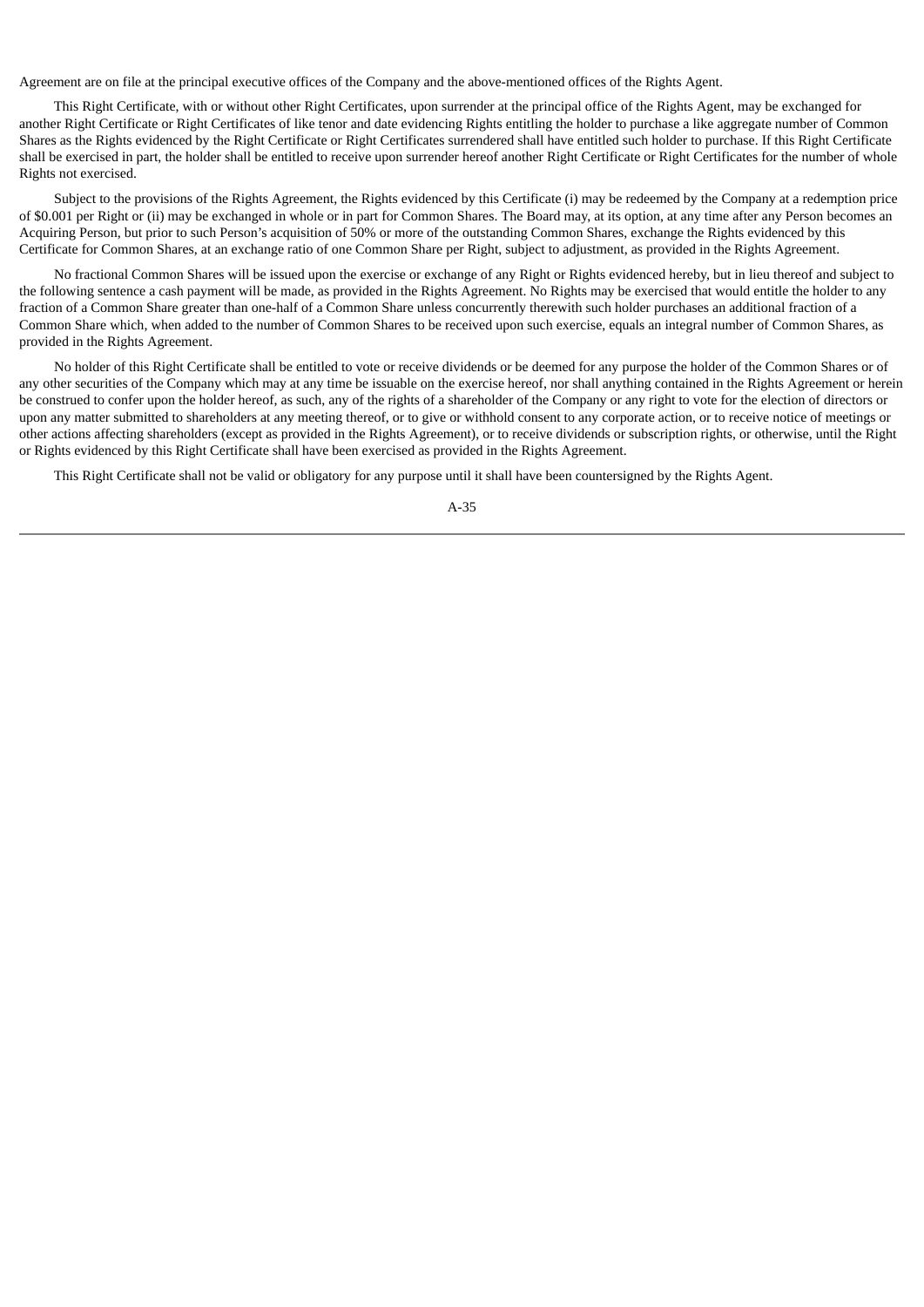|                                        | WITNESS the facsimile signature of the proper officers of the Company and its corporate seal. Dated as of _________, ___. |  |  |  |  |
|----------------------------------------|---------------------------------------------------------------------------------------------------------------------------|--|--|--|--|
|                                        | MGIC INVESTMENT CORPORATION                                                                                               |  |  |  |  |
| Attest:                                |                                                                                                                           |  |  |  |  |
|                                        | By:<br>Title:                                                                                                             |  |  |  |  |
| Countersigned:                         |                                                                                                                           |  |  |  |  |
| WELLS FARGO BANK, NATIONAL ASSOCIATION |                                                                                                                           |  |  |  |  |
| By:<br><b>Authorized Signature</b>     |                                                                                                                           |  |  |  |  |
|                                        | $A-36$                                                                                                                    |  |  |  |  |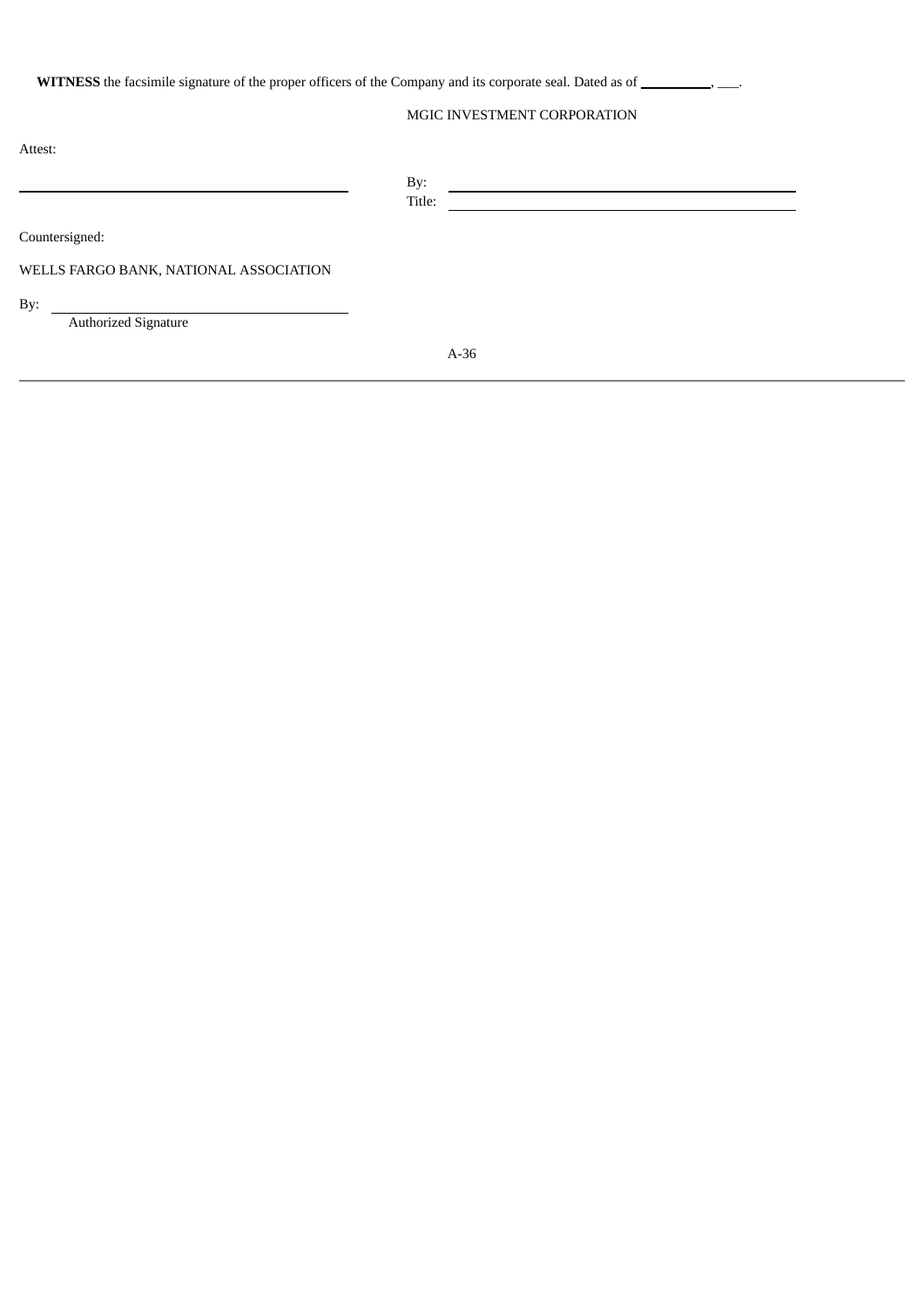|                                                                   | [Form of Reverse Side of Right Certificate]                                                                                                            |
|-------------------------------------------------------------------|--------------------------------------------------------------------------------------------------------------------------------------------------------|
|                                                                   | <b>FORM OF ASSIGNMENT</b>                                                                                                                              |
|                                                                   | (To be executed by the registered holder if such<br>holder desires to transfer the Right Certificate.)                                                 |
| $\mathsf{unto}$                                                   | <b>FOR VALUE RECEIVED</b> <u><b>Example 2016</b></u> Thereby sells, assigns and transfers<br>$&$ nb sp;                                                |
|                                                                   | (Please print name and address of transferee)                                                                                                          |
| of substitution.<br>Dated: $\_\_\_\_\_\_\_\_\_\_\_\_\_\_\_\_\_\_$ | this Right Certificate, together with all right, title and interest therein, and does hereby irrevocably                                               |
|                                                                   |                                                                                                                                                        |
|                                                                   | Signature                                                                                                                                              |
| <b>Signature Medallion Guaranteed:</b>                            |                                                                                                                                                        |
| or Associate thereof (as defined in the Rights Agreement).        | The undersigned hereby certifies that the Rights evidenced by this Right Certificate are not beneficially owned by an Acquiring Person or an Affiliate |
|                                                                   | Signature                                                                                                                                              |
|                                                                   | $A-37$                                                                                                                                                 |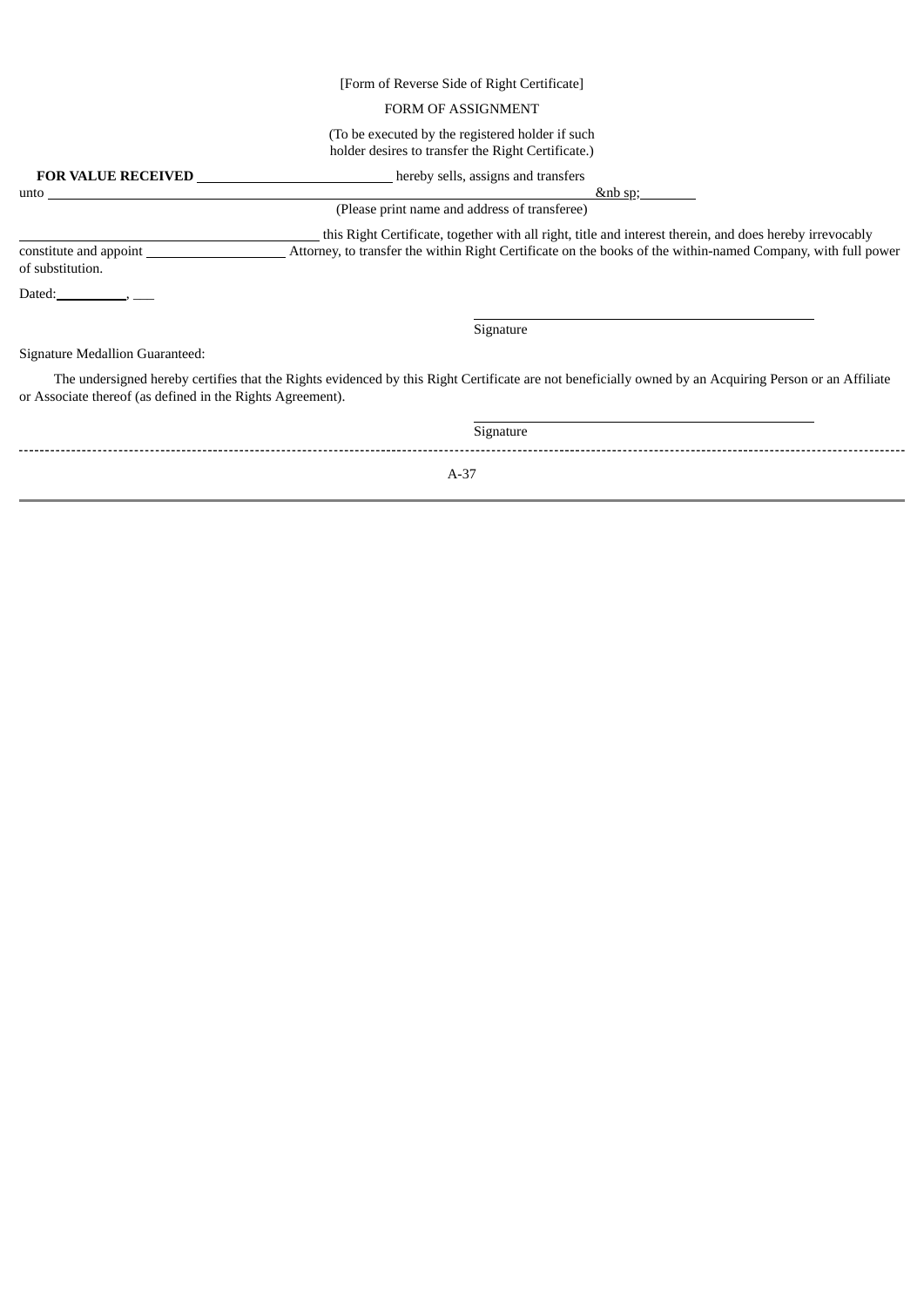# [Form of Reverse Side of Right Certificate — continued]

## FORM OF ELECTION TO PURCHASE

(To be executed if holder desires to exercise the Right Certificate.)

## To MGIC INVESTMENT CORPORATION:

The undersigned hereby irrevocably elects to exercise \_\_\_\_\_\_\_ Rights represented by this Right Certificate to purchase the Common Shares issuable upon the exercise of such Rights and requests that certificates for such Common Shares be issued in the name of:

Please insert social security or other identifying number

(Please print name and address)

If such number of Rights shall not be all the Rights evidenced by this Right Certificate, a new Right Certificate for the balance remaining of such Rights shall be registered in the name of and delivered to:

Please insert social security or other identifying number

(Please print name and address)

Dated:

**Signature** 

Signature Medallion Guaranteed:

Signatures must be guaranteed by a member firm of a registered national securities exchange, a member of the Financial Industry Regulatory Authority, or a commercial bank or trust company having an office or correspondent in the United States.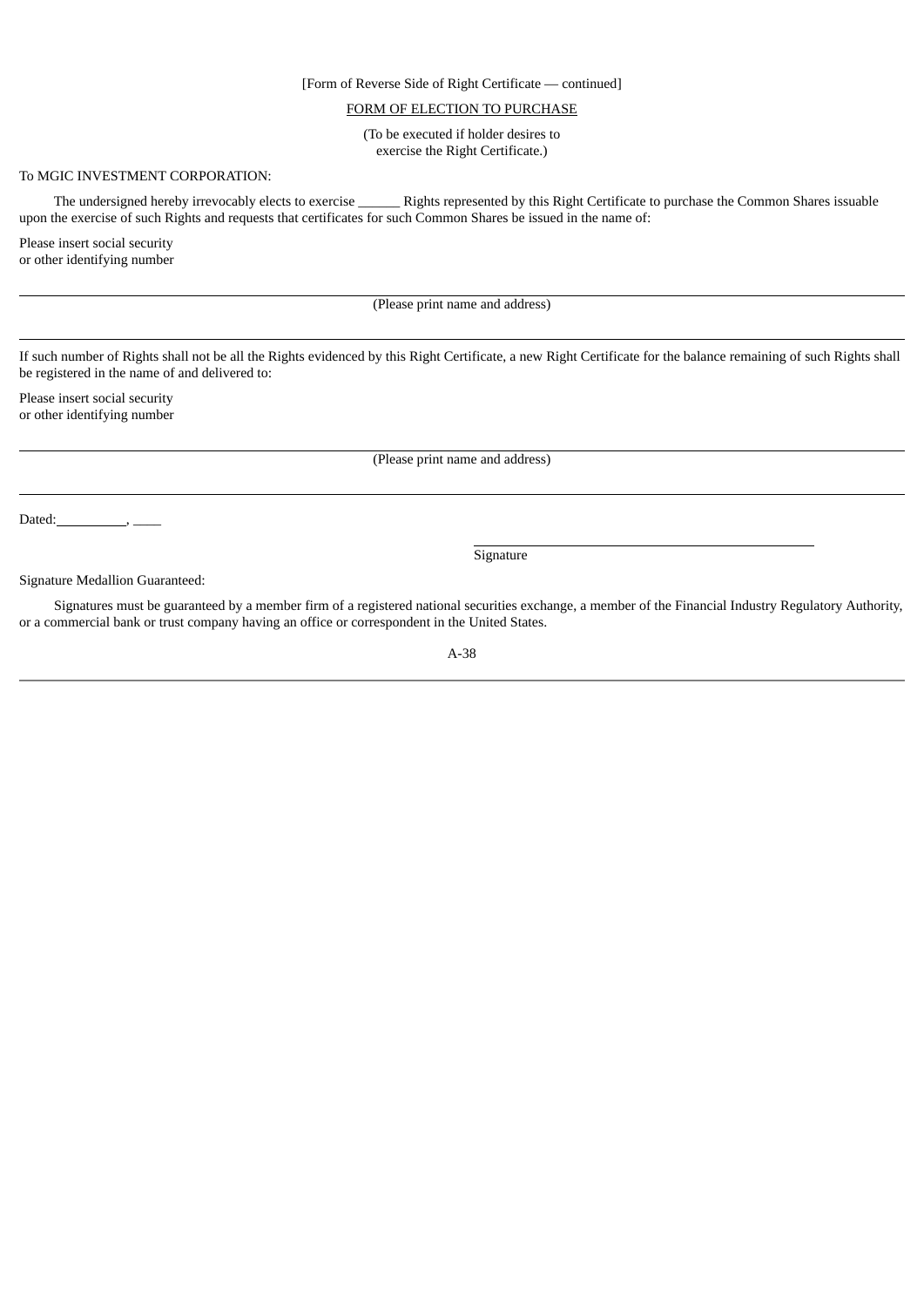The undersigned hereby certifies that the Rights evidenced by this Right Certificate are not beneficially owned by an Acquiring Person or an Affiliate or Associate thereof (as defined in the Rights Agreement).

Signature

### **NOTICE**

The signature in the foregoing Forms of Assignment and Election must conform to the name as written upon the face of this Right Certificate in every particular, without alteration or enlargement or any change whatsoever.

In the event the certification set forth above in the Form of Assignment or the Form of Election to Purchase, as the case may be, is not completed, the Company and the Rights Agent will deem the beneficial owner of the Rights evidenced by this Right Certificate to be an Acquiring Person or an Affiliate or Associate thereof (as defined in the Rights Agreement) and such Assignment or Election to Purchase will not be honored.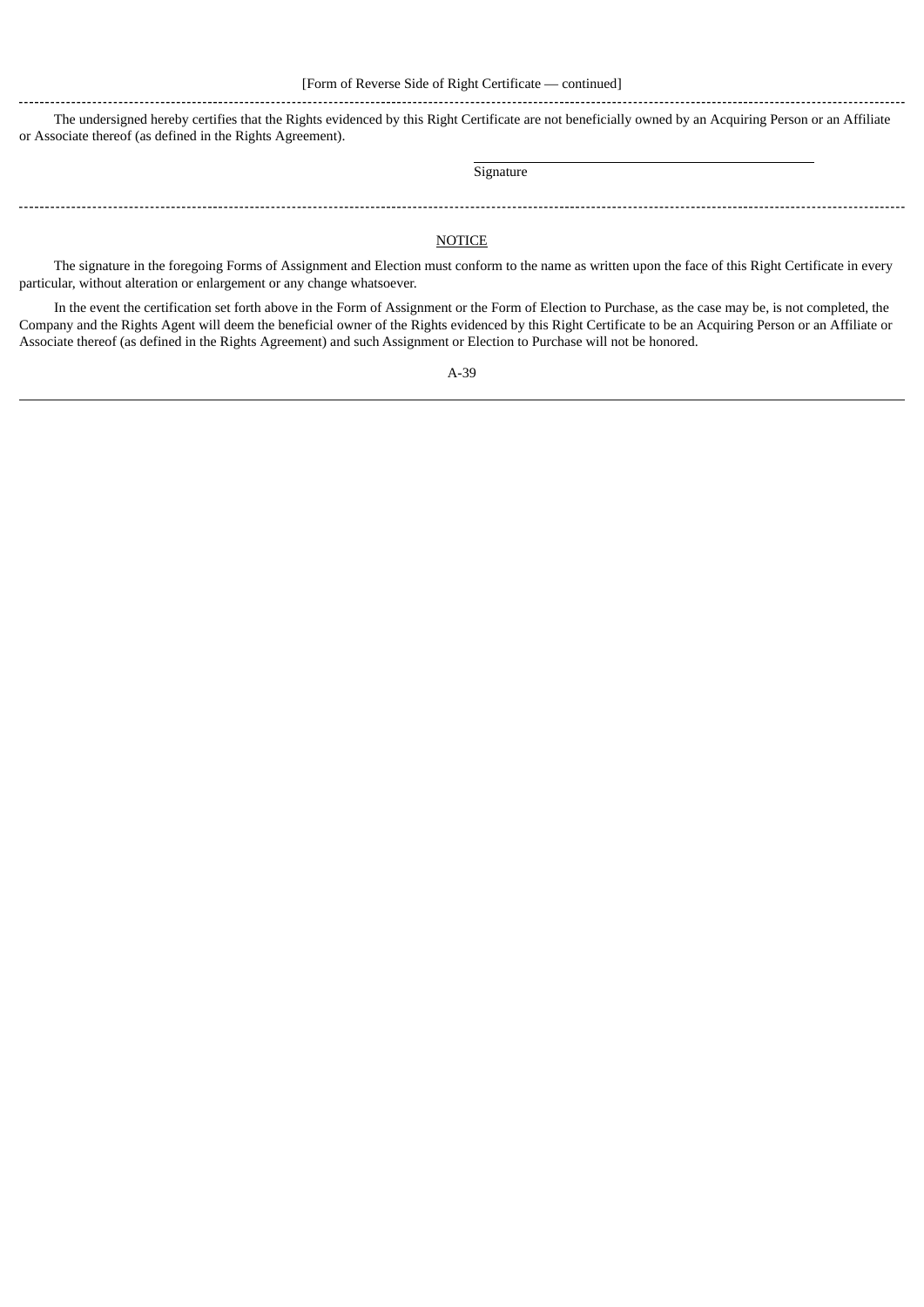### MGIC INVESTMENT CORPORATION

## SUMMARY OF RIGHTS TO PURCHASE COMMON SHARES

On July 22, 1999, the Board of Directors (the "Board") of MGIC Investment Corporation (the "Company") declared a dividend of one common share purchase right (a "Right") for each outstanding share of common stock, \$1.00 par value (the "Common Shares"), of the Company. The dividend was payable on August 9, 1999 to the shareholders of record on that date (the "Record Date"). Giving effect to the Rights Agreement referred to below, each Right entitles the registered holder to purchase from the Company one-half of one Common Share, at a price of \$25.00 per Common Share (equivalent to \$12.50 for each one-half of a Common Share), subject to adjustment (the "Purchase Price"). The description and terms of the Rights are set forth in an Amended and Restated Rights Agreement (the "Rights Agreement") between the Company and Wells Fargo Bank, National Association, as Rights Agent (the "Rights Agent").

Until the earlier to occur of (i) 10 days following a public announcement that a person has become an Acquiring Person or (ii) 10 business days (or such later date as may be determined by action of the Company's Board of Directors (the "Board") prior to such time as any person becomes an Acquiring Person) following the commencement of, or announcement of an intention to make, a tender offer or exchange offer the consummation of which would result in a person becoming an Acquiring Person (the earlier of such dates being called the "Distribution Date"), the Rights will be evidenced, with respect to any of the Common Share certificates outstanding as of the Record Date, by such Common Share certificate. An Acquiring Person is any Person that becomes, by itself or together with its Affiliates and Associates, a beneficial owner of 5.0% or more of the Common Shares then outstanding, but will not include:

(i) the Company, its subsidiaries and certain benefit plans of the Company and its subsidiaries;

(ii) any of certain "grandfathered" persons ("Grandfathered Persons") that would otherwise be Acquiring Persons as of the effective time of the amendment (as described in the Rights Agreement) and that continue to qualify for this status; and

(iii) any person who or which the Board determines, in its sole discretion, has inadvertently become a beneficial owner of 5.0% or more of the Common Shares then outstanding (or has inadvertently failed to continue to qualify as a Grandfathered Person), provided such person promptly enters into, and delivers to the Company, an irrevocable commitment promptly to divest or cause its affiliates and associates to divest, and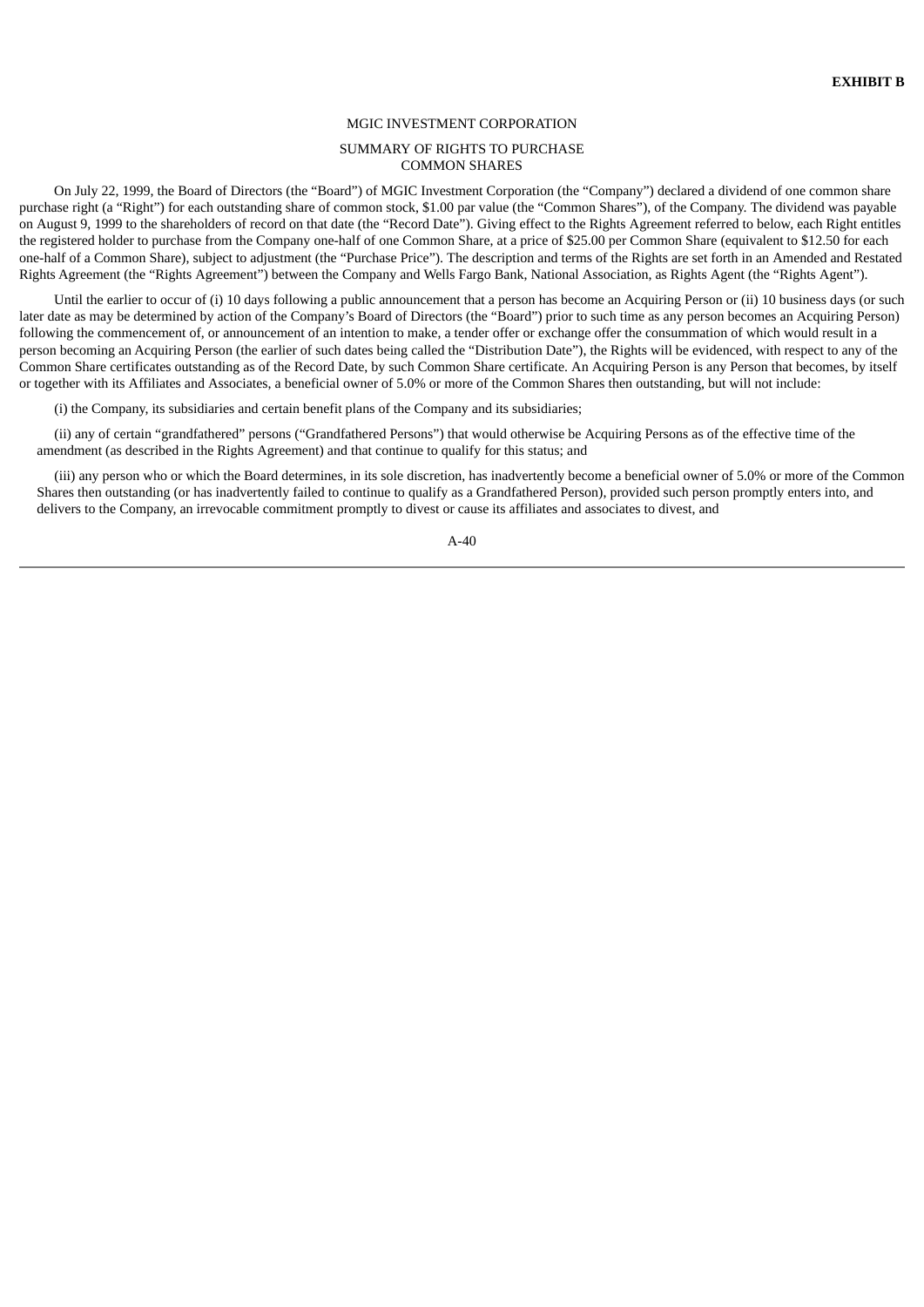thereafter such person or its affiliates and associates promptly divest (without exercising or retaining any power, including voting, with respect to such Common Stock), sufficient Common Shares so that the percentage stock ownership of such person and its affiliates and associates is less than 5.0% (or, in the case of any person who or which has inadvertently failed to continue to qualify as a Grandfathered Person, the Common Shares that caused such person to so fail to qualify as a Grandfathered Person).

The Rights Agreement provides that, until the Distribution Date, the Rights will be transferred with and only with the Common Shares. Until the Distribution Date (or earlier redemption or expiration of the Rights), new Common Share certificates issued after the Record Date, upon transfer or new issuance of Common Shares, will contain a notation incorporating the Rights Agreement by reference. Until the Distribution Date (or earlier redemption or expiration of the Rights), the surrender for transfer of any certificates for Common Shares, outstanding as of the Record Date, even without such notation, will also constitute the transfer of the Rights associated with the Common Shares represented by such certificate. As soon as practicable following the Distribution Date, separate certificates evidencing the Rights ("Right Certificates") will be mailed to holders of record of the Common Shares as of the close of business on the Distribution Date and such separate Right Certificates alone will evidence the Rights.

The Rights are not exercisable until the Distribution Date. The Rights will expire on the earliest to occur of (i) August 17, 2012 (the "Final Expiration Date"); (ii) the time at which the Rights are redeemed as provided in the Rights Agreement; (iii) the time at which the Rights are exchanged provided in the Rights Agreement; (iv) the repeal of Section 382 if the Board determines that the Rights Agreement is no longer necessary for the preservation of the net operating loss carryovers, other tax carryovers and tax benefits of the Company and its subsidiaries that would have been affected by such section (the "Tax Benefits"); and (v) the beginning of a taxable year of the Company to which the Board determines that no Tax Benefits may be carried forward.

The Purchase Price payable, and the number of Common Shares or other securities or property issuable, upon exercise of the Rights are subject to adjustment from time to time to prevent dilution (i) in the event of a stock dividend on, or a subdivision, combination or reclassification of, the Common Shares, (ii) upon the grant to holders of the Common Shares of certain rights or warrants to subscribe for or purchase Common Shares at a price, or securities convertible into Common Shares with a conversion price, less than the then current market price of the Common Shares or (iii) upon the distribution to holders of the Common Shares of evidences of indebtedness or assets (excluding regular quarterly cash dividends or dividends payable in Common Shares) or of subscription rights or warrants (other than those referred to above).

In the event that any person becomes an Acquiring Person (a "Flip-In Event"), each holder of a Right (except as otherwise provided in the Rights Agreement) will thereafter have the right to receive upon exercise that number of Common Shares (or, in certain circumstances cash, property or other securities of the Company or a reduction in the Purchase Price) having a market value of two times the then current Purchase Price. Notwithstanding any of the foregoing, following the occurrence of a Flip-In Event all Rights that are, or (under certain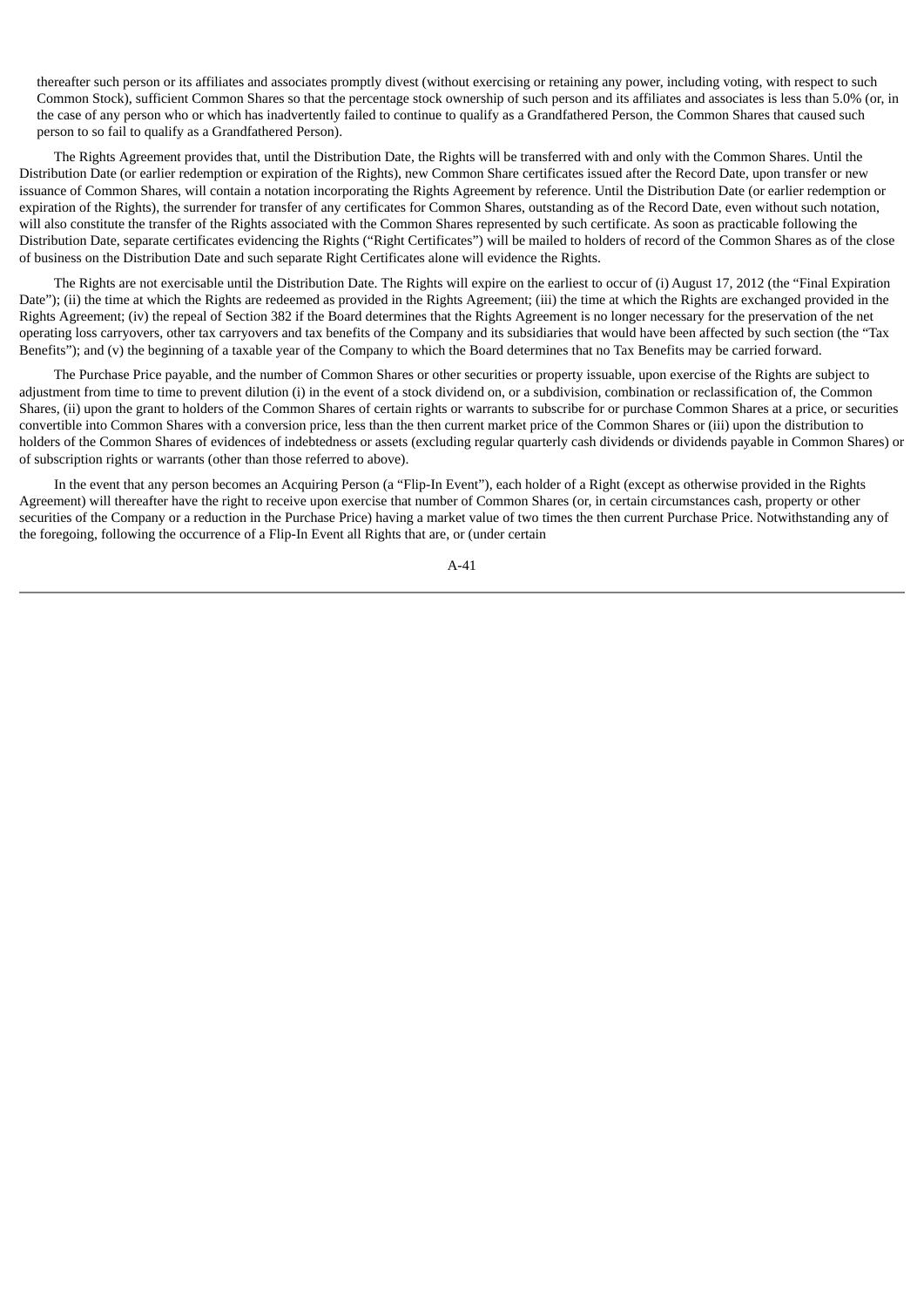circumstances specified in the Rights Agreement) were, or subsequently become beneficially owned by an Acquiring Person, related persons and transferees will be null and void.

With certain exceptions, no adjustment in the Purchase Price will be required until cumulative adjustments require an adjustment of at least 1% in such Purchase Price. No fractional Common Shares will be issued in connection with the exercise or exchange of Rights.

At any time after a person becomes an Acquiring Person and prior to the acquisition by such Acquiring Person of 50% or more of the outstanding Common Shares, the Board may exchange the Rights (other than Rights owned by any Acquiring Person which have become void), in whole or in part, at an exchange ratio of one Common Share per Right (subject to adjustment).

In lieu of issuing fractional Common Shares equal to one-half of a Common Share or less upon the exercise of Rights, the Company will pay cash with an equivalent value based on the market price of the Common Shares on the last trading day prior to the date of exercise. No Rights may be exercised that would entitle the holder thereof to any fractional Common Share greater than one-half of a Common Share unless concurrently therewith such holder purchases an additional fraction of a Common Share which when added to the number of Common Shares to be received upon such exercise, equals an integral number of Common Shares. In lieu of issuing fractional Common Shares upon the exchange of Rights, the Company will pay cash with an equivalent value based on the market price of the Common Shares on the last trading day prior to the date of exchange.

The Purchase Price is payable by certified check, cashier's check, bank draft or money order or, if so provided by the Company, the Purchase Price following the occurrence of a Flip-In Event may be paid in Common Shares having an equivalent value.

At any time prior to a person becoming an Acquiring Person, the Board may redeem the Rights in whole, but not in part, at a price of \$0.001 per Right (the "Redemption Price"). The redemption of the Rights may be made effective at such time, on such basis and with such conditions as the Board in its sole discretion may establish. Immediately upon any redemption of the Rights, the right to exercise the Rights will terminate and the only right of the holders of Rights will be to receive the Redemption Price.

Other than amendments that would change the Redemption Price or move to an earlier date the Final Expiration Date, the terms of the Rights may be amended by the Board without the consent of the holders of the Rights, except that from and after the Distribution Date no such amendment may adversely affect the interests of the holders of the Rights.

Until a Right is exercised, the holder thereof, as such, will have no rights as a shareholder of the Company, including, without limitation, the right to vote or to receive dividends.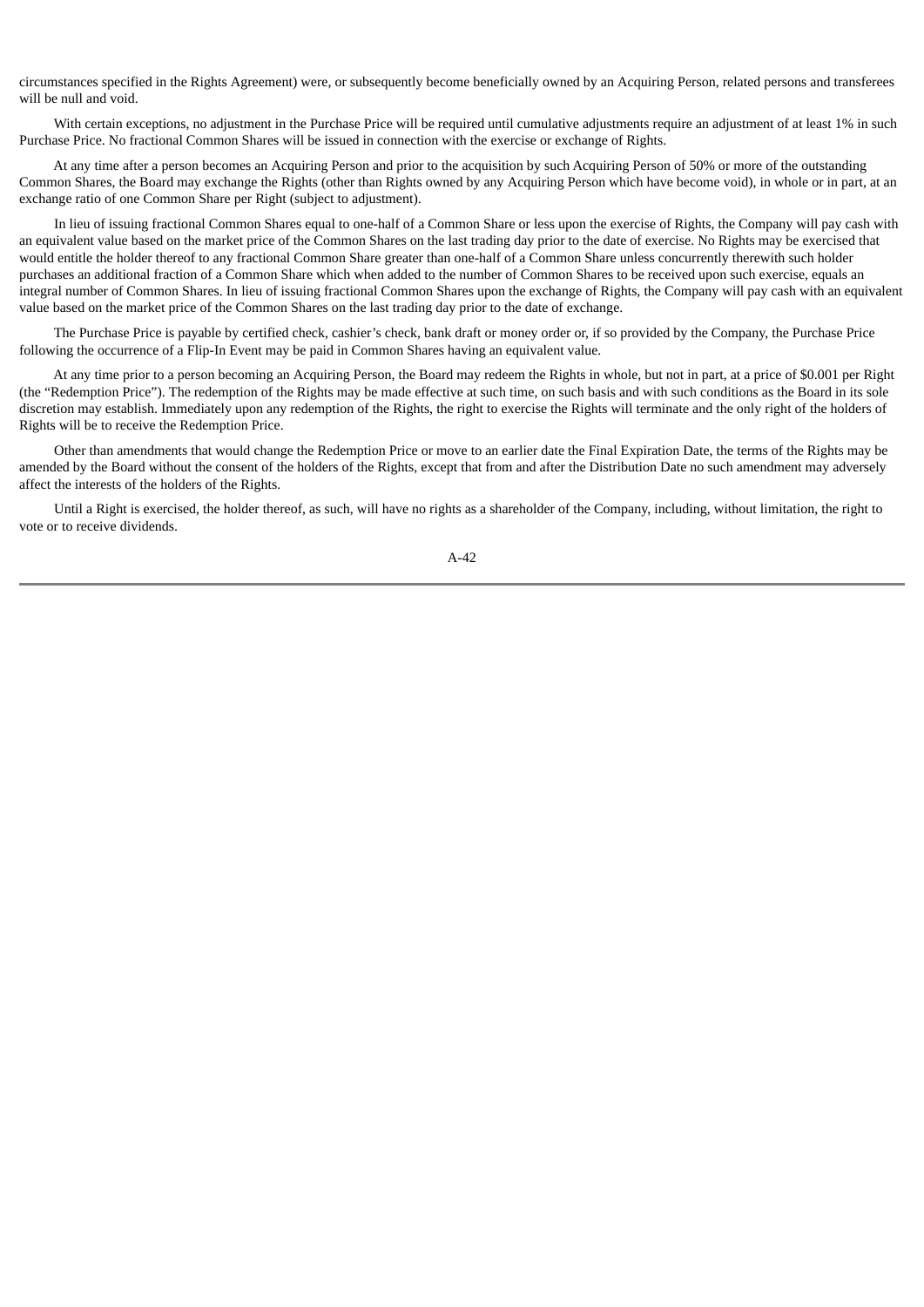### FORM OF REPRESENTATION AND REQUEST LETTER

This letter is delivered to the Company pursuant to Section  $1(k)(i)$  of the Amended and Restated Rights Agreement (the "Agreement"), dated as of July 7, 2009 and as amended through the date hereof, by and between MGIC Investment Corporation, a Wisconsin corporation (the "Company"), and the Rights Agent named therein. Capitalized terms used, but not defined, in this letter (and the term "beneficial ownership") shall have the meanings given them under the Agreement.

By delivery of this letter, [*Name*] ("Investor") requests that the Company determine pursuant to Section 1(k)(ii) of the Agreement, based on this letter and any other information that the Company believes relevant (which, upon written request of the Company, Investor must provide if it desires to pursue this request), that beneficial ownership by Investor and its Affiliates and Associates of 5% or more of the outstanding Common Shares would not jeopardize or endanger the availability to the Company of the Tax Benefits (such determination, if affirmative, is referred to herein as the "Determination"). The representations, warranties, and covenants of Investor contained in this letter are being provided or made solely in connection with Investor's request that the Company make the Determination, thereby effectuating the exemption (the "Exemption") provided in Section 1(k) of the Agreement.

For purposes of this letter, the following terms shall have the meanings indicated:

(i) The "Applicable Period" means the period beginning with and including the date of this letter and ending at the earlier of  $(A)$  the time, if any, following the Determination at which the Exemption is no longer in effect, or (B) the time at which the Agreement is no longer effective.

(ii) A specified Person has "Economic Ownership" of shares if such shares are treated, for purposes of Section 382 of the Code and the Treasury Regulations thereunder, as being owned by the specified Person (or by a Person or group of Persons to which the shares owned by the specified Person are attributed pursuant to Treasury Regulation Section 1.382-2T(h)).

(iii) "Fund" means (A) an investment account that is not itself a Person and that is managed or advised by Investor or by an Affiliate or Associate of Investor, and (B) any Affiliate or Associate of Investor that is an investment fund and that is named in the following listing: .

(iv) "Investor Group" refers collectively to Investor and its Affiliates and Associates (including ), other than the Funds.

Investor makes the following representations, warranties, and covenants: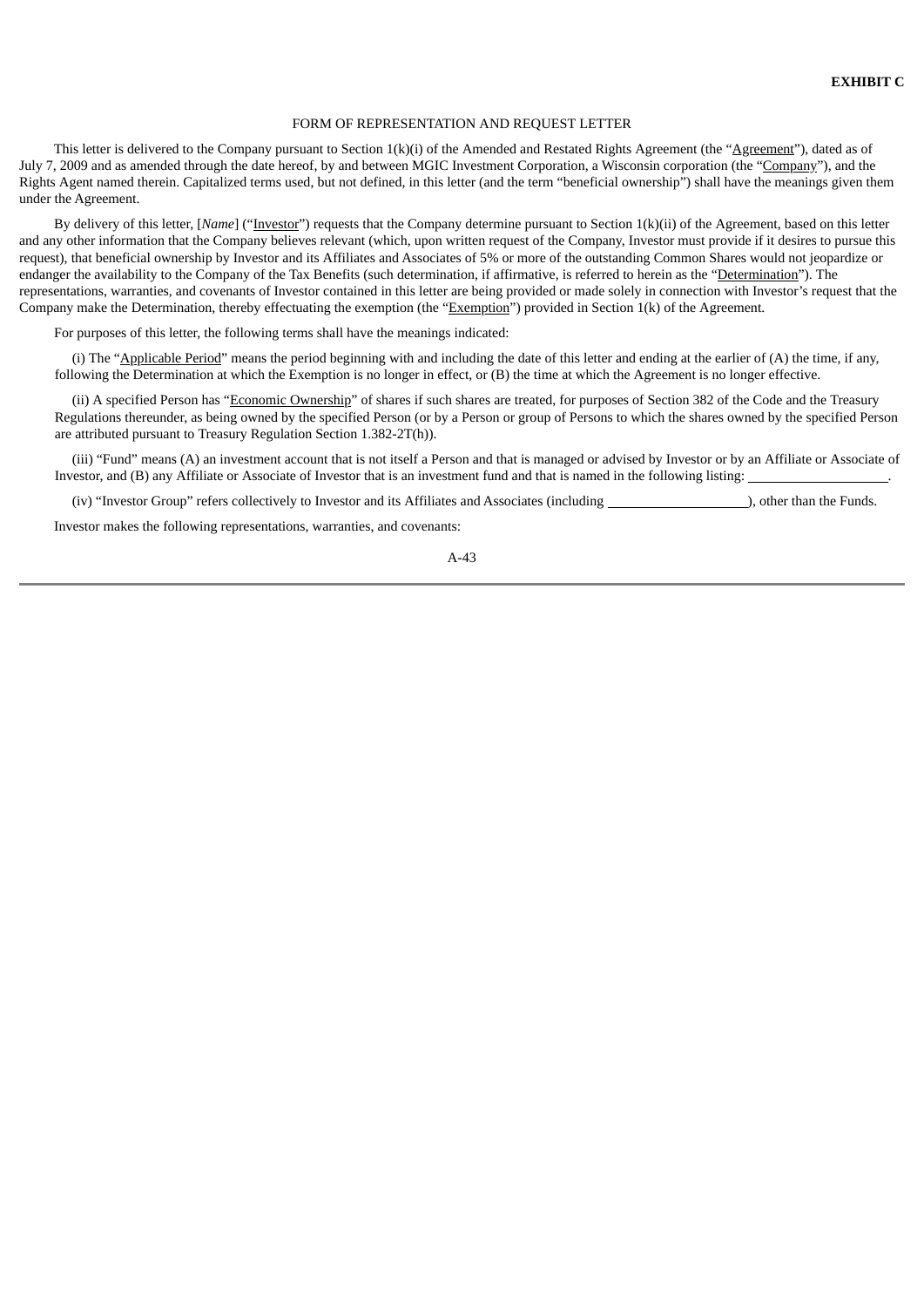1. The aggregate number of Common Shares and the aggregate principal amount of 2063 Debentures beneficially owned by the Funds and by the Investor Group and Funds, collectively, are as follows:

> **Number of Amount of 2063 Common Shares Debentures (a)**

**Aggregate Principal**

Investor Group and Funds, collectively

Funds

- 2. Investor represents and warrants that the following statements are true and correct at the date of this letter, and that the statements in subparagraphs (b) and (c) below will also be true and correct at all times during the Applicable Period:
	- (a) Neither the Investor Group nor any single Fund has Economic Ownership of more than 4.90%1 of the total outstanding Common Shares.
	- (b) With respect to any Common Shares owned by the Investor Group, no member of the Investor Group is acting as a member of a group that both (I) includes any Person other than another member of the Investor Group and (II) is treated as an "entity" under the second sentence of Treasury Regulation Section 1.382-3(a)(1)(i).
	- (c) With respect to any Common Shares owned by a Fund, such Fund is not acting as a member of a group that is treated as an "entity" under the second sentence of Treasury Regulation Section 1.382-3(a)(1)(i).
- 3. Investor acknowledges, understands and agrees that, at all times during the Applicable Period, neither the Investor Group nor any Fund shall acquire (other than through a stock dividend, rights dividend, stock split or similar transaction effected by the Company) any Common Shares (or any interests in an entity that owns, directly or indirectly, any Common Shares) if, immediately after such acquisition, (i) the Investor Group or such Fund would have Economic Ownership of more than 4.99% of the total then-outstanding Common Shares, or (ii) to Investor's knowledge, any Person other than (x) a member of the Investor Group or (y) such Fund would have Economic Ownership of more than 4.99% of the total then-outstanding Common Shares (and would not have such level of

<sup>[(</sup>a) For holdings of 2063 Debentures, disclose in a footnote the date of acquisitions of all 2063 Debentures held and the aggregate principal amount acquired on each such date.]

In its sole discretion, the Company may accept a higher percentage not greater than 4.99%.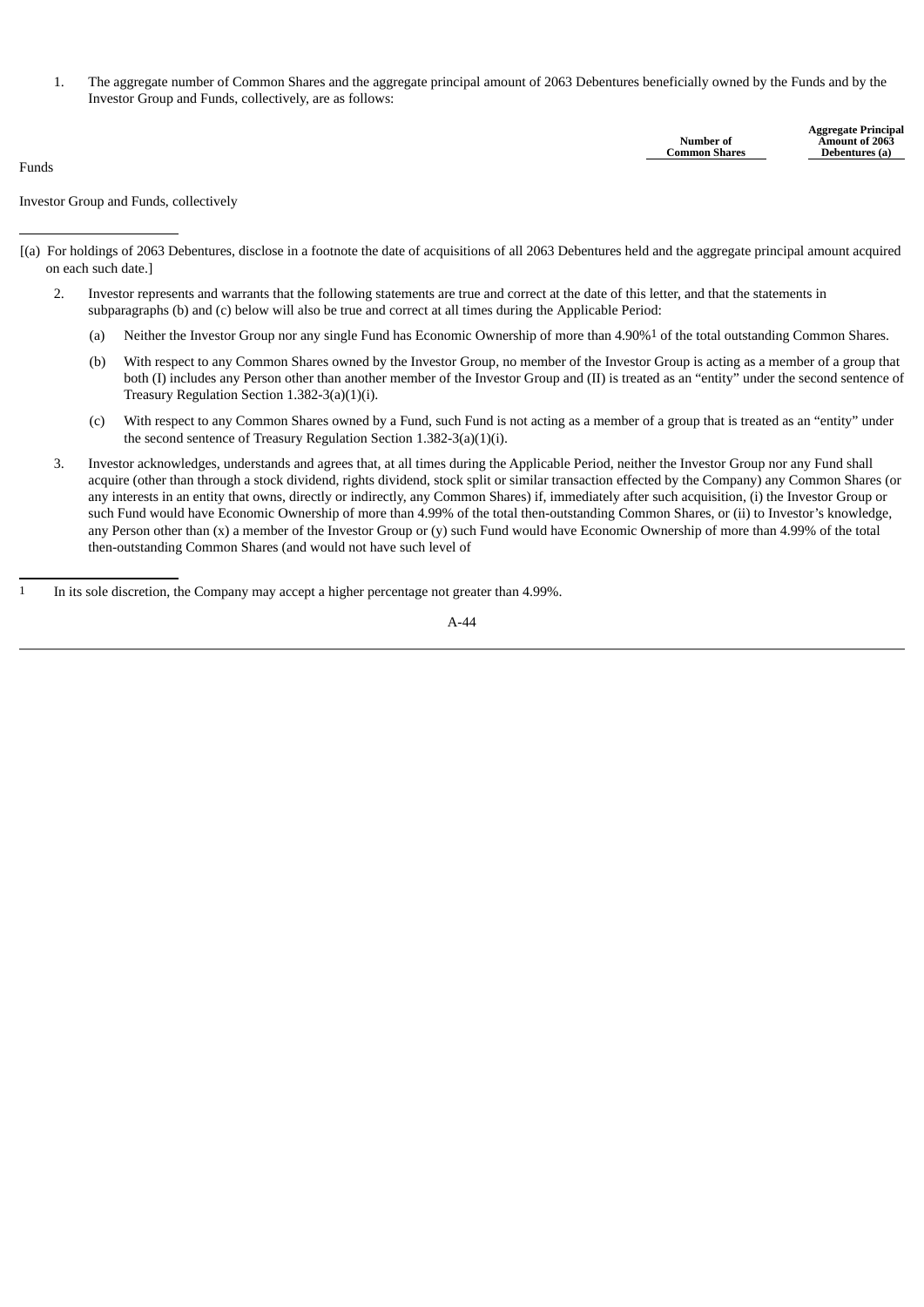Economic Ownership but for such acquisition by the Investor Group or such Fund).

Investor acknowledges and agrees that the accuracy of the foregoing representations and warranties and compliance with the foregoing covenants are a condition to the Exemption becoming effective and remaining in effect.

| me eres |
|---------|
|---------|

[*Name of Investor*] By: Name: Title: A-45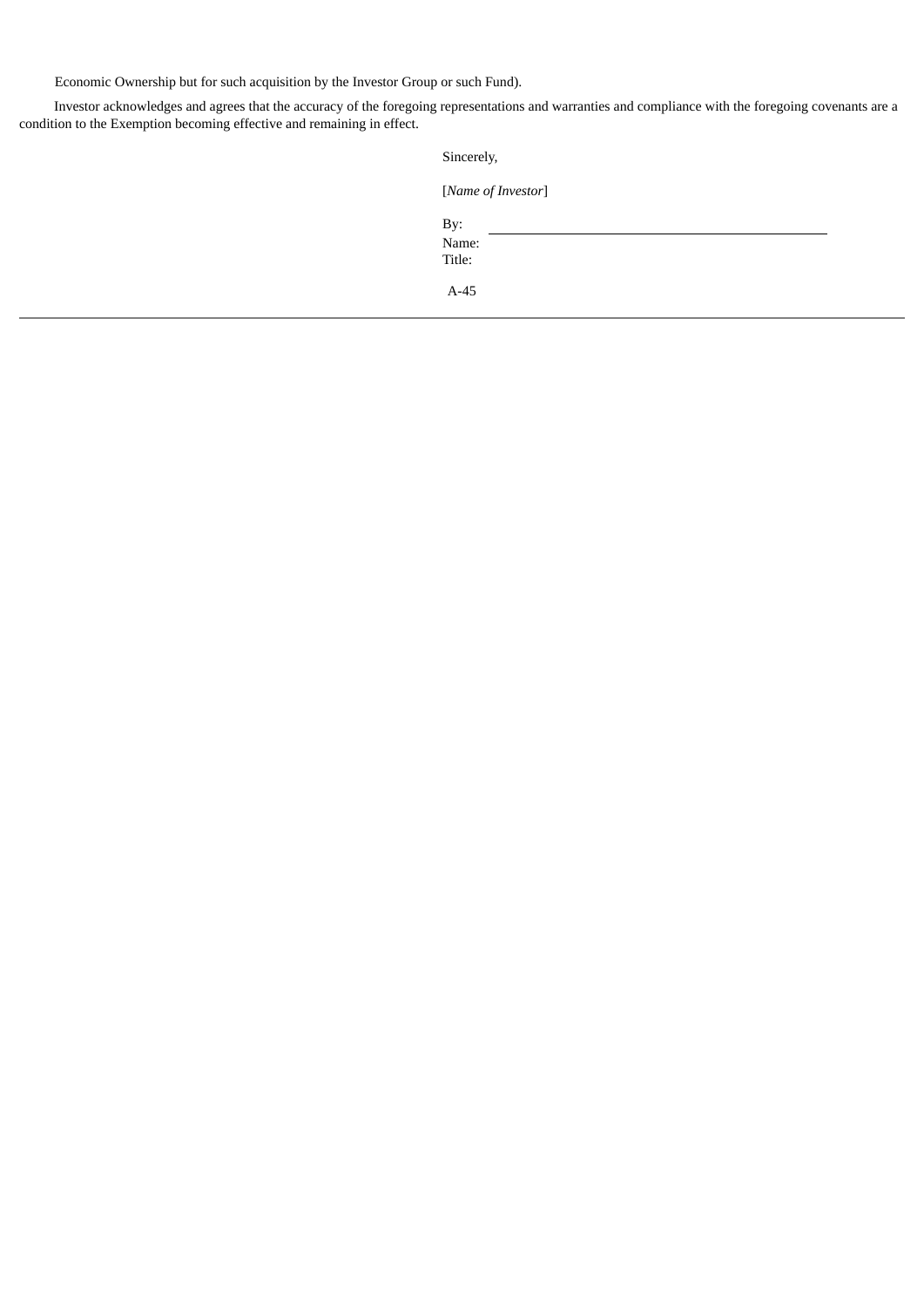# **MGIC INVESTMENT CORPORATION**

**ANNUAL MEETING OF SHAREHOLDERS**

**Thursday, May 6, 2010 9:00 a.m. Central Time**

**MARCUS CENTER FOR THE PERFORMING ARTS 929 North Water Street Milwaukee, WI**



# This proxy is solicited by the Board of Directors for use at the Annual Meeting on May 6, 2010.

By signing on the reverse side, I hereby appoint CURT S. CULVER and J. MICHAEL LAUER, and either one of them, as my proxy and attorney-in-fact, with full power of substitution by the Board of Directors of MGIC Investment Corporation (MGIC), to represent and vote, according to my choices specified on this proxy card, all shares of Common Stock of MGIC which I am entitled to vote at the Annual Meeting of Shareholders to be held at the Marcus Center for the Performing Arts, 929 North Water Street, Milwaukee, Wisconsin, on Thursday, May 6, 2010, at 9:00 a.m. Central Time, and at any adjournment.

I acknowledge that I have received MGIC's Notice of Annual Meeting, Proxy Statement and 2009 Annual Report.

**Notice to Participants in MGIC's Profit Sharing and Savings Plan and Trust:** As a participant in the MGIC Investment Corporation Profit Sharing and Savings Plan and Trust (Plan), you have the right to instruct the Plan Trustee how to vote the shares of MGIC Common Stock allocated to your account. If you sign, date and return this card in the enclosed reply envelope and it is received by the Plan Trustee at least five days before the Annual Meeting, shares held in your account will be voted by the Plan Trustee in accordance with the voting choices you specify on the reverse side. You may revoke your instructions by delivering a signed proxy card with a later date to the Plan Trustee at least five days before the Annual Meeting. If your instructions are not timely received or if you do not respond, shares held in your account will be voted by the Plan Trustee in accordance with the Plan and applicable law.

*See reverse for voting instructions.*